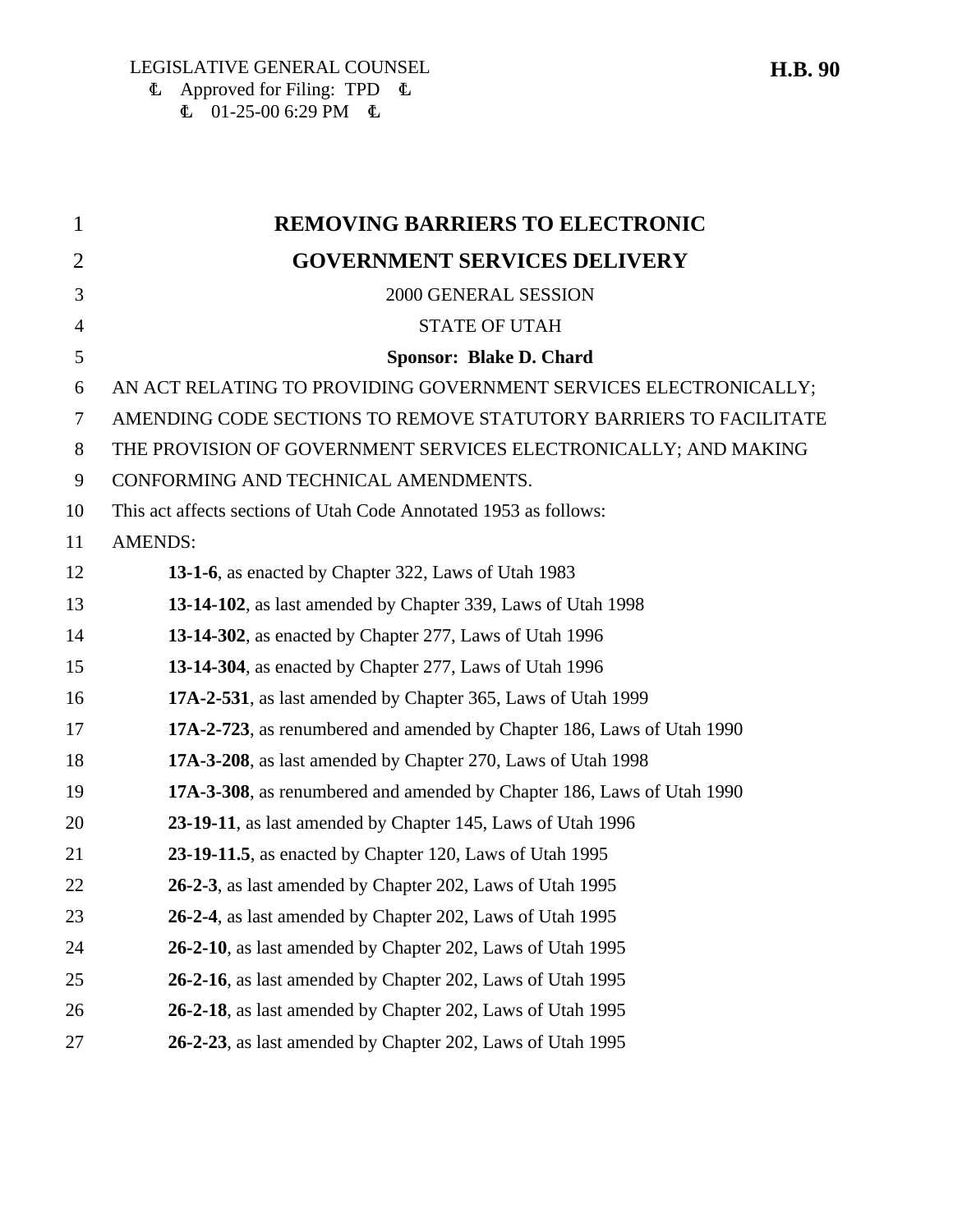| 28 | 26-2-28, as last amended by Chapter 202, Laws of Utah 1995             |
|----|------------------------------------------------------------------------|
| 29 | 26-3-7, as last amended by Chapter 201, Laws of Utah 1996              |
| 30 | 26-4-12, as last amended by Chapter 38, Laws of Utah 1993              |
| 31 | 26-6-20, as enacted by Chapter 126, Laws of Utah 1981                  |
| 32 | 26-6a-2, as last amended by Chapter 137, Laws of Utah 1999             |
| 33 | 26-6b-4, as enacted by Chapter 211, Laws of Utah 1996                  |
| 34 | 26-8a-103, as renumbered and amended by Chapter 141, Laws of Utah 1999 |
| 35 | 26-8a-414, as enacted by Chapter 141, Laws of Utah 1999                |
| 36 | 26-15a-106, as enacted by Chapter 345, Laws of Utah 1998               |
| 37 | 26-21-9, as last amended by Chapter 114, Laws of Utah 1990             |
| 38 | 26-21-20, as last amended by Chapter 209, Laws of Utah 1997            |
| 39 | 26-39-105.5, as last amended by Chapter 77, Laws of Utah 1999          |
| 40 | <b>34-32-1</b> , as enacted by Chapter 85, Laws of Utah 1969           |
| 41 | 41-1a-116, as last amended by Chapter 314, Laws of Utah 1995           |
| 42 | 41-1a-512, as last amended by Chapter 221, Laws of Utah 1993           |
| 43 | 41-3-105, as last amended by Chapter 282, Laws of Utah 1998            |
| 44 | 41-3-803, as enacted by Chapter 167, Laws of Utah 1993                 |
| 45 | 53-7-305, as renumbered and amended by Chapter 234, Laws of Utah 1993  |
| 46 | 53A-14-104, as enacted by Chapter 2, Laws of Utah 1988                 |
| 47 | 53A-20-101, as last amended by Chapter 51, Laws of Utah 1998           |
| 48 | 57-11-5, as last amended by Chapter 199, Laws of Utah 1990             |
| 49 | 57-11-11, as enacted by Chapter 158, Laws of Utah 1973                 |
| 50 | 57-11-12, as enacted by Chapter 158, Laws of Utah 1973                 |
| 51 | 57-19-6, as last amended by Chapter 199, Laws of Utah 1990             |
| 52 | 57-19-9, as last amended by Chapter 199, Laws of Utah 1990             |
| 53 | 59-1-503, as last amended by Chapter 51, Laws of Utah 1991             |
| 54 | 59-1-504, as last amended by Chapter 161, Laws of Utah 1987            |
| 55 | 59-2-212, as last amended by Chapter 3, Laws of Utah 1988              |
| 56 | 59-2-214, as enacted by Chapter 4, Laws of Utah 1987                   |
| 57 | 59-2-306, as last amended by Chapter 237, Laws of Utah 1992            |
| 58 | 59-2-307, as last amended by Chapter 14, Laws of Utah 1994             |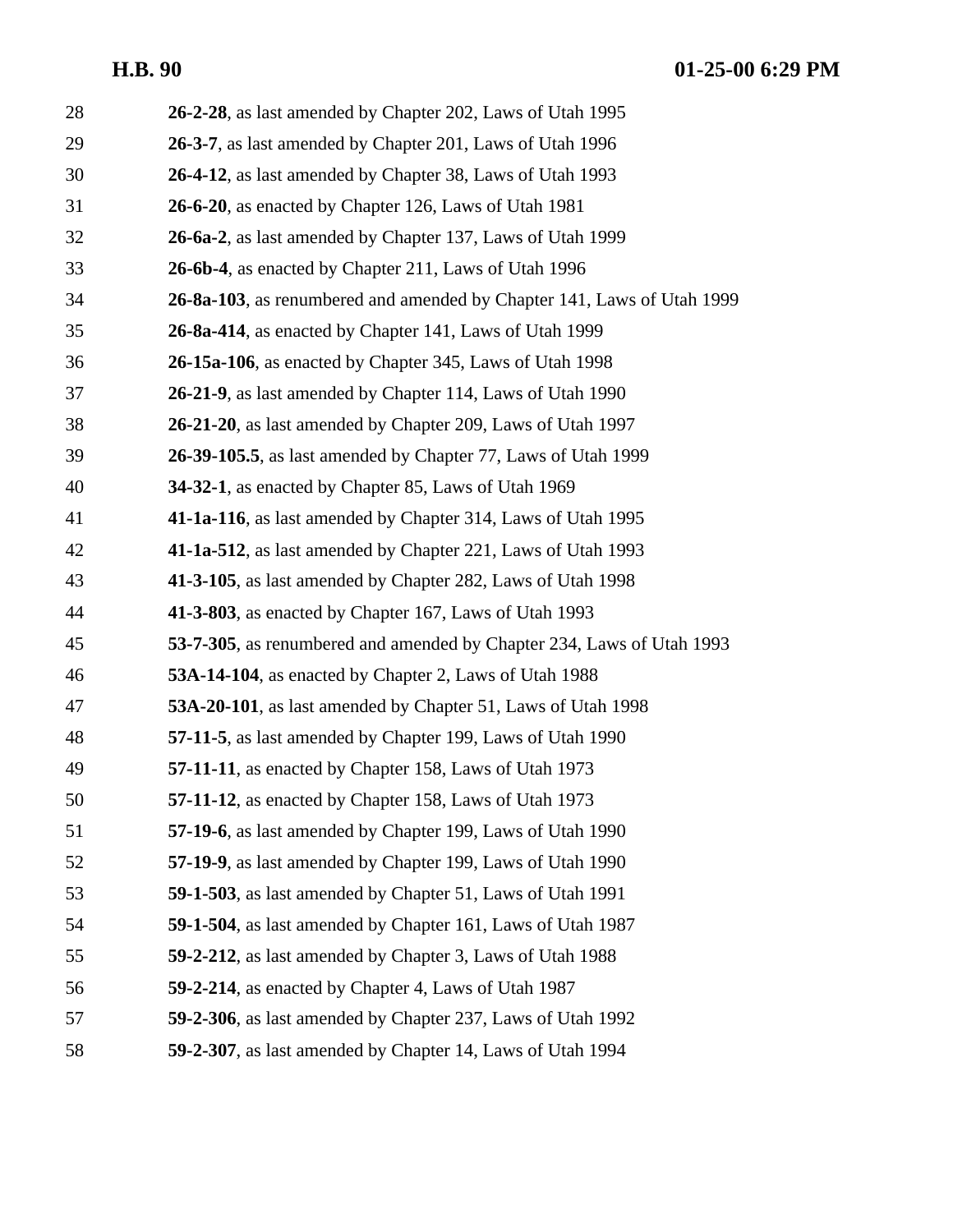| 59 | 59-2-311, as last amended by Chapter 271, Laws of Utah 1995                        |
|----|------------------------------------------------------------------------------------|
| 60 | 59-2-322, as last amended by Chapter 148, Laws of Utah 1987                        |
| 61 | 59-2-325, as renumbered and amended by Chapter 4, Laws of Utah 1987                |
| 62 | 59-2-326, as renumbered and amended by Chapter 4, Laws of Utah 1987                |
| 63 | 59-2-329, as renumbered and amended by Chapter 4, Laws of Utah 1987                |
| 64 | 59-2-508, as last amended by Chapter 235, Laws of Utah 1992                        |
| 65 | <b>59-2-1002</b> , as repealed and reenacted by Chapter 3, Laws of Utah 1988       |
| 66 | 59-2-1011, as repealed and reenacted by Chapter 3, Laws of Utah 1988               |
| 67 | 59-2-1101, as last amended by Chapter 227, Laws of Utah 1993                       |
| 68 | 59-2-1102, as repealed and reenacted by Chapter 3, Laws of Utah 1988               |
| 69 | 59-2-1109, as last amended by Chapter 87, Laws of Utah 1996                        |
| 70 | 59-2-1302, as last amended by Chapter 207, Laws of Utah 1999                       |
| 71 | 59-2-1306, as repealed and reenacted by Chapter 3, Laws of Utah 1988               |
| 72 | 59-2-1307, as last amended by Chapter 360, Laws of Utah 1997                       |
| 73 | 59-7-518, as renumbered and amended by Chapter 169, Laws of Utah 1993              |
| 74 | 59-7-519, as renumbered and amended by Chapter 169, Laws of Utah 1993              |
| 75 | 59-7-521, as renumbered and amended by Chapter 169, Laws of Utah 1993              |
| 76 | 59-10-524, as renumbered and amended by Chapter 2, Laws of Utah 1987               |
| 77 | 59-10-529, as last amended by Chapter 299, Laws of Utah 1998                       |
| 78 | 59-12-107, as last amended by Chapter 210, Laws of Utah 1999                       |
| 79 | 59-12-111, as last amended by Chapter 1, Laws of Utah 1993, Second Special Session |
| 80 | 59-13-202, as last amended by Chapter 161, Laws of Utah 1987                       |
| 81 | 59-13-301, as last amended by Chapter 3, Laws of Utah 1997, First Special Session  |
| 82 | 59-13-313, as last amended by Chapter 299, Laws of Utah 1998                       |
| 83 | 59-13-316, as last amended by Chapter 271, Laws of Utah 1997                       |
| 84 | 61-2-7.1, as enacted by Chapter 165, Laws of Utah 1991                             |
| 85 | 61-2-7.2, as enacted by Chapter 165, Laws of Utah 1991                             |
| 86 | 61-2-8, as last amended by Chapter 182, Laws of Utah 1988                          |
| 87 | 61-2a-5, as last amended by Chapters 225 and 227, Laws of Utah 1989                |
| 88 | 61-2b-6, as last amended by Chapter 117, Laws of Utah 1999                         |
| 89 | 61-2b-18, as last amended by Chapter 117, Laws of Utah 1999                        |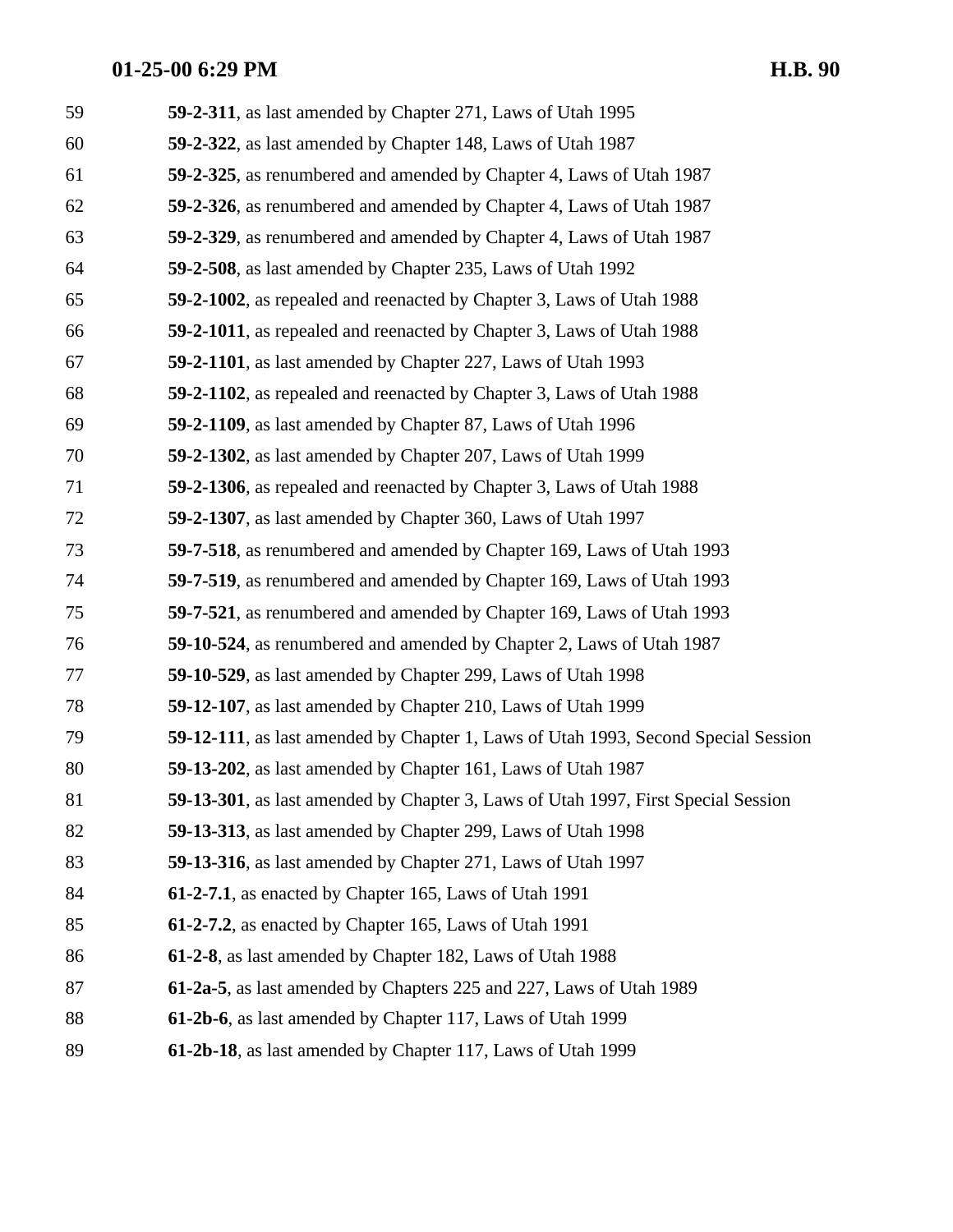| 90  | 61-2b-26, as last amended by Chapter 117, Laws of Utah 1999                                        |
|-----|----------------------------------------------------------------------------------------------------|
| 91  | 61-2b-27, as last amended by Chapter 117, Laws of Utah 1999                                        |
| 92  | 63-56-5, as last amended by Chapters 89 and 252, Laws of Utah 1997                                 |
| 93  | 72-1-102, as renumbered and amended by Chapter 270, Laws of Utah 1998                              |
| 94  | <b>ENACTS:</b>                                                                                     |
| 95  | 53-7-107, Utah Code Annotated 1953                                                                 |
| 96  | 78-7-34, Utah Code Annotated 1953                                                                  |
| 97  | Be it enacted by the Legislature of the state of Utah:                                             |
| 98  | Section 1. Section 13-1-6 is amended to read:                                                      |
| 99  | 13-1-6. Rules and regulations.                                                                     |
| 100 | (1) The executive director shall prescribe rules and procedures for the management and             |
| 101 | operation of the department, the conduct of its employees, and the custody, use, and preservation  |
| 102 | of its records, papers, books, documents, and property.                                            |
| 103 | (2) The department and its divisions, in contemplation, formulation, and passage of rules          |
| 104 | pursuant to Subsection (1), shall acknowledge and consider the facilitation of commerce in all its |
| 105 | forms, including reliable electronic commerce, for the benefit of both consumers and businesses.   |
| 106 | Section 2. Section 13-14-102 is amended to read:                                                   |
| 107 | 13-14-102. Definitions.                                                                            |
| 108 | As used in this chapter:                                                                           |
| 109 | (1) "Board" means the Utah Motor Vehicle Franchise Advisory Board created in Section               |
| 110 | 13-14-103.                                                                                         |
| 111 | (2) "Dealership" means a site or location in this state:                                           |
| 112 | (a) at which a franchisee conducts the business of a new motor vehicle dealer; and                 |
| 113 | (b) that is identified as a new motor vehicle dealer's principal place of business for             |
| 114 | licensing purposes under Section 41-3-204.                                                         |
| 115 | (3) "Department" means the Department of Commerce.                                                 |
| 116 | (4) "Executive director" means the executive director of the Department of Commerce.               |
| 117 | (5) "Franchise" or "franchise agreement" means a written agreement, for a definite or              |
| 118 | indefinite period, in which:                                                                       |
| 119 | (a) a person grants to another person a license to use a trade name, trademark, service            |
| 120 | mark, or related characteristic; and                                                               |
|     |                                                                                                    |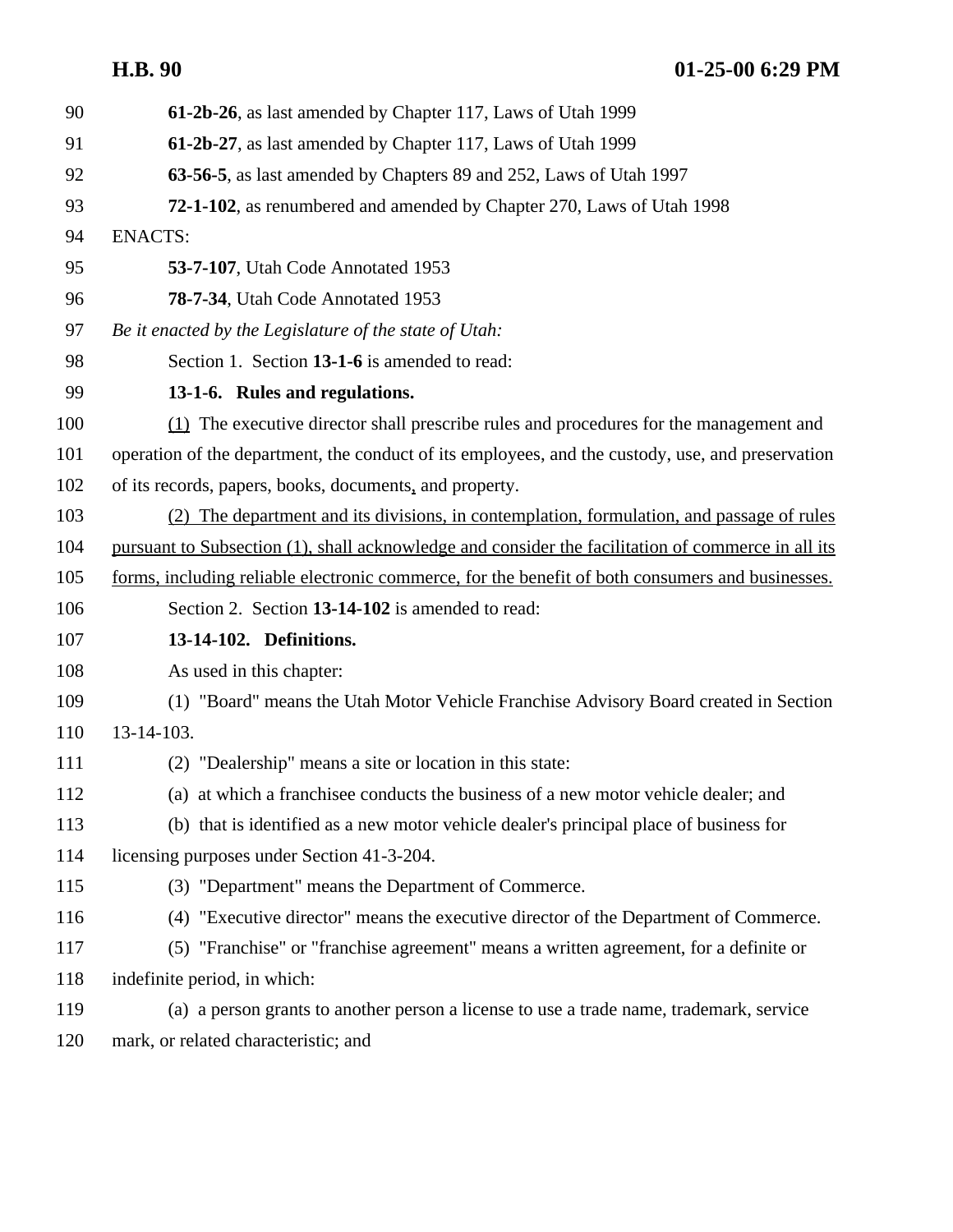| 121 | (b) a community of interest exists in the marketing of new motor vehicles, new motor                   |
|-----|--------------------------------------------------------------------------------------------------------|
| 122 | vehicle parts, and services related to the sale or lease of new motor vehicles at wholesale or retail. |
| 123 | (6) "Franchisee" means a person with whom a franchisor has agreed or permitted, in                     |
| 124 | writing or in practice, to purchase, sell, or offer for sale new motor vehicles manufactured,          |
| 125 | produced, represented, or distributed by the franchisor.                                               |
| 126 | (7) "Franchisor" means a person who has, in writing or in practice, agreed with or permits             |
| 127 | a franchisee to purchase, sell, or offer for sale new motor vehicles manufactured, produced,           |
| 128 | represented, or distributed by the franchisor, and includes:                                           |
| 129 | (a) the manufacturer or distributor of the new motor vehicles;                                         |
| 130 | (b) an intermediate distributor; and                                                                   |
| 131 | (c) an agent, officer, or field or area representative of the franchisor.                              |
| 132 | (8) "Line-make" means the motor vehicles that are offered for sale, lease, or distribution             |
| 133 | under a common name, trademark, service mark, or brand name of the franchisor, or manufacturer         |
| 134 | of the motor vehicle.                                                                                  |
| 135 | (9) "Motor home" means a self-propelled vehicle, primarily designed as a temporary                     |
| 136 | dwelling for travel, recreational, or vacation use.                                                    |
| 137 | (10) "Motor vehicle" means:                                                                            |
| 138 | (a) a travel trailer;                                                                                  |
| 139 | (b) a motor vehicle as defined in Section 41-3-102;                                                    |
| 140 | (c) a semitrailer as defined in Section 41-1a-102;                                                     |
| 141 | (d) a trailer as defined in Section $41-1a-102$ ; and                                                  |
| 142 | (e) a recreational vehicle.                                                                            |
| 143 | (11) "New motor vehicle" has the same meaning as defined in Section 41-3-102.                          |
| 144 | (12) "New motor vehicle dealer" is a person who is licensed under Subsection                           |
| 145 | $41-3-202(1)(a)$ .                                                                                     |
| 146 | (13) "Notice" or "notify" includes both traditional written communications and all reliable            |
| 147 | forms of electronic communication unless expressly prohibited by statute or rule.                      |
| 148 | $[ (13) ] (14)$ "Recreational vehicle" means a vehicular unit other than a mobile home,                |
| 149 | primarily designed as a temporary dwelling for travel, recreational, or vacation use, which is either  |
| 150 | self-propelled or pulled by another vehicle. "Recreational vehicle" includes a travel trailer, a       |
| 151 | camping trailer, a motor home, a fifth wheel trailer, and a van.                                       |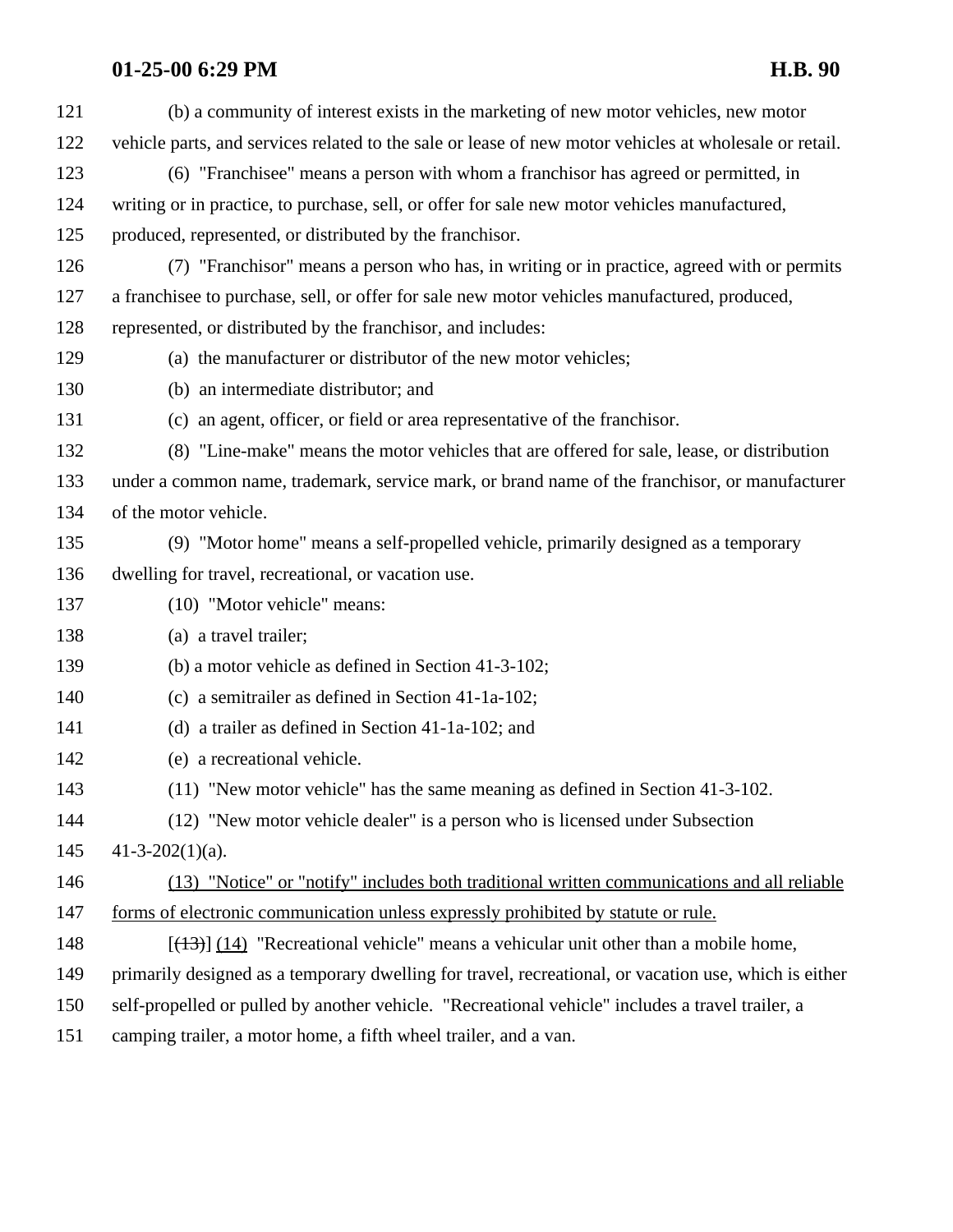| 152 | $[$ ( $(14)$ ) $(15)$ (a) "Relevant market area," except with respect to recreational vehicles, means: |
|-----|--------------------------------------------------------------------------------------------------------|
| 153 | (i) the county in which a dealership is to be established or relocated; and                            |
| 154 | (ii) the area within a ten aeronautical miles radius from the site of the new or relocated             |
| 155 | dealership.                                                                                            |
| 156 | (b) "Relevant market area," with respect to recreational vehicles, means:                              |
| 157 | (i) the county in which the dealership is to be established or relocated; and                          |
| 158 | (ii) the area within a 35 aeronautical miles radius from the site of the new or relocated              |
| 159 | dealership.                                                                                            |
| 160 | $[\frac{15}{10}]$ (16) "Sale, transfer, or assignment" means any disposition of a franchise or an      |
| 161 | interest in a franchise, with or without consideration, including a bequest, inheritance, gift,        |
| 162 | exchange, lease, or license.                                                                           |
| 163 | (17) "Serve" or "served," unless expressly indicated otherwise by statute or rule, includes            |
| 164 | any reliable form of communication.                                                                    |
| 165 | $[ (16) ] (18)$ "Travel trailer," "camping trailer," or "fifth wheel trailer" means a portable         |
| 166 | vehicle without motive power, designed as a temporary dwelling for travel, recreational, or            |
| 167 | vacation use that does not require a special highway movement permit when drawn by a                   |
| 168 | self-propelled motor vehicle.                                                                          |
| 169 | (19) "Written," "write," "in writing," or other variations of those terms shall include all            |
| 170 | reliable forms of electronic communication.                                                            |
| 171 | Section 3. Section 13-14-302 is amended to read:                                                       |
| 172 | 13-14-302. Issuance of additional franchises -- Relocation of existing franchisees.                    |
| 173 | $(1)$ (a) Except as provided in Subsection (2), a franchisor shall comply with Subsection              |
| 174 | $(1)(b)$ if the franchisor seeks to:                                                                   |
| 175 | (i) enter into a franchise establishing a motor vehicle dealership within a relevant market            |
| 176 | area where the same line-make is represented by another franchisee; or                                 |
| 177 | (ii) relocate an existing motor vehicle dealership.                                                    |
| 178 | (b) (i) If a franchisor seeks to take an action listed Subsection $(1)(a)$ , prior to taking the       |
| 179 | action, the franchisor shall in writing notify the board and each franchisee in that line-make in the  |
| 180 | relevant market area that the franchisor intends to take an action described in Subsection $(1)(a)$ .  |
| 181 | (ii) The notice required by Subsection $(1)(b)(i)$ shall:                                              |
| 182 | (A) specify the good cause on which it intends to rely for the action; and                             |
|     |                                                                                                        |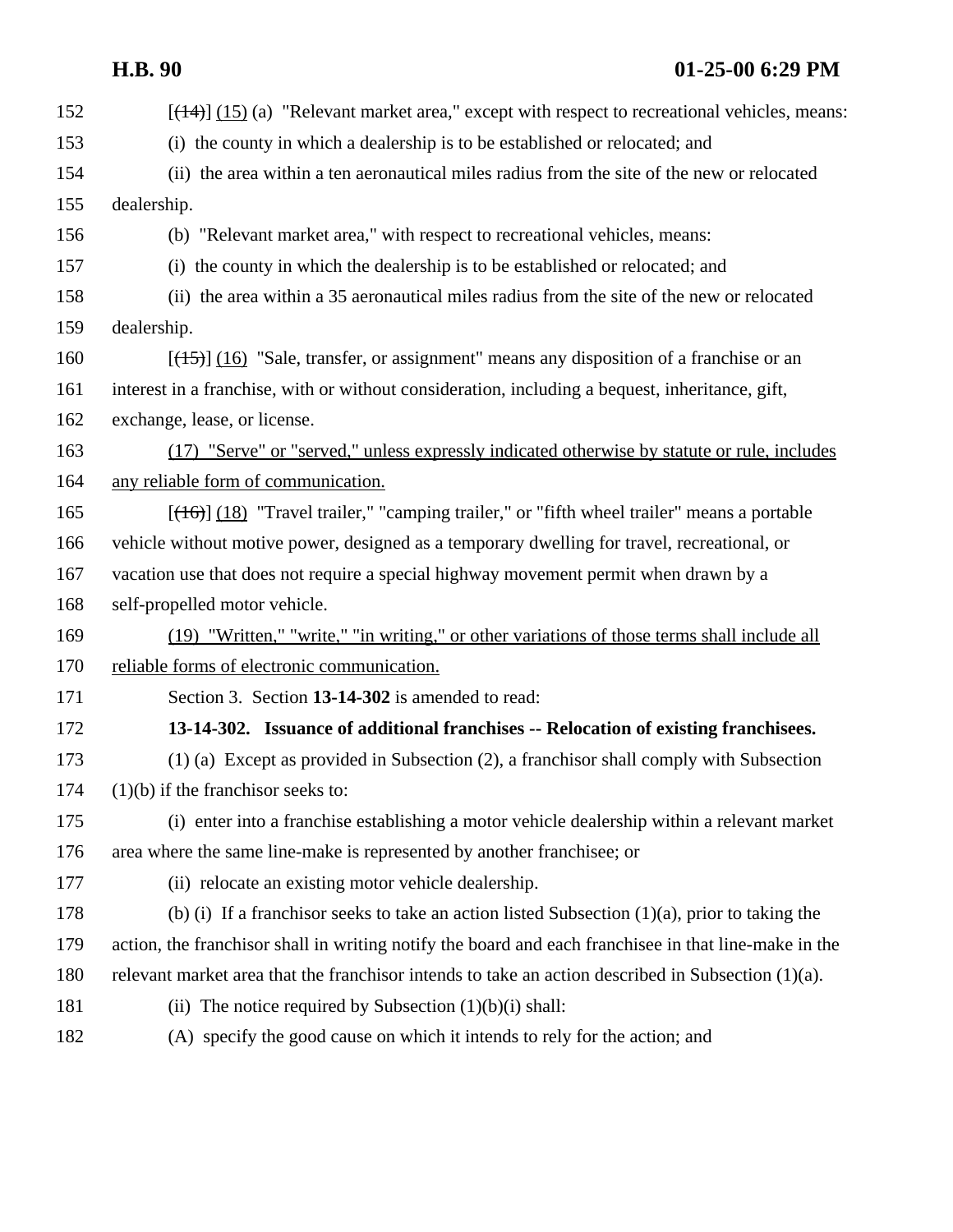| 183 | (B) be delivered by registered or certified mail or by any form of reliable electronic               |
|-----|------------------------------------------------------------------------------------------------------|
| 184 | communication through which receipt is verifiable.                                                   |
| 185 | (c) Within 45 days of receiving notice required by Subsection $(1)(b)$ , any franchisee that         |
| 186 | is required to receive notice under Subsection $(1)(b)$ may protest to the board the establishing or |
| 187 | relocating of the dealership. When a protest is filed, the board shall inform the franchisor that:   |
| 188 | (i) a timely protest has been filed;                                                                 |
| 189 | (ii) a hearing is required;                                                                          |
| 190 | (iii) the franchisor may not establish or relocate the proposed dealership until the board           |
| 191 | has held a hearing; and                                                                              |
| 192 | (iv) the franchisor may not establish or relocate a proposed dealership if the board                 |
| 193 | determines that there is not good cause for permitting the establishment or relocation of the        |
| 194 | dealership.                                                                                          |
| 195 | (d) If multiple protests are filed under Subsection $(1)(c)$ , hearings may be consolidated to       |
| 196 | expedite the disposition of the issue.                                                               |
| 197 | (2) Subsection $(1)$ does not apply to a relocation that is:                                         |
| 198 | (a) less than one aeronautical mile from the existing location of the franchisee's dealership;       |
| 199 | and                                                                                                  |
| 200 | (b) within the same county.                                                                          |
| 201 | (3) For purposes of this section:                                                                    |
| 202 | (a) relocation of an existing franchisee's dealership in excess of one mile from its existing        |
| 203 | location is considered the establishment of an additional franchise in the line-make of the          |
| 204 | relocating franchise; and                                                                            |
| 205 | (b) the reopening in a relevant market area of a dealership that has not been in operation           |
| 206 | for one year or more is considered the establishment of an additional motor vehicle dealership.      |
| 207 | Section 4. Section 13-14-304 is amended to read:                                                     |
| 208 | 13-14-304. Hearing regarding termination, relocation, or establishment of franchises.                |
| 209 | (1) (a) Within ten days of receiving an application from a franchisee under Subsection               |
| 210 | 13-14-301(3) challenging its franchisor's right to terminate or not continue a franchise, or an      |
| 211 | application under Subsection 13-14-302(1) challenging the establishment or relocation of a           |
| 212 | franchise, the board shall:                                                                          |
| 213 | (i) enter an order designating the time and place for the hearing; and                               |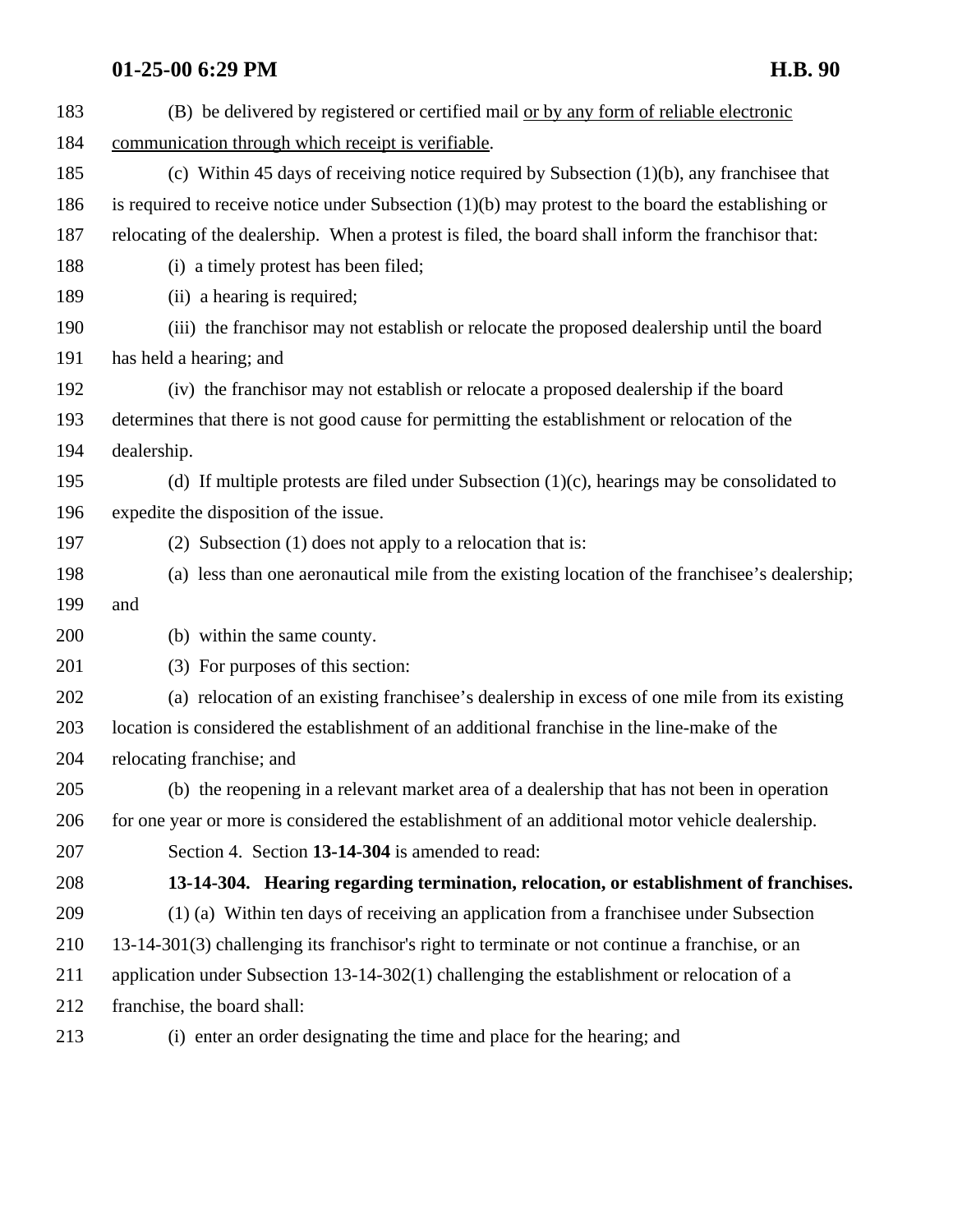| 214 | (ii) send a copy of the order by certified or registered mail, with return receipt requested,      |
|-----|----------------------------------------------------------------------------------------------------|
| 215 | [a copy of the order] or by any form of reliable electronic communication through which receipt    |
| 216 | is verifiable to:                                                                                  |
| 217 | (A) the applicant;                                                                                 |
| 218 | (B) the franchisor; and                                                                            |
| 219 | (C) if the application involves the establishment of a new franchise or the relocation of an       |
| 220 | existing dealership, to all franchisees in the relevant market area engaged in the business of     |
| 221 | offering to sell or lease the same line-make.                                                      |
| 222 | (b) A copy of an order mailed under Subsection $(1)(a)$ shall be addressed to the franchisee       |
| 223 | at the place where the franchises's business is conducted.                                         |
| 224 | (2) Any person who can establish to the board an interest in the application may intervene         |
| 225 |                                                                                                    |
| 226 | (3) Any person may appear and testify on the question of the public interest in the                |
|     | termination or noncontinuation of a franchise or in the establishment of an additional franchise.  |
| 228 |                                                                                                    |
| 229 | after the application for hearing is filed. A final decision on the challenge shall be made by the |
|     | board no later than 30 days after the hearing.                                                     |
| 231 |                                                                                                    |
| 232 | determination that the franchisor acted with good cause or, in the case of a protest of a proposed |
|     | establishment or relocation of a dealer, that good cause exists for permitting the proposed        |
| 234 |                                                                                                    |
| 235 | (i) the delay is caused by acts of the franchisor or the additional or relocating franchises;      |
|     | <b>or</b>                                                                                          |
| 237 |                                                                                                    |
| 238 | (5) The franchisor has the burden of proof to establish that under the provisions of this          |
|     | chapter it should be granted permission to:                                                        |
| 240 |                                                                                                    |
| 241 | (b) enter into a franchise agreement establishing an additional franchise; or                      |
|     | (c) relocate the dealership of an existing franchisee.                                             |
| 243 | 17A-2-531 is amended to read:                                                                      |
|     | 17A-2-531.                                                                                         |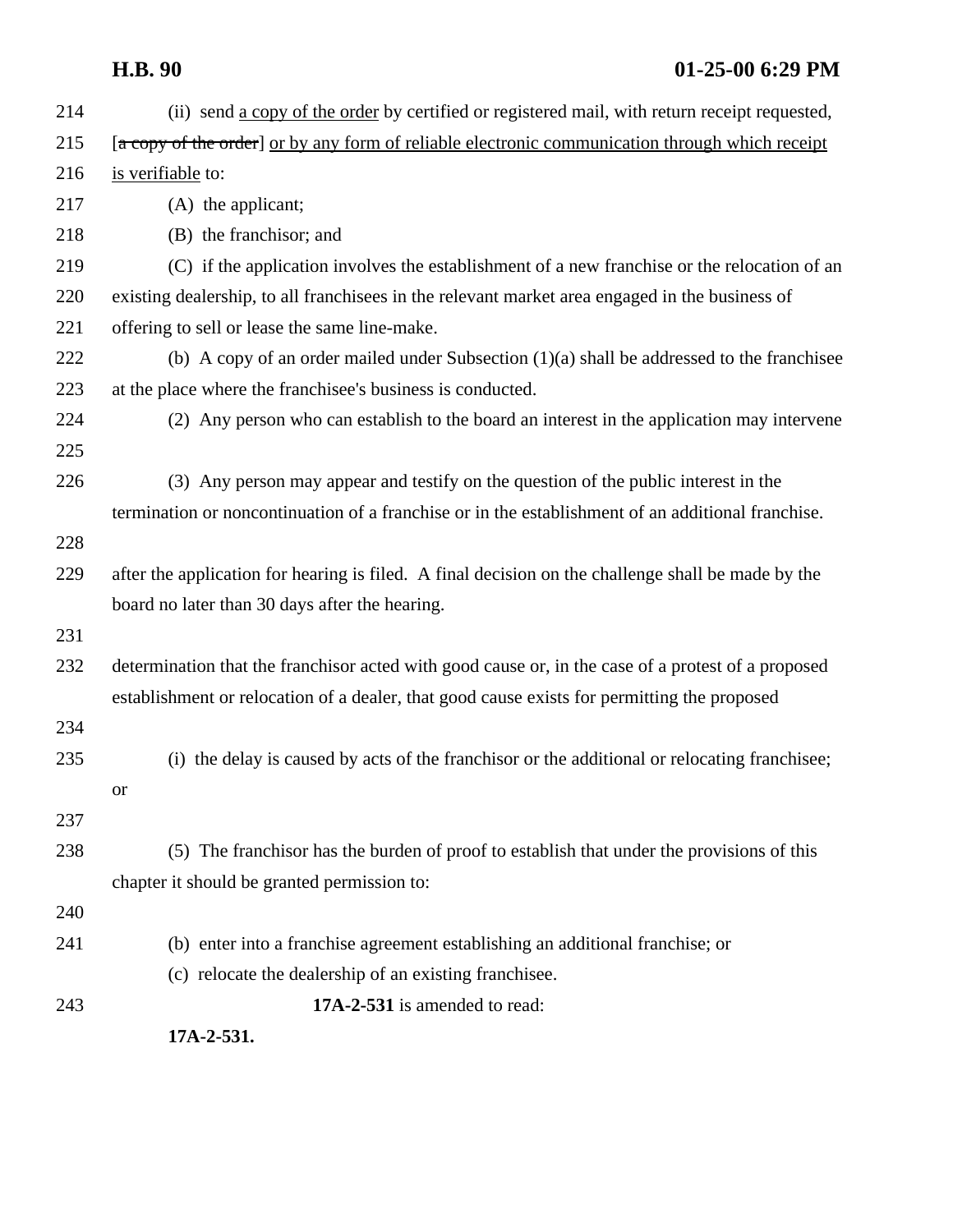### **-- Retainage.**

 (1) As used in this section, the word "sealed" does not preclude acceptance of electronically sealed and submitted bids or proposals in addition to bids or proposals manually sealed and submitted.

249  $\left[\left(\frac{1}{2}\right)\right]$  (2) After adopting a plan and making an estimate of the cost of any drainage canal or canals, drains, drain ditches, and works, the board of supervisors shall give notice by publication for at least 20 days in at least one newspaper published or having a general circulation in each of 252 the counties comprising the district, and in any other publication they [deem] consider advisable, calling for bids for the construction of such work or of any portion of it. If less than the whole 254 work is advertised, then the portion so advertised shall be particularly described in [such] the 255 notice. [Such] The notice shall state:

(a) that plans and specifications can be seen at the office of the board of supervisors;

(b) that the board of supervisors will receive sealed proposals for the work;

(c) that the contract will be let to the lowest responsible bidder; and

 (d) the time and place appointed for opening bids. The bids shall be opened in public, and as soon as convenient thereafter the supervisors shall let the work, either in portions or as a whole, to the lowest responsible bidder, or they may reject any or all bids. Contracts for the purchase of material shall be awarded to the lowest responsible bidder. Any person or persons to whom a contract is awarded shall provide the board with bonds under Sections 14-1-18 and 63-56-38. The work shall be done under the direction and to the satisfaction of the engineer, and subject to the approval of the board of supervisors. This section does not apply in the case of any contract with 266 the United States.

267  $[\frac{1}{2}]$  (3) If any payment on a contract with a private contractor for the construction of works under this section is retained or withheld, it shall be retained or withheld and released as provided in Section 13-8-5.

Section 6. Section **17A-2-723** is amended to read:

**17A-2-723. Construction -- Notice -- Awarding contracts -- Contractor's bonds.**

(1) As used in this section, the word "sealed" does not preclude acceptance of

 electronically sealed and submitted bids or proposals in addition to bids or proposals manually sealed and submitted.

(2) After adopting a plan for the construction of canals, reservoirs, and works, the board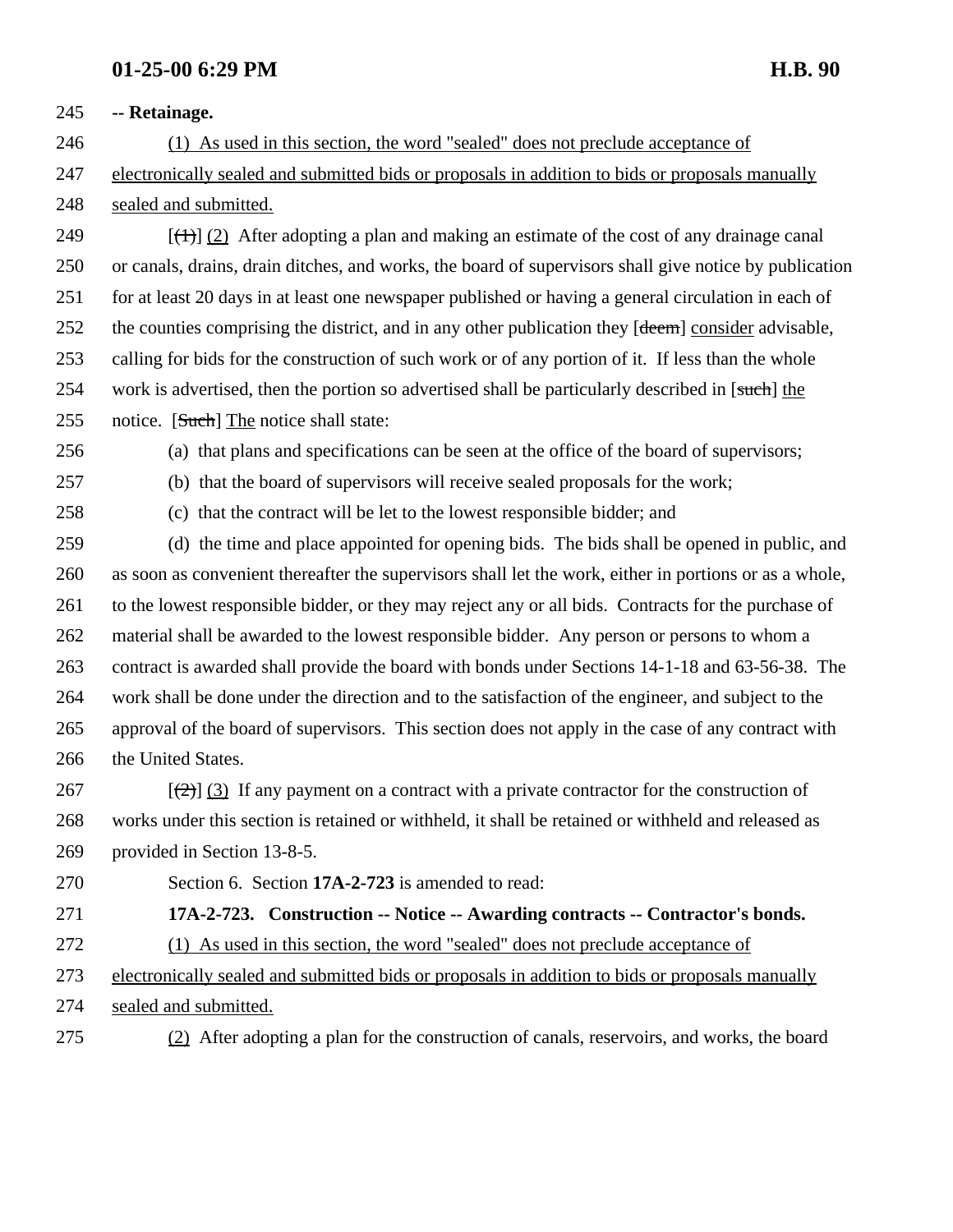of directors shall give notice thereof by publication in the county in which the principal office of the district is located at least once not less than ten days prior to the expiration of the period in 278 which bids shall be received, and [such] the other notice as they may [deem] consider advisable calling for bids for the furnishing of material or construction of said work or any portion thereof.

 (3) If less than the whole work is advertised, then the portion so advertised must be 281 particularly described in [such] the notice; said notice shall set forth that plans and specifications, or specifications alone where there are no plans, may be seen at the office of the board, and that the board will receive sealed proposals therefor, and that the contract will be let to the lowest responsible bidder, stating the time and the place for opening the proposal which at said time and place shall be opened in public, and as soon as convenient thereafter the board shall let said work, either in portions or as a whole, or award and order for materials, to the lowest responsible bidder, or it may reject any or all bids, and thereupon readvertise for proposals, or proceed to construct the work under its own superintendence.

 (4) Contracts for the purchase of material shall be awarded to the lowest responsible bidder unless all bids are rejected or the board determines to readvertise for bids.

 (5) The person or persons to whom a contract may be awarded shall enter into a bond, with good and sufficient sureties, to be approved by the board, payable to said district for not less than 25% of the amount of the contract price and conditioned for the faithful performance of said contract, but no such bond need be required by the board where materials are contracted for the bond requirement.

 (6) The work shall be done under the direction and to the satisfaction of the engineer in charge, and be approved by the board, and shall be paid for out of the general fund account; provided, that the provisions of this section shall not apply in the case of any contract between the district and the United States.

 (7) Nothing herein contained shall be construed to prohibit the district from purchasing material or doing any work required by it without advertising for bids and without the letting of 302 a contract where the estimated cost of [such] the work or [such] the material does not exceed \$30,000 or in cases of emergencies the board of directors may let contracts for the work required 304 in the emergency without advertising for bids or may cause [such] the work to be done by the district itself.

Section 7. Section **17A-3-208** is amended to read: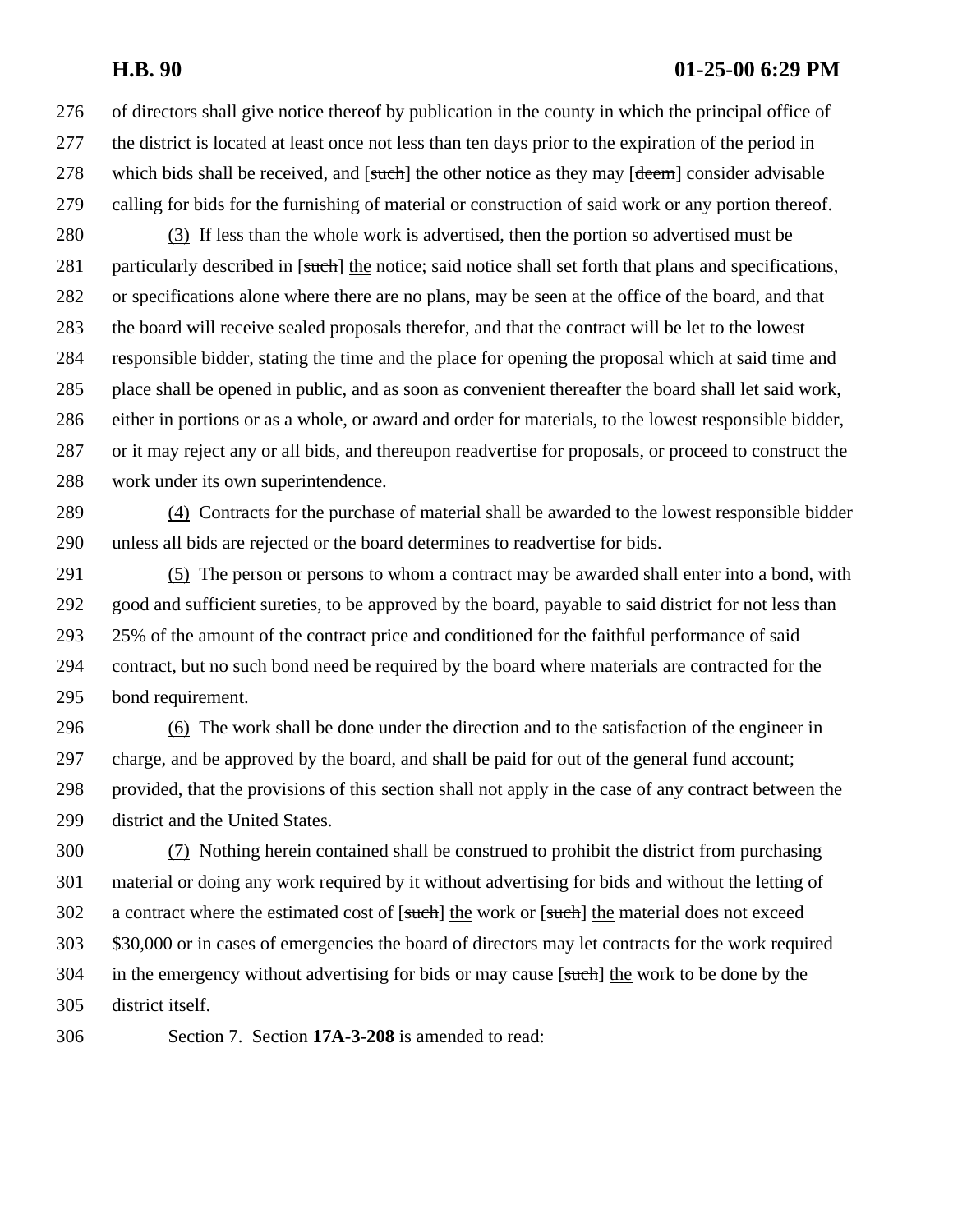**17A-3-208. Contract required for improvement -- Bidding requirements -- Exceptions.** (1) As used in this section, the word "sealed" does not preclude acceptance of

 electronically sealed and submitted bids or proposals in addition to bids or proposals manually sealed and submitted.

 [(1)] (2) (a) Except as otherwise provided in this section, improvements in a special improvement district shall be made only under contract duly let to the lowest responsible bidder for the kind of service or material or form of construction which may be desired. The improvements may be divided into parts, and separate contracts let for each part, or several parts may be combined in the same contract. A contract may be let on a unit basis. A contract shall not be let until a notice to contractors that sealed bids for the construction of the improvements will be received by the governing body at a specified time and place, and this notice has been published at least one time in a newspaper having general circulation in the county at least 15 days before the date specified for the receipt of bids.

 (b) If by inadvertence or oversight, the notice is not published or is not published for a sufficient period of time prior to the receipt of bids, the governing body, however, may still proceed to let a contract for the improvements if at the time specified for the receipt of bids it has received not less than three sealed and bona fide bids from contractors.

 (c) If, under the construction contract, periodic payments for work performed are to be made by the issuance of interim warrants, this fact shall be disclosed in the notice to contractors. The notice to contractors may be published simultaneously with the notice of intention.

 $\left[\frac{1}{2}\right]$  (3) The governing body, or its designated agent, shall at the time specified in the notice, open, examine, and publicly declare the bids. From these bids, the governing body may award a contract to the lowest, responsible bidder if that party's bid is responsive to the request for proposal or invitation to bid; but the governing body shall not be obligated or required to award a contract to any bidder and may reject any or all bids. In the event no bids are received or no responsive or acceptable bids are received after one public invitation to bid, the governing body may take any of the following actions:

 (a) publicly rebid the project using the original plans, specifications, cost estimates, and contract documents;

(b) negotiate a contract privately using the original project plans, specifications, cost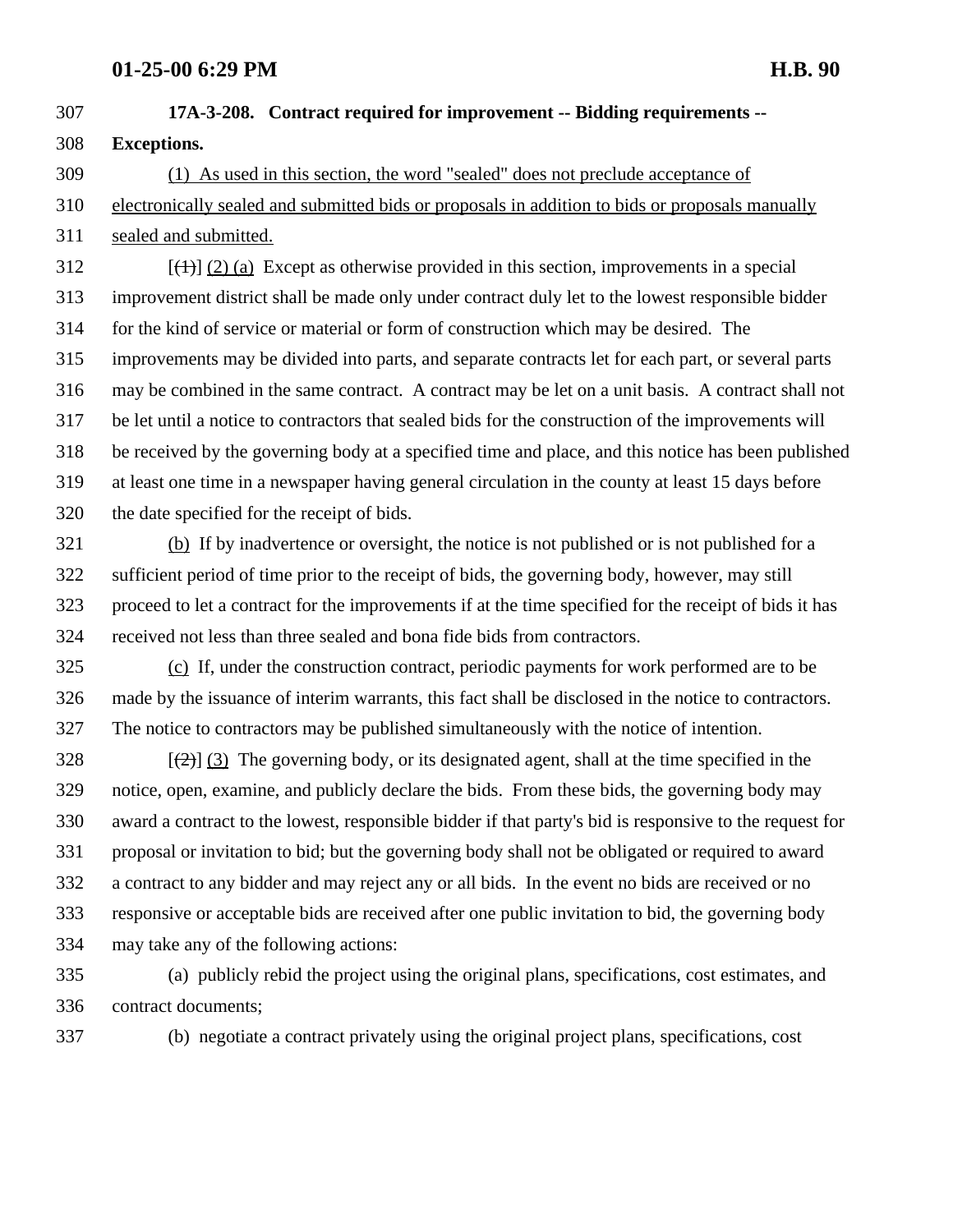estimates, and contract documents;

- (c) publicly rebid the project after revising the original plans, specifications, cost estimates, or contract documents;
- (d) cancel the project;
- (e) abandon or dissolve the improvement district; or

 (f) perform the project work with the governing entity's work forces and be reimbursed for this work out of the special assessments levied.

 $[345$  [(3)] (4) A contract need not be let for any improvement or part of any improvement the cost of which or the making of which is donated or contributed by any individual, corporation, the county, a municipality, the state of Utah, the United States, or any political subdivision of the state of Utah or of the United States. These donations or contributions may be accepted by the governing entity, but no assessments shall be levied against the property in the district for the amount of the donations or contributions.

 $[4]$  (5) A contract need not be let as provided in this section where the improvements consist of the furnishing of utility services or maintenance of improvements. This work may be done by the governing entity itself. Assessments may be levied for the actual cost incurred by the governing entity for the furnishing of these services or maintenance, or in case the work is done by the governing entity, to reimburse the governing entity for the reasonable cost of supplying the services or maintenance.

- [(5)] (6) A contract need not be let as provided in this section where any labor, materials, or equipment to make any of the improvements are supplied by the governing entity. Assessments may be levied to reimburse the governing entity for the reasonable cost of supplying such labor, materials or equipment. The provisions of Sections 17-15-3 and 72-6-108 shall not apply to the
- improvements to be placed in a special improvement district created under this part.
- Section 8. Section **17A-3-308** is amended to read:

 **17A-3-308. Contracting for improvements -- Bids, publication, and notice -- Improvements for which contracts need not be let.** 

 (1) As used in this section, the word "sealed" does not preclude acceptance of electronically sealed and submitted bids or proposals in addition to bids or proposals manually sealed and submitted.

[(1)] (2) (a) Except as otherwise provided in this section, improvements in a special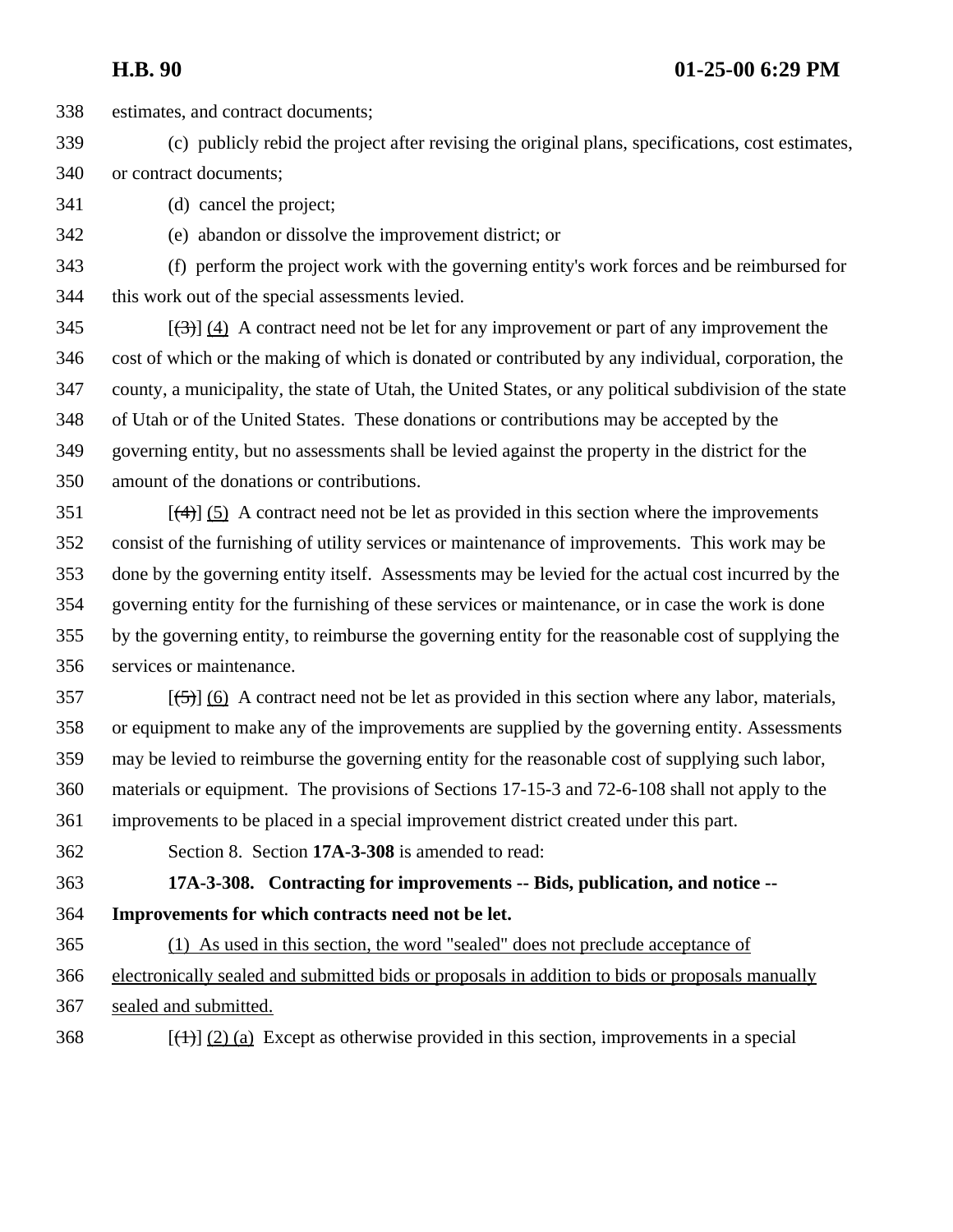improvement district shall be made only under contract duly let to the lowest responsible bidder for the kind of service or material or form of construction which may be determined upon. The improvements may be divided into parts and separate contracts let for each part or several such

parts may be combined in the same contract. A contract may be let on a unit basis. A contract

shall not be let until a notice to contractors that sealed bids for the construction of the

 improvements will be received by the governing body at a specified time and place and such notice has been published at least one time in a newspaper having general circulation in the municipality 376 at least 15 days before the date specified for the receipt of bids[; provided, if].

 (b) If by inadvertence or oversight, the notice is not published or is not published for a sufficient period of time prior to the receipt of bids, the governing body may still proceed to let a 379 contract for [such] the improvements if at the time specified for the receipt of bids it has received not less than three sealed and bona fide bids from contractors.

(c) The notice to contractors may be published simultaneously with the notice of intention.

 (d) The governing body shall in open session at the time specified in the notice, open, 383 examine and publicly declare the bids and may reject any or all bids when [deemed] considered for the public good and, at such or a later meeting, shall reject all bids other than the lowest and best bid of a responsible bidder.

 (e) If the price bid by the lowest and best responsible bidder exceeds the estimated costs as determined by the engineer of the municipality, the governing body may nevertheless award a contract for the price so bid.

 (f) The governing body may in any case refuse to award a contract and may obtain new bids after giving a new notice to contractors or may determine to abandon the district or not to make some of the improvements proposed to be made.

 $[392]$  [(2)] (3) A contract need not be let for any improvement or part of any improvement the cost of which or the making of which is donated or contributed by any individual, corporation, the 394 municipality, [the] this state [of Utah], or the United States or any political subdivision of [the] this 395 state  $[off-Ut<sub>ath</sub>]$  or of the United States. All such donations or contributions may be accepted by the municipality, but no assessments shall be levied against the property in the district for the amount of such donations or contributions.

398  $\left[\left(\frac{3}{2}\right)\right]$  (4) A contract need not be let as provided in this section where the improvements consist of the furnishing of utility services or maintenance of improvements. [Such] The work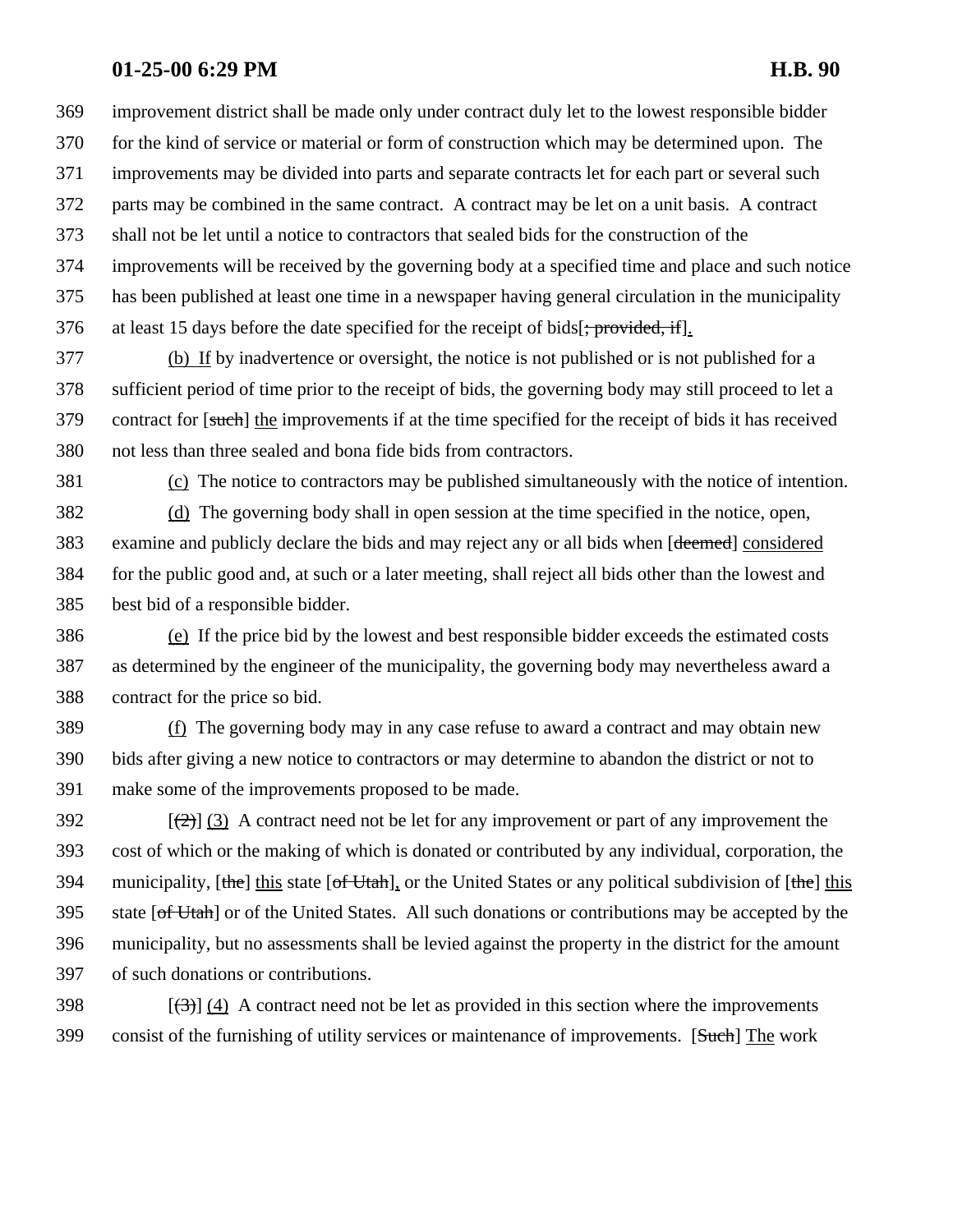may be done by the municipality itself. Assessments may be levied for the actual cost incurred by 401 the municipality for the furnishing of [such] the services or maintenance or, in case the work is 402 done by the municipality, to reimburse the municipality for the reasonable cost of supplying [such] 403 the services or maintenance.

 $(4)$  [(4)] (5) A contract need not be let as provided in this section where any labor, materials or equipment to make any of the improvements are supplied by the municipality. Assessments 406 may be levied to reimburse the municipality for the reasonable cost of supplying [such] the labor, materials, or equipment.

Section 9. Section **23-19-11** is amended to read:

## **23-19-11. Age restriction -- Proof of hunter education required.**

 (1) The division may not issue a hunting license or permit to any person born after December 31, 1965, unless proof is presented to the division or one of its authorized wildlife license agents that the person has passed a division approved hunter education course offered by a state, province, or country.

(2) For purposes of this section, "proof" means:

(a) a certificate of completion of a hunter education course;

 (b) a preceding year's hunting license or permit issued by a state, province, or country with the applicant's hunter education number noted on the hunting license or permit; or

 (c) verification of completion of a hunter education course pursuant to Subsections (3) and (4).

 (3) If an applicant for a nonresident hunting license or permit is not able to present a hunting license, permit, or a certificate of completion as provided in Subsections (1) and (2), the division may contact another state, province, or country to verify the completion of a hunter education course so that a nonresident hunting license or permit may be issued.

424 (4)  $\left[\frac{1}{(a)}\right]$  If an applicant for a resident or nonresident hunting license or permit has completed a hunter education course in Utah but is not able to present a hunting license, permit, or a certificate of completion as provided in Subsections (1) and (2), the division may research the division's hunter education records to verify that the applicant has completed the hunter education course.

 (5) (a) If an applicant for a resident or nonresident hunting license has completed a hunter education course and is applying for a hunting permit or license through the division's drawings,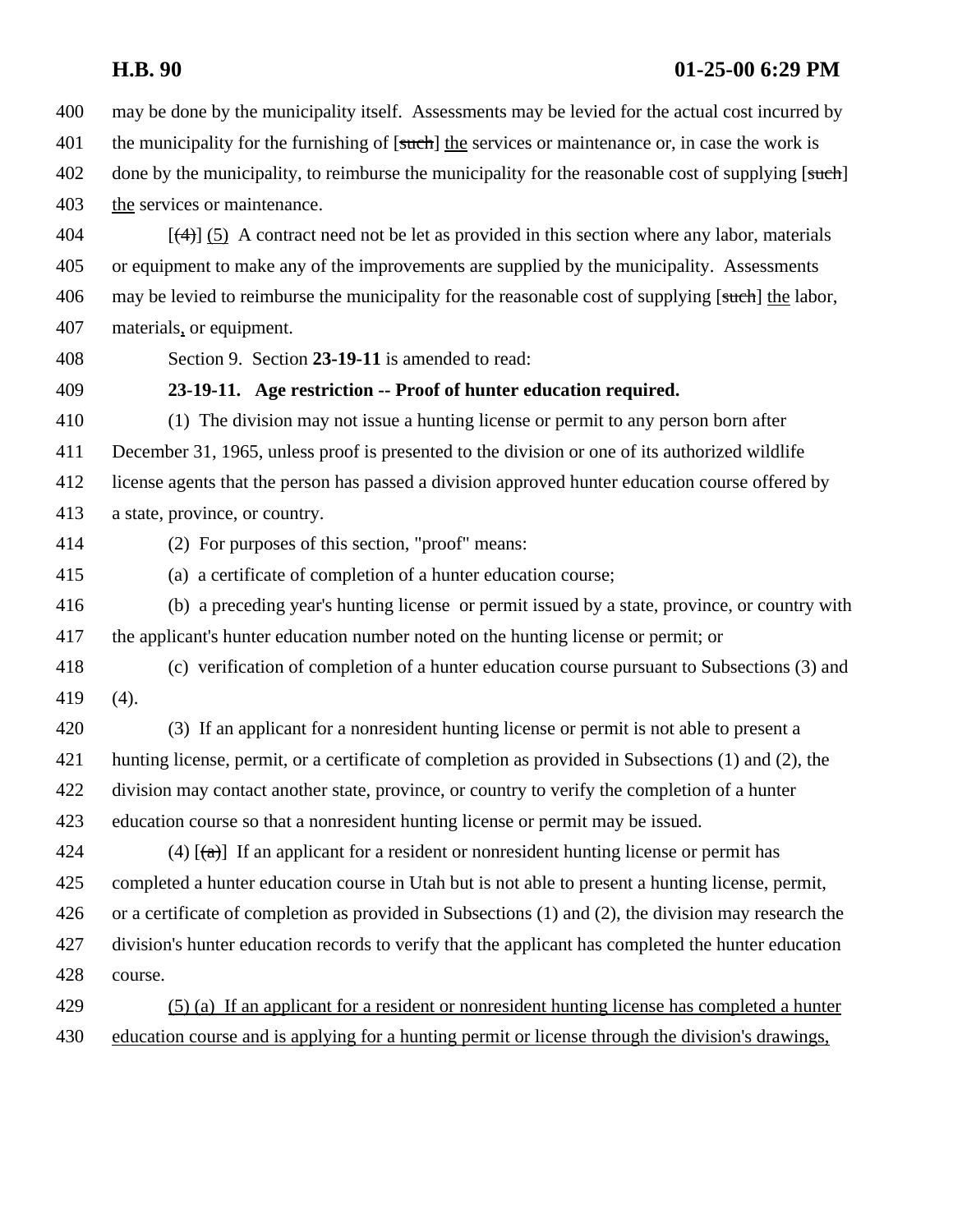| 431 | Internet site, or other electronic means authorized by the division, the applicant's hunter education           |
|-----|-----------------------------------------------------------------------------------------------------------------|
| 432 | number and the name of the state, province, or country that issued the number may constitute proof              |
| 433 | of completion of a hunter education course under this section.                                                  |
| 434 | (b) The division may research the hunter education number to verify that the applicant has                      |
| 435 | completed a division approved hunter education course.                                                          |
| 436 | $[\langle \theta \rangle]$ (6) Upon issuance of the hunting license or permit, the division shall indicate the  |
| 437 | applicant's hunter education number on the face of the hunting license or permit.                               |
| 438 | $[\frac{(-5)}{7}]$ The division may charge a fee for any service provided in Subsection (3) or (4).             |
| 439 | Section 10. Section 23-19-11.5 is amended to read:                                                              |
| 440 | 23-19-11.5. Age restriction -- Proof of furharvester education required.                                        |
| 441 | (1) (a) A resident born after December 31, 1984, may not purchase a resident furbearer                          |
| 442 | license unless the applicant presents:                                                                          |
| 443 | (i) a certificate of completion of a division approved furtharvester education course; or                       |
| 444 | (ii) an immediately preceding year's furbearer license with the furbary ester education                         |
| 445 | number noted on the furbearer license.                                                                          |
| 446 | (b) Upon issuance of the resident furbearer license, the division or authorized wildlife                        |
| 447 | license agent shall indicate the applicant's furharvester education number on the face of the                   |
| 448 | furbearer license.                                                                                              |
| 449 | (2) $\left[\frac{1}{(a)}\right]$ If an applicant for a resident furbearer license has completed a furtharvester |
| 450 | education course in Utah but is not able to present a furbearer license or a certificate of completion          |
| 451 | as provided in Subsection (1), the division may research the division's furharvester education                  |
| 452 | records to verify that the applicant has completed a furharvester education course in Utah.                     |
| 453 | (3) (a) If an applicant for a resident furbearer license has completed a furharvester                           |
| 454 | education course and is applying for a furbearer license through the division's Internet site or other          |
| 455 | electronic means authorized by the division, the applicant's Utah further vester education number               |
| 456 | may constitute proof of completion of a furtharvester education course under this section.                      |
| 457 | (b) The division may research the furtharvester education number to verify that the                             |
| 458 | applicant has completed a division approved furthanvester education course.                                     |
| 459 | $[\phi]$ (4) The division may charge a fee for the service specified in Subsection $[\phi]$ (2).                |
| 460 | Section 11. Section 26-2-3 is amended to read:                                                                  |
| 461 | 26-2-3. Department duties and authority.                                                                        |
|     |                                                                                                                 |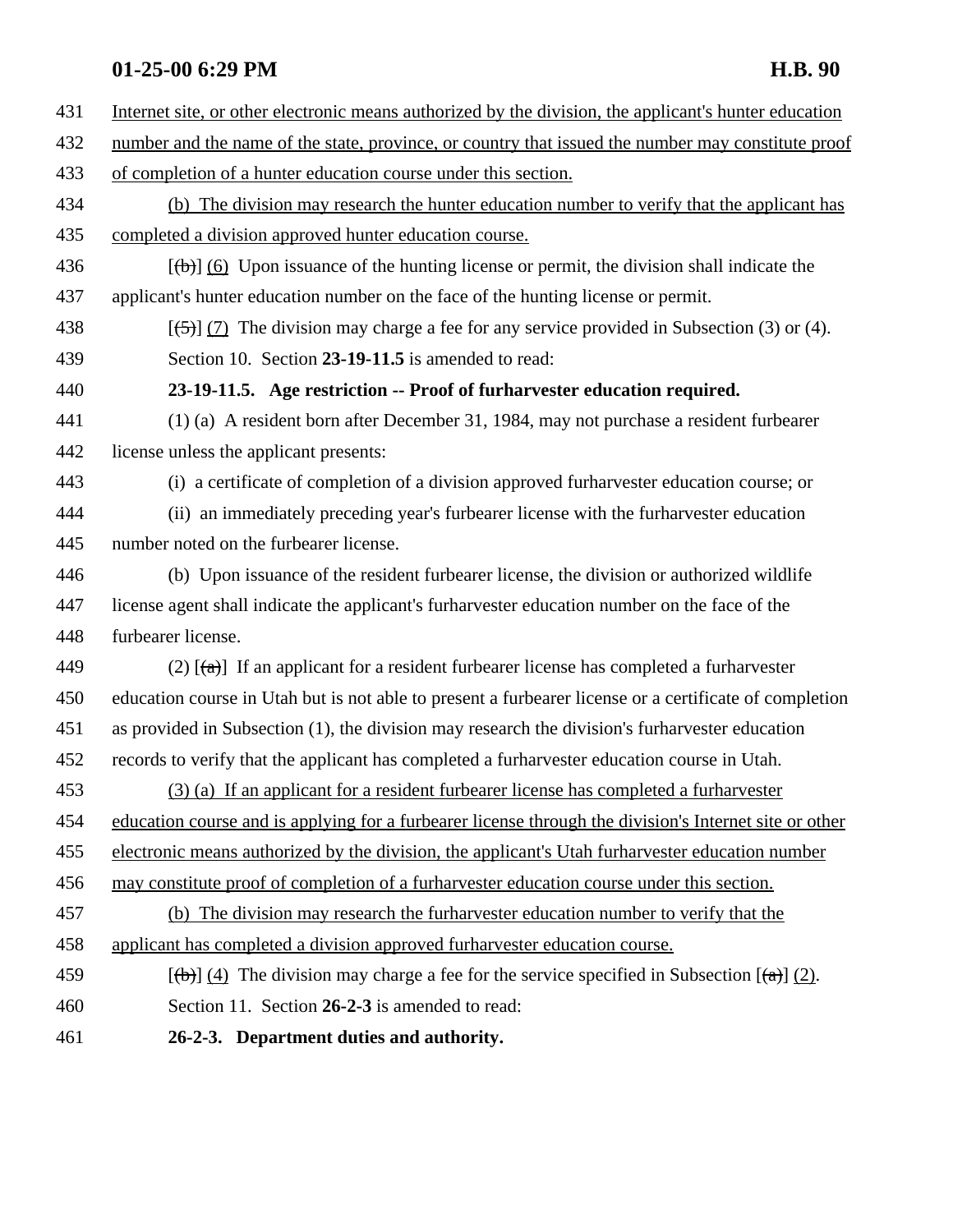(1) The department shall: (a) provide offices properly equipped for the preservation of vital records made or received under this chapter; (b) establish a statewide vital records system for the registration, collection, preservation, amendment, and certification of vital records and other similar documents required by this chapter and activities related to them, including the tabulation, analysis, and publication of vital statistics; (c) prescribe forms for certificates, certification, reports, and other documents and records necessary to establish and maintain a statewide system of vital records; (d) prepare an annual compilation, analysis, and publication of statistics derived from vital records; and (e) appoint a state registrar to direct the statewide system of vital records. (2) The department may: (a) divide the state from time to time into registration districts; and (b) appoint local registrars for registration districts who under the direction and supervision of the state registrar shall perform all duties required of them by this chapter and department rules. Section 12. Section **26-2-4** is amended to read: **26-2-4. Content and format of certificates and reports.**  (1) To promote and maintain nationwide uniformity in the vital records system, the forms 481 of certificates [and], certification, reports, and other documents and records required by this chapter or the rules implementing this chapter shall include as a minimum the items recommended by the federal agency responsible for national vital statistics, subject to approval, additions, and modifications by the department. 485 (2) [Each certificate, report, and other document] Certificates, certifications, forms, reports, other documents and records, and the form of communications between persons required by this chapter shall be prepared in the format prescribed by department rule. (3) All vital records shall include the date of filing. 489 (4) [Information required in certificates] Certificates, certifications, forms, [records, or] reports, other documents and records, and communications between persons required by this chapter may be signed, filed, verified, registered, and stored by photographic, electronic, or other means as prescribed by department rule.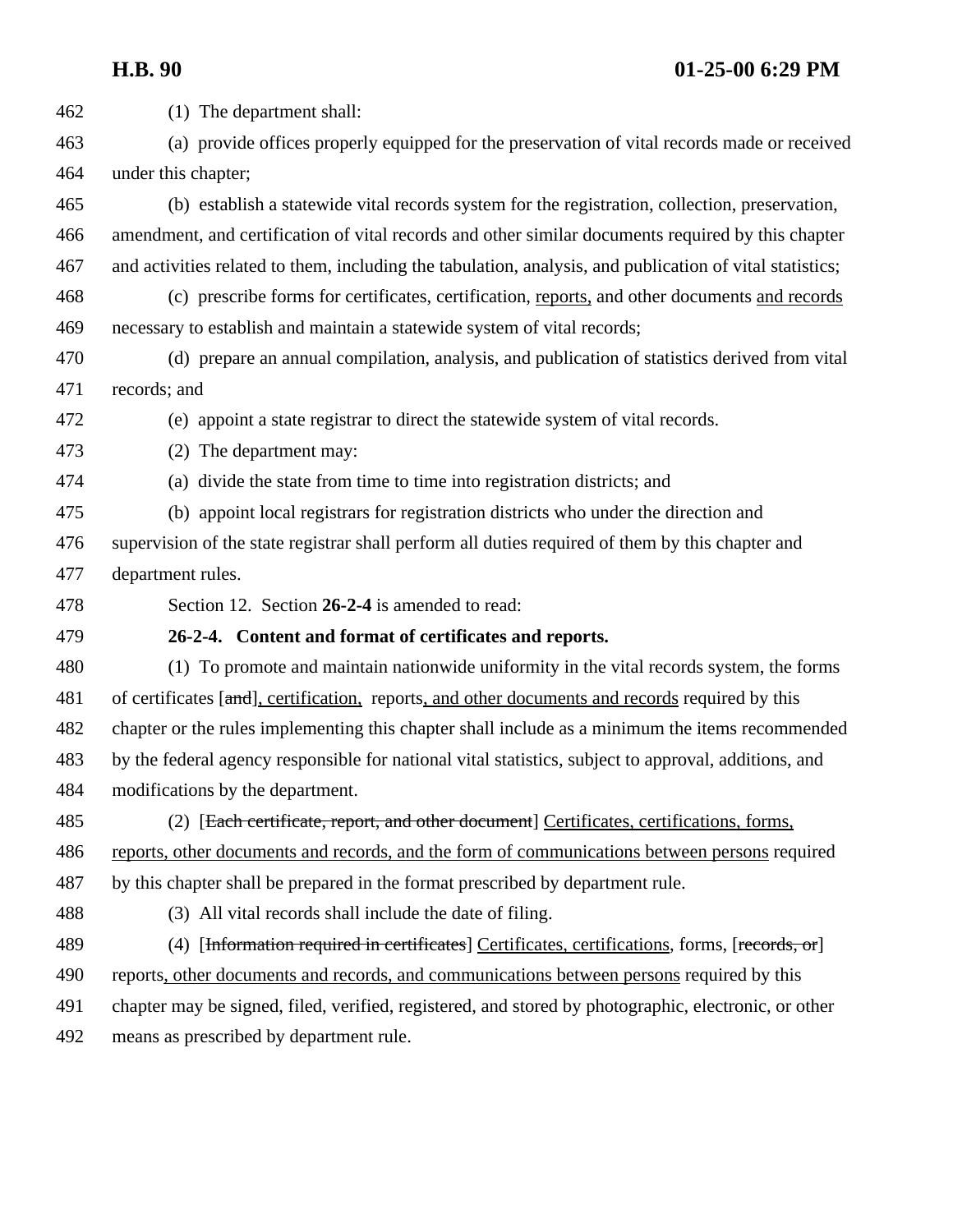Section 13. Section **26-2-10** is amended to read:

**26-2-10. Supplementary certificate of birth.** 

 (1) Any person born in this state who is legitimized by the subsequent marriage of his natural parents, or whose parentage has been determined by any U.S. state court or Canadian provincial court having jurisdiction, or who has been legally adopted under the law of this or any other state or any province of Canada, may request the state registrar to register a supplementary certificate of birth on the basis of that status.

 (2) The application for registration of a supplementary certificate may be made by the person requesting registration, if he is of legal age, by a legal representative, or by any agency authorized to receive children for placement or adoption under the laws of this or any other state.

 (3) (a) The state registrar shall require that an applicant submit identification and proof according to department rules.

 (b) In the case of an adopted person, that proof may be established by order of the court in which the adoption proceedings were held.

 (4) (a) After the supplementary certificate is registered, any information disclosed from the record shall be from the supplementary certificate.

 (b) Access to the original certificate and to the [documents filed] evidence submitted in support of the supplementary certificate are not open to inspection except upon the order of a Utah district court or as provided under Section 78-30-18.

Section 14. Section **26-2-16** is amended to read:

 **26-2-16. Death certificate -- Filing by funeral director -- Medical certification -- Records of funeral director -- Information filed with local registrar.** 

515 (1) The funeral director or person acting as funeral director shall [obtain and] file a certificate of death prior to any disposition of a dead body or dead fetus. Personal and statistical information shall be obtained from the available persons best qualified to provide it. The names 518 and addresses of persons providing the information shall be included. The [certificate shall then 519 be presented] funeral director or person acting as funeral director shall present the certificate to the 520 attending physician, if any, or to the medical examiner [for completion of] who shall certify the 521 cause of death and other information required on the certificate. [The date and place of burial shall 522 be stated over the signature and address of the funeral director or person acting as funeral director. 523 The completed certificate shall then be filed] The funeral director, or person acting as funeral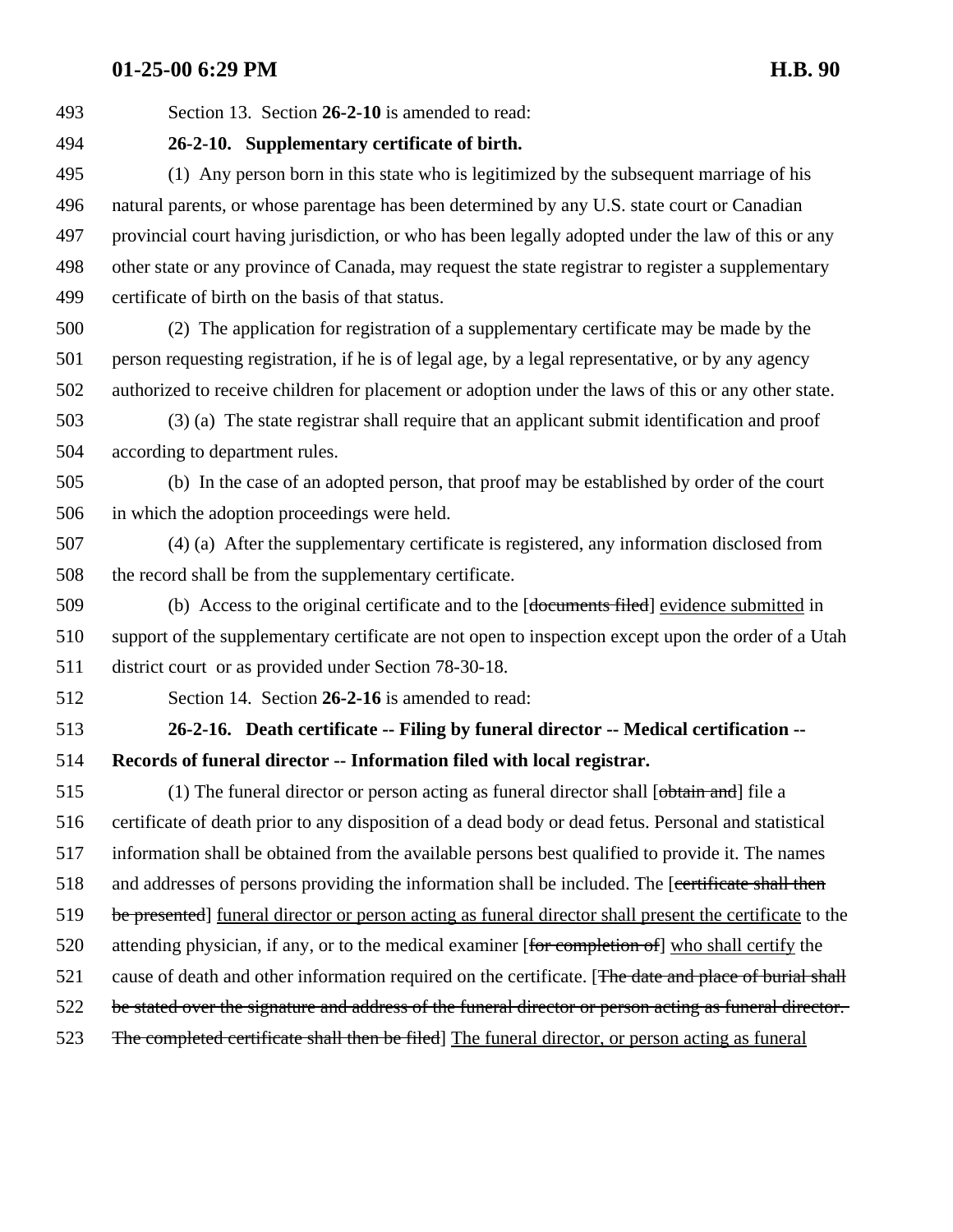director, shall: (a) provide the address of the funeral director or person acting as funeral director; (b) certify the date and place of burial; and (c) file the certificate with the state or local registrar. (2) A funeral director, embalmer, or other person who removes from the place of death or transports or is in charge of final disposal of a dead body or dead fetus, shall keep a record identifying the dead body or dead fetus, and containing information pertaining to receipt, removal, and delivery of the dead body or dead fetus as prescribed by department rule. (3) Not later than the tenth day of each month, every funeral director shall send to the local registrar and the department a list of the information required in Subsection (2) for each casket furnished and for funerals performed when no casket was furnished, during the preceding month. 535 The lists shall be on the forms [provided] prescribed by the state registrar. Section 15. Section **26-2-18** is amended to read: **26-2-18. Interments -- Duties of sexton or person in charge -- Record of interments -- Information filed with local registrar.**  (1) A sexton or person in charge of any premises in which interments are made may not inter or permit the interment of any dead body or dead fetus unless the interment is made by a funeral director licensed under Title 58, Chapter 9, Funeral Services Licensing Act, or by a person holding a burial-transit permit. (2) The sexton or the person in charge of any premises where interments are made shall keep a record of all interments made in the premises under his charge, stating the name of the decedent, place of death, date of burial, and name and address of the funeral director or other person making the interment. This record shall be open to public inspection. A city or county clerk may, at the clerk's option, maintain the interment records on behalf of the sexton or person in charge of any premises in which interments are made. (3) Not later than the tenth day of each month, the sexton, person in charge of the premises, or city or county clerk who maintains the interment records shall send to the local registrar and the department a list of all interments made in the premises during the preceding month. The list shall be on the forms [provided] prescribed by the state registrar. Section 16. Section **26-2-23** is amended to read: **26-2-23. Records required to be kept by health care institutions -- Information filed**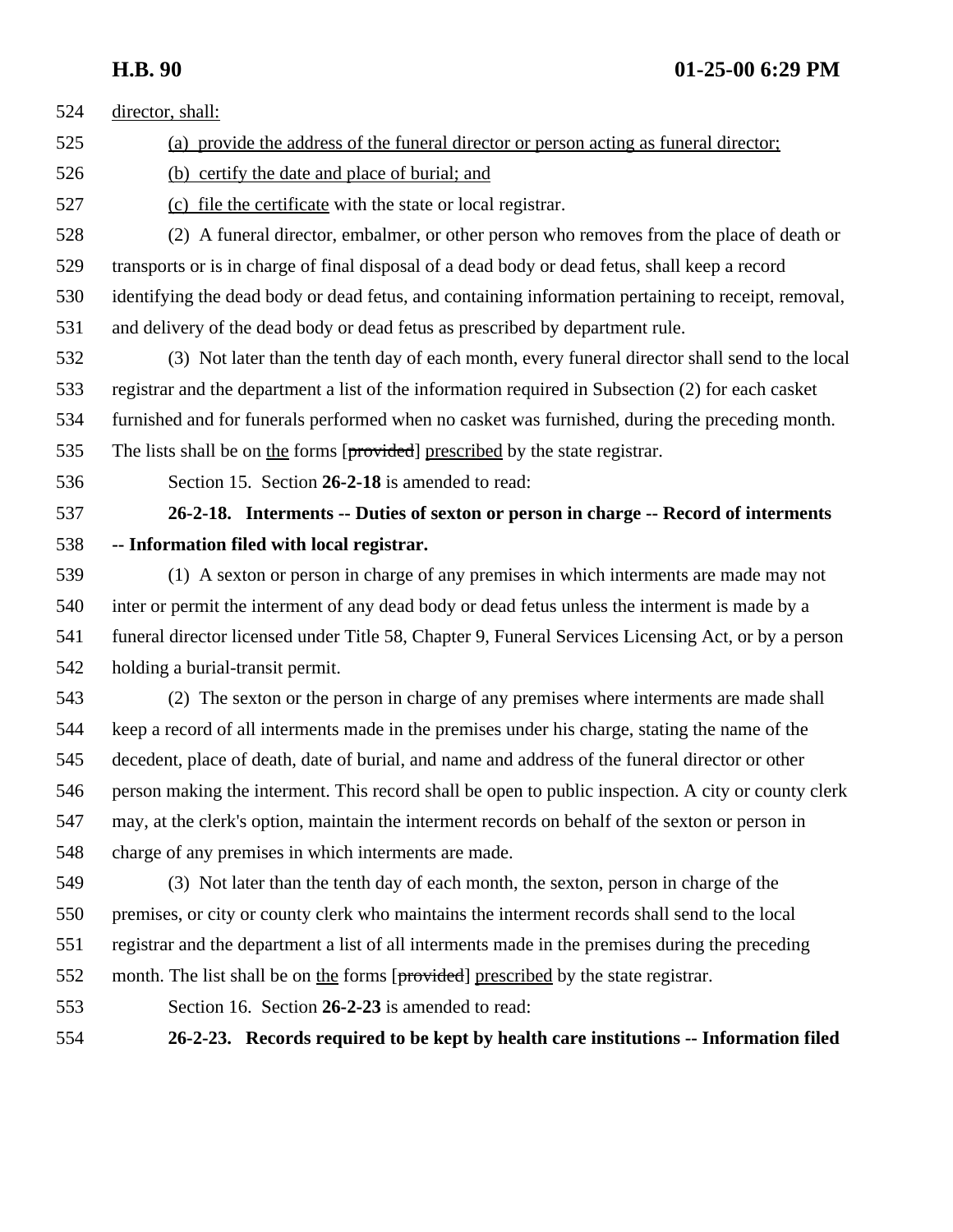### **with local registrar and department.**

 (1) (a) All administrators or other persons in charge of hospitals, nursing homes, or other institutions, public or private, to which persons resort for treatment of diseases, confinements, or are committed by law, shall record all the personal and statistical information about patients of their institutions as required in certificates prescribed by this chapter.

- (b) This information shall be recorded for collection at the time of admission of the patients and shall be obtained from the patient, if possible, and if not, the information shall be secured in as complete a manner as possible from other persons acquainted with the facts.
- (2) When a dead body or dead fetus is released or disposed of by an institution, the person in charge of the institution shall keep a record showing the name of the deceased, date of death, name and address of the person to whom the dead body or dead fetus is released, and date of removal from the institution. If final disposal is by the institution, the date, place, manner of disposition, and the name of the person authorizing disposition shall be recorded.

 (3) Not later than the tenth day of each month, the administrator of each institution shall cause to be sent to the local registrar and the department a list of all births, deaths, fetal deaths, and induced abortions occurring in his institution during the preceding month. The lists shall be on the 571 forms [provided] prescribed by the state registrar.

Section 17. Section **26-2-28** is amended to read:

# **26-2-28. Birth certificate for foreign adoptees.**

 Upon presentation of a court order of adoption and an order establishing the fact, time, and place of birth under Section 26-2-15, the department shall prepare a birth certificate for any person who:

 (1) was born in a country that is not recognized by the department rule as having an established vital records registration system;

(2) was adopted under the laws of this state; and

(3) was at the time of adoption considered an alien child for whom the court received

581 [written] documentary evidence of legal residence under Section 78-30-8.5.

Section 18. Section **26-3-7** is amended to read:

- **26-3-7. Disclosure of health data -- Limitations.**
- The department may not disclose any identifiable health data unless:
- (1) one of the following persons has consented to the disclosure: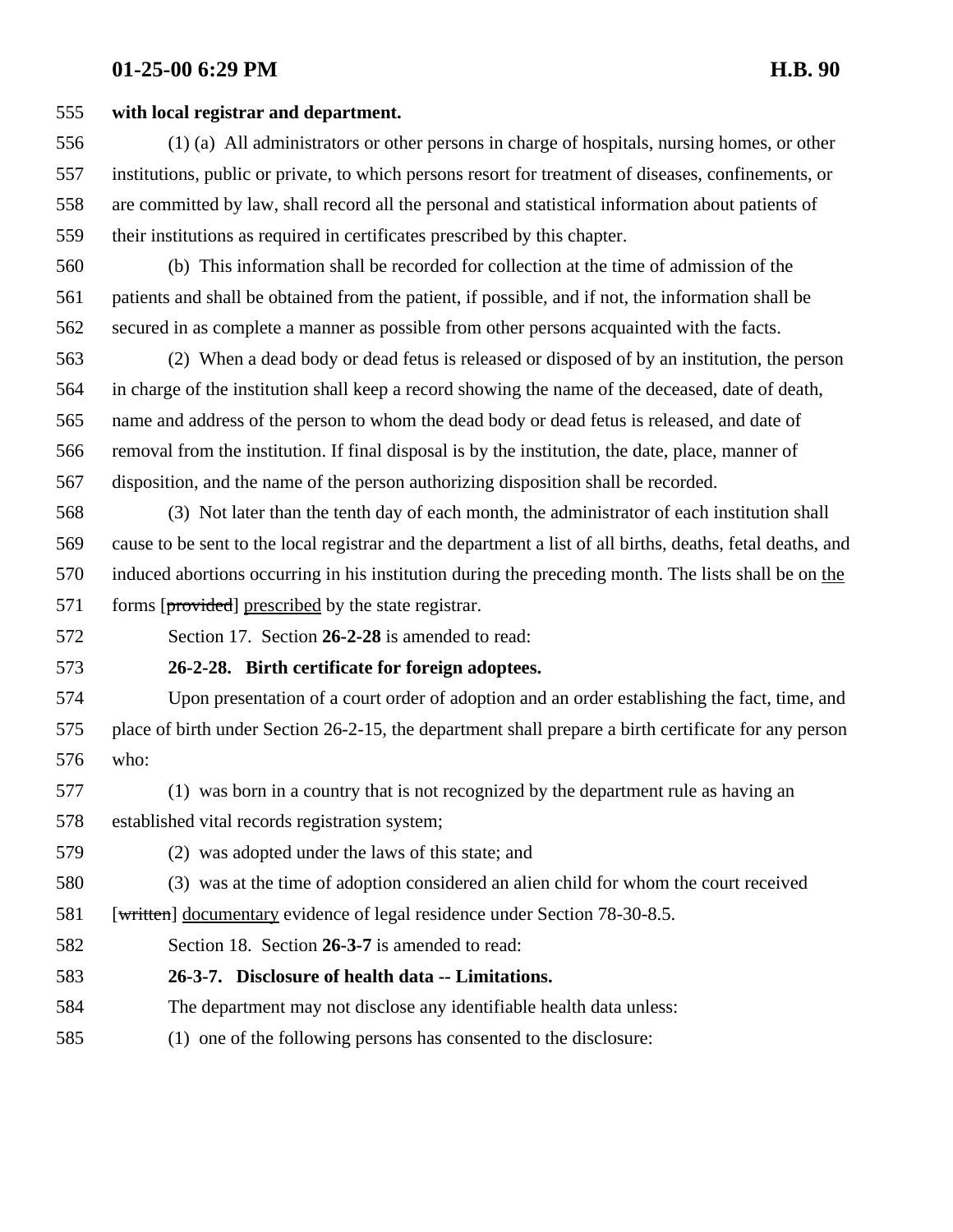(a) the individual; (b) the next-of-kin if the individual is deceased; (c) the parent or legal guardian if the individual is a minor or mentally incompetent; or (d) a person holding a power of attorney covering such matters on behalf of the individual; (2) the disclosure is to a governmental entity in this or another state or the federal government, provided that: (a) the data will be used for a purpose for which they were collected by the department; and (b) the recipient enters into a written agreement satisfactory to the department agreeing to protect such data in accordance with the requirements of this chapter and department rule and not permit further disclosure without prior approval of the department; (3) the disclosure is to an individual or organization, for a specified period, solely for bona fide research and statistical purposes, determined in accordance with department rules, and the department determines that the data are required for the research and statistical purposes proposed and the requesting individual or organization enters into a written agreement satisfactory to the department to protect the data in accordance with this chapter and department rule and not permit further disclosure without prior approval of the department;

 (4) the disclosure is to a governmental entity for the purpose of conducting an audit, evaluation, or investigation of the department and such governmental entity agrees not to use those data for making any determination affecting the rights, benefits, or entitlements of any individual to whom the health data relates;

 (5) the disclosure is of specific medical or epidemiological information to authorized personnel within the department, local health departments, official health agencies in other states, the United States Public Health Service, the Centers for Disease Control and Prevention (CDC), or agencies responsible to enforce quarantine, when necessary to continue patient services or to undertake public health efforts to control communicable, infectious, acute, chronic, or any other disease or health hazard that the department considers to be dangerous or important or that may affect the public health;

 (6) the disclosure is of specific medical or epidemiological information to a "health care provider" as defined in Section 78-14-3, health care personnel, or public health personnel who has a legitimate need to have access to the information in order to assist the patient or to protect the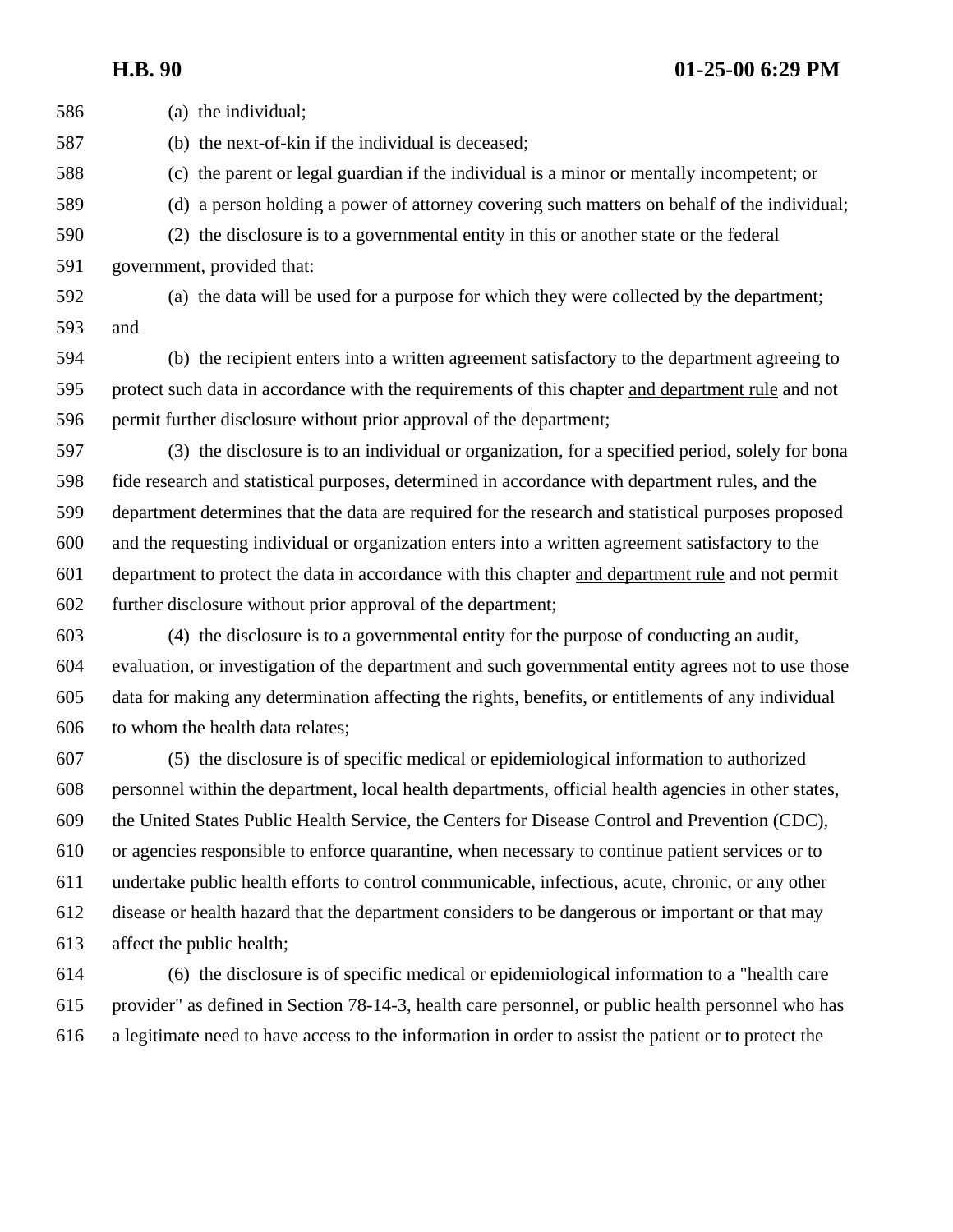health of others closely associated with the patient. This Subsection (6) does not create a duty to warn third parties;

 (7) the disclosure is necessary to obtain payment from an insurer or other third-party payor in order for the department to obtain payment or to coordinate benefits for a patient; or

(8) the disclosure is to the subject of the identifiable health data.

Section 19. Section **26-4-12** is amended to read:

### **26-4-12. Order to exhume body -- Procedure.**

 (1) In case of any death described in Section 26-4-7, when a body is buried without an investigation by the medical examiner as to the cause and manner of death, it shall be the duty of the medical examiner, upon being advised of the fact, to notify the district attorney or county attorney having criminal jurisdiction where the body is buried or death occurred. Upon notification, the district attorney or county attorney having criminal jurisdiction may file an action in the district court to obtain an order to exhume the body. A district judge may order the body exhumed upon an ex parte hearing.

 (2) (a) A body shall not be exhumed until notice of the order has been served upon the executor or administrator of the deceased's estate, or if no executor or administrator has been appointed, upon the nearest heir of the deceased, determined as if the deceased had died intestate. If the nearest heir of the deceased cannot be located within the jurisdiction, then the next heir in succession within the jurisdiction may be served.

 (b) The executor, administrator, or heir shall have 24 hours to notify the issuing court of any objection to the order prior to the time the body is exhumed. If no heirs can be located within the jurisdiction within 24 hours, the facts shall be reported to the issuing court which may order that the body be exhumed forthwith.

 (c) Notification to the executor, administrator, or heir shall specifically state the nature of the action and the fact that objection must be filed with the issuing court within 24 hours of the time of service.

 (d) In the event an heir files an objection, the court shall set hearing on the matter at the earliest possible time and issue an order on the matter immediately at the conclusion of the hearing. Upon the receipt of notice of objection, the court shall immediately notify the county attorney who requested the order, so that the interest of the state may be represented at the hearing.

(e) When there is reason to believe that death occurred in a manner described in Section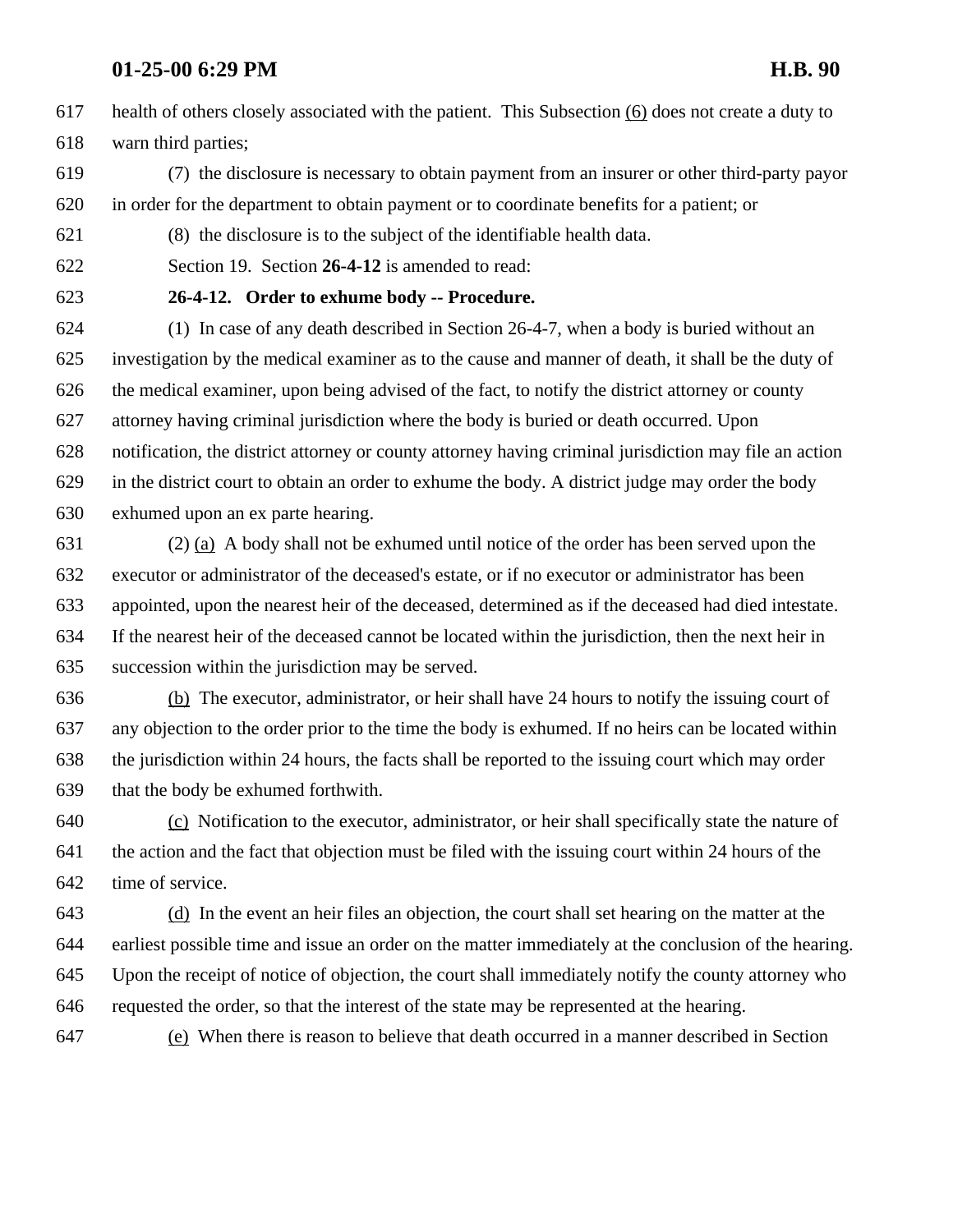26-4-7, the district attorney or county attorney having criminal jurisdiction may make a motion that the court, upon ex parte hearing, order the body exhumed forthwith and without notice. Upon a showing of exigent circumstances the court may order the body exhumed forthwith and without notice. In any event, upon motion of the district attorney or county attorney having criminal jurisdiction and upon the personal appearance of the medical examiner, the court for good cause may order the body exhumed forthwith and without notice.

 (3) An order to exhume a body shall be directed to the medical examiner, commanding him to cause the body to be exhumed, perform the required autopsy, and properly cause the body to be reburied upon completion of the examination.

657 (4) The examination shall be completed and  $\left[ \text{a} \right]$  return of the order to exhume shall be made 658 to the issuing court within ten days. The l the complete autopsy report shall be made to the district 659 attorney or county attorney having criminal jurisdiction for any action the attorney [deems] considers appropriate. The district attorney or county attorney shall submit the return of the order to exhume within ten days in the manner prescribed by the issuing court.

Section 20. Section **26-6-20** is amended to read:

**26-6-20. Serological testing of pregnant or recently delivered women.** 

 (1) Every licensed physician and surgeon attending a pregnant or recently delivered woman for conditions relating to her pregnancy shall take or cause to be taken a sample of blood of the 666 woman at the time of first examination or within  $[10]$  ten days thereafter. [Such] The blood sample shall be submitted to an approved laboratory for a standard serological test for syphilis. The provisions of this section shall not apply to any female who objects thereto on the grounds that she is a bona fide member of a specified, well recognized religious organization whose teachings are 670 contrary to  $\lceil \text{such} \rceil$  the tests.

 (2) Every other person attending a pregnant or recently delivered woman, who is not permitted by law to take blood samples, shall within ten days from the time of first attendance 673 cause a sample of blood to be taken by a licensed physician. [Such] The blood sample shall be submitted to an approved laboratory for a standard serological test for syphilis.

 (3) An approved laboratory is a laboratory approved by the department according to its 676 rules governing the approval of laboratories for the purpose of this title. In submitting [such] the sample to the laboratory the physician shall designate whether it is a prenatal test or a test following recent delivery.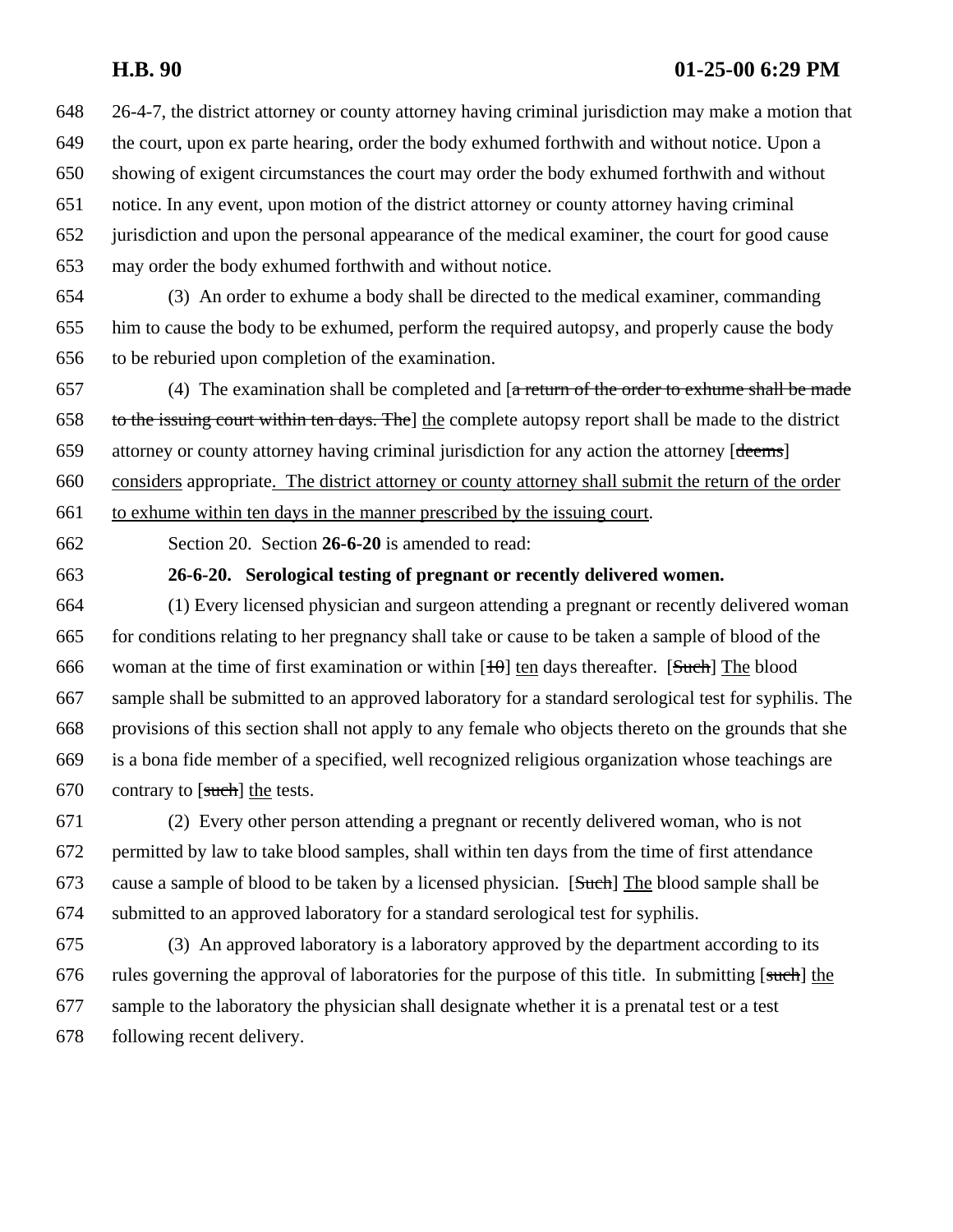(4) For the purpose of this chapter, a "standard serological test" means a test for syphilis approved by the department and made at an approved laboratory.

 (5) [Upon a separate form furnished by the department,] The laboratory shall transmit a 682 detailed report of the standard serological test, showing the result thereof. shall be transmitted by 683 the laboratory] to the physician[, and a copy submitted to the department. The copy submitted to the department shall be held in absolute confidence and not open to public inspection, provided that it shall be produced as evidence at a trial or proceeding in a court of competent jurisdiction, involving issues in which it may be material and relevant, on order of a judge of the court, and provided that it may be used in the compilation of aggregate figures and reports, without disclosing 688 the identities of the persons involved.

Section 21. Section **26-6a-2** is amended to read:

### **26-6a-2. Emergency medical services provider's significant exposure --**

**Documentation -- Request for testing -- Refusal or consent.**

 (1) Whenever an emergency medical services provider has a significant exposure in the 693 process of caring for a patient, he shall document that exposure. That documentation shall be  $[\mathbf{in}]$  writing, on forms approved] on the form prescribed by the department, and in the manner and time designated by the department.

 (2) (a) Upon notification of a significant exposure, or upon receipt of the documentation described in Subsection (1), the hospital, health care facility, or other facility that receives the patient or individual shall request that he consent to testing of his blood to determine the presence of any disease as defined in Section 26-6a-1. The patient shall be informed that he may refuse to consent to the test and, if he refuses, the fact of his refusal will be forwarded to the designated agent and to the department, and the emergency medical services provider may seek a court order, pursuant to Section 78-29-102, requiring the patient to undergo testing. The designated agent shall forward that information to the emergency medical services provider. The right to refuse a blood test under the circumstances described in this section does not apply to an individual who has been convicted of a crime and is in the custody or under the jurisdiction of the Department of Corrections, or to any person who is otherwise legally required to submit to testing.

 (b) If consent is given, the facility shall obtain and test, or provide for testing of, the patient's blood to determine the presence of any disease, in accordance with the provisions of this chapter.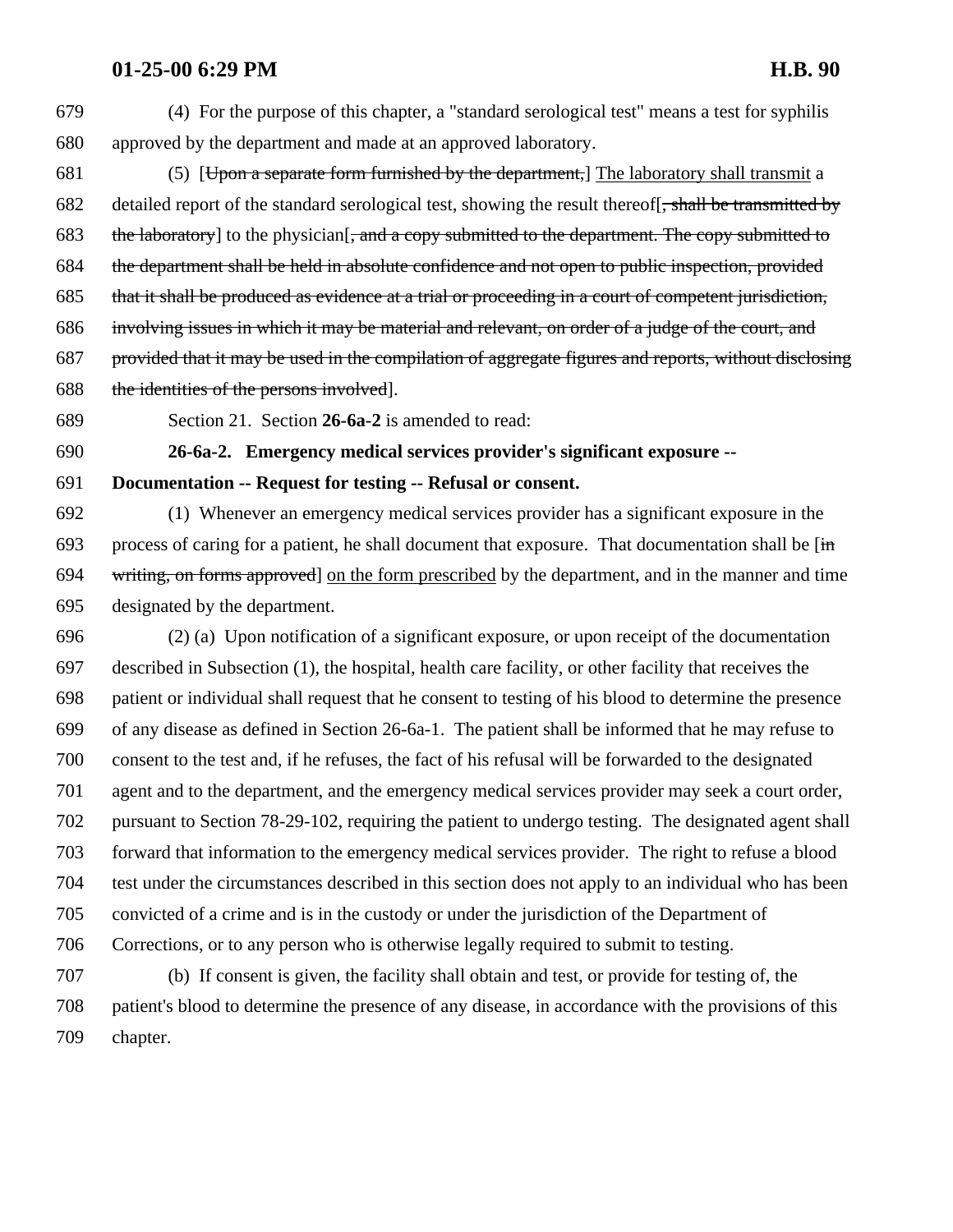- (c) If consent is not given, the emergency medical services provider may petition the district court for an order requiring the patient to submit to testing, pursuant to Section 78-29-102.
- Section 22. Section **26-6b-4** is amended to read:

**26-6b-4. Required notice -- Representation by counsel -- Conduct of proceedings.**

 (1) (a) If the individual who is subject to supervision is in custody, the department or the local health department, whichever is the petitioner, shall provide to the individual written notice of commencement of all proceedings and hearings held pursuant to Sections 26-6b-5 through 717 26-6b-7 as soon as practicable, and shall [mail] send the notice to the legal guardian, any immediate adult family members, legal counsel for the parties involved, and any other persons whom the individual or the district court designates. The notice shall advise these persons that a hearing may be held within the time provided by this chapter.

 (b) If the individual has refused to permit release of information necessary for the provision of notice under this subsection, the extent of notice shall be determined by the district court.

 (2) (a) If the individual who is subject to supervision is in custody, he shall be afforded an opportunity to be represented by counsel. If neither the individual nor others provide for counsel, the district court shall appoint counsel and allow counsel sufficient time to consult with the individual prior to the hearing. If the individual is indigent, the payment of reasonable attorneys' fees for counsel, as determined by the district court, shall be made by the county in which the individual resides or was found.

 (b) The individual, the petitioner, and all other persons to whom notice is required to be given shall be afforded an opportunity to appear at the hearings, to testify, and to present and cross-examine witnesses. The district court may, in its discretion, receive the testimony of any other individual.

 (c) The district court may allow a waiver of the individual's right to appear only for good cause shown, and that cause shall be made a part of the court record.

 (d) The district court may order that the individual participate in the hearing by telephonic means if the individual's condition poses a health threat to those who physically attend the hearing or to others if the individual is transported to the court.

 (3) The district court may, in its discretion, order that the individual be moved to a more appropriate treatment, quarantine, or isolation facility outside of its jurisdiction, and may transfer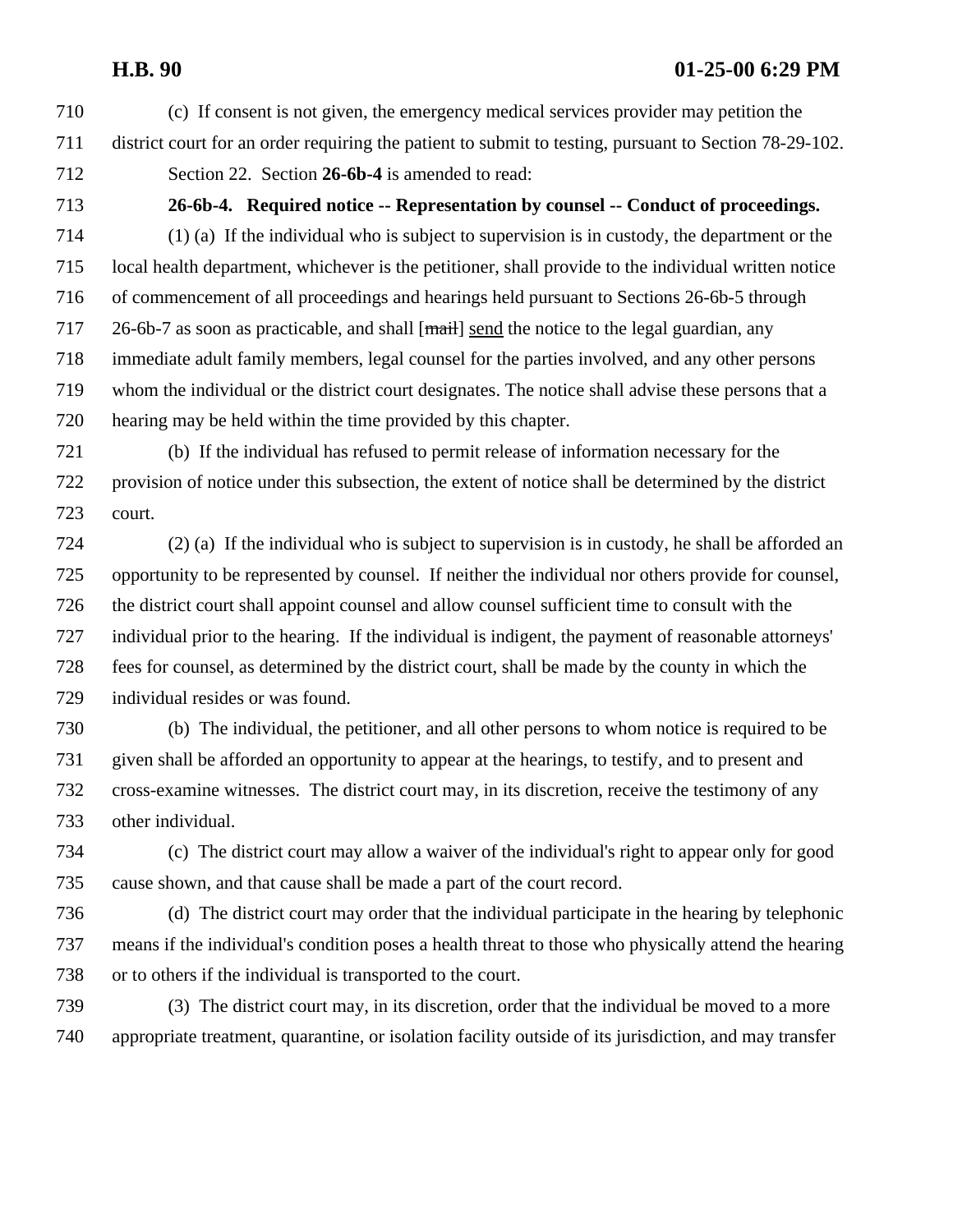the proceedings to any other district court within this state where venue is proper, provided that the transfer will not be adverse to the legal interests of the individual. (4) The district court may exclude from the hearing all persons not necessary for the conduct of the proceedings. (5) All hearings shall be conducted in as informal a manner as may be consistent with orderly procedure, and in a physical setting that is not likely to have a harmful effect on the health of the individual or others required to participate in the hearing. (6) The district court shall receive all relevant and material evidence which is offered, subject to Utah Rules of Evidence. Section 23. Section **26-8a-103** is amended to read: **26-8a-103. State Emergency Medical Services Committee -- Membership -- Expenses.** (1) The State Emergency Medical Services Committee created by Section 26-1-7 shall be composed of the following 16 members appointed by the governor, at least five of whom must reside in a county of the third, fourth, fifth, or sixth class: (a) five physicians licensed under Title 58, Chapter 67, Utah Medical Practice Act, or Chapter 68, Utah Osteopathic Medical Practice Act, as follows: (i) one surgeon who actively provides trauma care at a hospital; (ii) one rural physician involved in emergency medical care; (iii) two physicians who practice in the emergency department of a general acute hospital; and (iv) one pediatrician who practices in the emergency department or critical care unit of a general acute hospital or a children's specialty hospital; (b) one representative from a private ambulance provider; (c) one representative from an ambulance provider that is neither privately owned nor operated by a fire department; (d) two chief officers from fire agencies operated by the following classes of licensed or designated emergency medical services providers: municipality, county, and fire district, provided that no class of medical services providers may have more than one representative under this 769 Subsection (1)(d); (e) one director of a law enforcement agency that provides emergency medical services; (f) one hospital administrator;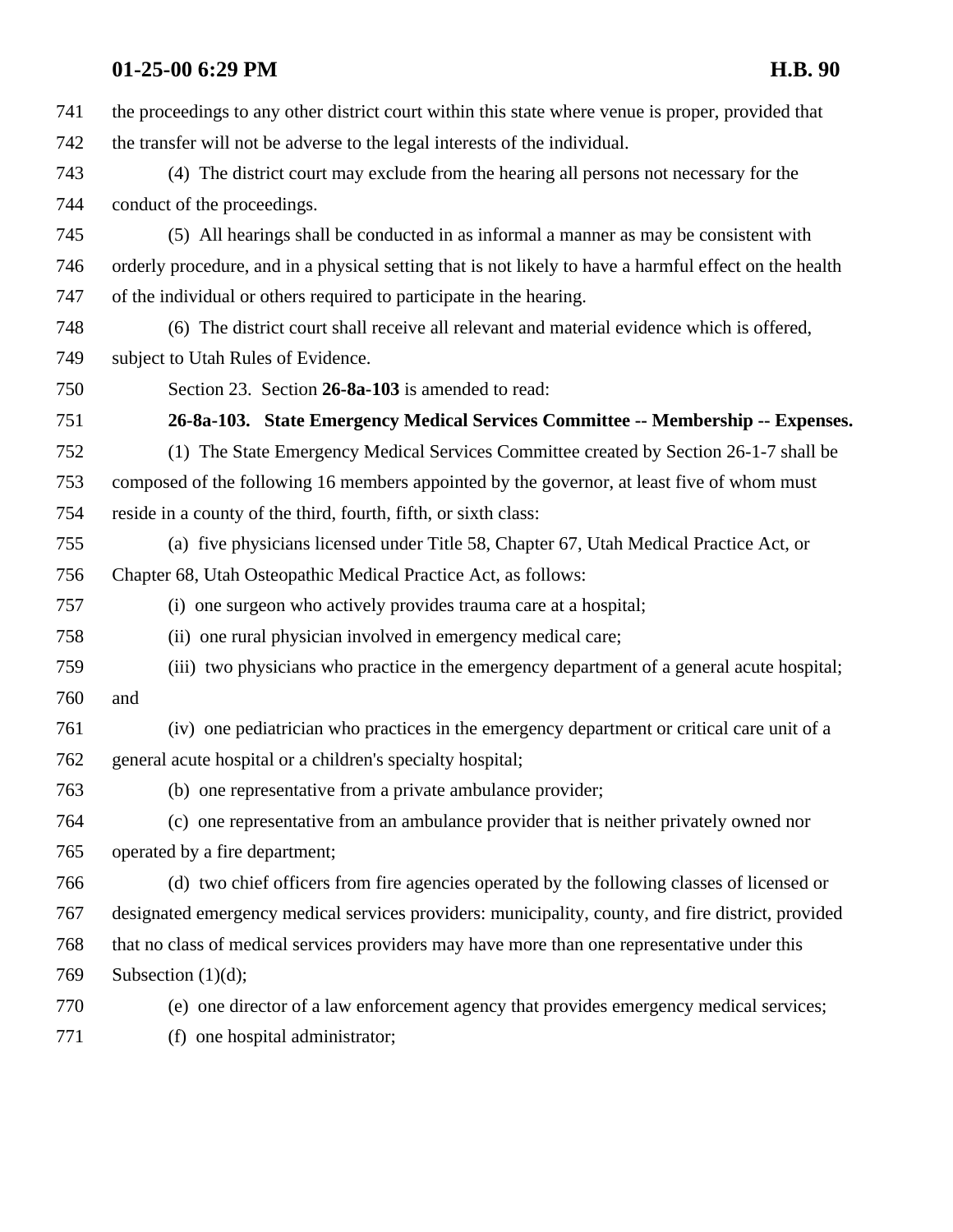(g) one emergency care nurse; (h) one paramedic in active field practice; (i) one emergency medical technician in active field practice; (j) one certified emergency medical dispatcher affiliated with an emergency medical dispatch center; and (k) one consumer. (2) (a) Except as provided in Subsection (2)(b), members shall be appointed to a four-year term beginning July 1. (b) Notwithstanding Subsection (2)(a), the governor shall, at the time of appointment or reappointment, adjust the length of terms to ensure that the terms of committee members are staggered so that approximately half of the committee is appointed every two years. (c) When a vacancy occurs in the membership for any reason, the replacement shall be appointed by the governor for the unexpired term. (3) (a) Each January, the committee shall organize and select one of its members as chair and one member as vice chair. The committee may organize standing or ad hoc subcommittees, which shall operate in accordance with guidelines established by the committee. (b) The chair shall convene a minimum of four meetings per year. The chair may call 789 special meetings. The chair shall call a meeting upon [receipt of a written request signed by] request of five or more members of the committee. (c) Nine members of the committee constitute a quorum for the transaction of business and the action of a majority of the members present is the action of the committee. (4) (a) Members shall receive no compensation or benefits for their services, but may receive per diem and expenses incurred in the performance of the member's official duties at the rates established by the Division of Finance under Sections 63A-3-106 and 63A-3-107. (b) Members may decline to receive per diem and expenses for their service. (5) Administrative services for the committee shall be provided by the department. Section 24. Section **26-8a-414** is amended to read: **26-8a-414. Annexations.** (1) If a licensee is a municipality that desires to provide service to an area that it has annexed, the municipality may apply to the department to amend its license to include the annexed 802 area. Upon receipt of a completed application to amend the license, the department shall [issue]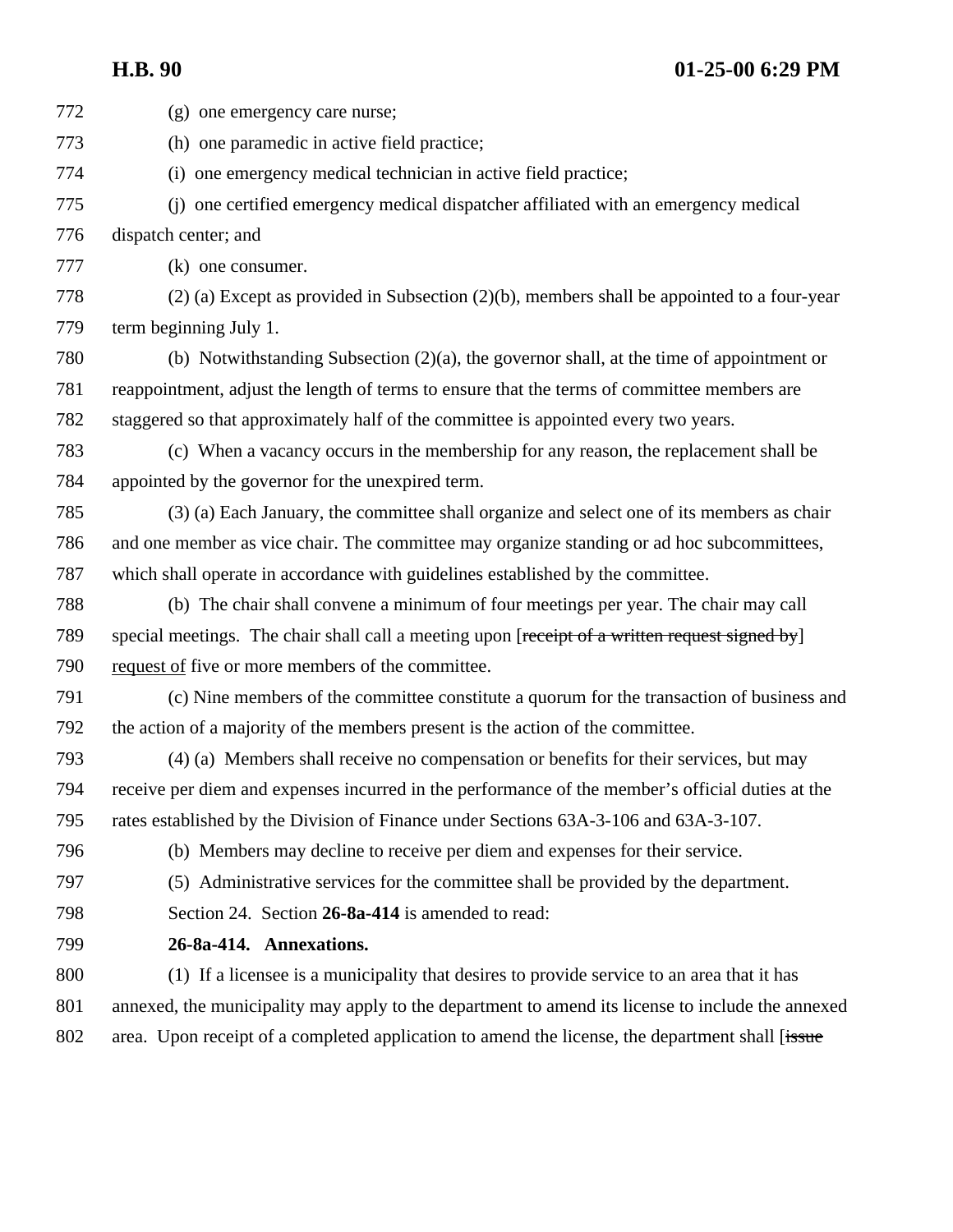803 written notice of the municipality's application to notify in writing all other licensed providers who serve any portion of the annexed area of the municipality's application. (2) If the department does not receive an objection from a licensed provider that serves some portion of the annexed area within 30 days of issuing the notice that identifies an adverse impact to the provider or the public, the department shall: (a) review the application to amend the license to determine whether the applicant can adequately provide services to the proposed area and whether the public interest in the areas of cost, quality, and access would be harmed; and 811 (b) if the application meets the requirements of Subsection  $(2)(a)$ , amend the municipality's license and all other affected licenses to reflect the municipality's new boundaries. (3) If an objection is received under Subsection (2), the municipality shall file a standard application for a license with the department under the provisions of Sections 26-8a-404 through 26-8a-409. Section 25. Section **26-15a-106** is amended to read: **26-15a-106. Certified food safety manager.** (1) Before a person may manage a food service establishment as a certified food safety manager, that person shall submit documentation in the format prescribed by the department to the appropriate local health department indicating a passing score on a department-approved examination. (2) To continue to manage a food service establishment, a certified food safety manager shall: (a) successfully complete, every three years, renewal requirements established by department rule which are consistent with original certification requirements; and (b) submit documentation in the format prescribed by the department within 30 days of the completion of renewal requirements to the appropriate local health department. (3) A local health department may deny, revoke, or suspend the authority of a certified food safety manager to manage a food service establishment or require the completion of additional food safety training courses for any one of the following reasons: (a) submitting information required under Subsection (1) or (2) that is false, incomplete, or misleading; (b) repeated violations of department or local health department food safety rules; or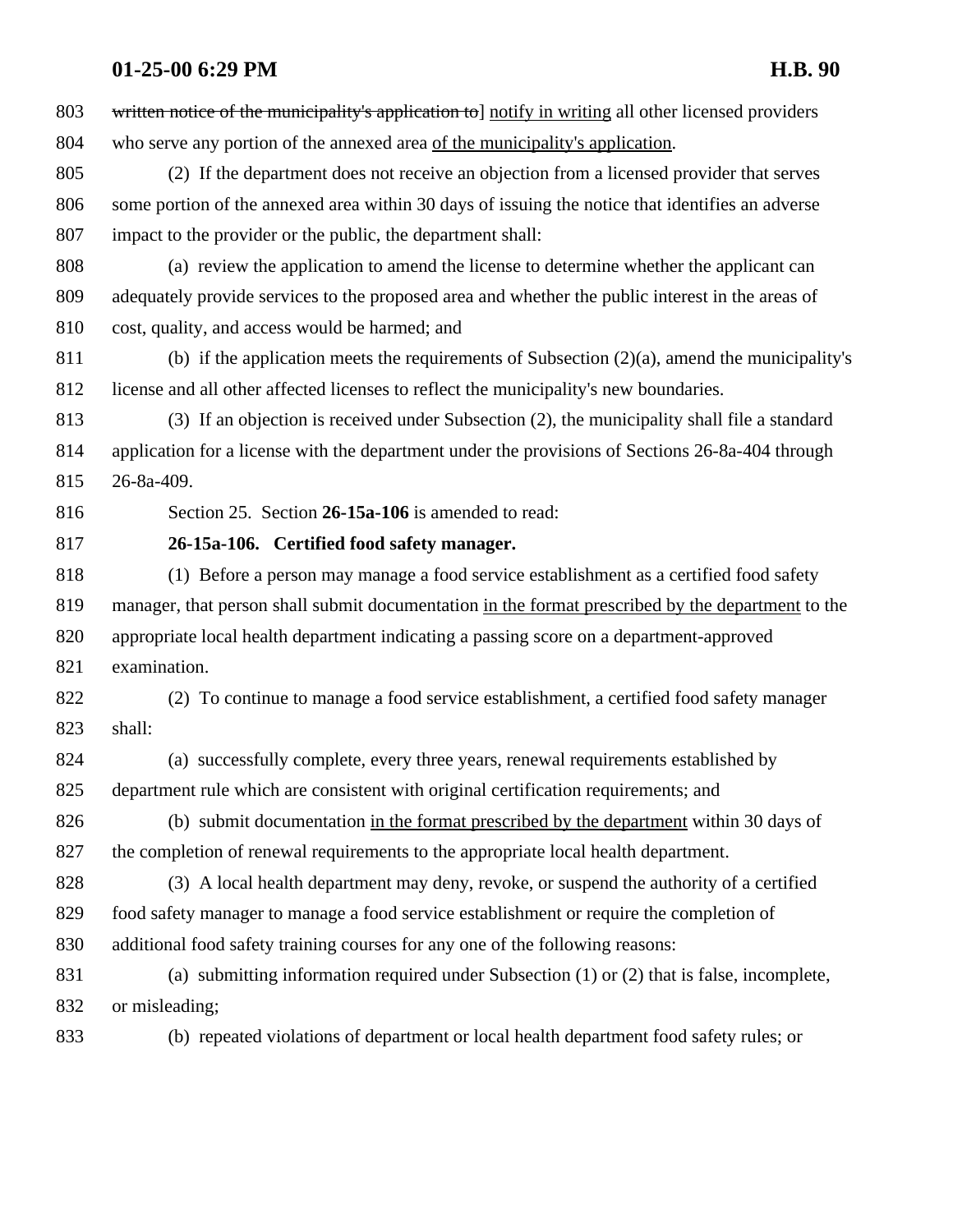(c) operating a food service establishment in a way that causes or creates a health hazard or otherwise threatens the public health, safety, or welfare.

 (4) A determination of a local health department made pursuant to Subsection (3) may be appealed by a certified food safety manager in the same manner provided for in Subsection 26-15a-104(4).

 (5) No person may use the title "certified food safety manager," or any other similar title, unless the person has satisfied the requirements of this chapter.

Section 26. Section **26-21-9** is amended to read:

**26-21-9. Application for license -- Information required -- Public records.** 

843 (1) An application for license shall be made to the department [on a form supplied] in the 844 format prescribed by the department. The [form and other documents] application and other 845 documentation requested by the department as part of the application process shall require such information as the committee determines necessary to ensure compliance with established rules.

 (2) Information received by the department in reports and inspections shall be public records, except the information shall not be disclosed if it directly or indirectly identifies any individual other than the owner or operator of a health facility (unless disclosure is required by law) or if its disclosure would otherwise constitute an unwarranted invasion of personal privacy.

 (3) Information received by the department from a health care facility, pertaining to that facility's accreditation by a voluntary accrediting organization, shall be private data except for a summary prepared by the department related to licensure standards.

Section 27. Section **26-21-20** is amended to read:

 **26-21-20. Requirement for hospitals to provide statements of itemized charges to patients.**

 (1) Each hospital, as defined in Section 26-21-2, shall provide a statement of itemized charges to any patient receiving medical care or other services from that hospital.

 (2) The statement shall be provided to the patient or his personal representative or agent 860 at the hospital's expense,  $[either]$  personally  $[or]$ , by mail, or by verifiable electronic delivery at the time any statement is provided to any person or entity for billing purposes. If the statement is not provided to a third party, it shall be provided to the patient as soon as possible and practicable. (3) The statement shall itemize each of the charges actually provided by the hospital to the

patient.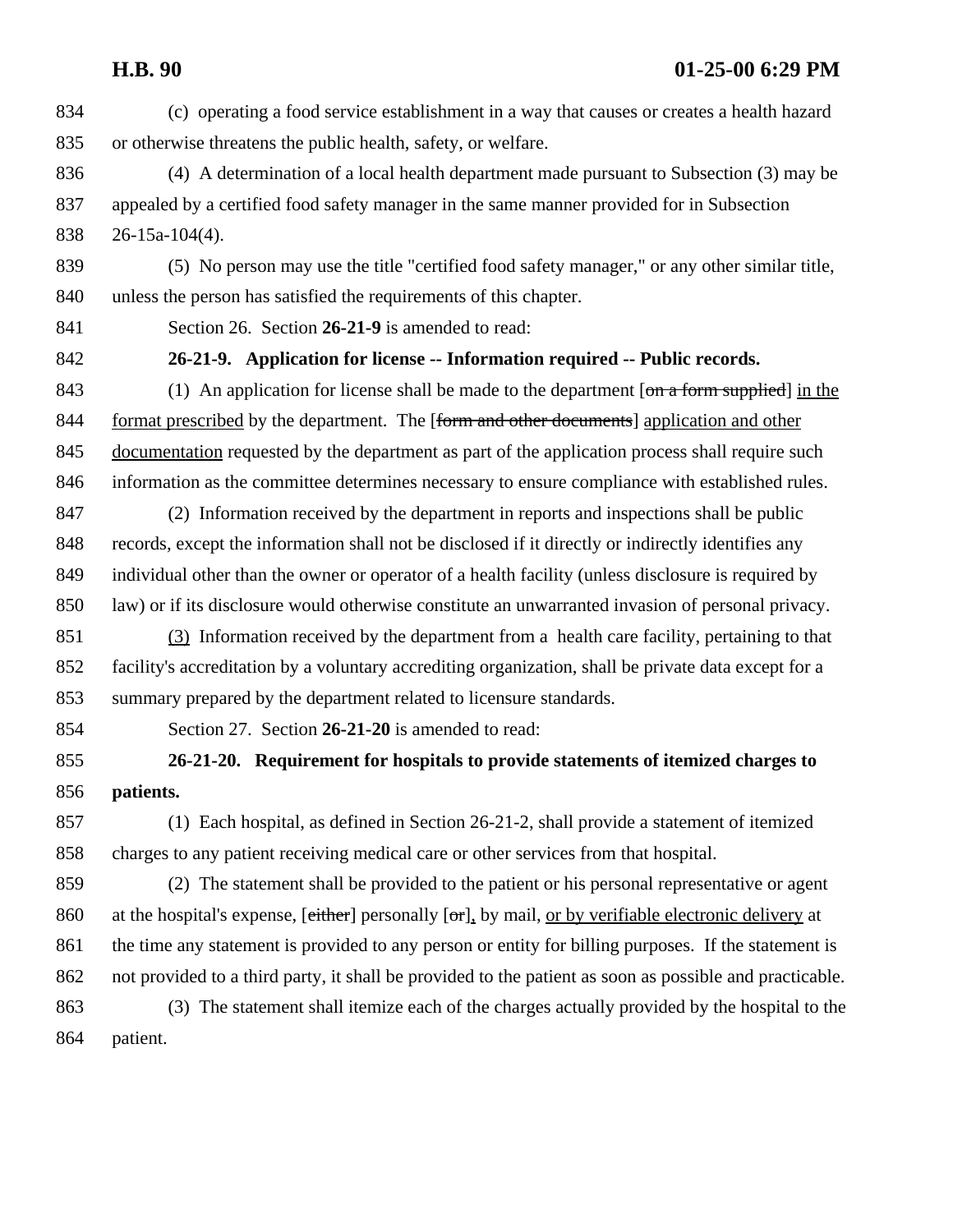| 865 | (4) The statement may not include charges of physicians who bill separately.                   |
|-----|------------------------------------------------------------------------------------------------|
| 866 | (5) The requirements of this section do not apply to patients who receive services from a      |
| 867 | hospital under Title XIX of the Social Security Act.                                           |
| 868 | (6) A statement of charges to be paid by a third party and related information provided to     |
| 869 | a patient pursuant to this section shall be marked in bold: "DUPLICATE: DO NOT PAY" or other   |
| 870 | appropriate language.                                                                          |
| 871 | Section 28. Section 26-39-105.5 is amended to read:                                            |
| 872 | 26-39-105.5. Residential child care certificate.                                               |
| 873 | (1) (a) A residential child care provider of five to eight children shall obtain a Residential |
| 874 | Child Care Certificate from the department unless Section 26-39-106 applies.                   |
| 875 | (b) The qualifications for a Residential Child Care Certificate are limited to:                |
| 876 | (i) the submission of:                                                                         |
| 877 | (A) an application [ $\sigma$ n a form prepared] in the format prescribed by the department;   |
| 878 | (B) a certification and criminal background fee established in accordance with Section         |
| 879 | $26-1-6$ ; and                                                                                 |
| 880 | (C) identifying information described in Subsection $26-39-107(1)$ for each adult person       |
| 881 | who resides in the provider's home:                                                            |
| 882 | (I) for processing by the Department of Public Safety to determine whether any such            |
| 883 | person has been convicted of a crime; and                                                      |
| 884 | (II) to screen for a substantiated finding of child abuse or neglect pursuant to Section       |
| 885 | 62A-4a-116;                                                                                    |
| 886 | (ii) an initial and annual inspection of the provider's home within 90 days of sending an      |
| 887 | intent to inspect notice to:                                                                   |
| 888 | (A) check the immunization record of each child who receives child care in the provider's      |
| 889 | home;                                                                                          |
| 890 | (B) identify serious sanitation, fire, and health hazards to children; and                     |
| 891 | (C) make appropriate recommendations; and                                                      |
| 892 | (iii) for new providers, completion of:                                                        |
| 893 | (A) five hours of department-approved training; and                                            |
| 894 | (B) a department-approved CPR and first aid course.                                            |
| 895 | (c) If a serious sanitation, fire, or health hazard has been found during an inspection        |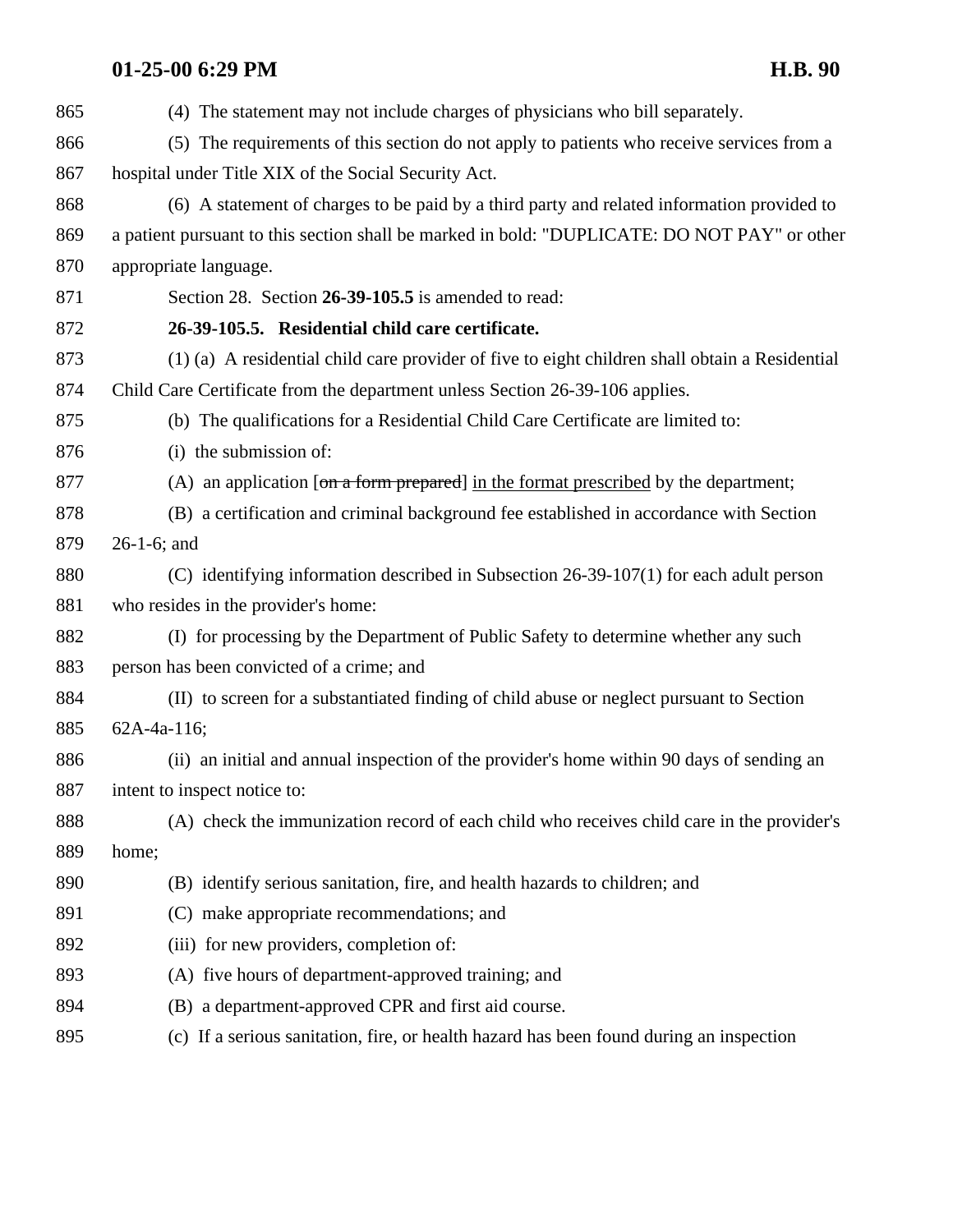| 896 | conducted pursuant to Subsection $(1)(b)(ii)$ , the department may, at the option of the residential |
|-----|------------------------------------------------------------------------------------------------------|
| 897 | care provider:                                                                                       |
| 898 | (i) require corrective action for the serious hazards found and make an unannounced                  |
| 899 | follow up inspection to determine compliance; or                                                     |
| 900 | (ii) inform the parents of each child in the care of the provider of the results of the              |
| 901 | department's inspection and the failure of the provider to take corrective action.                   |
| 902 | (d) In addition to an inspection conducted pursuant to Subsection $(1)(b)(ii)$ , the department      |
| 903 | may inspect the home of a residential care provider of five to eight children in response to a       |
| 904 | complaint of:                                                                                        |
| 905 | (i) child abuse or neglect;                                                                          |
| 906 | (ii) serious health hazards in or around the provider's home; or                                     |
| 907 | (iii) providing residential child care without the appropriate certificate or license.               |
| 908 | (2) Notwithstanding this section:                                                                    |
| 909 | (a) a license under Section 26-39-105 is required of a residential child care provider who           |
| 910 | cares for nine or more children;                                                                     |
| 911 | (b) a certified residential child care provider may not provide care to more than two                |
| 912 | children under the age of two; and                                                                   |
| 913 | (c) an inspection may be required of a residential child care provider in connection with            |
| 914 | a federal child care program.                                                                        |
| 915 | (3) With respect to residential child care, the department may only make and enforce rules           |
| 916 | necessary to implement this section.                                                                 |
| 917 | Section 29. Section 34-32-1 is amended to read:                                                      |
| 918 | 34-32-1. Assignments to labor unions -- Effect.                                                      |
| 919 | Whenever an employee of any person, firm, school district, private or municipal                      |
| 920 | corporation within [the] this state [of Utah executes and delivers to] desires his employer [an      |
| 921 | instrument in writing whereby such employer is directed] to deduct a sum at the rate not exceeding   |
| 922 | 3% per month from his wages [and to pay the same] for payment to a labor organization or union       |
| 923 | or any other organization of employees as assignee, upon notification in writing or verifiable       |
| 924 | electronic means, it shall be the duty of [such] the employer to make [such] the deduction and to    |
| 925 | pay [the same monthly or as designated by employee] to [such] the assignee and to continue to do     |
| 926 | so until otherwise directed [by the employee through an instrument in writing].                      |
|     |                                                                                                      |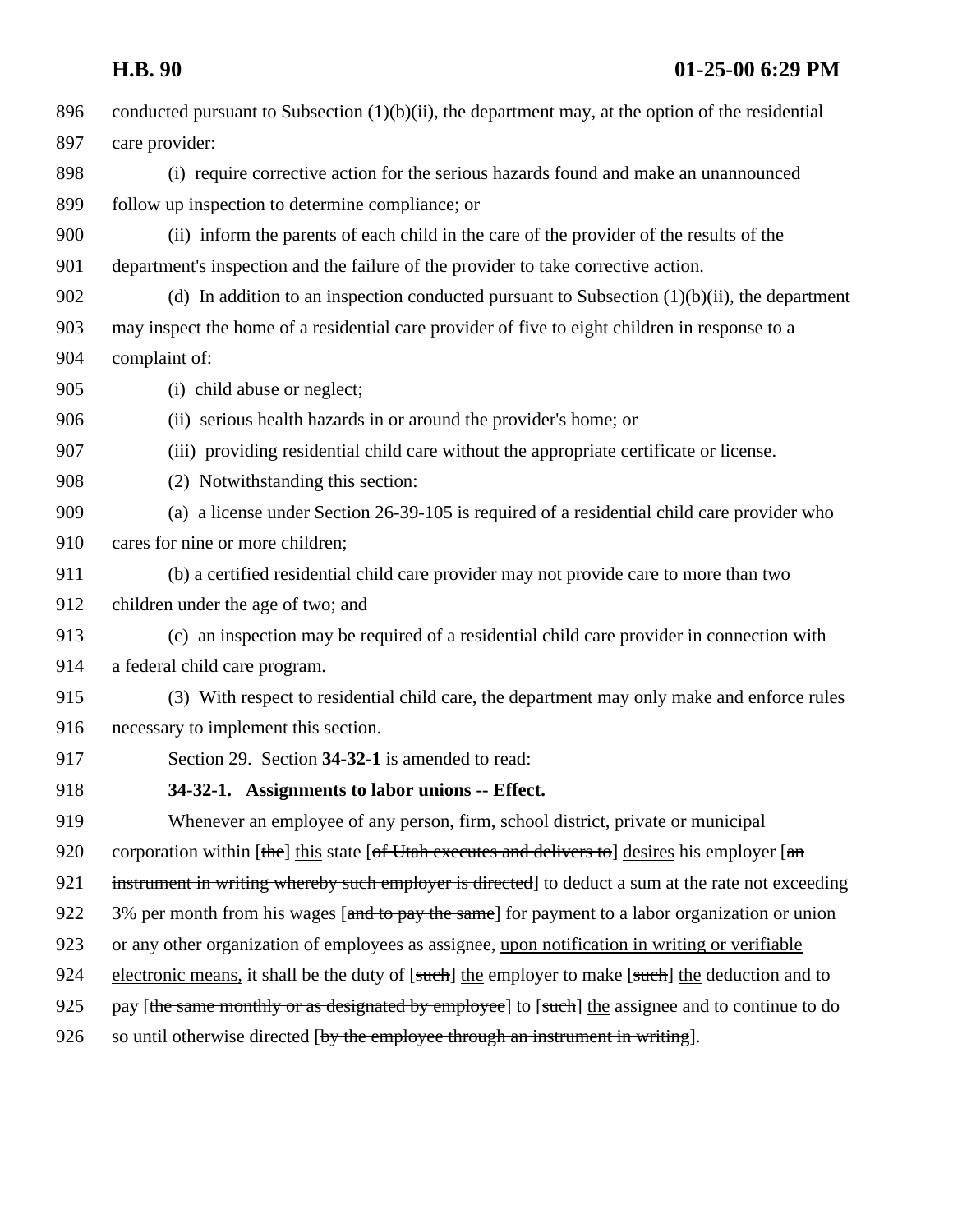Section 30. Section **41-1a-116** is amended to read: **41-1a-116. Records -- Telephone requests for records -- Search fee.** (1) All records of the division are public unless the division determines based upon a written request by the subject of the record that the record is protected. (2) Access to public records is determined by Section 63-2-201. (3) Access to protected records, except as provided in Subsection (4), is determined by Section 63-2-202. (4) In addition to those persons granted access to protected records under Section 63-2-202, the division may disclose a protected record to a licensed private investigator with a legitimate business need, a person with a bona fide security interest, or for purposes of safety, product recall, advisory notices, or statistical reports only upon receipt of a signed acknowledgment that the person receiving that protected record may not: (a) disclose information from that record to any other person; or (b) use information from that record for advertising or solicitation purposes. (5) The division may provide protected information to a statistic gathering entity under Subsection (4) only in summary form. (6) A person allowed access to protected records under Subsection (4) may request motor vehicle title or registration information from the division regarding any person, entity, or motor 945 vehicle by submitting  $\left[\frac{1}{2}m\right]$  person or by mail a written application on a form provided by the division. (7) If a person regularly requests information for business purposes, the division may by rule allow the information requests to be made by telephone and fees as required under Subsection (8) charged to a division billing account to facilitate division service. The rules shall require that the: (a) division determine if the nature of the business and the volume of requests merit the dissemination of the information by telephone; (b) division determine if the credit rating of the requesting party justifies providing a billing account; and (c) the requestor submit to the division an application that includes names and signatures of persons authorized to request information by telephone and charge the fees to the billing account.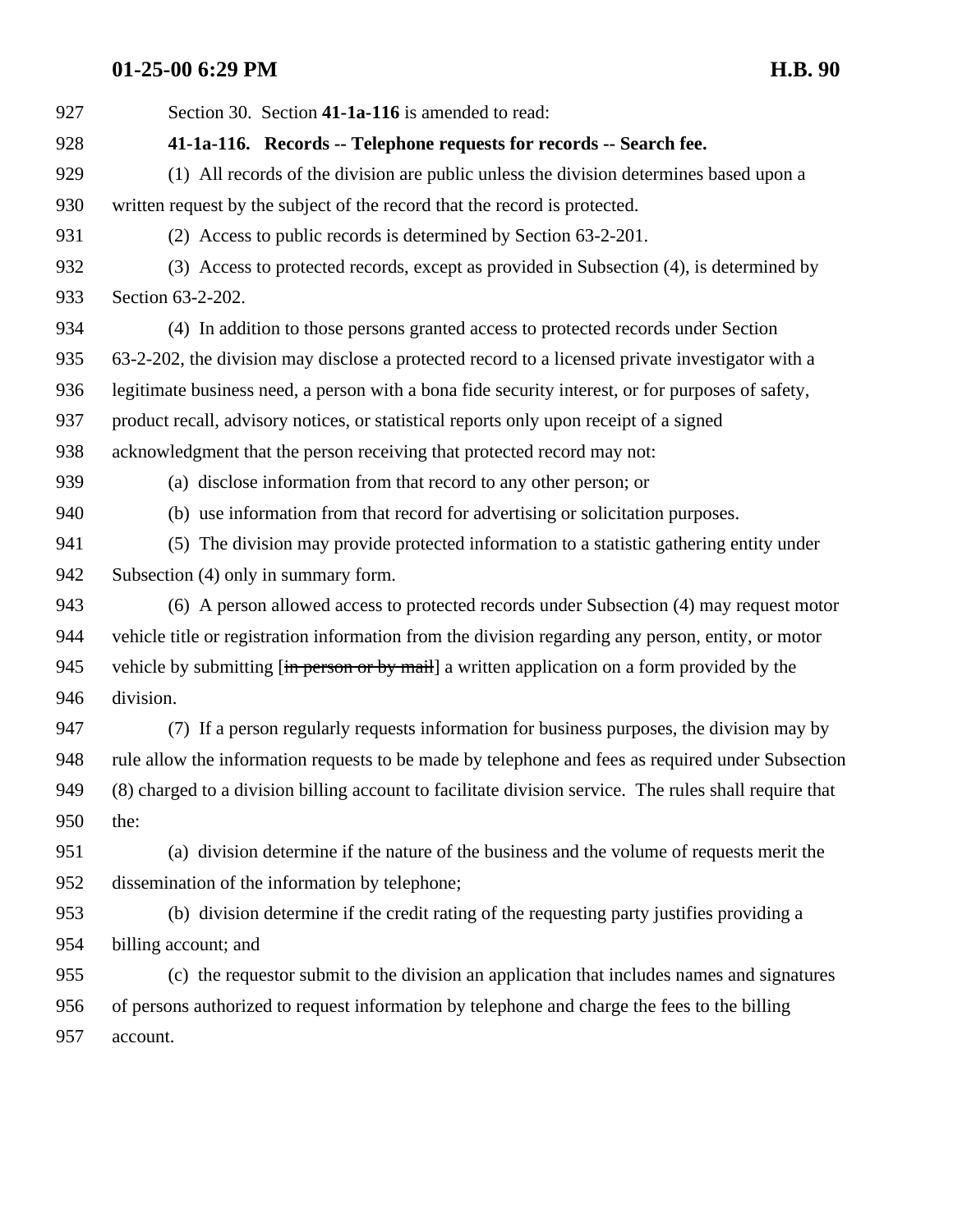| 958 | (8) (a) The division shall charge a reasonable search fee determined under Section                     |
|-----|--------------------------------------------------------------------------------------------------------|
| 959 | 63-38-3.2 for the research of each record requested.                                                   |
| 960 | (b) Fees may not be charged for furnishing information to persons necessary for their                  |
| 961 | compliance with this chapter.                                                                          |
| 962 | (c) Law enforcement agencies have access to division records free of charge.                           |
| 963 | Section 31. Section 41-1a-512 is amended to read:                                                      |
| 964 | 41-1a-512. Application for title.                                                                      |
| 965 | (1) The application for a certificate of title shall include:                                          |
| 966 | (a) the signature $[\text{im}\,\text{ink}]$ of each person to be recorded on the certificate as owner; |
| 967 | (b) the name, bona fide residence and mailing address of the owner, or business address                |
| 968 | of the owner if the owner is a firm, association, or corporation;                                      |
| 969 | (c) a description of the vehicle, vessel, or outboard motor, including the make, model, type           |
| 970 | of body, the model year as specified by the manufacturer, the number of cylinders, the                 |
| 971 | identification number of the vehicle, vessel, or outboard motor, as applicable, and other              |
| 972 | information the division may require;                                                                  |
| 973 | (d) other information required by the division to enable it to determine whether the owner             |
| 974 | is entitled to a certificate of title;                                                                 |
| 975 | (e) a statement of one lien or encumbrance, if any, upon the vehicle, vessel, or outboard              |
| 976 | motor; and                                                                                             |
| 977 | (f) the names and addresses of all persons having any ownership interest in the vehicle,               |
| 978 | vessel, or outboard motor and the nature of the ownership interest.                                    |
| 979 | (2) An application for a certificate of title for a new vehicle, vessel, or outboard motor             |
| 980 | purchased from a dealer shall be accompanied by a statement by the dealer or a bill of sale showing    |
| 981 | any lien retained by the dealer.                                                                       |
| 982 | Section 32. Section 41-3-105 is amended to read:                                                       |
| 983 | 41-3-105. Administrator's powers and duties -- Administrator and investigators to                      |
| 984 | be law enforcement officers.                                                                           |
| 985 | (1) The administrator may make rules to carry out the purposes of this chapter and Sections            |
| 986 | 41-1a-1001 through 41-1a-1007 according to the procedures and requirements of Title 63, Chapter        |
| 987 | 46a, Utah Administrative Rulemaking Act.                                                               |
| 988 | (2) (a) The administrator may employ clerks, deputies, and assistants necessary to                     |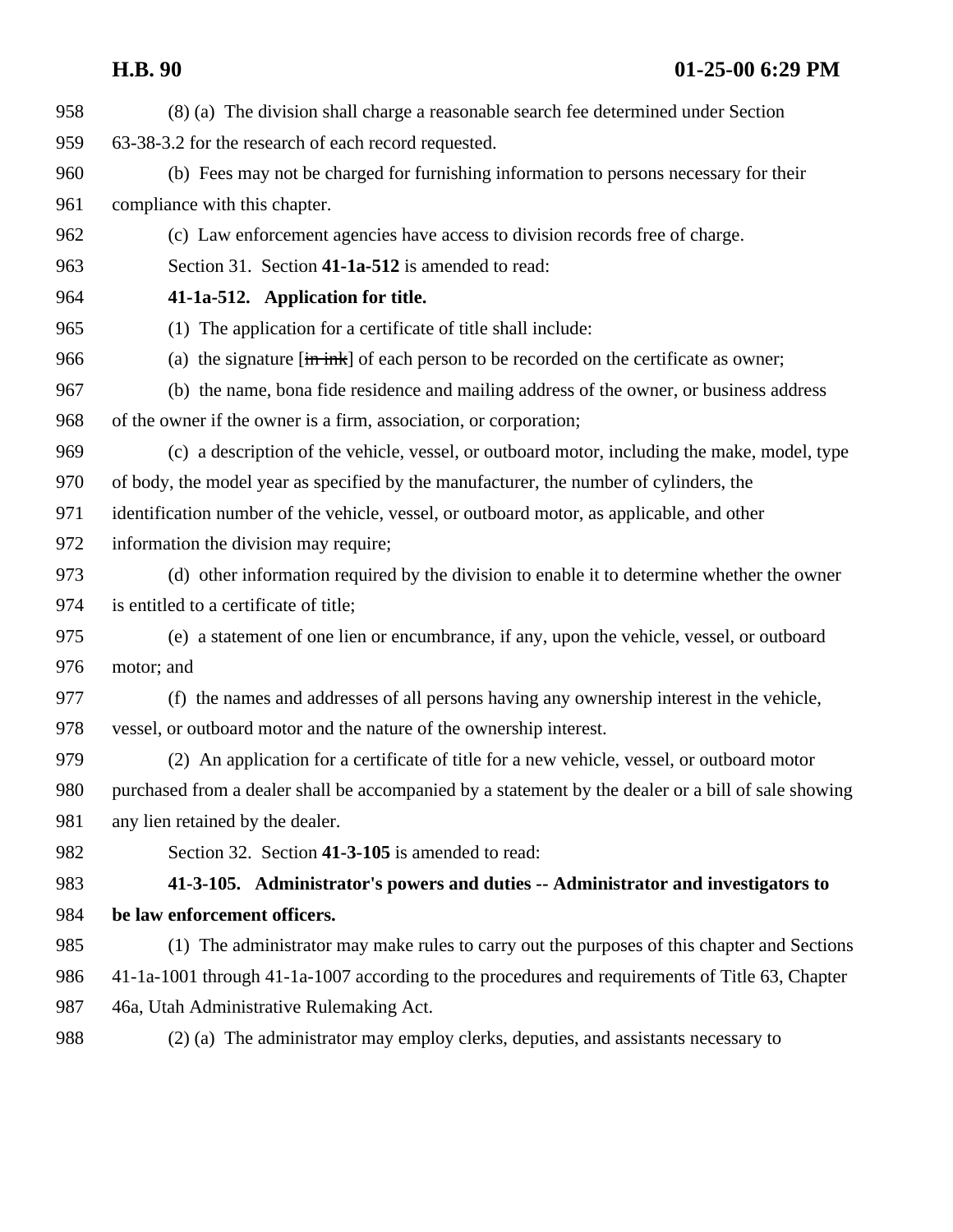| 989  | discharge the duties under this chapter and may designate the duties of those clerks, deputies, and |
|------|-----------------------------------------------------------------------------------------------------|
| 990  | assistants.                                                                                         |
| 991  | (b) The administrator, assistant administrator, and all investigators shall be law                  |
| 992  | enforcement officers certified by peace officer standards and training as required by Section       |
| 993  | 53-13-103.                                                                                          |
| 994  | (3) (a) The administrator may investigate any suspected or alleged violation of:                    |
| 995  | (i) this chapter;                                                                                   |
| 996  | (ii) Title 41, Chapter 1a, Motor Vehicle Act;                                                       |
| 997  | (iii) any law concerning motor vehicle fraud; or                                                    |
| 998  | (iv) any rule made by the administrator.                                                            |
| 999  | (b) The administrator may bring an action in the name of the state against any person to            |
| 1000 | enjoin a violation found under Subsection $(3)(a)$ .                                                |
| 1001 | (4) (a) The administrator may prescribe forms to be used for applications for licenses.             |
| 1002 | (b) The administrator may require information from the applicant concerning the                     |
| 1003 | applicant's fitness to be licensed.                                                                 |
| 1004 | (c) Each application for a license shall contain:                                                   |
| 1005 | (i) if the applicant is an individual, the name and residence address of the applicant and          |
| 1006 | the trade name, if any, under which he intends to conduct business;                                 |
| 1007 | (ii) if the applicant is a partnership, the name and residence address of each partner,             |
| 1008 | whether limited or general, and the name under which the partnership business will be conducted;    |
| 1009 | (iii) if the applicant is a corporation, the name of the corporation, and the name and              |
| 1010 | residence address of each of its principal officers and directors;                                  |
| 1011 | (iv) a complete description of the principal place of business, including:                          |
| 1012 | (A) the municipality, with the street and number, if any;                                           |
| 1013 | (B) if located outside of any municipality, a general description so that the location can          |
| 1014 | be determined; and                                                                                  |
| 1015 | (C) any other places of business operated and maintained by the applicant in conjunction            |
| 1016 | with the principal place of business; and                                                           |
| 1017 | (v) if the application is for a new motor vehicle dealer's license, the name of each motor          |
| 1018 | vehicle the applicant has been enfranchised to sell or exchange, the name and address of the        |
| 1019 | manufacturer or distributor who has enfranchised the applicant, and the names and addresses of      |
|      |                                                                                                     |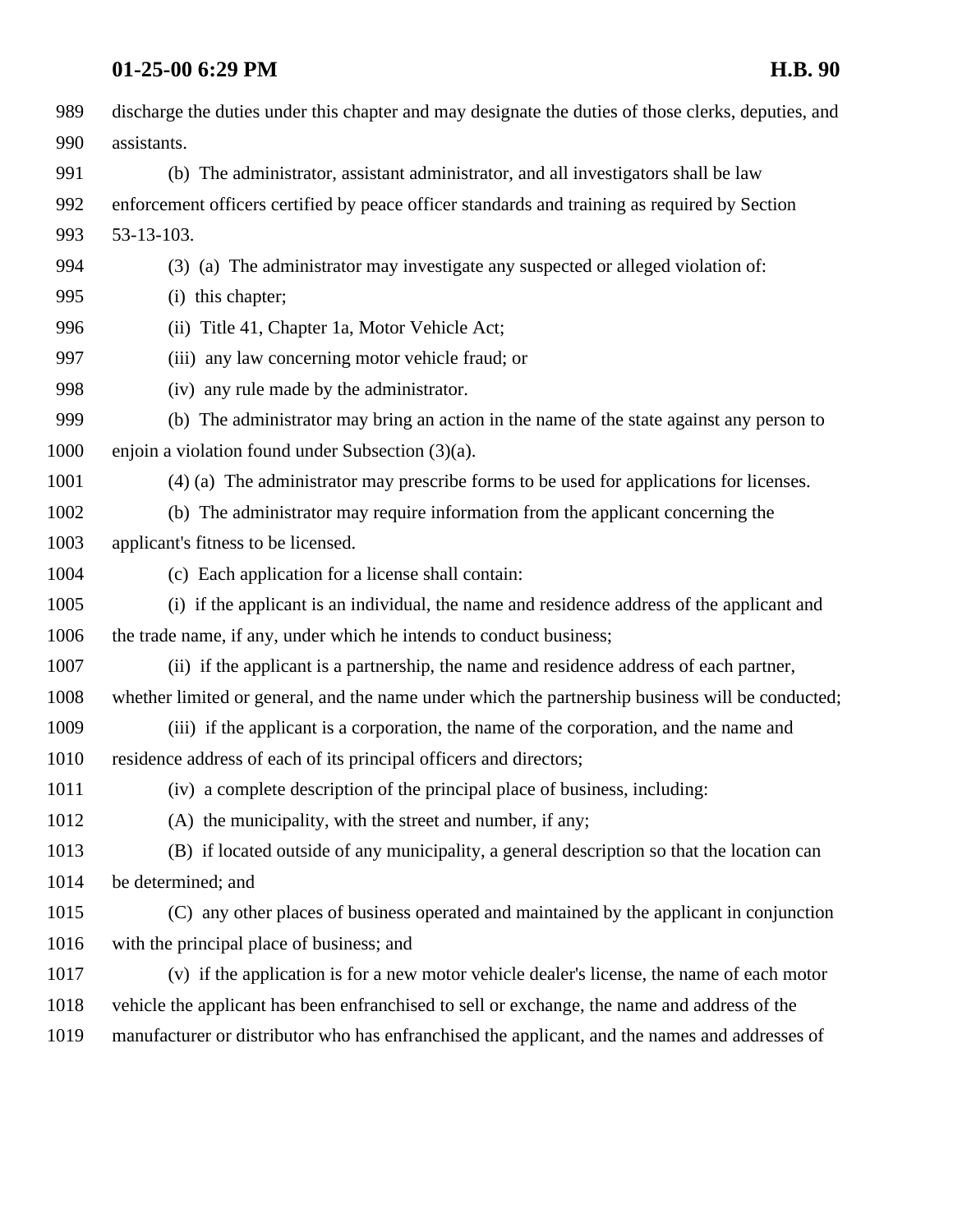the individuals who will act as salespersons under authority of the license.

 (5) The administrator may adopt a seal with the words "Motor Vehicle Enforcement Administrator, State of Utah," to authenticate the acts of his office.

 (6) (a) The administrator may require that the licensee erect or post signs or devices on his principal place of business and any other sites, equipment, or locations operated and maintained by the licensee in conjunction with his business.

 (b) The signs or devices shall state the licensee's name, principal place of business, type and number of licenses, and any other information that the administrator considers necessary to identify the licensee.

 (c) The administrator may make rules in accordance with Title 63, Chapter 46a, Utah Administrative Rulemaking Act, determining allowable size and shape of signs or devices, their lettering and other details, and their location.

 (7) (a) The administrator shall provide for quarterly meetings of the advisory board and may call special meetings.

1034 (b) Notices of all meetings shall be [mailed] sent to each member [at his last-known 1035 address not fewer than five days prior to the meeting.

 (8) The administrator, the officers and inspectors of the division designated by the commission, and peace officers shall:

 (a) make arrests upon view and without warrant for any violation committed in their presence of any of the provisions of this chapter, or Title 41, Chapter 1a, Motor Vehicle Act;

 (b) when on duty, upon reasonable belief that a motor vehicle, trailer, or semitrailer is being operated in violation of any provision of Title 41, Chapter 1a, Motor Vehicle Act, require the driver of the vehicle to stop, exhibit his driver's license and the registration card issued for the vehicle and submit to an inspection of the vehicle, the license plates, and registration card;

 (c) serve all warrants relating to the enforcement of the laws regulating the operation of motor vehicles, trailers, and semitrailers;

(d) investigate traffic accidents and secure testimony of witnesses or persons involved; and

(e) investigate reported thefts of motor vehicles, trailers, and semitrailers.

Section 33. Section **41-3-803** is amended to read:

**41-3-803. Consignment sales.** 

(1) A consignor may take possession of his consigned vehicle at any time the consigned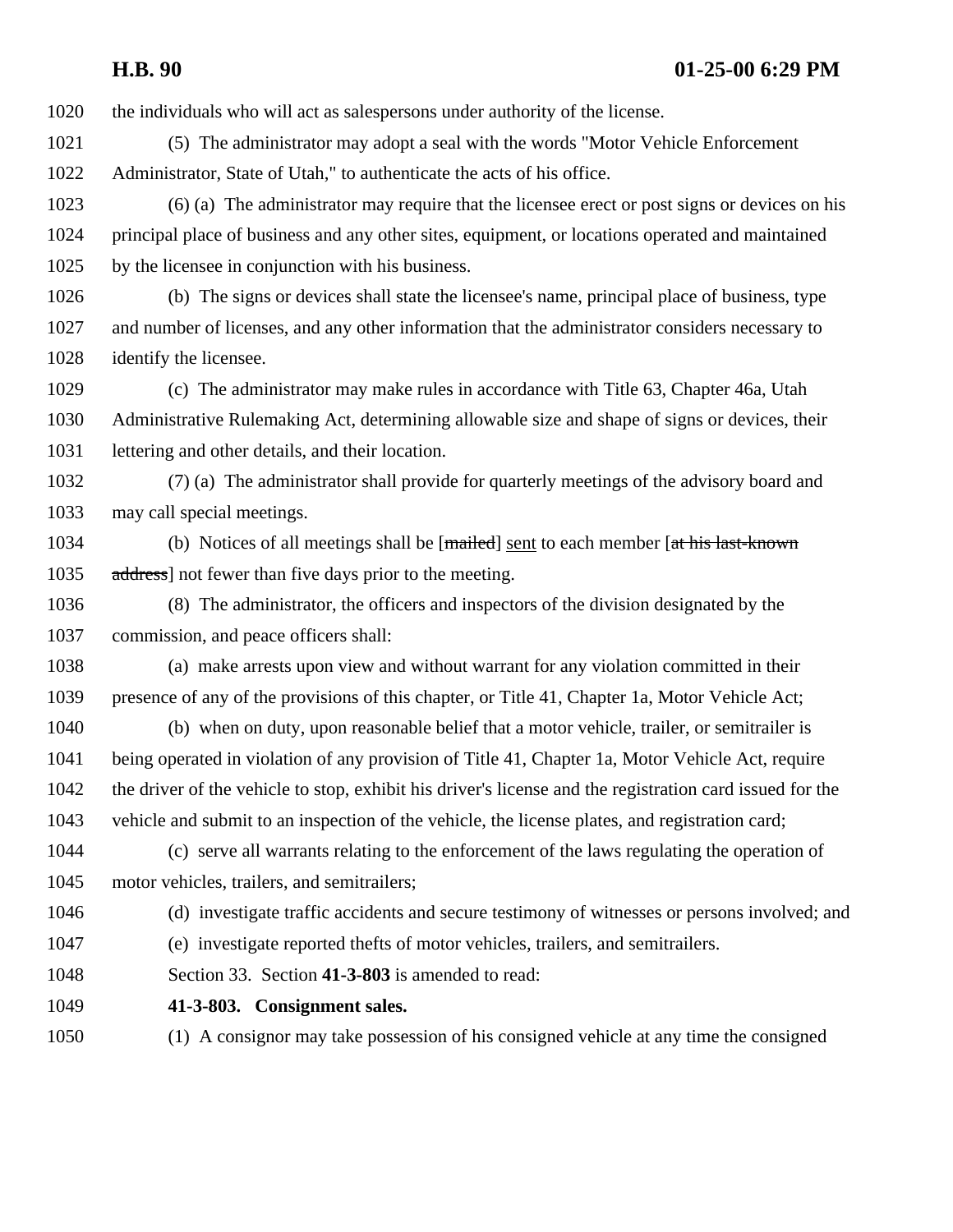vehicle is in the possession of a consignee, provided that the consignor: (a) has notified the consignee in writing that he will take possession of the consigned vehicle; and (b) has paid all outstanding charges owing to the consignee that have been agreed to by the consignor in accordance with Subsection (2). (2) The agreed upon charges under Subsection (1)(b) shall be: [(a) in writing;]  $[\frac{1}{b}]$  (a) stated on a form designed by the department; and  $[(c)$  attached to  $]$  (b) included with the written consignment agreement. (3) A consignee who sells a consigned vehicle shall report to the consignor in writing the exact selling price of the consigned vehicle under either of the following circumstances: (a) the consignor and consignee agree in writing that the consignor shall receive a percentage of the selling price upon the sale of the vehicle; or (b) the consignor and consignee renegotiate in writing the selling price of the vehicle. (4) When a consignee sells a consigned vehicle: (a) the consignee, within seven calendar days of the date of sale, must give written notice 1067 to the consignor that the consigned vehicle has been sold; and (b) the consignee, within 21 calendar days of the date of sale, or within 15 calendar days of receiving payment in full for the consigned vehicle, whichever date is earlier, shall remit the payment received to the consignor, unless the agreement to purchase the consigned vehicle has been rescinded before expiration of the 21 days. (5) If the agreement to purchase the consigned vehicle has for any reason been rescinded before the expiration of 21 calendar days of the date of sale, the consignee shall within five calendar days thereafter give written notice to the consignor that the agreement to purchase has been rescinded. (6) Vehicles on consignment shall be driven with the consignee's dealer plates. All other license plates or registration indicia must be removed from the vehicle. (7) Prior to driving a consigned vehicle on the consignee's dealer plates, the consignee and the consignor shall execute a written consignment agreement that states: (a) the party responsible for damage or misuse to a consigned vehicle; and (b) the permitted uses a consignee may make of a consigned vehicle.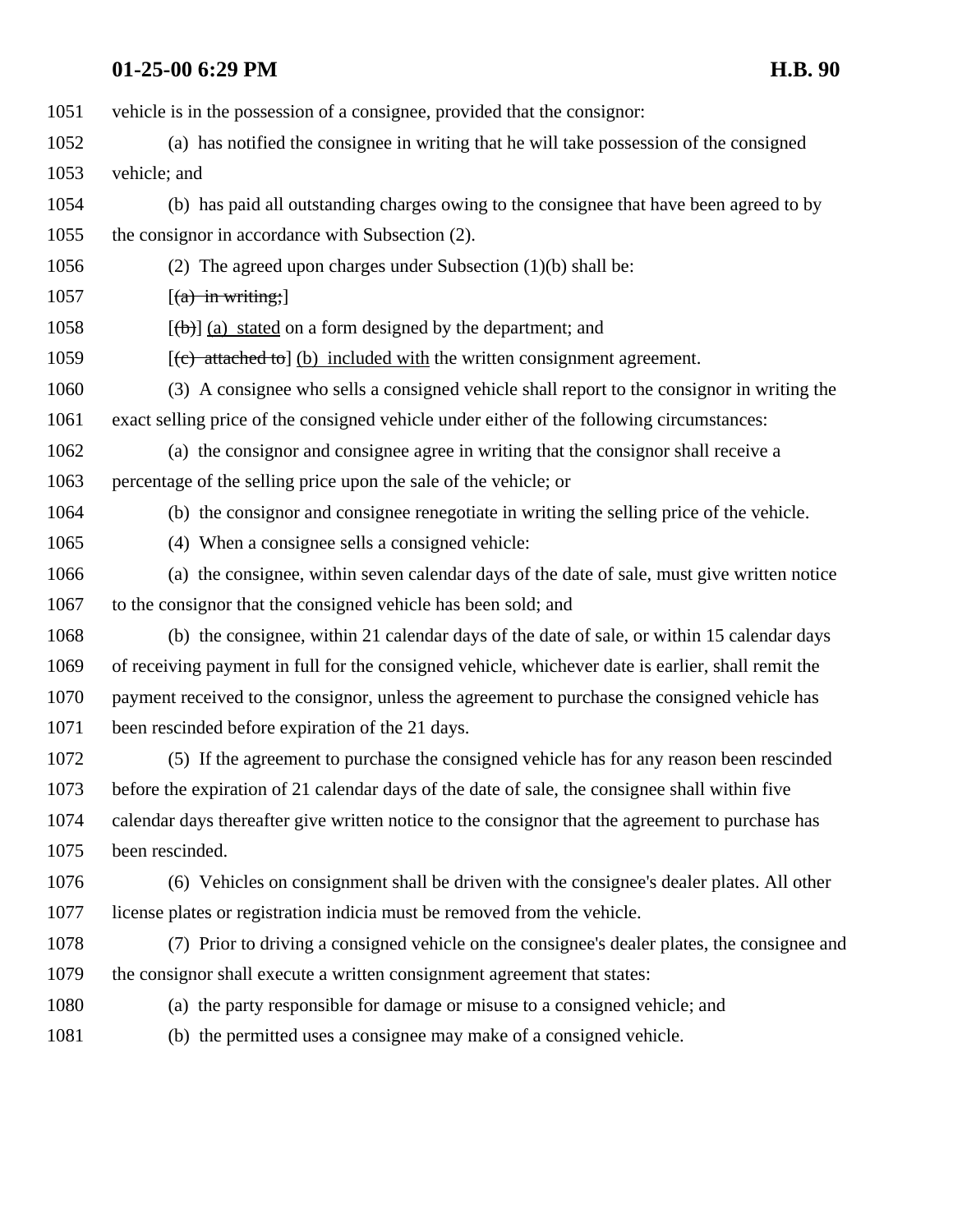(8) The consignee shall keep the written consignment agreement on file at his principal place of business. Section 34. Section **53-7-107** is enacted to read: **53-7-107. Electronic writing.** (1) Any writing required or permitted by this chapter may be filed or prepared in an electronic medium and by electronic transmission subject to the ability of the recipient to accept and process the electronic writing. (2) Any writing required by this chapter to be signed that is in an electronic medium shall be signed by digital signature in accordance with Title 46, Chapter 3, Utah Digital Signature Act. Section 35. Section **53-7-305** is amended to read: **53-7-305. Board rulemaking -- Notice.**  (1) (a) The board shall make rules as reasonably necessary for the protection of the health, welfare, and safety of the public and persons using LPG. (b) The rules shall be in substantial conformity with the generally accepted standards of safety concerning LPG, and shall include the following conditions: (i) the rules relating to safety in the storage, distribution, dispensing, transporting, and use of LPG in this state and in the manufacture, fabrication, assembly, sale, installation, and use of LPG systems, containers, apparatus, or appliances shall be reasonable; and (ii) the rules shall conform as nearly as possible to the standards of the National Fire Protection Association, relating to the design, construction, installation, and use of systems, containers, apparatus, appliances, and pertinent equipment for the storage, transportation, dispensation, and use of LPG. (2) The board may make rules: (a) setting minimum general standards covering the design, construction, location, installation, and operation of equipment for storing, handling, transporting by tank truck or tank 1107 trailer, or using LPG; (b) specifying the odorization of the gases and the degree of odorization; (c) governing LPG distributors and installers and the installation of LPG systems, carburetion systems, and fueling systems; and (d) prescribing maximum container removal rates. (3) (a) When a proposed rule is filed, the board shall give at least ten days' notice to all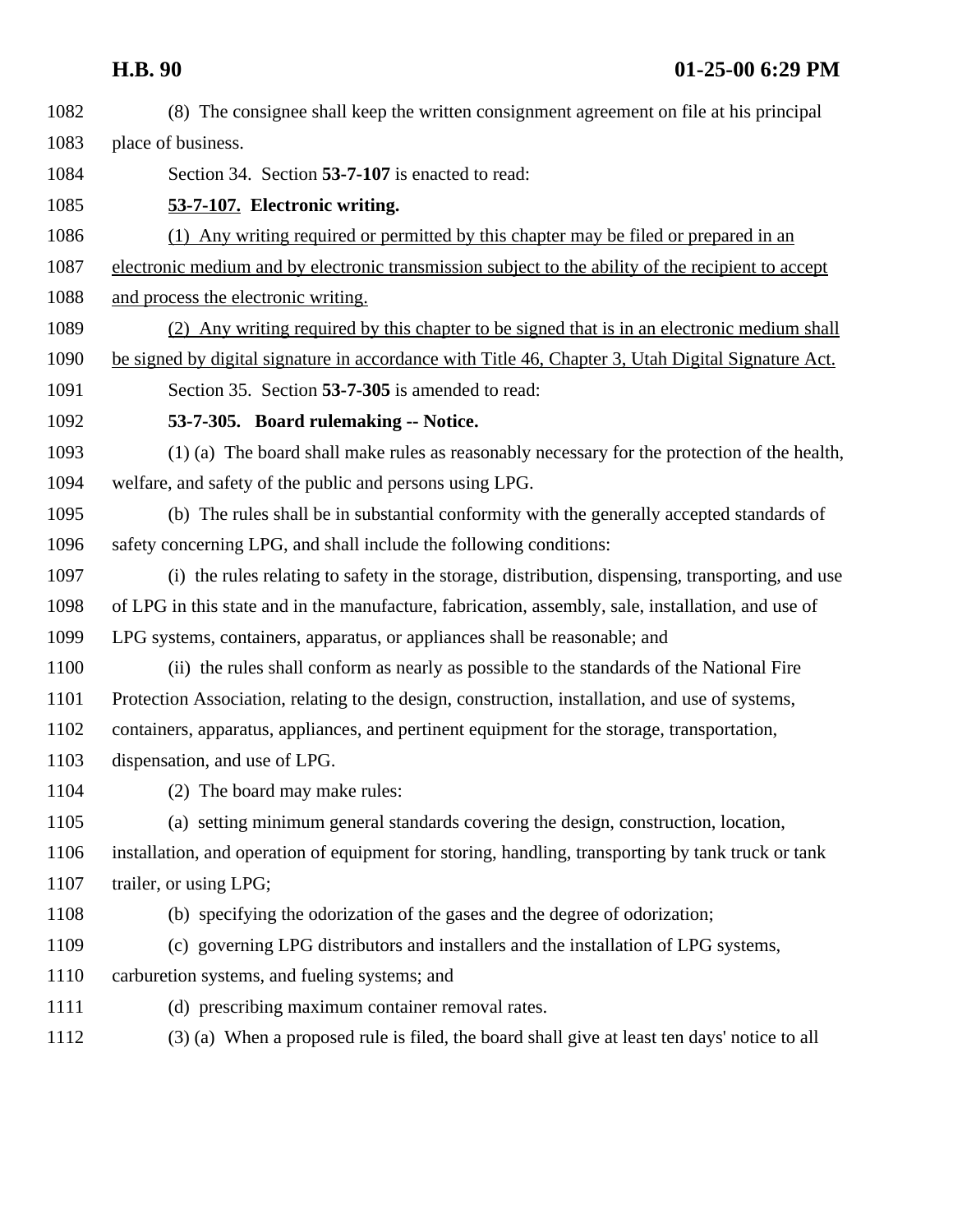|      | 01-25-00 6:29 PM<br><b>H.B. 90</b>                                                                         |
|------|------------------------------------------------------------------------------------------------------------|
| 1113 | license applicants and licensees under this chapter by [mailing] sending a notice of the proposed          |
| 1114 | new, revised, or amended rule together with a notice of hearing to the licensee's current address          |
| 1115 | on file with the board.                                                                                    |
| 1116 | (b) Any person affected by rulemaking under this part may submit written comment on the                    |
| 1117 | rule.                                                                                                      |
| 1118 | (c) A certificate citing the adoption and the effective date of a rule shall be signed by the              |
| 1119 | members comprising a majority of the board.                                                                |
| 1120 | (d) Within ten days after the adoption of the rule, the board shall [cause to be mailed] send              |
| 1121 | to each license applicant or licensee, at his current address on file, a notice of the adoption of the     |
| 1122 | rule, including its effective date.                                                                        |
| 1123 | (e) A facsimile of any member's signature may be used under this section if authorized by                  |
| 1124 | the member.                                                                                                |
| 1125 | Section 36. Section 53A-14-104 is amended to read:                                                         |
| 1126 | 53A-14-104. Sealed proposals for textbook contracts -- Sample copies -- Price of                           |
| 1127 | textbooks.                                                                                                 |
| 1128 | (1) As used in this section, the word "sealed" does not preclude acceptance of                             |
| 1129 | electronically sealed and submitted bids or proposals in addition to bids or proposals manually            |
| 1130 | sealed and submitted.                                                                                      |
| 1131 | $[\frac{(+)}{2}]$ A person seeking a contract to furnish textbooks for use in the public schools shall     |
| 1132 | submit a sealed proposal to the commission.                                                                |
| 1133 | $[\frac{1}{2}]$ (3) Each proposal must be accompanied by sample copies of the textbooks proposed           |
| 1134 | to be furnished and the wholesale price at which the publisher agrees to furnish each textbook             |
| 1135 | during the adoption period.                                                                                |
| 1136 | Section 37. Section 53A-20-101 is amended to read:                                                         |
| 1137 | 53A-20-101. Construction and alteration of schools and plants -- Advertising for bids                      |
| 1138 | -- Payment and performance bonds -- Contracts -- Bidding limitations on local school boards                |
| 1139 | -- Interest of local school board members.                                                                 |
| 1140 | (1) As used in this section, the word "sealed" does not preclude acceptance of                             |
| 1141 | electronically sealed and submitted bids or proposals in addition to bids or proposals manually            |
| 1142 | sealed and submitted.                                                                                      |
| 1143 | $[\frac{(+)}{2}]$ (2) (a) Prior to the construction of any school or the alteration of any existing school |
|      |                                                                                                            |
|      |                                                                                                            |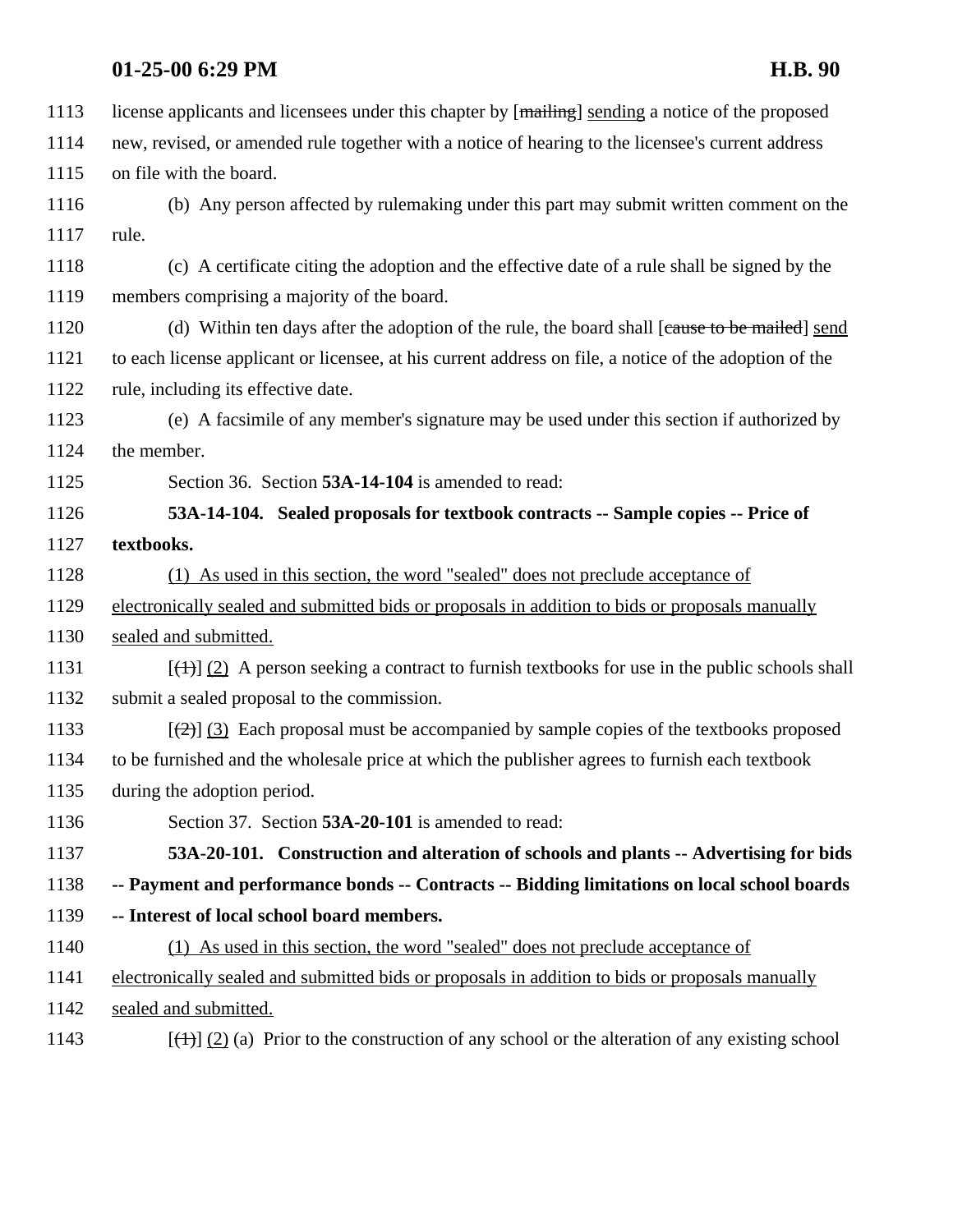| 1144 | plant, if the total estimated accumulative building project cost exceeds \$80,000, a local school     |
|------|-------------------------------------------------------------------------------------------------------|
| 1145 | board shall advertise for bids on the project at least ten days before the bid due date.              |
| 1146 | (b) The board shall have the advertisement published in a newspaper having general                    |
| 1147 | circulation throughout the state and in appropriate construction trade publications that offer free   |
| 1148 | listings.                                                                                             |
| 1149 | (c) A similar advertisement is required in a newspaper published or having general                    |
| 1150 | circulation in any city or county that would be affected by the proposed project.                     |
| 1151 | (d) The advertisement shall:                                                                          |
| 1152 | (i) require sealed proposals for the building project in accordance with plans and                    |
| 1153 | specifications furnished by the local school board;                                                   |
| 1154 | (ii) state where and when the proposals will be opened and shall reserve the right of the             |
| 1155 | board to reject any and all proposals; and                                                            |
| 1156 | (iii) require a certified check or bid bond of not less than 5% of the bid to accompany the           |
| 1157 | bid.                                                                                                  |
| 1158 | $[\frac{1}{2}]$ (3) (a) The board shall meet at the time and place specified in the advertisement and |
| 1159 | publicly open and read all received proposals.                                                        |
| 1160 | (b) If satisfactory bids are received, the board shall award the contract to the lowest               |
| 1161 | responsible bidder.                                                                                   |
| 1162 | (c) If none of the proposals are satisfactory, all shall be rejected.                                 |
| 1163 | (d) The board shall again advertise in the manner provided in this section.                           |
| 1164 | (e) If, after advertising a second time no satisfactory bid is received, the board may proceed        |
| 1165 | under its own direction with the required project.                                                    |
| 1166 | $[\frac{1}{3}]$ (4) (a) The check or bond required under Subsection (1)(d) shall be drawn in favor    |
| 1167 | of the local school board.                                                                            |
| 1168 | (b) If the successful bidder fails or refuses to enter into the contract and furnish the              |
| 1169 | additional bonds required under this section, then the bidder's check or bond is forfeited to the     |
| 1170 | district.                                                                                             |
| 1171 | $[\frac{4}{3}]$ (5) A local school board shall require payment and performance bonds of the           |
| 1172 | successful bidder as required in Section 63-56-38.                                                    |
| 1173 | $[\frac{5}{2}]$ (6) (a) A local school board may require in the proposed contract that at least 10%   |
| 1174 | of the contract price be withheld until the project is completed and accepted by the board.           |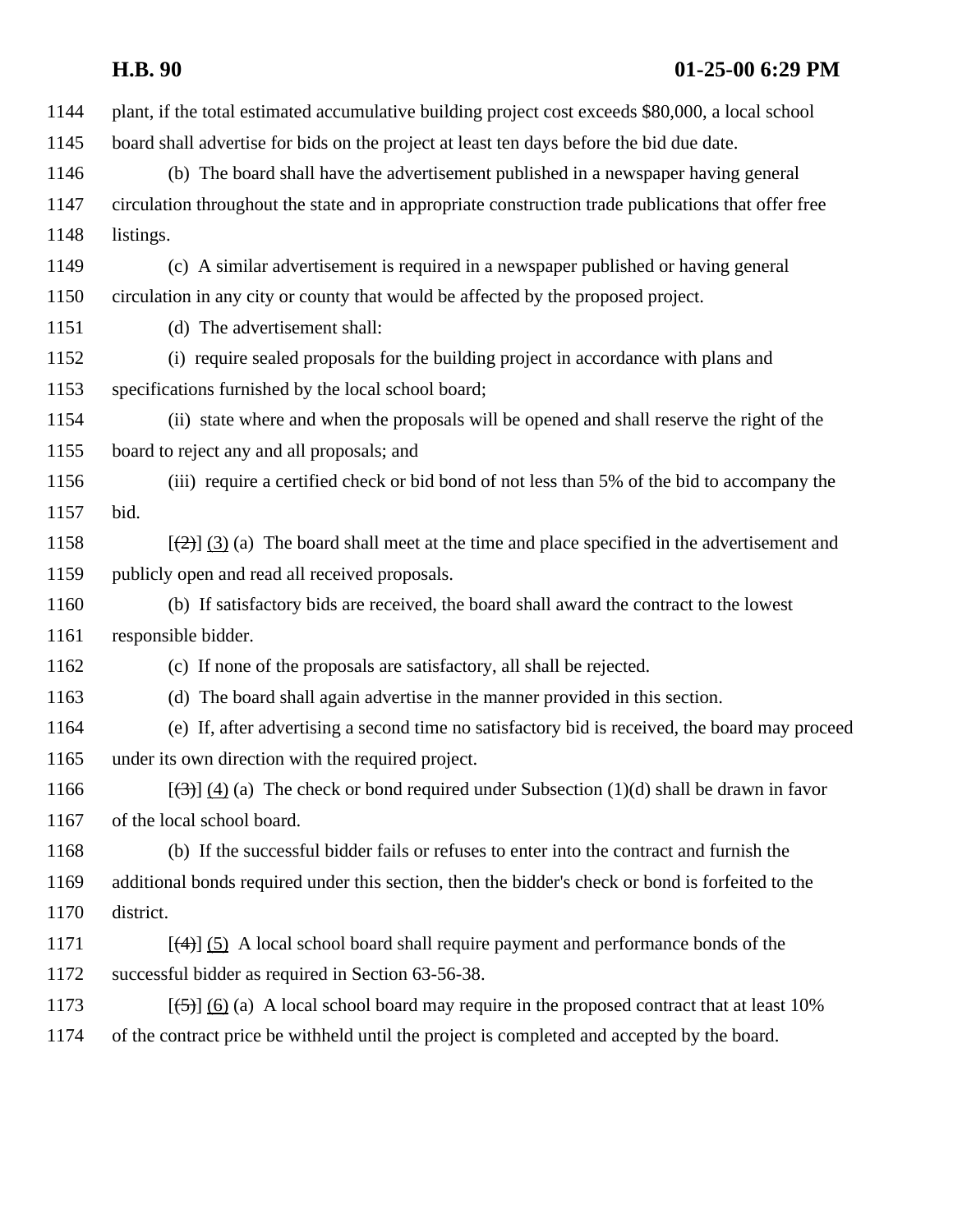| 1175 | (b) If money is withheld, the board shall place it in an interest bearing account, and the              |
|------|---------------------------------------------------------------------------------------------------------|
| 1176 | interest accrues for the benefit of the contractor and subcontractors.                                  |
| 1177 | (c) This money shall be paid upon completion of the project and acceptance by the board.                |
| 1178 | $[\text{f6}][(7)]$ (a) A local school board may not bid on projects within the district if the total    |
| 1179 | accumulative estimated cost exceeds \$80,000.                                                           |
| 1180 | (b) The board may use its resources if no satisfactory bids are received under this section.            |
| 1181 | $[\overline{(+)}]$ (8) A local school board member may not have a direct or indirect financial interest |
| 1182 | in the construction project contract.                                                                   |
| 1183 | Section 38. Section 57-11-5 is amended to read:                                                         |
| 1184 | 57-11-5. Registration, public offering statement, and receipt required for sale of                      |
| 1185 | subdivided land -- Temporary permit -- Right of rescission.                                             |
| 1186 | Unless the subdivided lands or the transaction is exempt under Section 57-11-4, all of the              |
| 1187 | following apply:                                                                                        |
| 1188 | (1) No person may offer or dispose of any interest in subdivided lands located in this state            |
| 1189 | nor offer or dispose in this state of any interest in subdivided lands located outside of this state    |
| 1190 | prior to the time the subdivided lands are registered in accordance with this chapter.                  |
| 1191 | (2) Notwithstanding Subsection (1), the division may grant a temporary permit allowing                  |
| 1192 | the developer to begin a sales program while the registration is in process. In order to obtain a       |
| 1193 | temporary permit the developer must:                                                                    |
| 1194 | (a) submit [a formal written request] an application to the division for a temporary permit             |
| 1195 | in the form required by the division;                                                                   |
| 1196 | (b) submit a substantially complete application for registration to the division, including             |
| 1197 | all appropriate fees and exhibits required under Sections 57-11-6 and 57-11-7 in addition to a          |
| 1198 | temporary permit fee of \$100;                                                                          |
| 1199 | (c) provide evidence acceptable to the division that all funds received by the developer or             |
| 1200 | marketing agent will be placed into an independent escrow with instructions that funds will not         |
| 1201 | be released until a final registration has been granted;                                                |
| 1202 | (d) give to each purchaser and potential purchaser a copy of the proposed property report               |
| 1203 | which the developer has submitted to the division with the original application; and                    |
| 1204 | (e) give to each purchaser the opportunity to rescind the purchase in accordance with this              |
| 1205 | section. The purchaser must be granted an additional opportunity to rescind upon the issuance of        |
|      |                                                                                                         |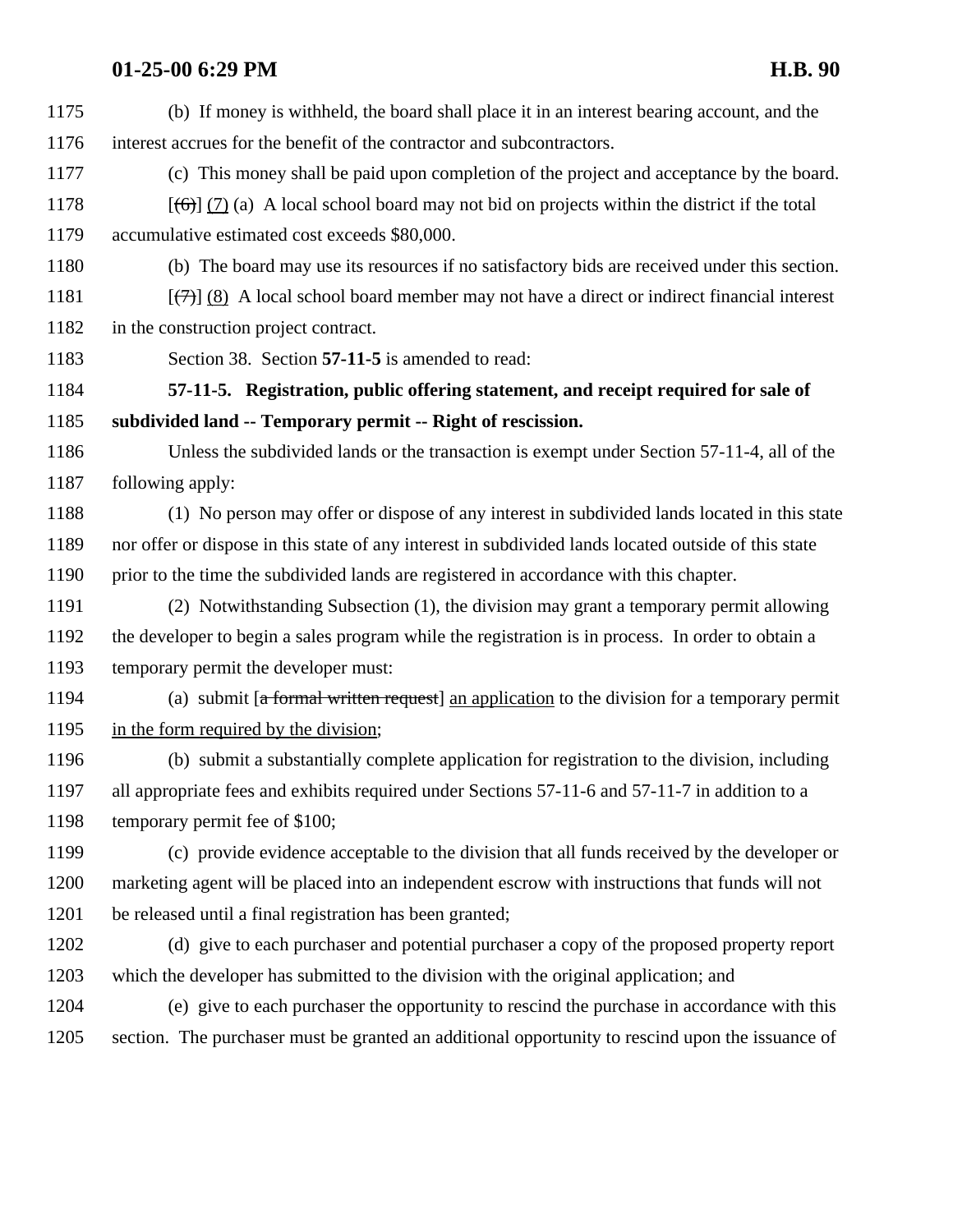an approved registration if the division determines that there is a substantial difference in the disclosures contained in the final property report and those given to the purchaser in the proposed property report.

 (3) Any contract or agreement of disposition for an interest in subdivided lands may be rescinded by the purchaser without cause by midnight of the fifth calendar day after the execution of the contract or agreement of disposition. This right of rescission may not be waived by agreement. The contract or agreement of disposition shall state in boldface type on the signature page above all signatures: YOU HAVE THE OPTION TO CANCEL YOUR CONTRACT OR AGREEMENT OF DISPOSITION BY NOTICE TO THE SELLER UNTIL MIDNIGHT OF THE FIFTH CALENDAR DAY FOLLOWING THE SIGNING OF THE CONTRACT OR AGREEMENT. WRITTEN NOTICE OF CANCELLATION MUST BE PERSONALLY DELIVERED OR SENT BY CERTIFIED MAIL, POSTMARKED BY MIDNIGHT OF THE FIFTH CALENDAR DAY FOLLOWING THE SIGNING OF THE CONTRACT OR AGREEMENT, TO THE SELLER AT: (Address of Seller).

 (4) No person may dispose of any interest in subdivided lands without delivering to the purchaser an effective, current public offering statement and obtaining a dated, signed receipt for the public offering statement in a form to be approved by the division from each purchaser. The subdivider shall retain each receipt for two years from the date of its execution. All receipts shall be made available for inspection upon request by the division. Failure to comply with this subsection shall not constitute a cause of action under Section 57-11-17 but shall be grounds for appropriate action by the division under Sections 57-11-13 and 57-11-14.

Section 39. Section **57-11-11** is amended to read:

# **57-11-11. Rules of division -- Filing advertising material -- Injunctions --**

**Intervention by division in suits -- General powers of division.** 

 (1) The division shall prescribe reasonable rules which shall be adopted, amended, or repealed only after a public hearing with notice thereof published once in a newspaper or 1232 newspapers with statewide circulation and [mailed] sent to any nonprofit organization which files 1233 a written request for notice with the division; said notice shall be published and [mailed] sent not less than [twenty] 20 days prior to the hearing. The rules shall include but need not be limited to: (a) provisions for advertising standards to assure full and fair disclosure;

- 
- 
- (b) provisions for escrow or trust agreements, performance bonds, or other means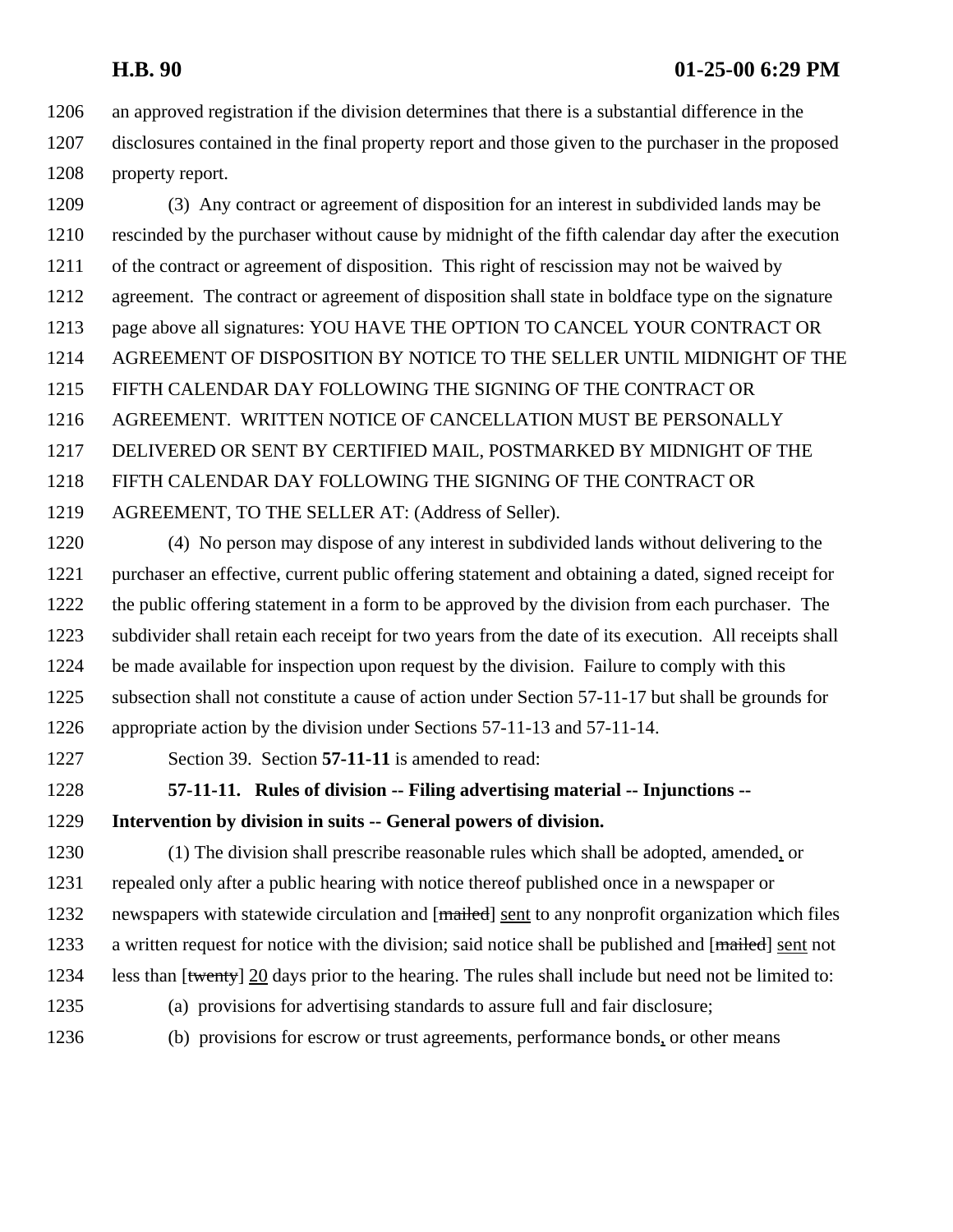reasonably necessary to assure that all improvements referred to in the application for registration and advertising will be completed and that purchasers will receive the interest in land contracted for. These provisions, however, shall not be required if the city or county in which the subdivision is located requires similar means of assurance of a nature and in an amount no less adequate than

is required under said rules;

(c) provisions for operating procedures;

 (d) provisions for a shortened form of registration in cases where the division determines that the purposes of this act do not require a subdivision to be registered pursuant to an application containing all the information required by Section 57-11-6 or do not require that the public offering 1246 statement contain all the information required by Section 57-11-7; and

(e) other rules necessary and proper to accomplish the purpose of this act.

 (2) The division by rule or order, after reasonable notice, may require the filing of advertising material relating to subdivided lands prior to its distribution, provided that the division 1250 must approve or reject any [such] advertising material within [fifteen] 15 days from the receipt 1251 thereof or the material shall be [deemed] considered approved.

 (3) If it appears that a person has engaged or is about to engage in an act or practice constituting a violation of a provision of this act or a rule or order hereunder, the agency, with or without prior administrative proceedings, may bring an action in the district court of the district where said person maintains his residence or a place of business or where said act or practice has occurred or is about to occur, to enjoin the acts or practices and to enforce compliance with this act or any rule or order hereunder. Upon proper showing, injunctive relief or temporary restraining orders shall be granted, and a receiver or conservator may be appointed. The division shall not be required to post a bond in any court proceedings.

 (4) The division shall be allowed to intervene in a suit involving subdivided lands, either as a party or as an amicus curiae, where it appears that the interpretation or constitutionality of any provision of law will be called into question. In any suit by or against a subdivider involving subdivided lands, the subdivider promptly shall furnish the agency notice of the suit and copies of all pleadings. Failure to do so may, in the discretion of the division, constitute grounds for the division withholding any approval required by this act.

- 1266 (5) The division may:
- 

(a) accept registrations filed in other states or with the federal government;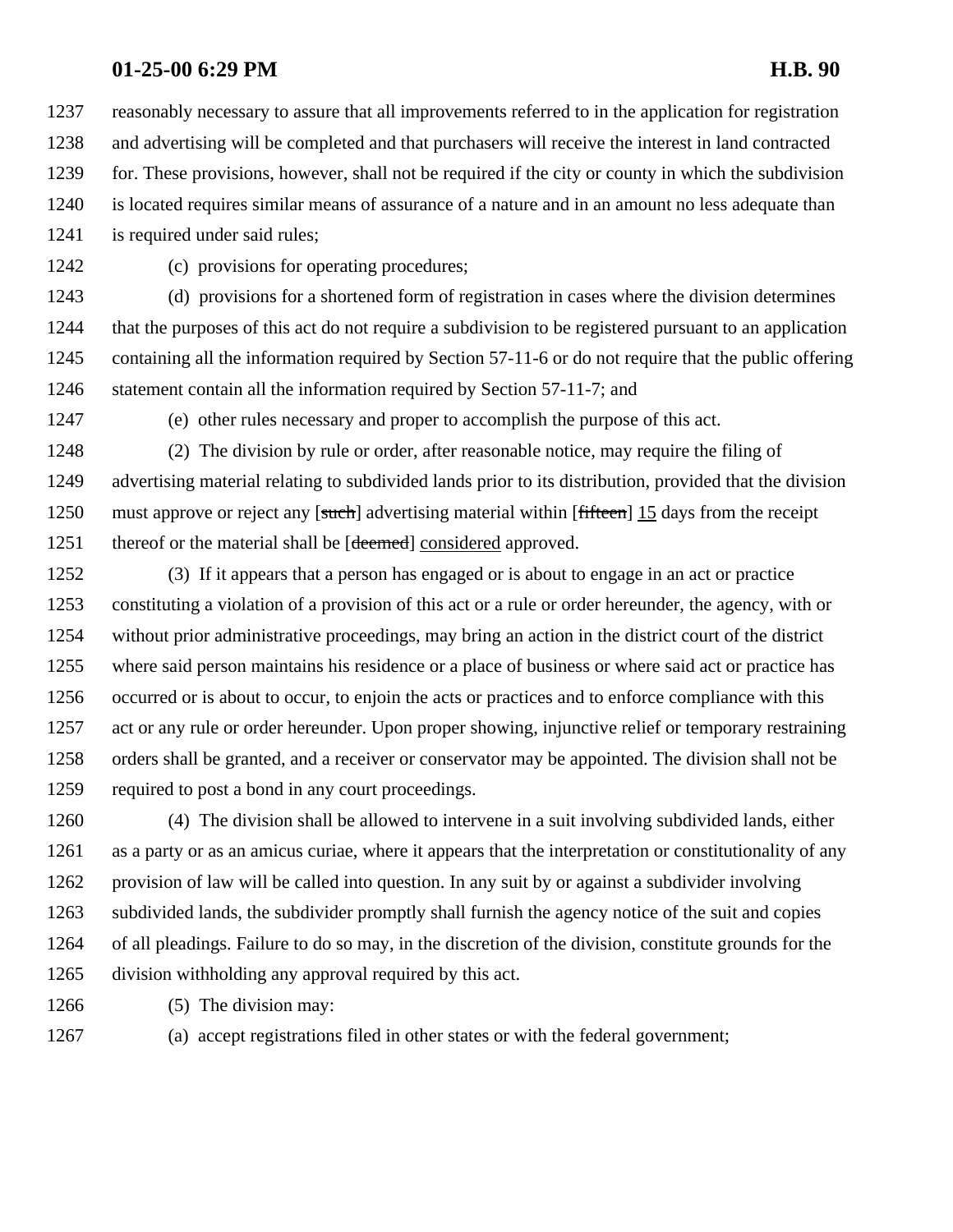(b) contract with public agencies or qualified private persons in this state or other 1269 jurisdictions to perform investigative functions;

(c) accept grants-in-aid from any source.

 (6) The division shall cooperate with similar agencies in other jurisdictions to establish uniform filing procedures and forms, uniform public offering statements, advertising standards, rules, and common administrative practices.

Section 40. Section **57-11-12** is amended to read:

## **57-11-12. Investigatory powers and proceedings of division.**

1276 (1) The division may:

 (a) make necessary public or private investigations within or outside of this state to determine whether any person has violated or is about to violate this act or any rule or order hereunder or to aid in the enforcement of this act or in the prescribing of rules and forms hereunder;

1281 (b) require or permit any person to file a [statement in writing, under oath or otherwise as 1282 the division determines, complaint in the form required by the division as to all the facts and circumstances concerning the matter to be investigated.

 (2) For the purpose of any investigation or proceeding under this act, the division or any officer designated by rule may administer oaths or affirmations, and upon its own motion or upon request of any party may subpoena witnesses, compel their attendance, take evidence, and require the production of any matter which is relevant to the investigation, including the existence, description, nature, custody, condition and location of any books, documents, or other tangible things and the identity and location of persons having knowledge of relevant facts, or any other matter reasonably calculated to lead to the discovery of material evidence.

 (3) Upon failure to obey a subpoena or to answer questions propounded by the investigating officer and upon reasonable notice to all persons affected thereby, the division may apply to any district court for an order compelling compliance.

Section 41. Section **57-19-6** is amended to read:

## **57-19-6. Effective date of application.**

 (1) An application for registration filed pursuant to Section 57-19-5 is effective upon the expiration of 30 business days following its filing with the director, unless:

(a) an order denying the application pursuant to Section 57-19-13 is in effect;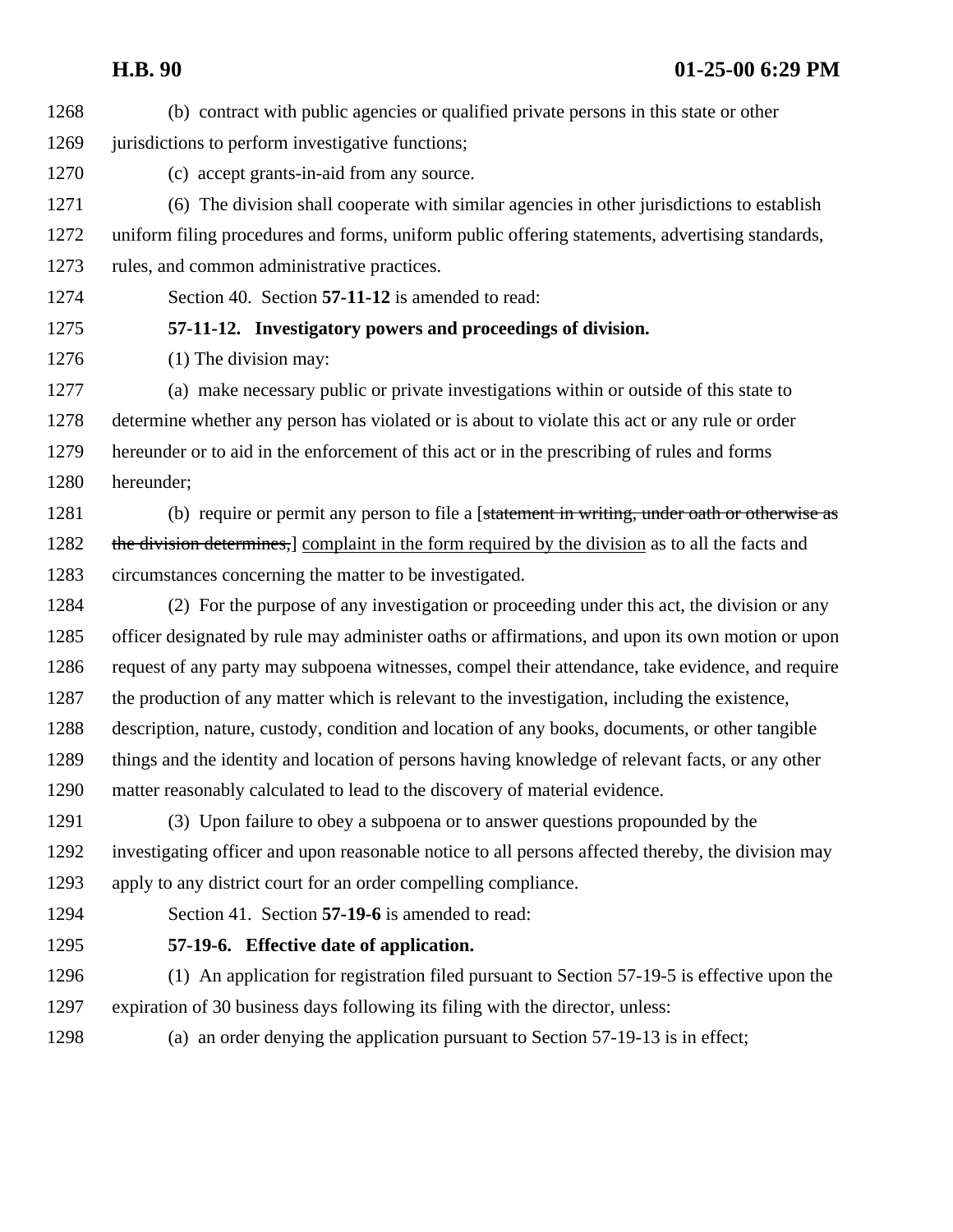(b) a prior effective date has been ordered by the director; or (c) the director has, prior to that date, notified the applicant of a defect in the registration application. (2) An applicant may consent to the delay of effectiveness until the director by order declares the registration to be effective. (3) Notwithstanding Section 57-19-4, the division may grant a temporary permit allowing the developer to begin a sales program while the registration is in process. To obtain a temporary permit, the developer shall: 1307 (a) submit [a formal written request] an application to the division for a temporary permit in the form required by the division; (b) submit a substantially complete application for registration to the division, including all appropriate fees and exhibits required under Section 57-19-5, plus a temporary permit fee of \$100; (c) provide evidence acceptable to the division that all funds received by the developer or marketing agent will be placed into an independent escrow with instructions that funds will not be released until a final registration has been granted; (d) give to each purchaser and potential purchaser a copy of the proposed property report that the developer has submitted to the division with the initial application; and (e) give to each purchaser the opportunity to cancel the purchase in accordance with Section 57-19-12. The purchaser shall have an additional opportunity to cancel upon the issuance of an approved registration if the division determines that there is a substantial difference in the disclosures contained in the final property report and those given to the purchase in the proposed property report. Section 42. Section **57-19-9** is amended to read: **57-19-9. Duration of registration -- Amendment and renewal -- Supplemental disclosure -- Notice of amendment.**  (1) Registration of a project is effective for a period of one year and may, upon application, be renewed for successive periods of one year each. (2) A registration may be amended at any time, for any reason, by filing an amended application for registration, which amended registration shall become effective in the manner provided in Section 57-19-6.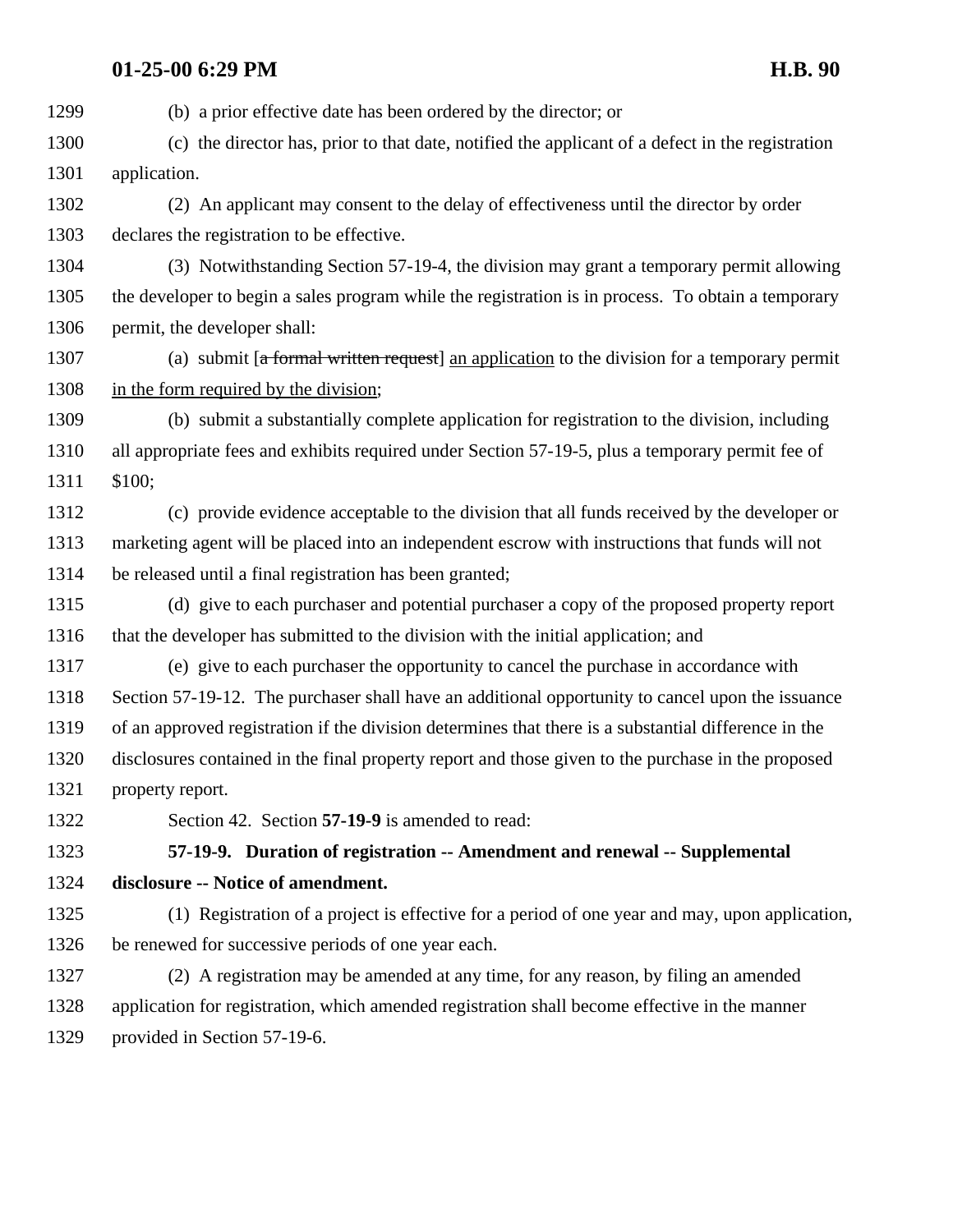- (3) The written disclosure required to be furnished to prospective purchasers pursuant to 1331 Section 57-19-11 shall be supplemented  $\overline{\text{in writing}}$  as often as is necessary to keep the required 1332 information reasonably current. These [written] supplements shall be filed with the director as provided in Section 57-19-8.
- 1334 (4) Every developer shall provide timely [written] notice sent to the director of any event which has occurred which may have a material adverse effect on the conduct of the operation of the project. In addition to this notification, the developer shall, within 30 days of the occurrence of that event, file an amendment to the registration disclosing the information previously provided.
- (5) Each application for renewal of a registration and each supplementary filing as provided in this section shall be accompanied by a fee of \$200.
- 
- Section 43. Section **59-1-503** is amended to read:

## **59-1-503. Assessment and payment of amount determined.**

 (1) Following a redetermination of a deficiency by the commission, the entire amount redetermined as the deficiency by the decision of the commission, which has become final, shall 1344 be assessed and shall be paid within 30 days from the date [of mailing of] the notice and demand is sent from the commission.

- (2) If the taxpayer does not file a petition with the commission within the time prescribed 1347 for filing the petition, the deficiency, notice of which has been [mailed] sent to the taxpayer shall 1348 be assessed, and shall be paid within 30 days from the date [of mailing of] the notice and demand is sent from the commission.
- Section 44. Section **59-1-504** is amended to read:

## **59-1-504. Time determination final.**

 The action of the commission on the taxpayer's petition for redetermination of deficiency 1353 shall be final 30 days after the date [of mailing] of the commission's notice of agency action is sent.

1354 All tax, interest, and penalties are due 30 days from the date [of mailing] the commission's

decision or order is sent, unless the taxpayer seeks judicial review.

Section 45. Section **59-2-212** is amended to read:

**59-2-212. Equalization of values -- Hearings.** 

 (1) The commission shall adjust and equalize the valuation of the taxable property in all counties of the state for the purpose of taxation; and may order or make an assessment or reassessment of any property which the commission determines has been overassessed or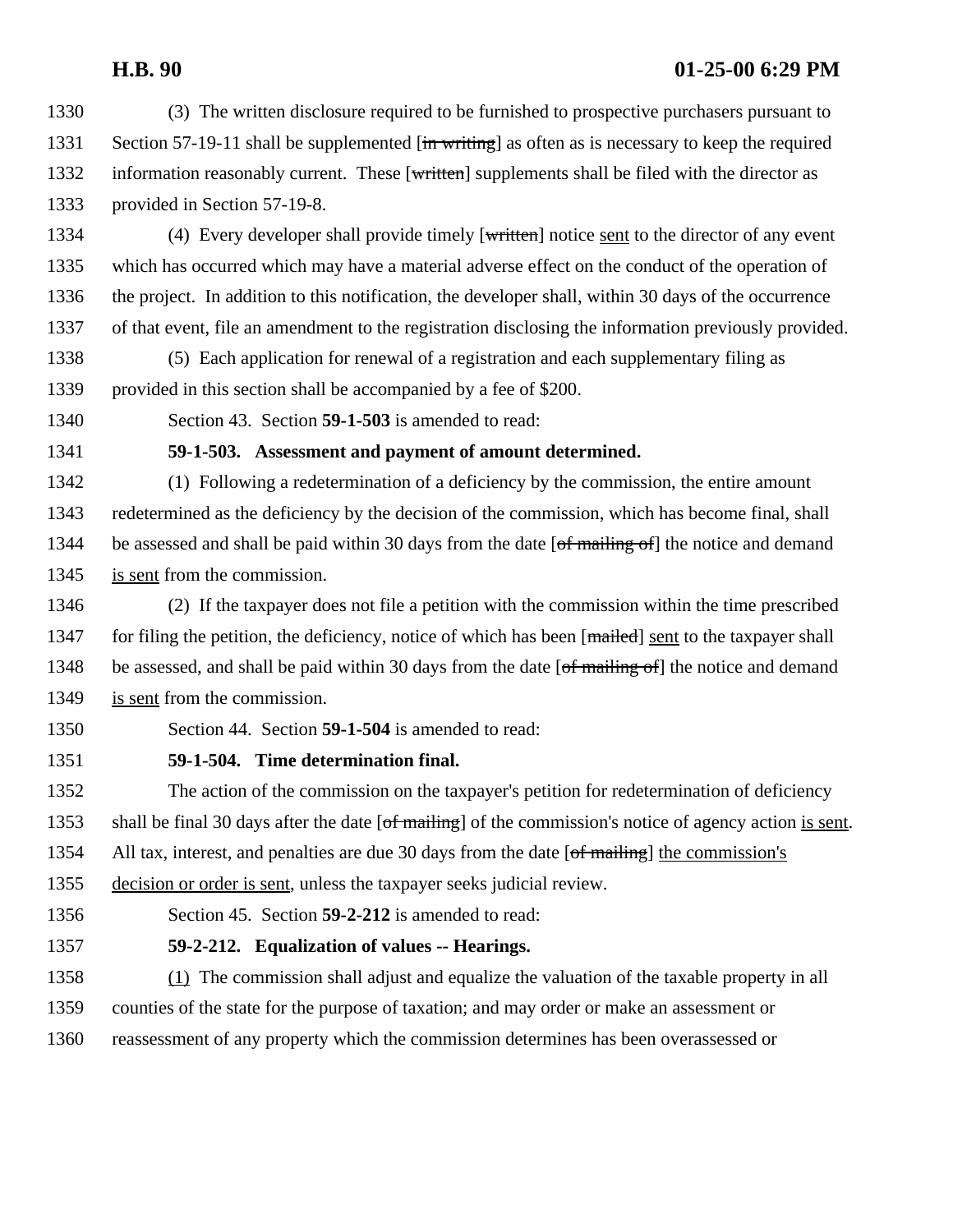underassessed or which has not been assessed.

 (2) If the commission intends to make an assessment or reassessment under this section, 1363 the commission shall give at least 15 days written notice [and] of the time and place fixed for the 1364 determination of the assessment [shall be given by the commission by letter deposited in the post 1365 office at least 15 days before the date so fixed, to the owner of the property and to the auditor of the county in which the property is located. Upon the date so fixed the commission shall assess or reassess the property and shall notify the county auditor of the assessment made, and every assessment has the same force and effect as if made by the county assessor before the delivery of 1369 the assessment book to the county treasurer.

 (3) The county auditor shall record the assessment upon the assessment books in the same manner provided under Section 59-2-1011 in the case of a correction made by the county board of equalization, and no county board of equalization or assessor may change any assessment so fixed by the commission.

 (4) All hearings upon assessments made or ordered by the commission pursuant to this section shall be held in the county in which the property involved is located.

 (5) One or more members of the commission may conduct the hearing, and any assessment made after a hearing before any number of the members of the commission shall be as valid as if made after a hearing before the full commission.

Section 46. Section **59-2-214** is amended to read:

#### **59-2-214. Commission to furnish forms for taxpayers' statements.**

 (1) The commission shall furnish the assessor of each county with blank forms of 1382 statements provided under Section 59-2-306, affixing [thereto an affidavit] to the form a statement substantially as follows to be signed by the party completing the form:

1384 I, i.e., do swear that I am a resident of the county of i.e., and that my post office address is \_\_\_\_; that the above list contains a full and correct statement of all property subject to taxation, which I, or any firm of which I am a member, or any corporation, association, or company of which I am president, cashier, secretary, or managing agent, owned, claimed, possessed, or 1388 controlled at 12 o'clock  $[\text{m}$ . midnight on the preceding January 1 and which is not already assessed this year.

1390 (2) The [affidavit to the] signed statement made on behalf of a firm or corporation shall state the principal place of business of the firm or corporation, and in other respects shall conform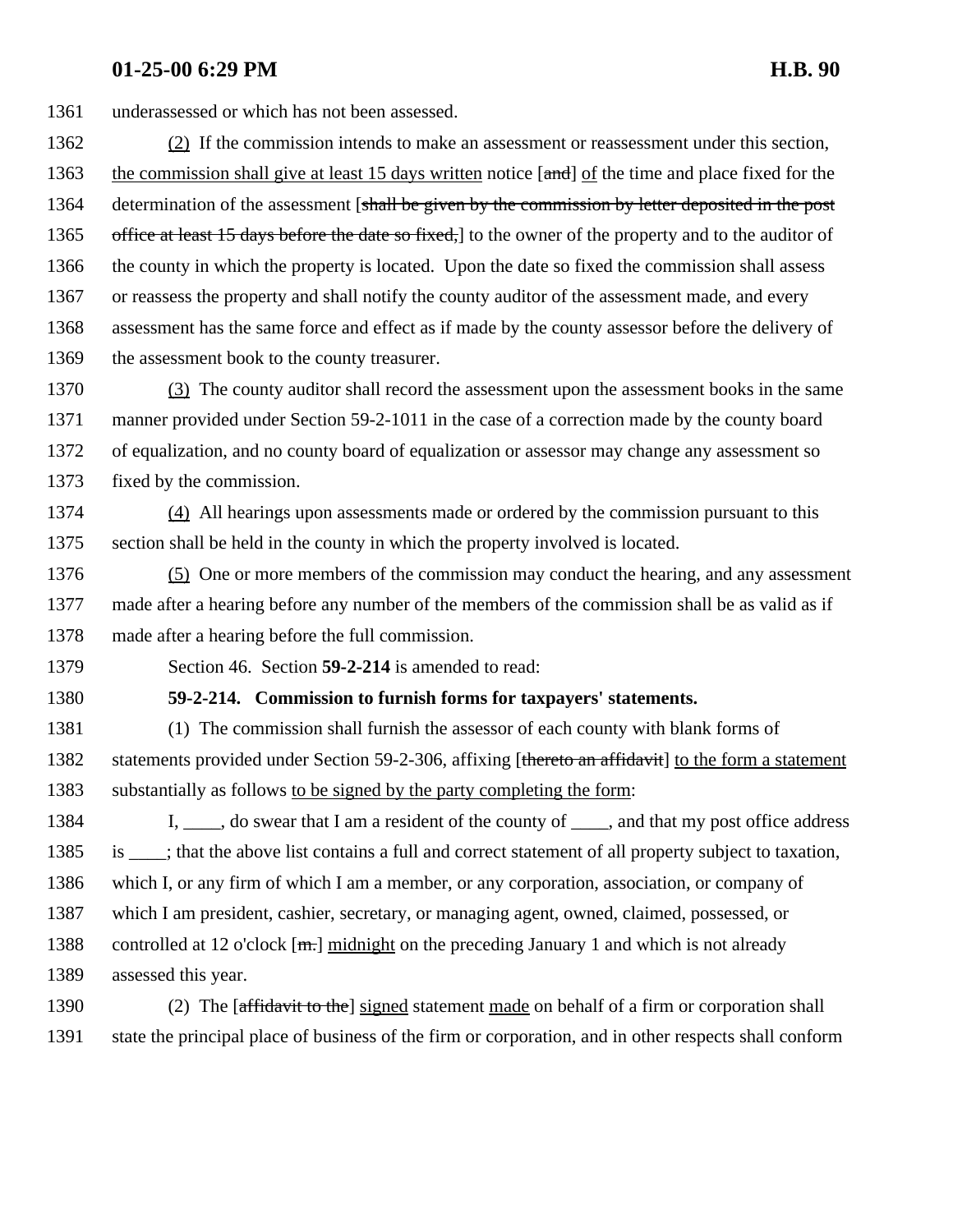substantially to the preceding form. Section 47. Section **59-2-306** is amended to read: **59-2-306. Statements by taxpayers -- Power of assessors respecting statements.**  1395 (1) The county assessor may request a signed statement [in affidavit form] from any person setting forth all the real and personal property assessable by the assessor which is owned, possessed, managed, or under the control of the person at 12 o'clock noon on January 1. This statement shall be filed within 30 days after requested by the assessor. 1399 (2) The [affidavit] signed statement shall include the following: (a) all property belonging to, claimed by, or in the possession, control, or management of the person, any firm of which the person is a member, or any corporation of which the person is president, secretary, cashier, or managing agent; (b) the county in which the property is located or in which it is taxable; and, if taxable in 1404 the county in which the [affidavit] signed statement was made, also the city, town, school district, road district, or other taxing district in which it is located or taxable; and (c) all lands in parcels or subdivisions not exceeding 640 acres each, the sections and fractional sections of all tracts of land containing more than 640 acres which have been sectionized 1408 by the United States Government, and the improvements on those lands. (3) Every assessor may subpoena and examine any person in any county in relation to any 1410 [affidavit] signed statement but may not require that person to appear in any county other than the county in which the subpoena is served. Section 48. Section **59-2-307** is amended to read: **59-2-307. Refusal by taxpayer to file signed statement -- Penalty -- Assessor to estimate value -- Reporting of information to other counties.**  (1) Any person who does not: 1416 (a) file the  $[affidavit]$  signed statement required by Section 59-2-306; 1417 (b) file the [affidavit] signed statement with respect to name and place of residence; or (c) appear and testify when requested by the assessor, shall pay a penalty equal to 10% of the estimated tax due; but not less than \$100 for each failure to file a signed and completed 1420 [affidavit] statement, to be collected in the manner provided by Sections 59-2-1302 and 59-2-1303, except as otherwise provided for in this section, or by a judicial proceeding brought in the name of the assessor. All money recovered by any assessor under this section shall be paid into the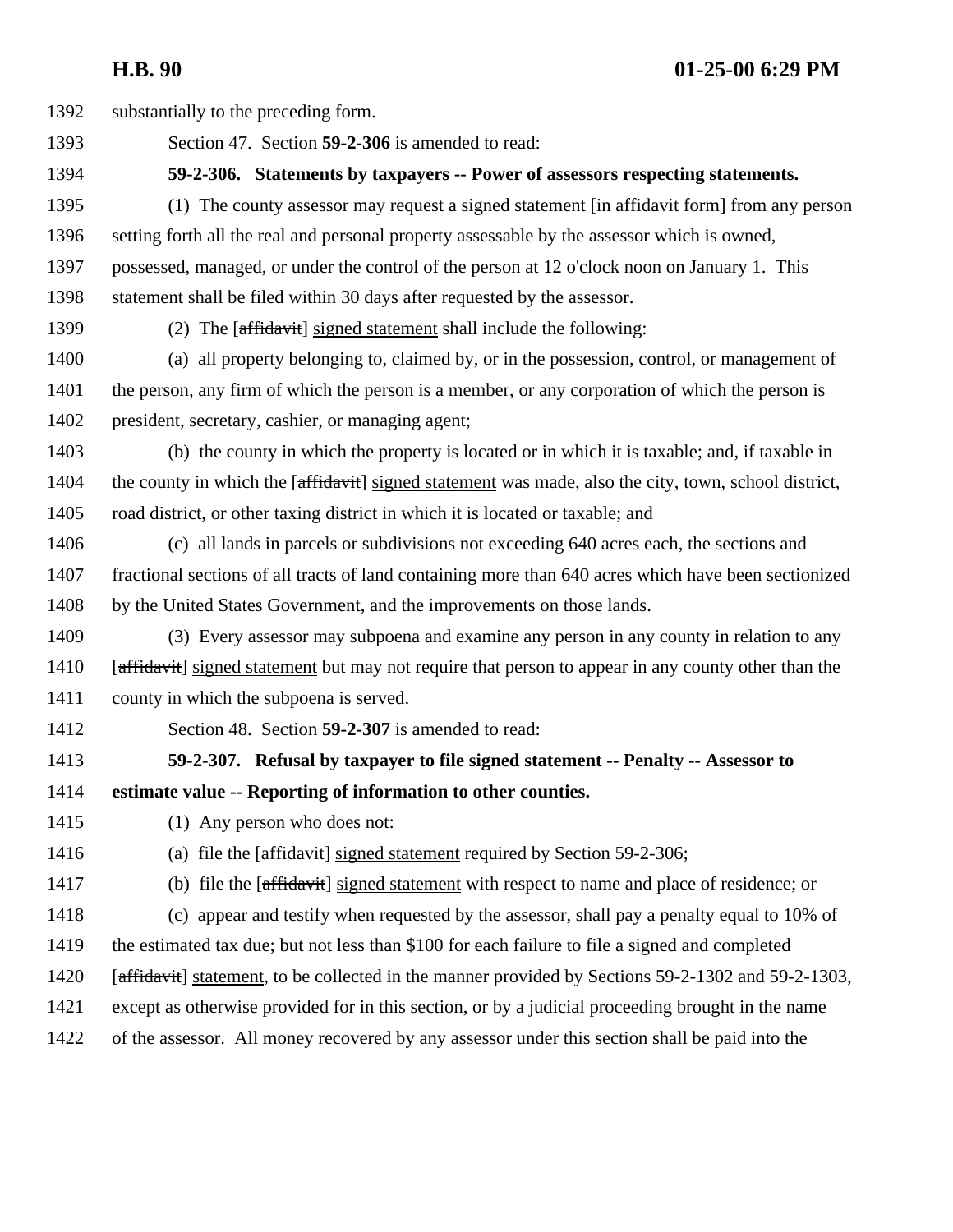county treasury. 1424 (2) (a) The penalty imposed by Subsection (1) may not be waived or reduced by the assessor, county, county Board of Equalization, or commission except pursuant to a procedure for 1426 the review and approval of reductions and waivers adopted by county ordinance, or by administrative rule adopted in accordance with Title 63, Chapter 46a, Utah Administrative Rulemaking Act. (b) The penalty under Subsection (1)(c) may not be imposed until 30 days after the taxpayer's receipt of a subsequent certified notice. 1431 (3) (a) If any owner neglects or refuses to file the [affidavit] signed statement within 30 days of the date the first county request was sent as required under Section 59-2-306, the assessor shall make:

1434 (i) a subsequent request by certified mail for the [affidavit] signed statement. The 1435 subsequent request shall also inform the owner of the consequences of not filing [an affidavit] a signed statement; and

 (ii) a record of the failure to file and an estimate of the value of the property of the owner based on known facts and circumstances.

 (b) The value fixed by the assessor may not be reduced by the county board of equalization or by the commission.

 (4) If the [affidavit] signed statement discloses property in any other county, the assessor 1442 shall file the [affidavit] signed statement and [mail] send a certified copy to the assessor of each county in which the property is located.

Section 49. Section **59-2-311** is amended to read:

 **59-2-311. Completion and delivery of assessment book -- Signed statement required -- Contents of signed statement.** 

 Prior to May 22 each year, the assessor shall complete and deliver the assessment book to 1448 the county auditor. The assessor shall subscribe [an affidavit] and sign a statement in the assessment book substantially as follows:

1450 I, the assessor of County, do swear that before May 22, 19, I made diligent inquiry and examination, and either personally or by deputy, established the value of all of the property within the county subject to assessment by me; that the property has been assessed on the assessment book equally and uniformly according to the best of my judgment, information, and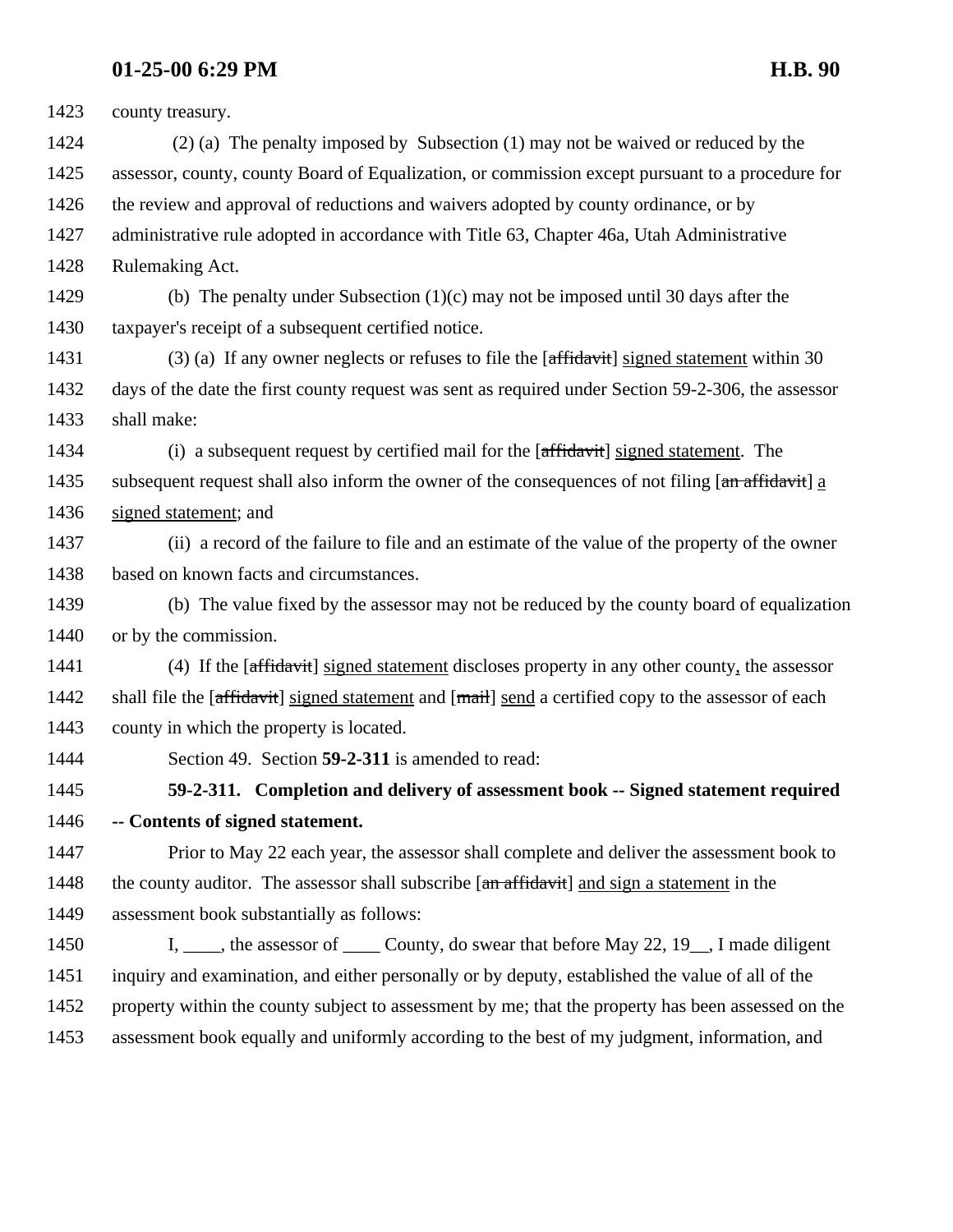- belief at its fair market value; that I have faithfully complied with all the duties imposed on the assessor under the revenue laws including the requirements of Section 59-2-303.1; and that I have not imposed any unjust or double assessments through malice or ill will or otherwise, or allowed anyone to escape a just and equal assessment through favor or reward, or otherwise. Section 50. Section **59-2-322** is amended to read:
	- **59-2-322. Transmittal of statement to commission.**
- (1) The county auditor shall, before June 8 of each year, prepare from the assessment book of that year a statement showing in separate columns:
- 1462  $[(1)] (a)$  the total value of all property;
- 1463  $[\frac{1}{2}]$  (b) the value of real estate, including patented mining claims, stated separately;
- 1464  $[(3)]$  (c) the value of the improvements;
- 1465  $[(4)]$  (d) the value of personal property exclusive of money; and
- 1466  $[\frac{(-5)}{6}]$  (e) the number of acres of land and the number of patented mining claims, stated separately.
- 1468 (2) As soon as the statement is prepared the county auditor shall transmit the statement  $\begin{bmatrix} b_y \end{bmatrix}$ 1469 mail to the commission.
- Section 51. Section **59-2-325** is amended to read:

### **59-2-325. Statement transmitted to commission and state auditor.**

 The county auditor shall, before November 1 of each year, prepare from the assessment rolls of that year a statement showing the amount and value of all property in the county, as classified by the county assessment rolls, and the value of each class; the total amount of taxes remitted by the county board of equalization; the state's share of the taxes remitted; the county's share of the taxes remitted; the rate of county taxes; and any other information requested by the 1477 state auditor. The statement shall be made in duplicate, upon [blanks furnished] forms provided 1478 by the state auditor, and as soon as prepared shall be transmitted,  $[\text{by mail}]$  one copy to the state auditor and one copy to the commission.

Section 52. Section **59-2-326** is amended to read:

## **59-2-326. Assessment roll delivered to county treasurer.**

 Before November 1, the county auditor must deliver the corrected assessment roll to the 1483 county treasurer, together with  $\left[\frac{a_n}{a_n}\right]$  a signed statement subscribed by him in a form substantially as follows: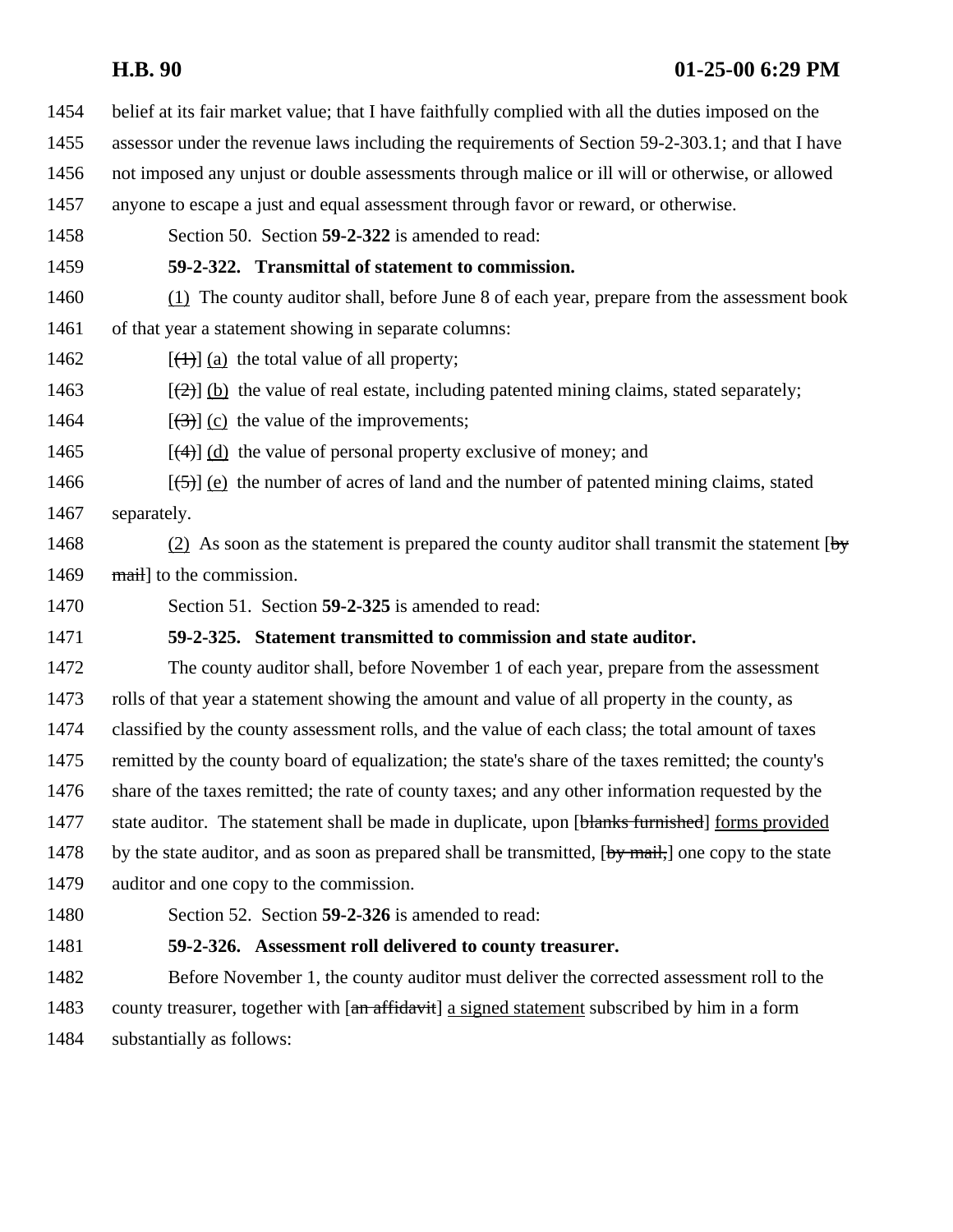| 1485 | I, ____ county auditor of the county of ____, do swear that I received the accompanying                                          |
|------|----------------------------------------------------------------------------------------------------------------------------------|
| 1486 | assessment roll of the taxable property of the county from the assessor, and that I have corrected                               |
| 1487 | it and made it conform to the requirements of the county board of equalization and commission,                                   |
| 1488 | that I have reckoned the respective sums due as taxes and have added up the columns of                                           |
| 1489 | valuations, taxes, and acreage as required by law.                                                                               |
| 1490 | Section 53. Section 59-2-329 is amended to read:                                                                                 |
| 1491 | 59-2-329. Verification of auditor's statements.                                                                                  |
| 1492 | The county auditor shall verify all statements made by the auditor under the provisions of                                       |
| 1493 | this title [by an affidavit attached to the statement] and attach a signed statement of verification.                            |
| 1494 | Section 54. Section 59-2-508 is amended to read:                                                                                 |
| 1495 | 59-2-508. Application -- Consent to audit and review -- Purchaser's or lessee's signed                                           |
| 1496 | statement.                                                                                                                       |
| 1497 | (1) The owner of land eligible for valuation as land in agricultural use must submit an                                          |
| 1498 | application to the county assessor of the county in which the land is located.                                                   |
| 1499 | (2) Any application for valuation, assessment, and taxation of land in agricultural use shall:                                   |
| 1500 | (a) be on a form prescribed by the commission and provided for the use of the applicants                                         |
| 1501 | by the county assessor;                                                                                                          |
| 1502 | (b) provide for the reporting of information pertinent to this part;                                                             |
| 1503 | (c) be filed prior to March 1 of the tax year in which valuation under this part is requested;                                   |
| 1504 | however, any application submitted after January 1 is subject to a \$25 late fee;                                                |
| 1505 | (d) be accompanied by the prescribed fees made payable to the county treasurer; and                                              |
| 1506 | (e) be recorded by the county recorder.                                                                                          |
| 1507 | (3) Once the application for valuation as land in agricultural use has been approved, the                                        |
| 1508 | county may elect to either:                                                                                                      |
| 1509 | (a) require the owner to submit a new application or $[\text{an} \frac{\text{affidavit}}{\text{arifidavit}}]$ a signed statement |
| 1510 | verifying that the land qualifies for valuation under this part every five years if requested in writing                         |
| 1511 | by the county assessor; or                                                                                                       |
| 1512 | (b) require no additional [affidavit] signed statement or application for valuation as                                           |
| 1513 | agricultural land, but require that the assessor be notified when a change in the land use or land                               |
| 1514 | ownership occurs.                                                                                                                |
| 1515 | (4) A certification by the owner that the facts set forth in the application or signed                                           |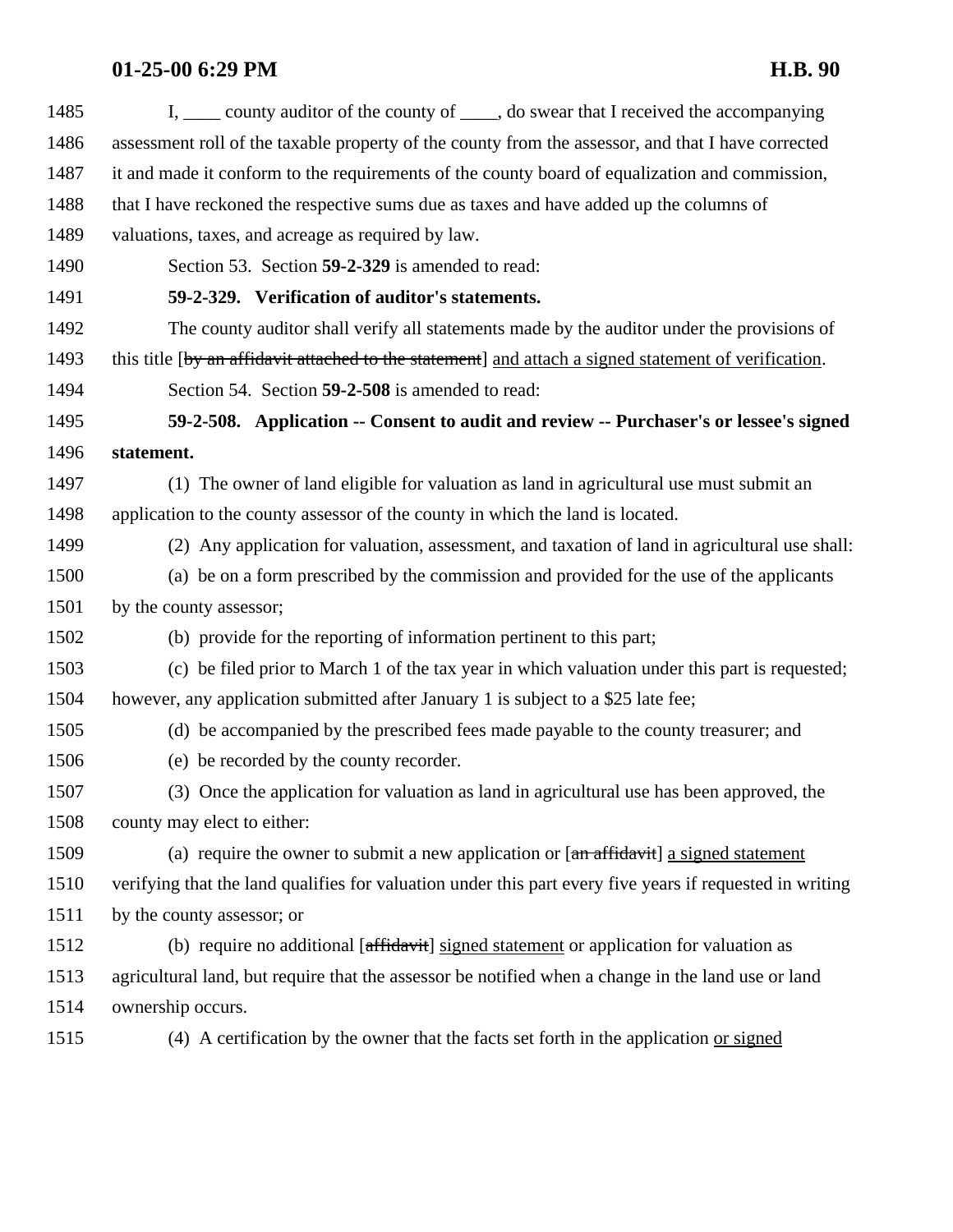statement are true is considered as if made under oath and subject to the same penalties as provided by law for perjury.

 (5) All owners applying for participation under this part and all purchasers or lessees 1519 signing [affidavits] statements under Subsection (6) are considered to have given their consent to field audit and review by both the commission and the county assessor. This consent is a condition 1521 to the acceptance of any application or [affidavit] signed statement.

 (6) Any owner of lands eligible for valuation, assessment, and taxation under this part due to the use of that land by, and the agricultural production qualifications of, a purchaser or lessee, 1524 may qualify those lands by submitting, together with the application under Subsection (2),  $\pi$ 1525 affidavit] a signed statement from that purchaser or lessee certifying those facts relative to the use of the land and the purchaser's or lessee's agricultural production of the land which would be necessary for qualification of those lands under this part.

Section 55. Section **59-2-1002** is amended to read:

 **59-2-1002. Change in assessment -- Force and effect -- Additional assessments -- Notice to interested persons.** 

 (1) The county board of equalization shall use all information it may gain from the records of the county or elsewhere in equalizing the assessment of the property in the county or in determining any exemptions. The board may require the assessor to enter upon the assessment roll any taxable property which has not been assessed and any assessment made has the same force and effect as if made by the assessor before the delivery of the assessment roll to the county treasurer.

(2) During its sessions, the county board of equalization may direct the assessor to:

(a) assess any taxable property which has escaped assessment;

 (b) add to the amount, number, or quantity of property when a false or incomplete list has been rendered; and

 (c) make and enter new assessments, at the same time cancelling previous entries, when any assessment made by the assessor is considered by the board to be incomplete or incorrect.

1542 (3) The clerk of the board of equalization shall  $[$ <del>notify</del> $]$  give written notice to all interested persons of the day fixed for the investigation of any assessment under consideration by the board [by letter deposited in the post office, postpaid, and addressed to the interested person,] at least 30

days before action is taken.

Section 56. Section **59-2-1011** is amended to read: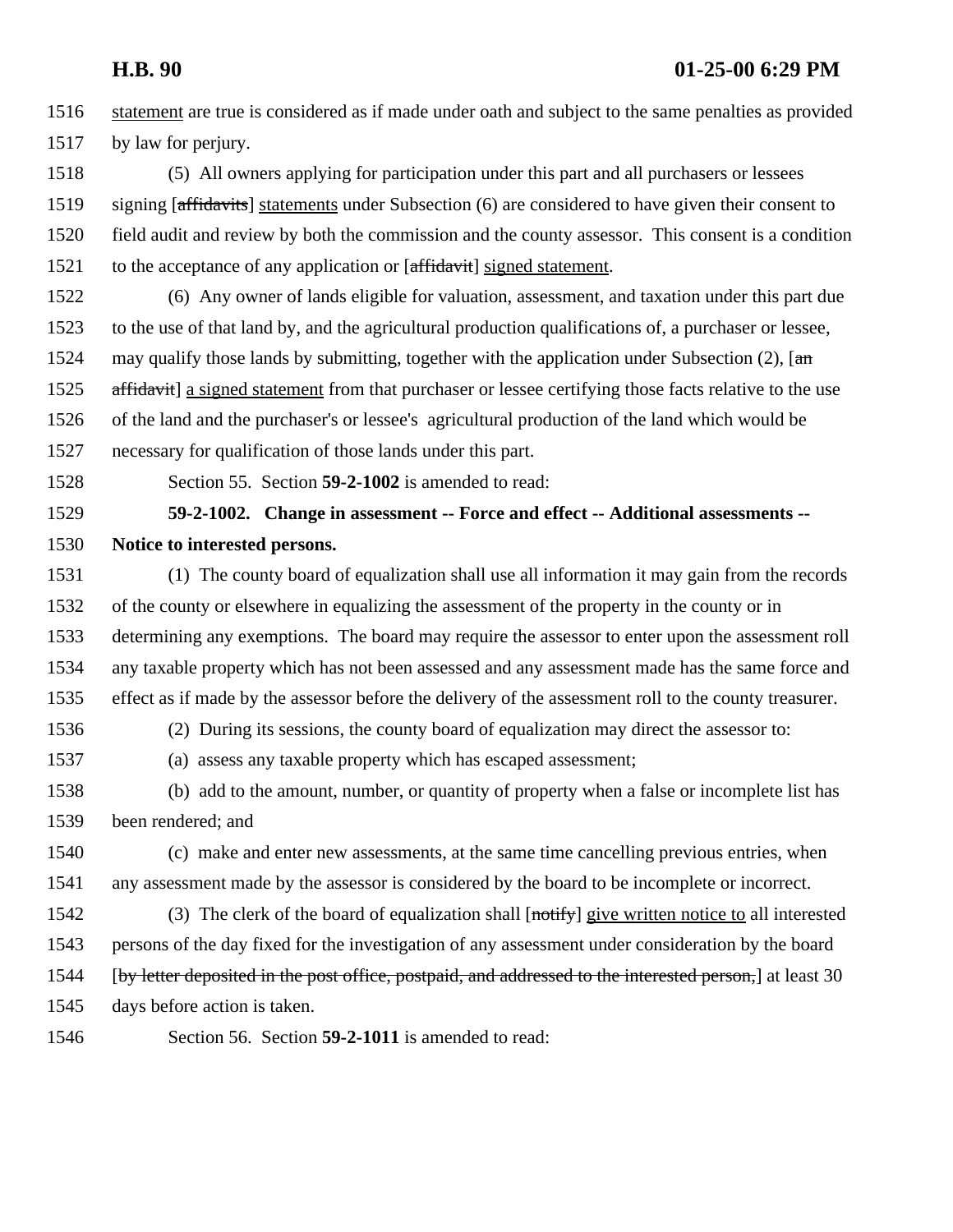| 1547 | 59-2-1011. Record of changes -- Form and contents of signed statement.                                             |
|------|--------------------------------------------------------------------------------------------------------------------|
| 1548 | The county auditor shall make a record of all changes, corrections, and orders and before                          |
| 1549 | October 15 shall affix [an affidavit] a signed statement to the record, subscribed by the auditor, in              |
| 1550 | a form substantially as follows:                                                                                   |
| 1551 | I, ____, do swear that, as county auditor of _____ county, I have kept correct minutes of all                      |
| 1552 | acts of the county board of equalization regarding alterations to the assessment rolls, that all                   |
| 1553 | alterations agreed to or directed to be made have been made and entered on the rolls, and that no                  |
| 1554 | changes or alterations have been made except those authorized by the board or the commission.                      |
| 1555 | Section 57. Section 59-2-1101 is amended to read:                                                                  |
| 1556 | 59-2-1101. Exemption of property devoted to public, religious, or charitable uses --                               |
| 1557 | Proportional payments for government-owned property -- Intangibles exempt -- Signed                                |
| 1558 | statement required.                                                                                                |
| 1559 | (1) The exemptions authorized by this part may be allowed only if the claimant is the                              |
| 1560 | owner of the property as of January 1 of the year the exemption is claimed, unless the claimant is                 |
| 1561 | a federal, state, or political subdivision entity under Subsection $(2)(a)$ , $(b)$ , or $(c)$ , in which case the |
| 1562 | entity shall collect and pay a proportional tax based upon the length of time that the property was                |
| 1563 | not owned by the entity.                                                                                           |
| 1564 | (2) The following property is exempt from taxation:                                                                |
| 1565 | (a) property exempt under the laws of the United States;                                                           |
| 1566 | (b) property of the state, school districts, and public libraries;                                                 |
| 1567 | (c) property of counties, cities, towns, special districts, and all other political subdivisions                   |
| 1568 | of the state, except as provided in Title 11, Chapter 13, the Interlocal Cooperation Act;                          |
| 1569 | (d) property owned by a nonprofit entity which is used exclusively for religious, charitable,                      |
| 1570 | or educational purposes;                                                                                           |
| 1571 | (e) places of burial not held or used for private or corporate benefit;                                            |
| 1572 | (f) farm equipment and machinery; and                                                                              |
| 1573 | (g) intangible property.                                                                                           |
| 1574 | (3) (a) The owner who receives exempt status for property, if required by the commission,                          |
| 1575 | shall file [an affidavit] a signed statement, on or before March 1 each year, certifying the use to                |
| 1576 | which the property has been placed during the past year. The [affidavit] signed statement shall                    |
| 1577 | contain the following information in summary form:                                                                 |
|      |                                                                                                                    |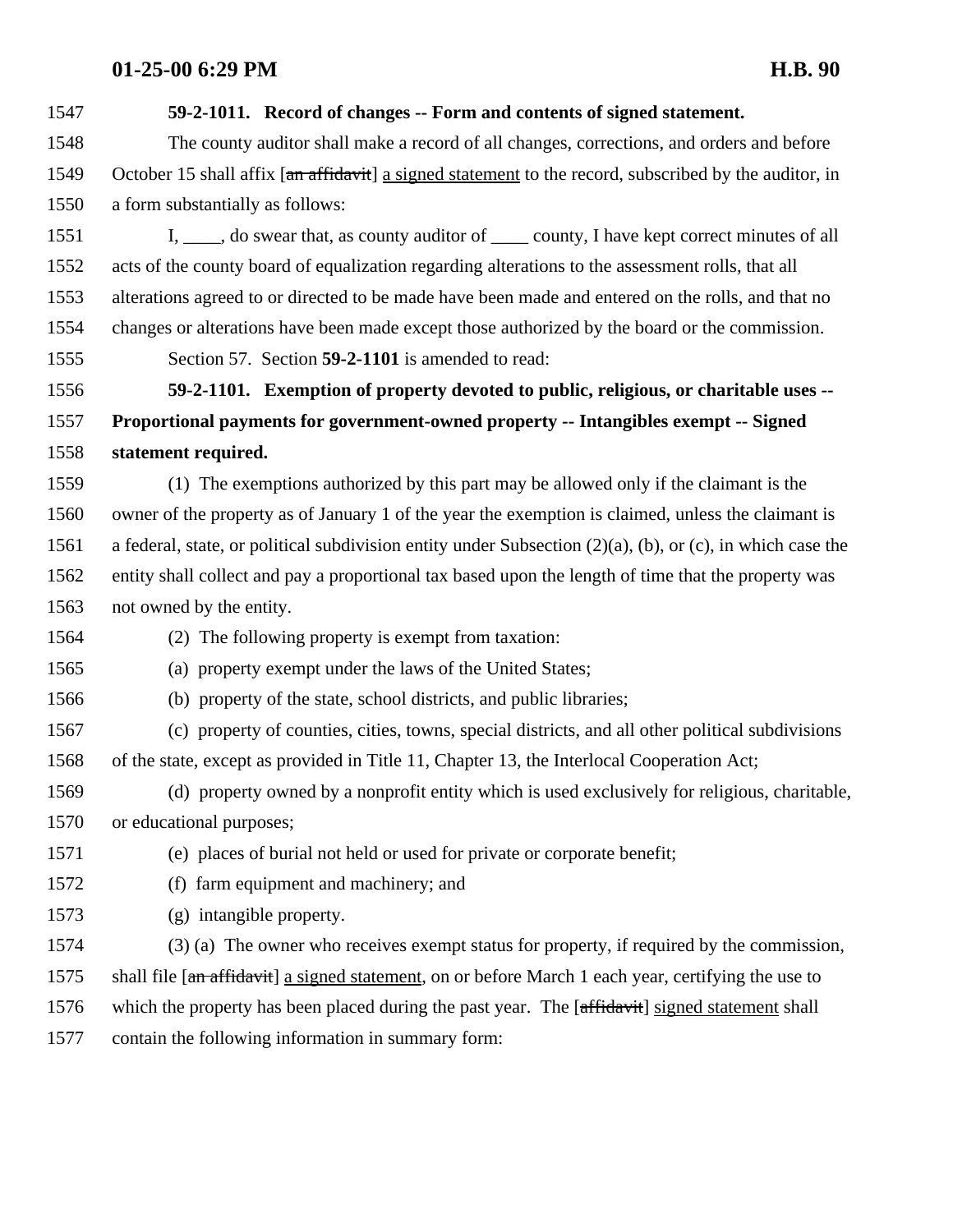- 1578 (i) identity of [affiant] the individual who signed the statement;
- 1579 (ii) the basis of the [affiant's] signer's knowledge of the use of the property;
- 1580 (iii) authority to make the [affidavit] signed statement on behalf of the owner;
- (iv) county where property is located; and
- (v) nature of use of the property.

 (b) If the [affidavit] signed statement is not filed within the time limits prescribed by the county board of equalization, the exempt status may, after notice and hearing, be revoked and the property then placed on the tax rolls.

 (4) The county legislative body may adopt rules to effectuate the exemptions provided in this part.

Section 58. Section **59-2-1102** is amended to read:

#### **59-2-1102. Determination of exemptions by board of equalization -- Appeal.**

 (1) The county board of equalization may, after giving notice in a manner prescribed by rule, determine whether certain property within the county is exempt from taxation. The decision of the county board of equalization shall be in writing and shall include a statement of facts and 1593 the statutory basis for its decision. A copy of the decision shall be [mailed] sent on or before May 15 to the person or organization applying for the exemption.

 (2) The board shall notify an exempt property owner who has previously received an exemption but failed to file the annual [affidavit] statement as required under Section 59-2-1101 of the board's intent to revoke the exemption on or before April 1.

 (3) No reduction may be made in the value of property and no exemption may be granted unless the party affected or the party's agent makes and files with the board a written application 1600 for the reduction or exemption, verified by  $\sqrt{6a}$ th signed statement, and appears before the board and shows facts upon which it is claimed the reduction should be made, or exemption granted. The board may waive the application or personal appearance requirements.

 (4) Before the board grants any application for exemption or reduction, it may examine on oath the person or agent making the application. No reduction may be made or exemption granted unless the person or the agent making the application attends and answers all questions pertinent to the inquiry.

 (5) Upon the hearing of the application the board may subpoena any witnesses, and hear and take any evidence in relation to the pending subject.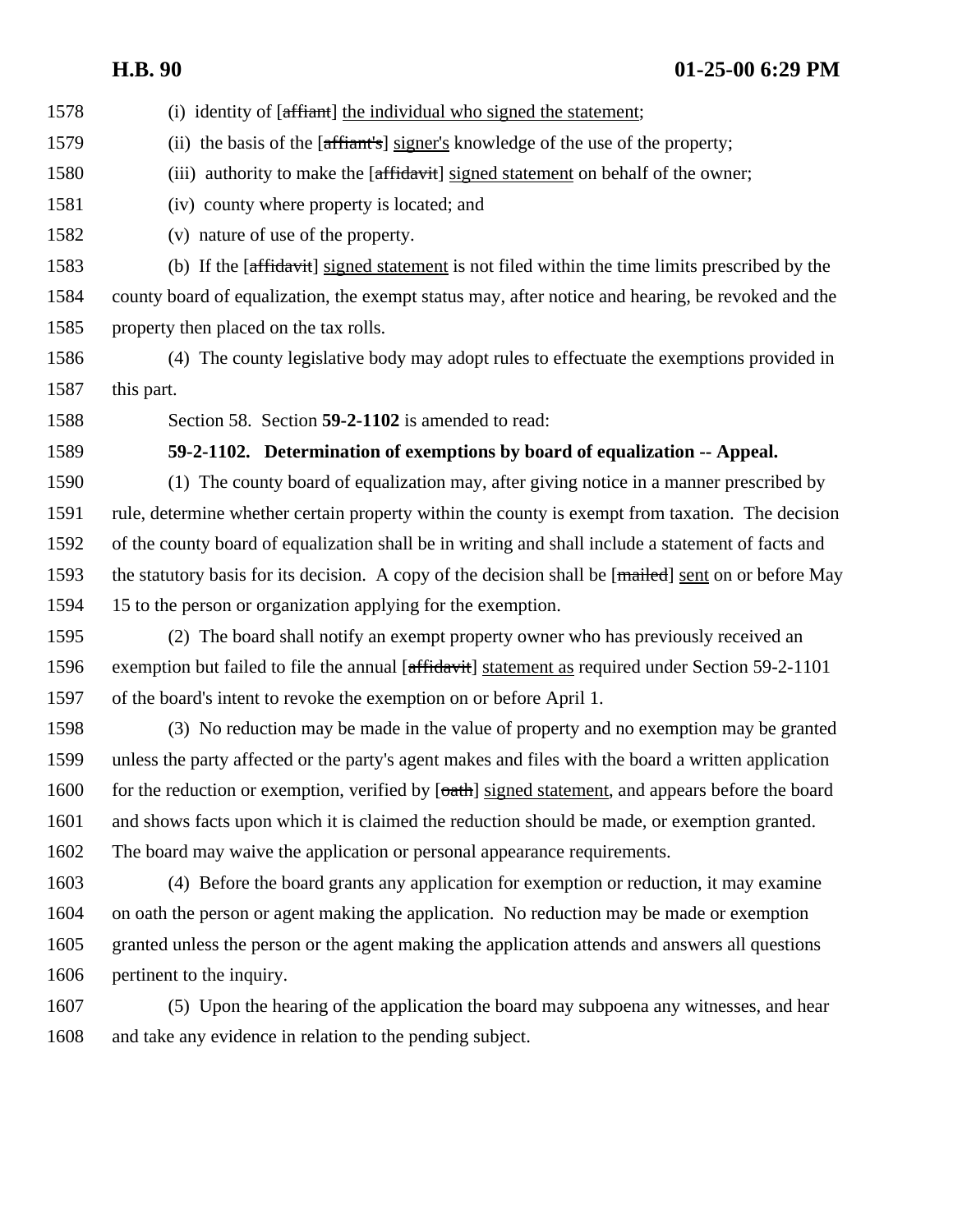| 1609 | (6) The county board of equalization shall hold hearings and render a written decision to            |
|------|------------------------------------------------------------------------------------------------------|
| 1610 | determine any exemption on or before May 1 in each year.                                             |
| 1611 | (7) Any property owner dissatisfied with the decision of the county board of equalization            |
| 1612 | regarding any exemption may appeal to the commission under Section 59-2-1006.                        |
| 1613 | Section 59. Section 59-2-1109 is amended to read:                                                    |
| 1614 | 59-2-1109. Indigent persons -- Tax relief, deferral, or abatement -- Application.                    |
| 1615 | (1) No person under the age of 65 years is eligible for tax relief, deferral, or abatement           |
| 1616 | provided for poor people under Sections 59-2-1107 and 59-2-1108 unless:                              |
| 1617 | (a) the county legislative body finds that extreme hardship would prevail if the grants were         |
| 1618 | not made; or                                                                                         |
| 1619 | (b) the person is disabled.                                                                          |
| 1620 | (2) An application for the exemption shall be filed on or before September 1 with the                |
| 1621 | county legislative body of the county in which the property is located. The application shall set    |
| 1622 | forth adequate facts to support the person's eligibility to receive the exemption.                   |
| 1623 | (a) The application shall include $[an affidavit]$ a signed statement setting forth the              |
| 1624 | eligibility of the applicant for the exemption.                                                      |
| 1625 | (b) Both husband and wife shall sign the application if they seek an exemption on a                  |
| 1626 | residence in which they both reside and which they own as joint tenants.                             |
| 1627 | (3) For purposes of this section:                                                                    |
| 1628 | (a) A poor person is any person:                                                                     |
| 1629 | (i) whose total household income as defined in Section 59-2-1202 is less than the                    |
| 1630 | maximum household income certified to a homeowner's credit under Subsection 59-2-1208 (1);           |
| 1631 | (ii) who resides for not less than ten months of each year in the residence for which the tax        |
| 1632 | relief, deferral, or abatement is requested; and                                                     |
| 1633 | (iii) who is unable to meet the tax assessed on the person's residential property as the tax         |
| 1634 | becomes due.                                                                                         |
| 1635 | (b) "Residence" includes a mobile home as defined under Section 59-2-601.                            |
| 1636 | The commission shall adopt rules to implement this section.<br>(4)                                   |
| 1637 | (5) Any poor person may qualify for the deferral of taxes under Section 59-2-1108, or if             |
| 1638 | the person meets the requisites of this section, for the abatement of taxes under Section 59-2-1107, |
| 1639 | or both.                                                                                             |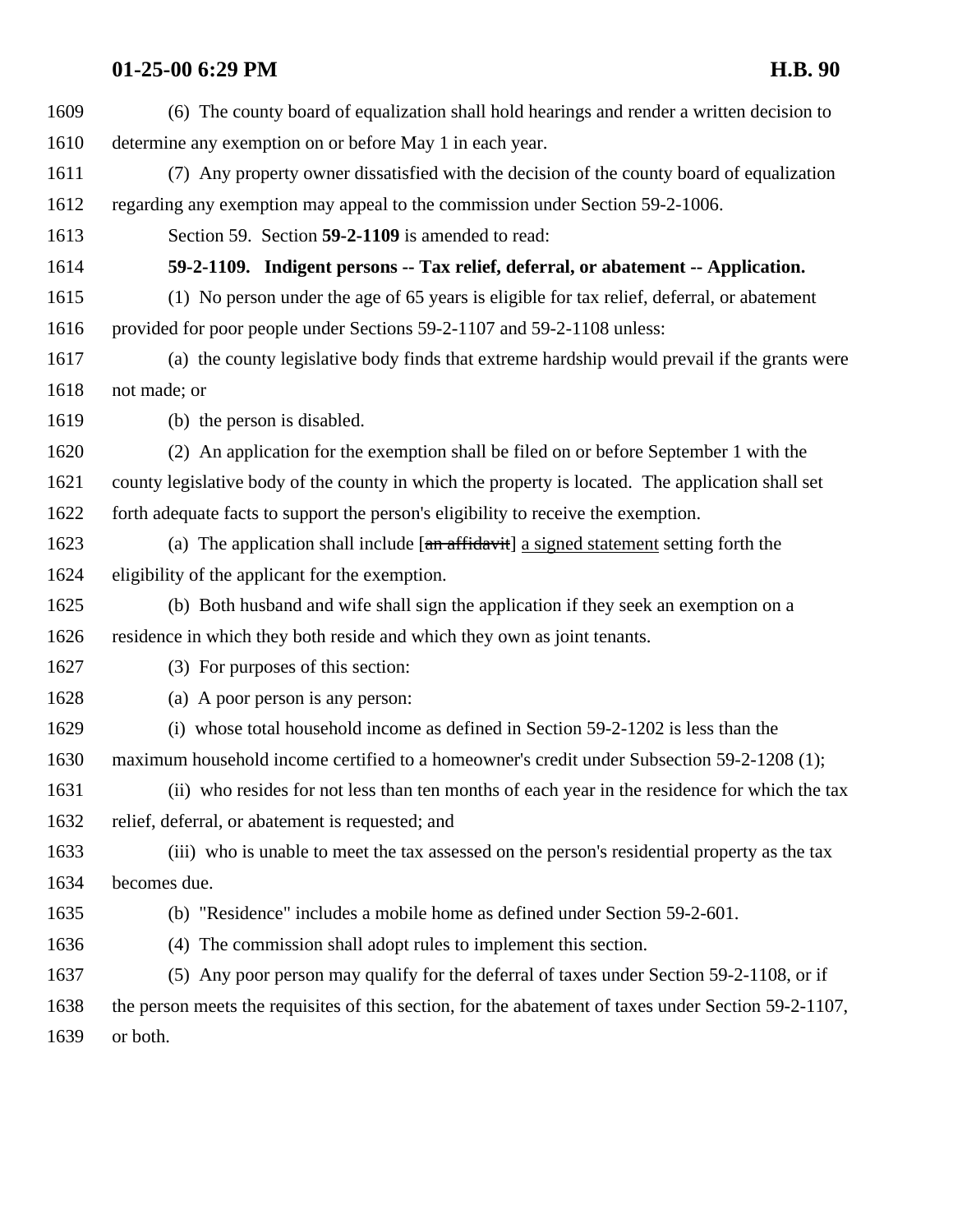| 1640 | Section 60. Section 59-2-1302 is amended to read:                                                     |
|------|-------------------------------------------------------------------------------------------------------|
| 1641 | 59-2-1302. Assessor or treasurer's duties -- Collection of uniform fees and taxes on                  |
| 1642 | personal property -- Unpaid tax on uniform fee is a lien -- Delinquency interest -- Rate.             |
| 1643 | (1) After the assessor assesses taxes or uniform fees on personal property, the assessor or,          |
| 1644 | if this duty has been reassigned in an ordinance under Section 17-16-5.5, the treasurer shall:        |
| 1645 | (a) list the personal property tax or uniform fee as provided in Subsection (3) with the real         |
| 1646 | property of the owner in the manner required by law if the assessor or treasurer, as the case may     |
| 1647 | be, determines that the real property is sufficient to secure the payment of the personal property    |
| 1648 | taxes or uniform fees;                                                                                |
| 1649 | (b) immediately collect the taxes or uniform fees due on the personal property; or                    |
| 1650 | (c) on or before the day on which the tax or uniform fee on personal property is due, obtain          |
| 1651 | from the taxpayer a bond that is:                                                                     |
| 1652 | (i) payable to the county in an amount equal to the amount of the tax or uniform fee due,             |
| 1653 | plus 20% of the amount of the tax or uniform fee due; and                                             |
| 1654 | (ii) conditioned for the payment of the tax or uniform fee on or before November 30.                  |
| 1655 | (2) (a) An unpaid tax as defined in Section 59-1-705, or unpaid uniform fee upon personal             |
| 1656 | property listed with the real property is a lien upon the owner's real property as of 12 o'clock noon |
| 1657 | of January 1 of each year.                                                                            |
| 1658 | (b) An unpaid tax as defined in Section 59-1-705, or unpaid uniform fee upon personal                 |
| 1659 | property not listed with the real property is a lien upon the owner's personal property as of 12      |
| 1660 | o'clock noon of January 1 of each year.                                                               |
| 1661 | (3) The assessor or treasurer, as the case may be, shall make the listing under this section:         |
| 1662 | (a) on the record of assessment of the real property; or                                              |
| 1663 | (b) by entering a reference showing the record of the assessment of the personal property             |
| 1664 | on the record of assessment of the real property.                                                     |
| 1665 | (4) (a) The amount of tax or uniform fee assessed upon personal property is delinquent if             |
| 1666 | the tax or uniform fee is not paid within 30 days after the day on which the tax notice or the        |
| 1667 | combined [affidavit] signed statement and tax notice due under Section 59-2-306 is mailed.            |
| 1668 | (b) Delinquent taxes or uniform fees under Subsection $(4)(a)$ shall bear interest from the           |
| 1669 | date of delinquency until the day on which the delinquent tax or uniform fee is paid at a rate that   |
| 1670 | is 600 basis points above the "Federal Discount Rate" as of the preceding January 1.                  |
|      |                                                                                                       |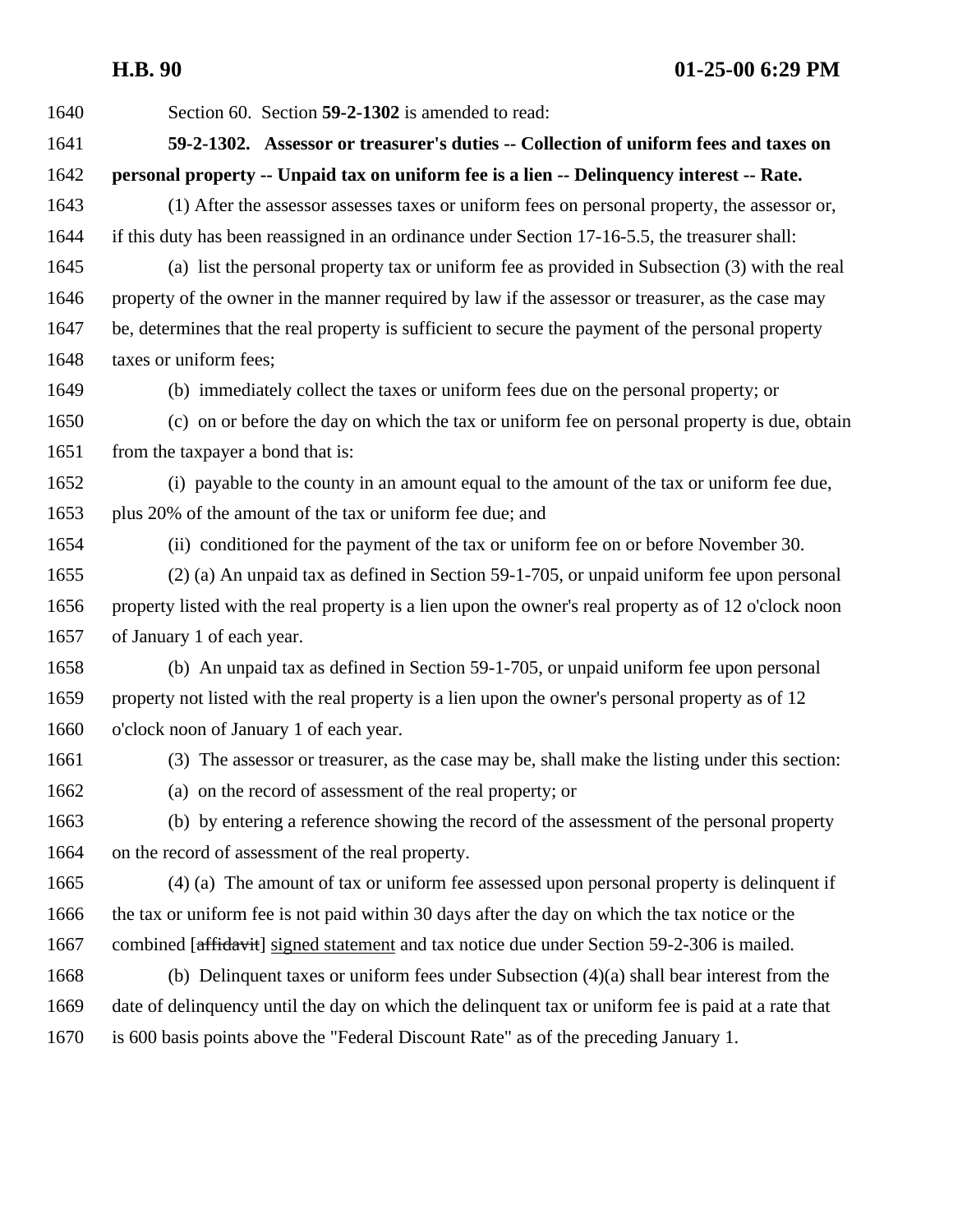Section 61. Section **59-2-1306** is amended to read:

## **59-2-1306. Collection after taxpayer moves from county -- Evidence of tax due -- Costs of collection.**

 (1) If any person moves from one county to another after being assessed on personal property, the county in which the person was assessed may sue for and collect the tax in the name of the county where the assessment was made.

 (2) At the trial, a certified copy of the assessment from the county where the assessment 1678 was made, with [an affidavit] a signed statement attached that the tax has not been paid, describing it as on the assessment book or delinquent list, is prima facie evidence that the tax and the interest are due, and entitles the county to judgment, unless the defendant proves that the tax was paid.

 (3) The county treasurer shall be credited and the county auditor shall allow the expenses 1682 of collecting the tax and permit a deduction from the amount collected, not to exceed [one-third] 1683 1/3 of the amount of the tax collected.

Section 62. Section **59-2-1307** is amended to read:

 **59-2-1307. Entries of tax payments made on rail cars or state-assessed commercial vehicles.**

 (1) The commission, upon apportionment of the property of rail car companies and state-assessed commercial vehicles, shall proceed to collect the taxes from the owners of the 1689 property, and shall [furnish] send to each owner], by mail postage prepaid, a] notice of the amount of the tax assessed against it, when and where payable, when delinquent, and the penalty provided by law.

 (a) The commission shall remit taxes collected from owners of state-assessed commercial vehicles to each county treasurer at least quarterly.

 (b) On or before the first Monday in January following in each year, the commission shall remit to the state treasurer all other taxes collected and due the state, and to each county the taxes collected and due to it and to the various taxing entities included in the county. The state treasurer and the treasurers of the several taxing entities shall make proper entries in their records of the receipt of the taxes.

 (2) All railroads doing business in this state shall furnish the commission with any information required by the commission, within the knowledge of the railroad companies, which will aid the commission in the collection of taxes from rail car companies.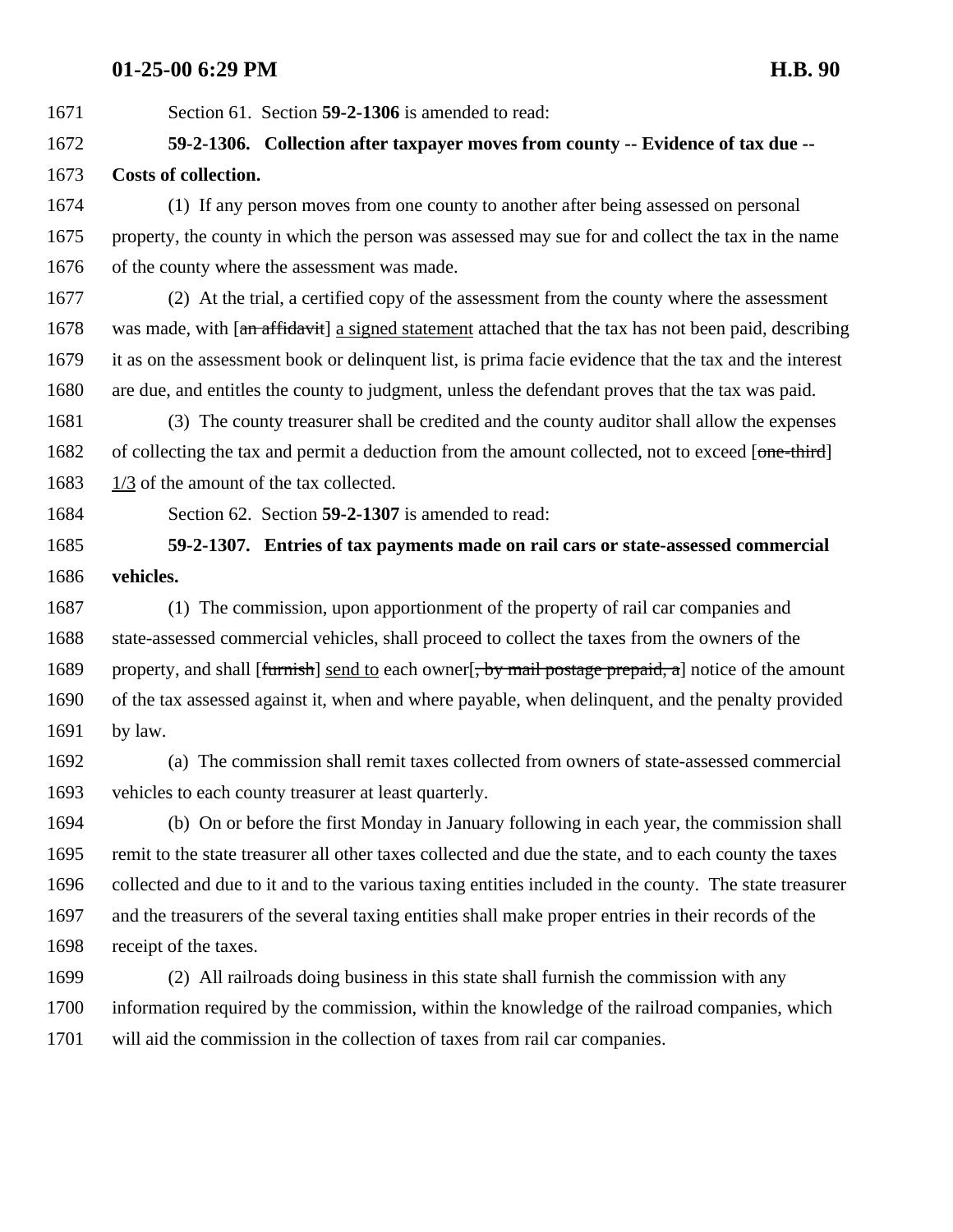Section 63. Section **59-7-518** is amended to read: **59-7-518. Sufficiency of notice.**  1704 Any notice required to be [mailed] sent to a taxpayer under the provisions of this chapter, 1705 if [mailed] sent to it at its last-known address as shown on the records of the commission, shall be sufficient for the purposes of this chapter. Section 64. Section **59-7-519** is amended to read: **59-7-519. Period of limitation for making assessments -- Change, correction, or amendment of federal income tax -- Duty of corporation to notify state.**  (1) Except as provided in Section 59-7-520, the amount of taxes imposed by this chapter shall be assessed within three years after the return was filed, and no proceeding in the court without assessment for the collection of such taxes shall be begun after the expiration of such period. (2) In the case of a deficiency attributable to the application of a net loss carryback, this deficiency may be assessed at any time before the expiration of the period within which a deficiency for the taxable year of the net loss which results in the carryback may be assessed. (3) If the amount of federal taxable income for any year of any corporation as returned to the United States treasury department is changed or corrected by the commissioner of internal revenue or other officer of the United States or other competent authority, or where a renegotiation of a contract or subcontract with the United States results in a change of federal taxable income, 1721 that taxpayer shall report [such] the change or corrected net income within 90 days after the final 1722 determination of [such] the change or correction as required to the commission and shall concede 1723 the accuracy of [such] the determination or state wherein it is erroneous. Any corporation filing 1724 an amended return with [such] the department shall also file, within 90 days thereafter, an amended 1725 return with the commission which shall contain [such] the information as it shall require. (4) If a corporation fails to report a change or correction by the commissioner of internal revenue, other officer of the United States, or other competent authority or fails to file an amended 1728 return, any deficiency resulting from [such] the adjustments may be assessed and collected within three years after said change, correction, or amended return is reported to or filed with the federal government.

 (5) If any corporation agrees with the commissioner of internal revenue for an extension, or renewals thereof, of the period for proposing and assessing deficiencies in federal income tax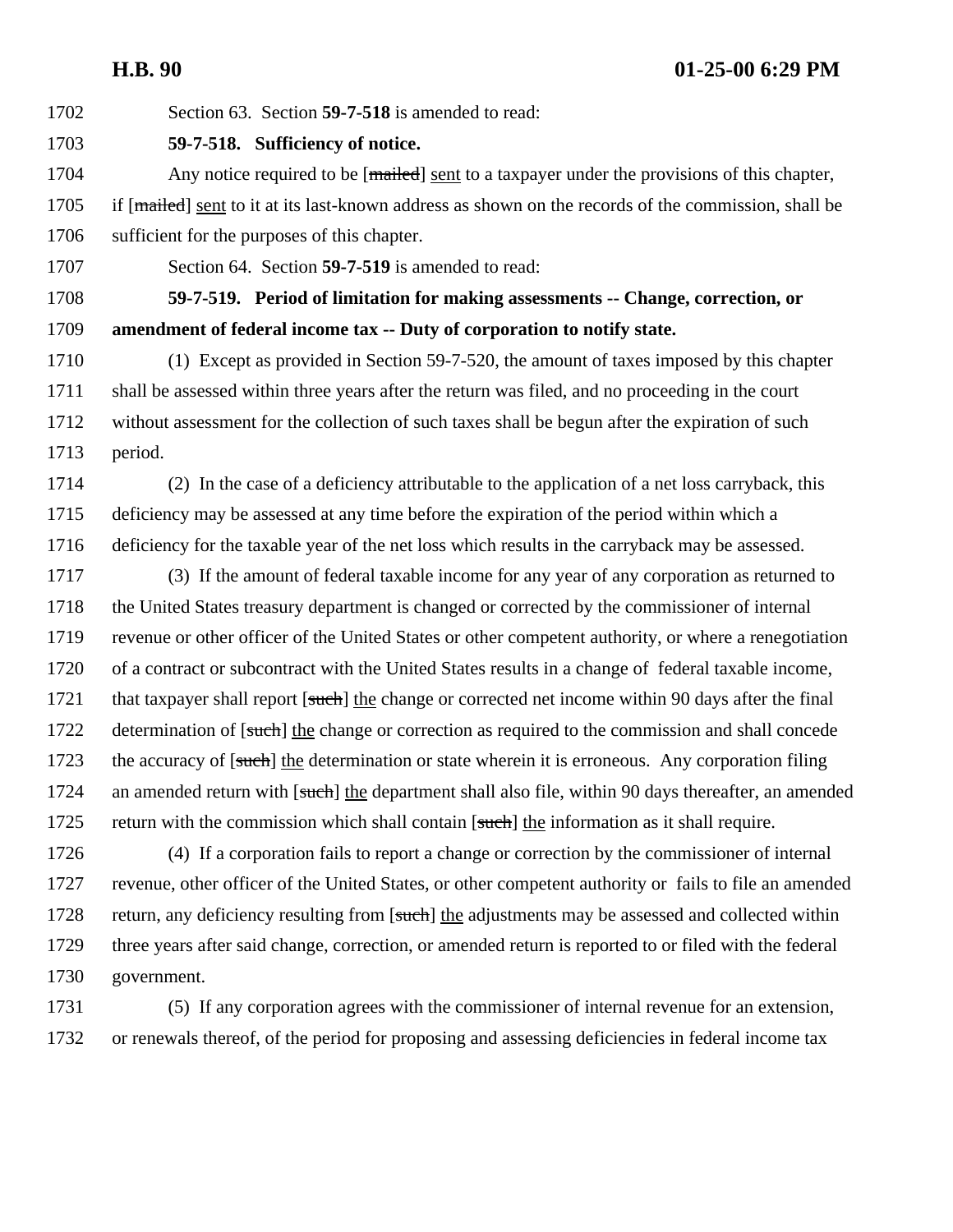1733 for any year, the period for [mailing] sending notices of proposed Utah tax deficiencies for such

- year shall be three years after the return was filed or six months after the date of the expiration of the agreed period for assessing deficiencies in federal income tax, whichever period expires the
- later.
- 

Section 65. Section **59-7-521** is amended to read:

### **59-7-521. Suspension of running of statute of limitations.**

 The running of the statute of limitations provided in Section 59-7-519 or 59-7-520, on the making of assessments and the beginning of a proceeding for collection by warrant and levy, or 1741 a proceeding in court for collection, in respect of any deficiency, shall (after [the mailing of] a notice is sent under Section 59-7-517) be suspended for the period during which the commission is prohibited from making the assessment or beginning proceedings for collection and for 60 days thereafter.

Section 66. Section **59-10-524** is amended to read:

**59-10-524. Notice of deficiency.** 

 (1) If the commission determines that there is a deficiency in respect of the tax imposed 1748 by this chapter, it shall send notice of [such] the deficiency to the taxpayer [in the manner and with 1749 the content provided in Subsection  $(2)$ ] at the taxpayer's last-known address.

 (2) The notice of deficiency shall set forth the details of the deficiency and the manner of 1751 its computation. [It shall be mailed, postage prepaid, to the taxpayer at his last known address.]

1752 (3) In the case of a joint return filed by husband and wife, [such] the notice of deficiency may be a single joint notice, except that in any case where the commission has been notified in writing by either spouse that separate residences have been established, then in lieu of the single 1755 joint notice, a duplicate [original] of the joint notice shall be sent to each spouse at last-known address.

Section 67. Section **59-10-529** is amended to read:

#### **59-10-529. Overpayment of tax -- Credits -- Refunds.**

 (1) In cases where there has been an overpayment of any tax imposed by this chapter, the amount of overpayment is credited as follows:

(a) against any income tax then due from the taxpayer;

(b) against:

(i) the amount of any judgment against the taxpayer, including one ordering the payment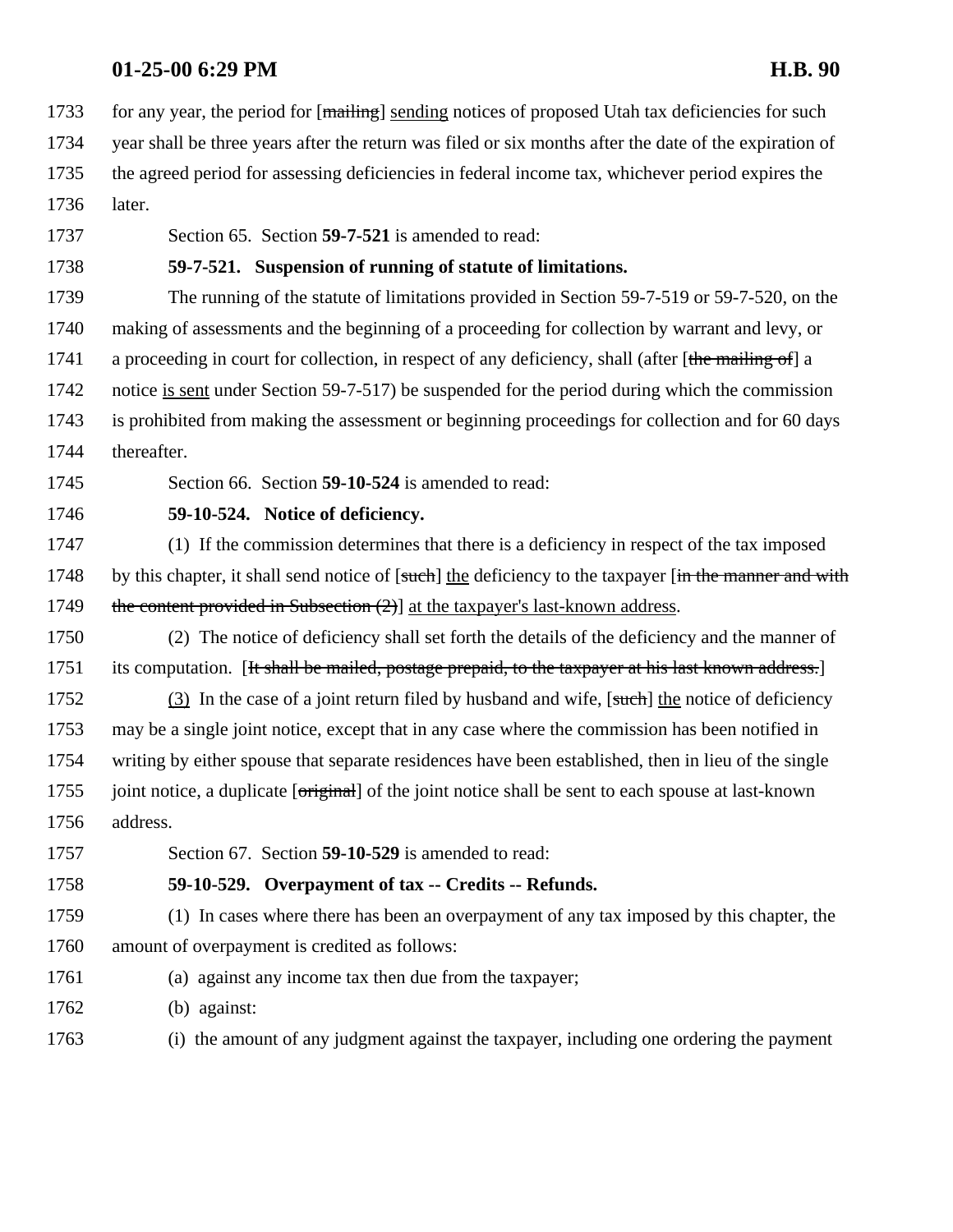of a fine or of restitution to a victim under Section 76-3-201, obtained through due process of law by any entity of state government; or

 (ii) any child support obligation which is delinquent, as determined by the Office of Recovery Services in the Department of Human Services and after notice and an opportunity for an adjudicative proceeding, as provided in Subsection (2);

 (c) as bail, to ensure the appearance of the taxpayer before the appropriate authority to resolve an outstanding warrant against the taxpayer for which bail is due, if a court of competent jurisdiction has not approved an alternative form of payment. This bail may be applied to any fine or forfeiture which is due and related to a warrant which is outstanding on or after February 16, 1984, and in accordance with Subsections (3) and (4).

1774 (2) (a) Subsection  $(1)(b)(ii)$  may be exercised only if the Office of Recovery Services has 1775 [mailed] sent written notice to the taxpayer's last-known address or the address on file under Section 62A-11-304.4, stating:

 (i) the amount of child support that is past-due as of the date of the notice or other specified date;

 (ii) that any overpayment shall be applied to reduce the amount of past-due child support specified in the notice; and

 (iii) that the taxpayer may contest the amount of past-due child support specified in the notice by filing a written request for an adjudicative proceeding with the office within 15 days of the notice being sent.

 (b) If an overpayment of tax is credited against a past-due child support obligation in accordance with Subsection (1)(b)(ii) in noncash assistance cases, the Office of Recovery Services shall inform the obligee parent in advance if it will first use any portion of the overpayment to satisfy unreimbursed cash assistance or foster care maintenance payments which have been provided to that family.

 (c) The Department of Human Services shall establish rules to implement this subsection, including procedures, in accordance with the other provisions of this section, to ensure prompt reimbursement to the taxpayer of any amount of an overpayment of taxes which was credited against a child support obligation in error, and to ensure prompt distribution of properly credited funds to the obligee parent.

1794 (3) Subsection  $(1)(c)$  may be exercised only if: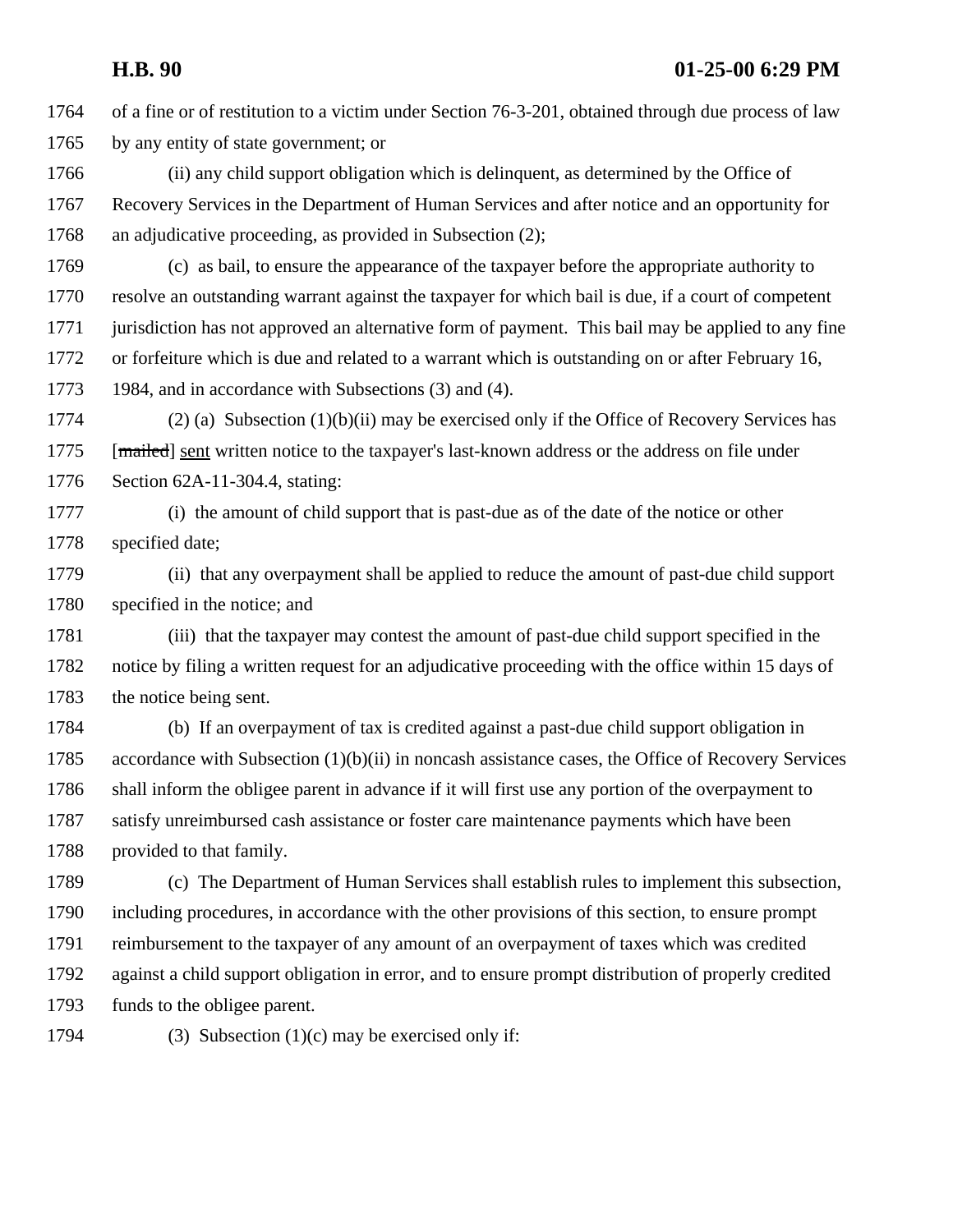(a) a court has issued a warrant for the arrest of the taxpayer for failure to post bail, appear, or otherwise satisfy the terms of a citation, summons, or court order; and

 (b) a notice of intent to apply the overpayment as bail on the issued warrant has been 1798 [mailed] sent to the person's current address on file with the commission.

 (4) (a) The commission shall deliver the overpayment applied as bail to the court that issued the warrant of arrest. The clerk of the court is authorized to endorse the check or commission warrant of payment on behalf of the payees and deposit the monies in the court treasury.

 (b) The court receiving the overpayment applied as bail shall order withdrawal of the warrant for arrest of the taxpayer if the case is one for which a personal appearance of the taxpayer is not required and if the dollar amount of the overpayment represents the full dollar amount of bail. In all other cases, the court receiving the overpayment applied as bail is not required to order the withdrawal of the warrant of arrest of the taxpayer during the 40-day period, and the taxpayer may be arrested on the warrant. However, the bail amount shall be reduced by the amount of tax overpayment received by the court.

 (c) If the taxpayer fails to respond to the notice described in Subsection (3), or to resolve 1811 the warrant within 40 days after the  $[\text{mainting}]$  notice was sent under that subsection, the overpayment applied as bail is forfeited and notice of the forfeiture shall be mailed to the taxpayer at the current address on file with the commission. The court may then issue another warrant or allow the original warrant to remain in force if:

(i) the taxpayer has not complied with an order of the court;

 (ii) the taxpayer has failed to appear and respond to a criminal charge for which a personal appearance is required; or

 (iii) the taxpayer has paid partial but not full bail in a case for which a personal appearance is not required.

 (5) If the alleged violations named in the warrant are later resolved in favor of the taxpayer, the bail amount shall be remitted to the taxpayer.

(6) Any balance shall be refunded immediately to the taxpayer.

 (7) (a) If a refund or credit is due because the amount of tax deducted and withheld from wages exceeds the actual tax due, a refund or credit may not be made or allowed unless the taxpayer or his legal representative files with the commission a tax return claiming the refund or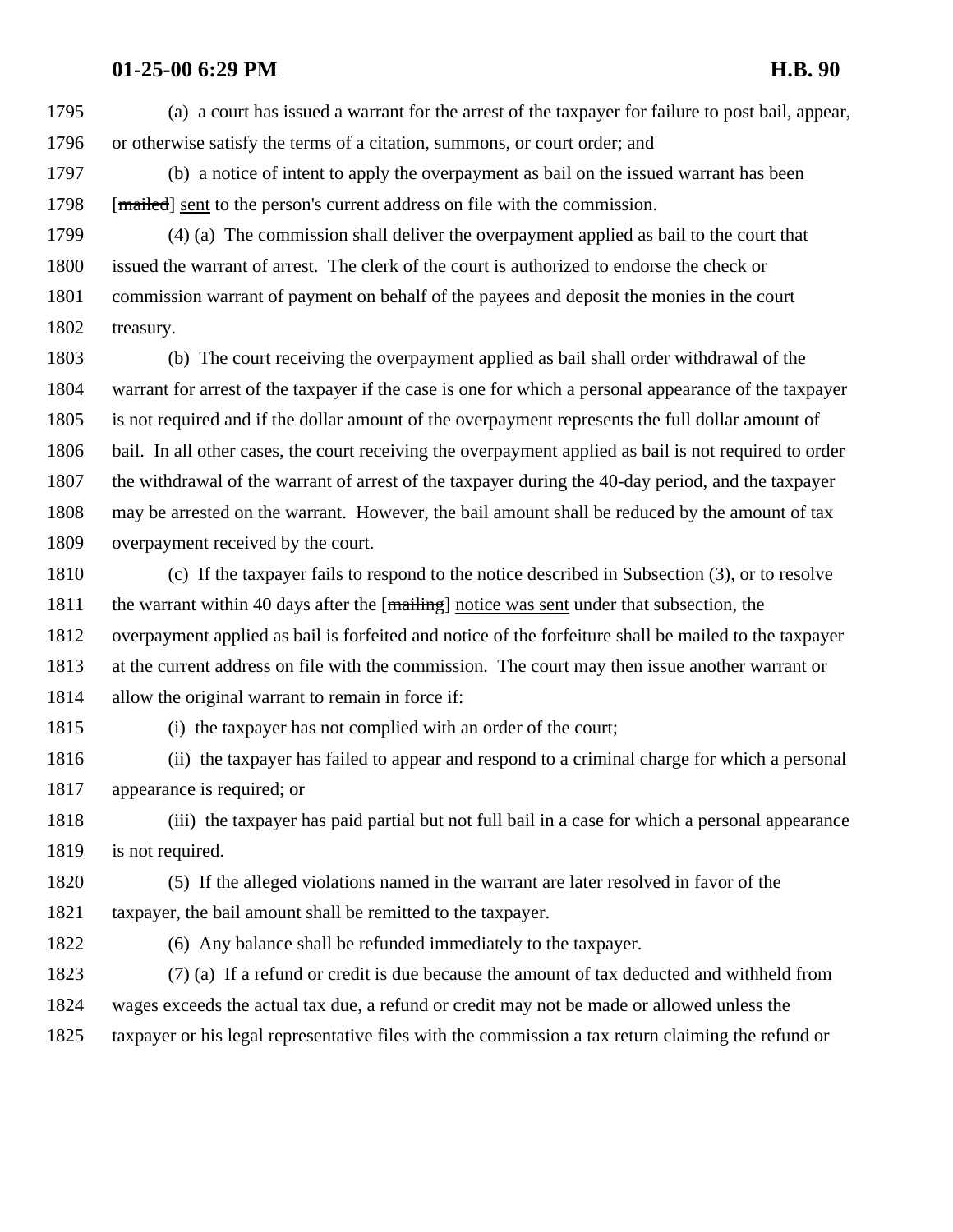| 1826 | credit:                                                                                               |
|------|-------------------------------------------------------------------------------------------------------|
| 1827 | (i) within three years from the due date of the return, plus the period of any extension of           |
| 1828 | time for filing the return provided for in Subsection $(7)(c)$ ; or                                   |
| 1829 | (ii) within two years from the date the tax was paid, whichever period is later.                      |
| 1830 | (b) Except as provided in Subsection $(7)(d)$ , in other instances where a refund or credit of        |
| 1831 | tax which has not been deducted and withheld from income is due, a credit or refund may not be        |
| 1832 | allowed or made after three years from the time the tax was paid, unless, before the expiration of    |
| 1833 | the period, a claim is filed by the taxpayer or his legal representative.                             |
| 1834 | (c) Beginning on July 1, 1998, the commission shall extend the period for a taxpayer to               |
| 1835 | file a claim under Subsection $(7)(a)(i)$ if:                                                         |
| 1836 | (i) the time period for filing a claim under Subsection $(7)(a)$ has not expired; and                 |
| 1837 | (ii) the commission and the taxpayer sign a written agreement:                                        |
| 1838 | (A) authorizing the extension; and                                                                    |
| 1839 | (B) providing for the length of the extension.                                                        |
| 1840 | (d) Notwithstanding Subsection (7)(b), beginning on July 1, 1998, the commission shall                |
| 1841 | extend the period for a taxpayer to file a claim under Subsection $(7)(b)$ if:                        |
| 1842 | (i) the three-year period under Subsection $(7)(b)$ has not expired; and                              |
| 1843 | (ii) the commission and the taxpayer sign a written agreement:                                        |
| 1844 | (A) authorizing the extension; and                                                                    |
| 1845 | (B) providing for the length of the extension.                                                        |
| 1846 | (8) The fine and bail forfeiture provisions of this section apply to all warrants and fines           |
| 1847 | issued in cases charging the taxpayer with a felony, a misdemeanor, or an infraction described in     |
| 1848 | this section which are outstanding on or after February 16, 1984.                                     |
| 1849 | (9) If the amount allowable as a credit for tax withheld from the taxpayer exceeds the tax            |
| 1850 | to which the credit relates, the excess is considered an overpayment.                                 |
| 1851 | (10) A claim for credit or refund of an overpayment which is attributable to the application          |
| 1852 | to the taxpayer of a net operating loss carryback shall be filed within three years from the time the |
| 1853 | return was due for the taxable year of the loss.                                                      |
| 1854 | (11) If there has been an overpayment of the tax which is required to be deducted and                 |
| 1855 | withheld under Section 59-10-402, a refund shall be made to the employer only to the extent that      |
| 1856 | the amount of overpayment was not deducted and withheld by the employer.                              |
|      |                                                                                                       |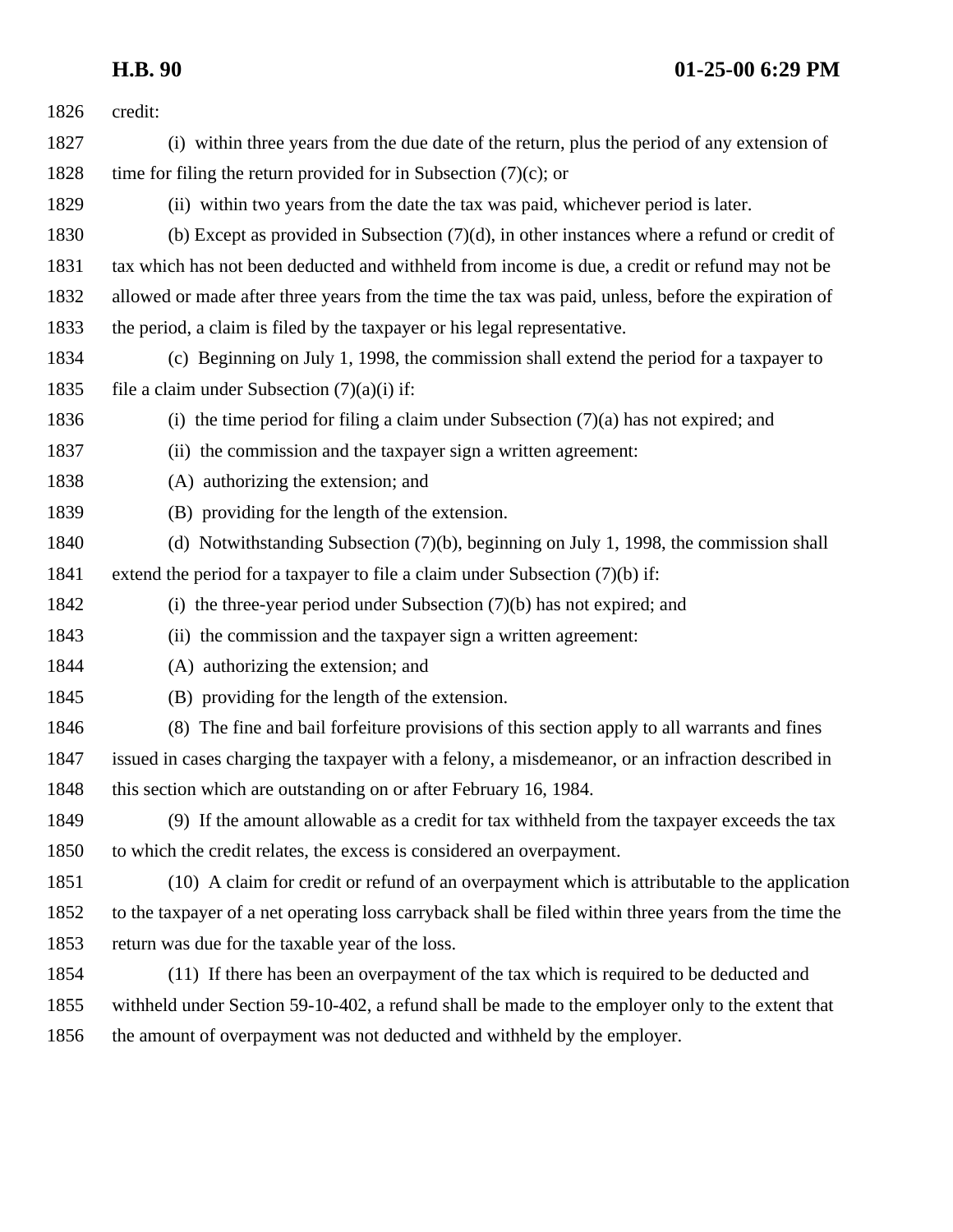(12) If there is no tax liability for a period in which an amount is paid as income tax, the amount is an overpayment.

 (13) If an income tax is assessed or collected after the expiration of the applicable period of limitation, that amount is an overpayment.

 (14) (a) If a taxpayer is required to report a change or correction in federal taxable income reported on his federal income tax return, or to report a change or correction which is treated in the same manner as if it were an overpayment for federal income tax purposes, or to file an amended return with the commission, a claim for credit or refund of any resulting overpayment of tax shall be filed by the taxpayer within two years from the date the notice of the change, correction, or amended return was required to be filed with the commission.

 (b) If the report or amended return is not filed within 90 days, interest on any resulting 1868 refund or credit ceases to accrue after the 90-day period.

 (c) The amount of the credit or refund may not exceed the amount of the reduction in tax attributable to the federal change, correction, or items amended on the taxpayer's amended federal income tax return.

 (d) Except as specifically provided, this section does not affect the amount or the time within which a claim for credit or refund may be filed.

(15) No credit or refund may be allowed or made if the overpayment is less than \$1.

 (16) The amount of the credit or refund may not exceed the tax paid during the three years immediately preceding the filing of the claim, or if no claim is filed, then during the three years immediately preceding the allowance of the credit or refund.

 (17) In the case of an overpayment of tax by the employer under the withholding provisions of this chapter, a refund or credit shall be made to the employer only to the extent that the amount of the overpayment was not deducted and withheld from wages under the provisions of this chapter.

 (18) If a taxpayer who is entitled to a refund under this chapter dies, the commission may make payment to the duly appointed executor or administrator of the taxpayer's estate. If there is no executor or administrator, payment may be made to those persons who establish entitlement to inherit the property of the decedent in the proportions set out in Title 75, Uniform Probate Code.

 (19) Where an overpayment relates to adjustments to net income referred to in Subsection 59-10-536(3)(c), credit may be allowed or a refund paid any time before the expiration of the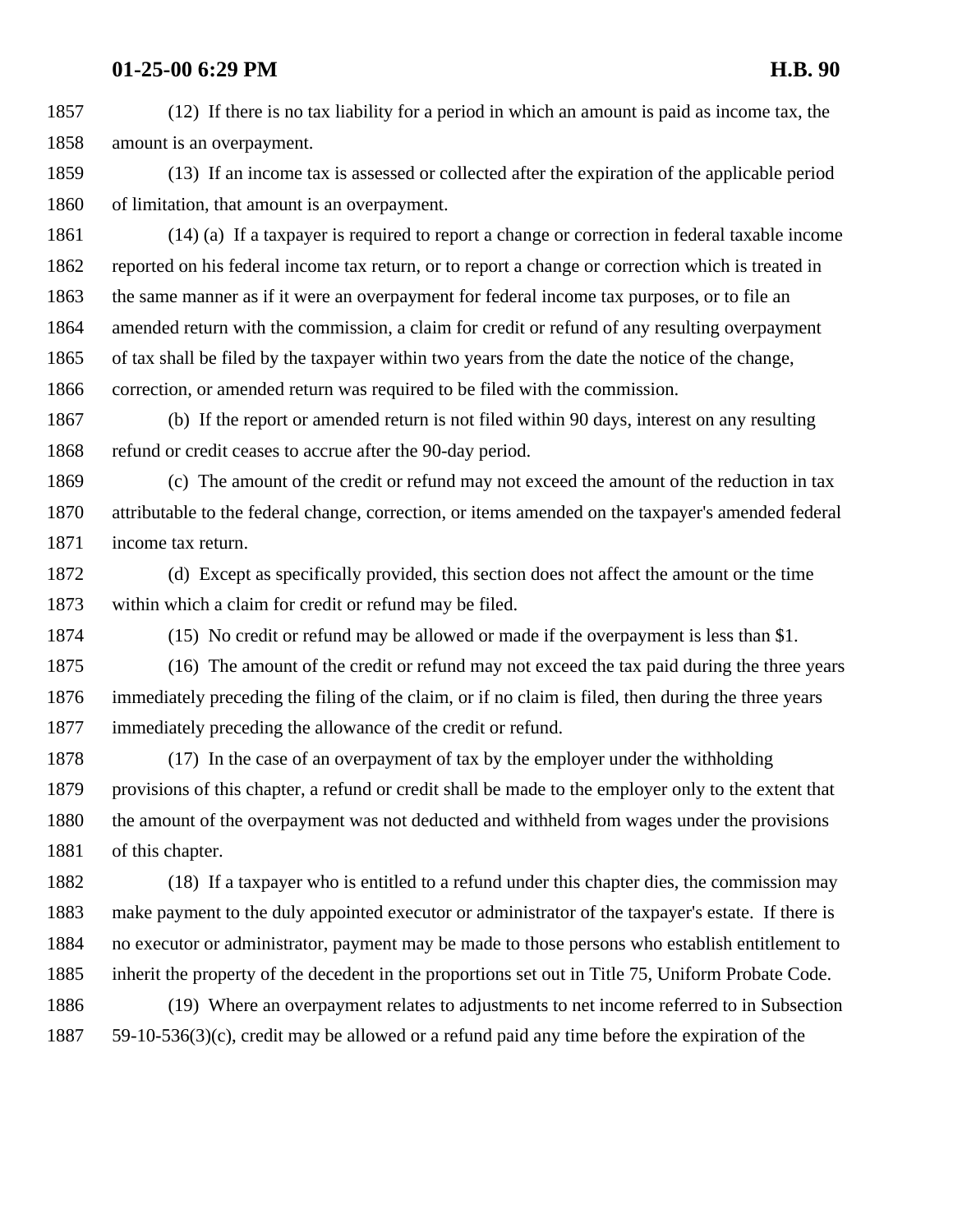period within which a deficiency may be assessed. (20) An overpayment of a tax imposed by this chapter shall accrue interest at the rate and in the manner prescribed in Section 59-1-402. Section 68. Section **59-12-107** is amended to read: **59-12-107. Collection, remittance, and payment of tax by vendors and consumers -- Returns -- Direct payment by purchaser of vehicle -- Other liability for collection -- Credits -- Deposit and sale of security -- Penalties.**  (1) (a) Each vendor shall pay or collect and remit the sales and use taxes imposed by this chapter if within this state the vendor: (i) has or utilizes an office, distribution house, sales house, warehouse, service enterprise, or other place of business; (ii) maintains a stock of goods; (iii) engages in regular or systematic solicitation of sale of tangible personal property, whether or not accepted in this state, by the distribution of catalogs, periodicals, advertising flyers, or other advertising by means of print, radio, or television, or by mail, telegraphy, telephone, computer data base, optic, microwave, or other communication system for the purpose of selling, at retail, tangible personal property; (iv) regularly engages in the delivery of property in this state other than by common carrier or United States mail; or (v) regularly engages in any activity in connection with the leasing or servicing of property located within this state. (b) If none of the conditions listed under Subsection (1)(a) exist, the vendor is not responsible for the collection of the use tax but each person storing, using, or consuming tangible personal property is responsible for remitting the use tax. 1912 (c) Notwithstanding the provisions of Subsection  $(1)(a)$ , the ownership of property that is located at the premises of a printer's facility with which the retailer has contracted for printing and that consists of the final printed product, property that becomes a part of the final printed product, or copy from which the printed product is produced, shall not result in the retailer being considered to have or maintain an office, distribution house, sales house, warehouse, service enterprise, or other place of business, or to maintain a stock of goods, within this state. (2) (a) Each vendor shall collect the sales or use tax from the purchaser.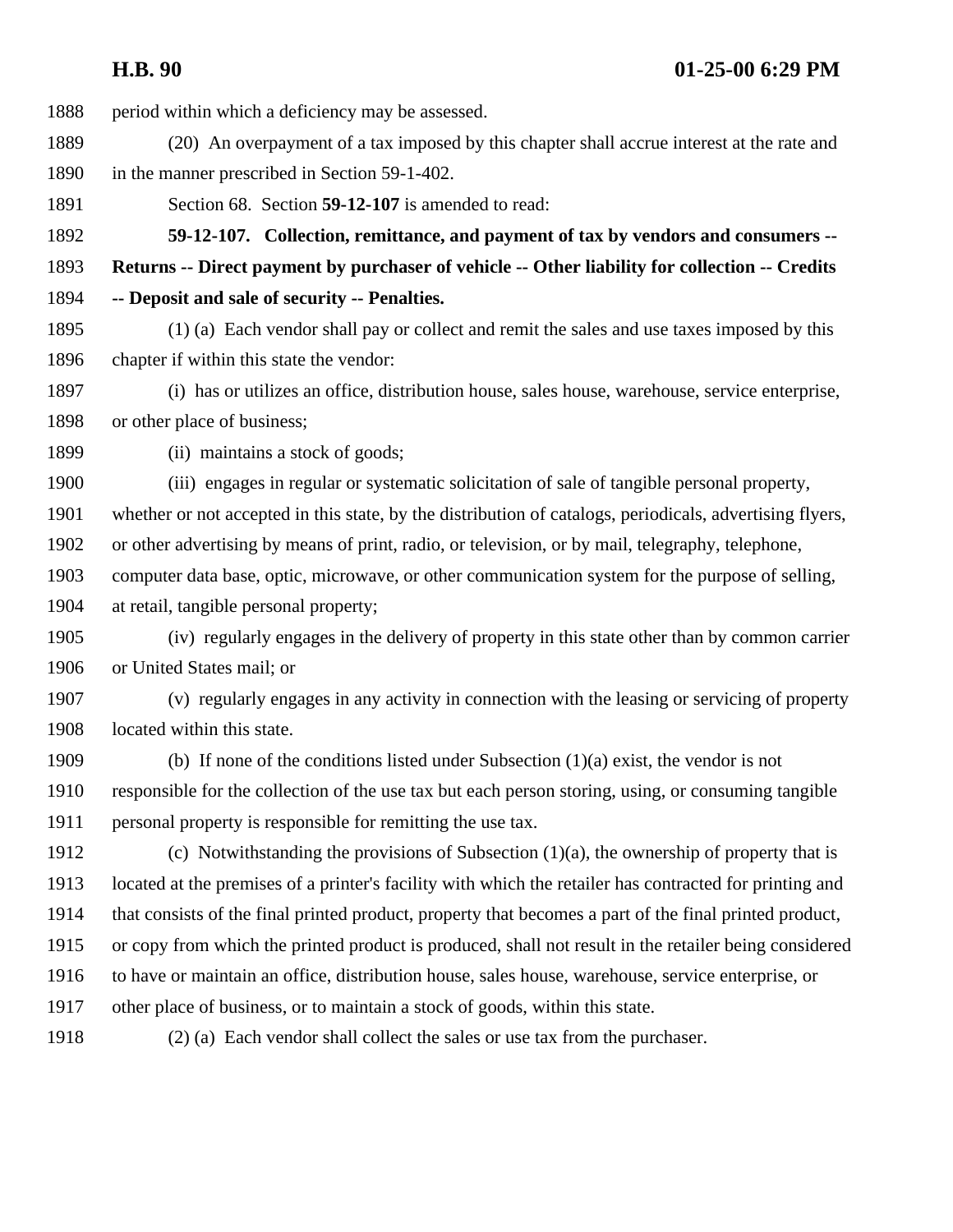(b) A vendor may not collect as tax an amount, without regard to fractional parts of one cent, in excess of the tax computed at the rates prescribed by this chapter.

(c) (i) Each vendor shall:

(A) give the purchaser a receipt for the use tax collected; or

 (B) bill the use tax as a separate item and declare the name of this state and the vendor's use tax license number on the invoice for the sale.

 (ii) The receipt or invoice is prima facie evidence that the vendor has collected the use tax and relieves the purchaser of the liability for reporting the use tax to the commission as a consumer.

 (d) A vendor is not required to maintain a separate account for the tax collected, but is considered to be a person charged with receipt, safekeeping, and transfer of public moneys.

 (e) Taxes collected by a vendor pursuant to this chapter shall be held in trust for the benefit of the state and for payment to the commission in the manner and at the time provided for in this chapter.

 (f) If any vendor, during any reporting period, collects as a tax an amount in excess of the lawful state and local percentage of total taxable sales allowed under this part and Part 2, the vendor shall remit to the commission the full amount of the tax imposed under this part and Part 2 plus any excess.

 (g) If the accounting methods regularly employed by the vendor in the transaction of the vendor's business are such that reports of sales made during a calendar month or quarterly period will impose unnecessary hardships, the commission may accept reports at intervals that will, in its opinion, better suit the convenience of the taxpayer or vendor and will not jeopardize collection of the tax.

 (3) Each person storing, using, or consuming tangible personal property under Subsection 59-12-103(1) is liable for the use tax imposed under this chapter.

 (4) (a) Except as provided in Subsection (5) and in Section 59-12-108, the sales or use tax imposed by this chapter is due and payable to the commission quarterly on or before the last day of the month next succeeding each calendar quarterly period.

 (b) Each vendor shall, on or before the last day of the month next succeeding each calendar quarterly period, file with the commission a return for the preceding quarterly period. The vendor shall remit with the return the amount of the tax required under this chapter to be collected or paid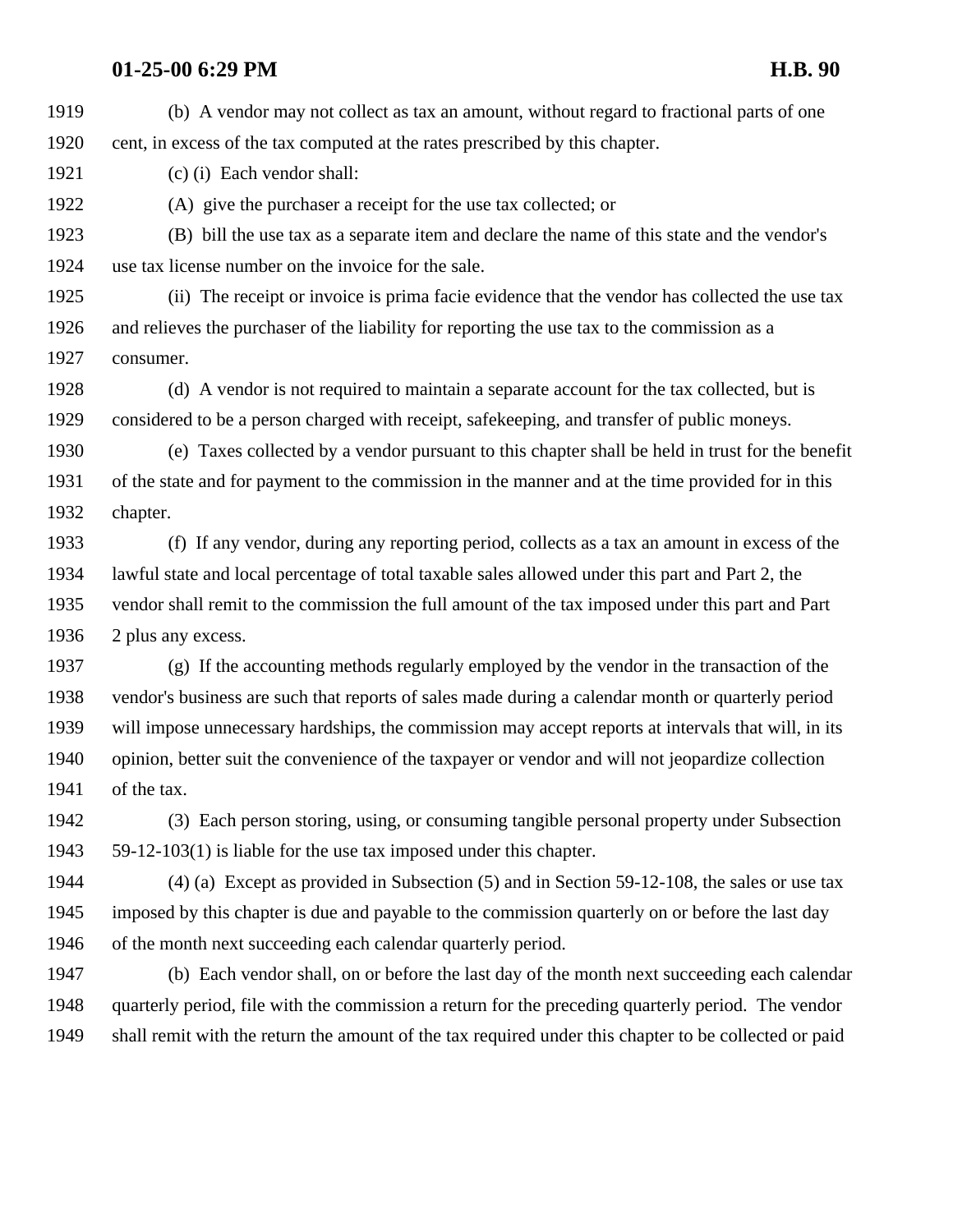1950 for the period covered by the return.

- (c) Each return shall contain information and be in a form the commission prescribes by rule.
- (d) The sales tax as computed in the return shall be based upon the total nonexempt sales made during the period, including both cash and charge sales.
- (e) The use tax as computed in the return shall be based upon the total amount of sales or purchases for storage, use, or other consumption in this state made during the period, including both by cash and by charge.
- (f) The commission may by rule extend the time for making returns and paying the taxes. No extension may be for more than 90 days.
- (g) The commission may require returns and payment of the tax to be made for other than quarterly periods if it considers it necessary in order to ensure the payment of the tax imposed by this chapter.
- (5) On each vehicle sale made by other than a regular licensed vehicle dealer, the purchaser shall pay the sales or use tax directly to the commission if the vehicle is subject to titling or registration under the laws of this state. The commission shall collect the tax when the vehicle is titled or registered.
- (6) If any sale of tangible personal property or any other taxable item or service under Subsection 59-12-103(1), is made by a wholesaler to a retailer, the wholesaler is not responsible for the collection or payment of the tax imposed on the sale if the retailer represents that the personal property is purchased by the retailer for resale and the personal property thereafter is not resold. Instead, the retailer is solely liable for the tax.
- (7) If any sale of property or service subject to the tax is made to a person prepaying sales or use tax in accordance with Title 63, Chapter 51, Resource Development, or to a contractor or subcontractor of that person, the person to whom such payment or consideration is payable is not responsible for the collection or payment of the sales or use tax if the person prepaying the sales or use tax represents that the amount prepaid as sales or use tax has not been fully credited against sales or use tax due and payable under the rules promulgated by the commission. Instead, the person prepaying the sales or use tax is solely liable for the tax.
- (8) Credit is allowed for prepaid taxes and for taxes paid on that portion of an account determined to be worthless and actually charged off for income tax purposes or on the portion of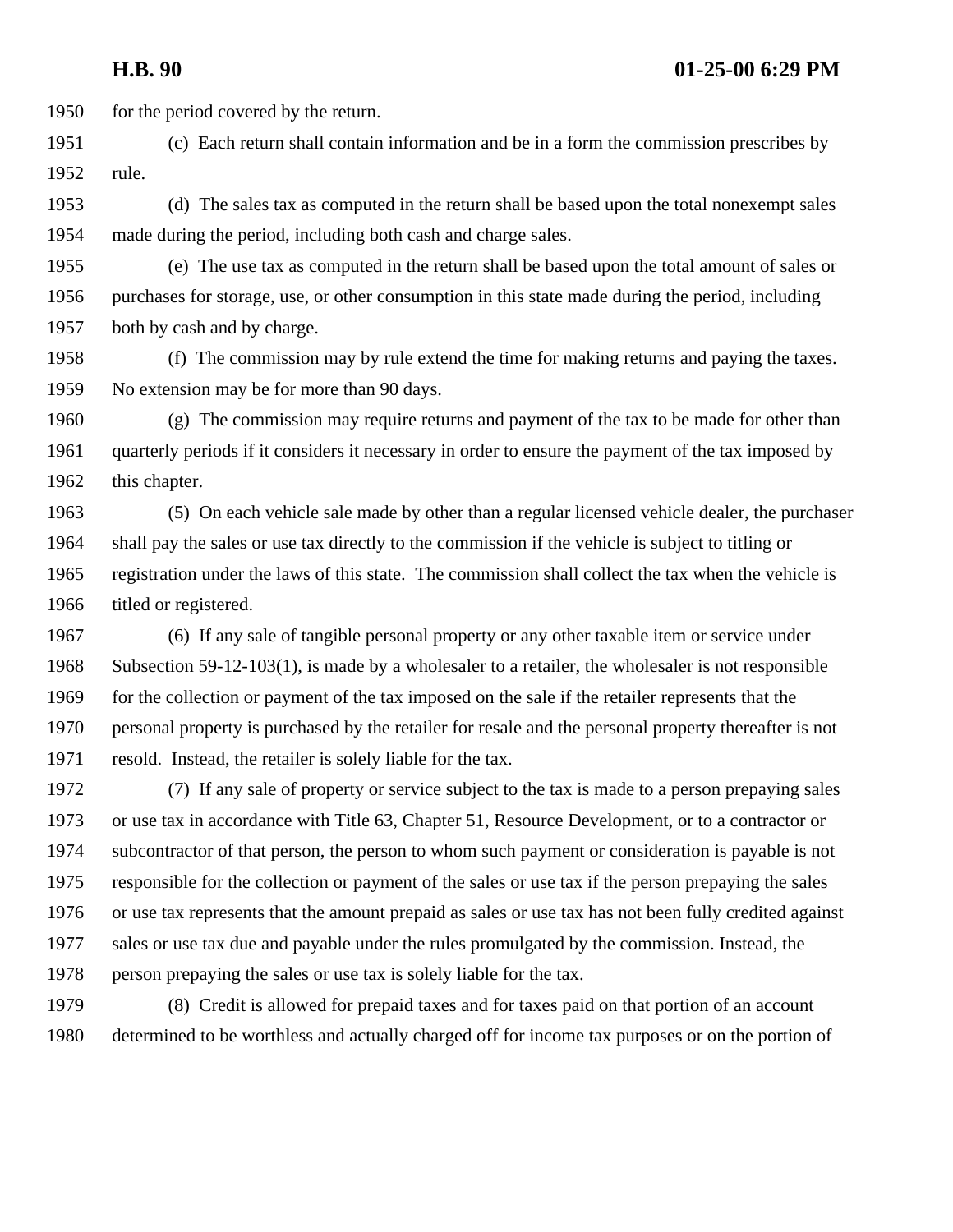the purchase price remaining unpaid at the time of a repossession made under the terms of a conditional sales contract.

 (9) (a) The commission may require any person subject to the tax imposed under this chapter to deposit with it security as the commission determines, if the commission considers it necessary to ensure compliance with this chapter.

 (b) The commission may sell the security at public sale if it becomes necessary to do so in order to recover any tax, interest, or penalty due.

 (c) The commission shall serve notice of the sale upon the person who deposited the 1989 securities [either personally or by mail. If the notice is by mail, notice]. Notice sent to the last-known address as it appears in the records of the commission is sufficient for the purposes of this requirement.

 (d) The commission shall return to the person who deposited the security any amount of the sale proceeds that exceed the amounts due under this chapter.

 (10) (a) A vendor may not, with intent to evade any tax, fail to timely remit the full amount of tax required by this chapter. A violation of this section is punishable as provided in Section 59-1-401.

 (b) Each person who fails to pay any tax to the state or any amount of tax required to be paid to the state, except amounts determined to be due by the commission under Sections 59-12-110 and 59-12-111, within the time required by this chapter, or who fails to file any return as required by this chapter, shall pay, in addition to the tax, penalties and interest as provided in Section 59-12-110.

 (c) For purposes of prosecution under this section, each quarterly tax period in which a vendor, with intent to evade any tax, collects a tax and fails to timely remit the full amount of the 2004 tax required to be remitted, constitutes a separate offense.

Section 69. Section **59-12-111** is amended to read:

**59-12-111. Licensee to keep records -- Failure to make return -- Penalties.** 

 (1) Each person engaging or continuing in any business in this state for the transaction of which a license is required under this chapter shall:

 (a) keep and preserve suitable records of all sales made by the person and other books or accounts necessary to determine the amount of tax for the collection of which the person is liable 2011 under this chapter in a form prescribed by the commission;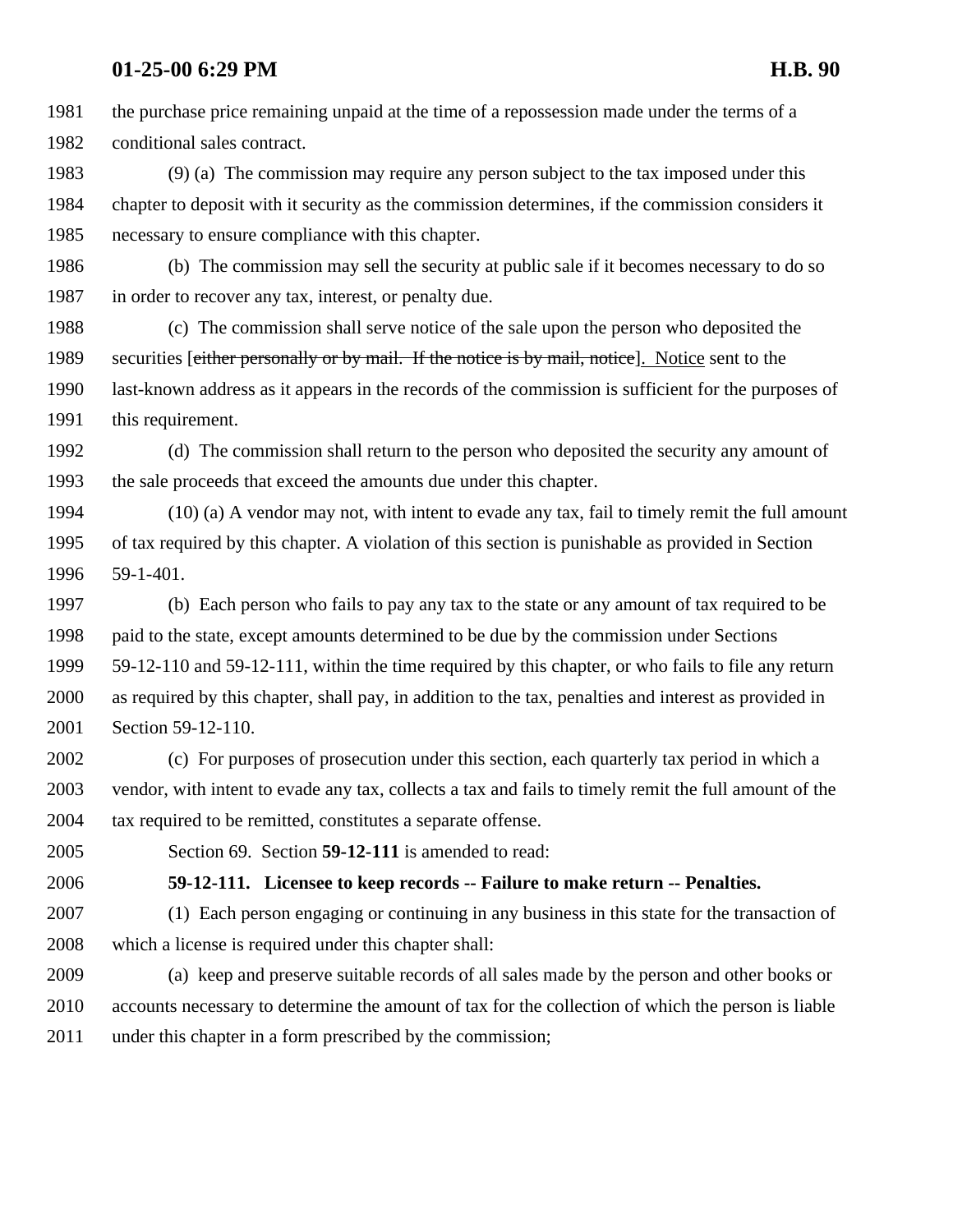- (b) keep and preserve for a period of three years all such books, invoices, and other records; and
- (c) open such records for examination at any time by the commission or its duly authorized agent.

 (2) If no return is made by any person required to make returns as provided in this chapter, 2017 the commission shall give written notices  $\left[\frac{by}{by}\right]$  to  $\left[\frac{such}{with}\right]$  the person to make  $\left[\frac{such}{with}\right]$  the return within a reasonable time to be designated by the commission or, alternatively, the commission may make an estimate for the period or periods or any part thereof in respect to which 2020 [such] the person failed to make a return, based upon any information in its possession or that may come into its possession of the total sales subject to the tax imposed by this chapter. Upon the basis of this estimate the commission may compute and determine the amount of tax required to 2023 be paid to the state. [Such] The return shall be prima facie correct for the purposes of this chapter and the amount of the tax due thereon shall be subject to the penalties and interest as provided in 2025 Sections 59-1-401 and 59-1-402. Promptly thereafter the commission shall give to [such] the 2026 person written notice [by mail postpaid] of [such] the estimate, determination, penalty, and interest.

 $\left[\frac{1}{2}\right]$  (3) If any person not holding a sales tax license under Section 59-12-106 or a valid use tax registration certificate makes a purchase of tangible personal property for storage, use, or other consumption in this state and fails to file a return or pay the tax due within 170 days from the time the return is due, this person shall pay a penalty as provided in Section 59-1-401 plus interest at the rate and in the manner prescribed in Section 59-1-402 and all other penalties and interest as provided by this title.

Section 70. Section **59-13-202** is amended to read:

 **59-13-202. Refund of tax for agricultural uses on income and corporate franchise tax returns -- Application for permit for refund -- Division of Finance to pay claims -- Rules permitted to enforce part -- Penalties.** 

 (1) Any person who purchases and uses any motor fuel within the state for the purpose of operating or propelling stationary farm engines and self-propelled farm machinery used for nonhighway agricultural uses, and who has paid the tax on the motor fuel as provided by this part, is entitled to a refund of the tax subject to the conditions and limitations provided under this part. (2) Every person desiring a nonhighway agricultural use refund under this part shall claim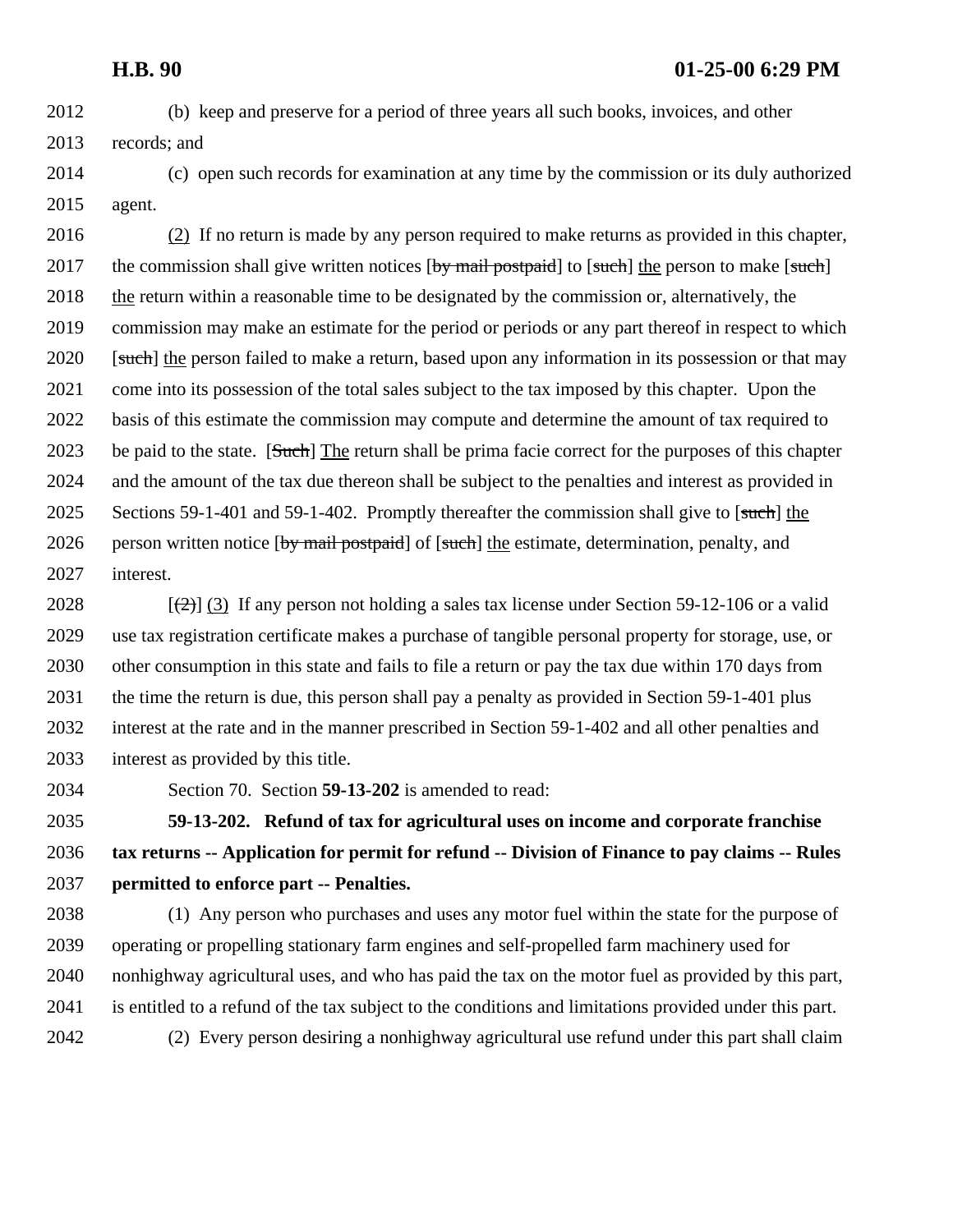the refundable credit on the state income tax return or corporate franchise tax return. A person not subject to filing a Utah income tax return or corporate franchise tax return shall obtain a permit and file claims on a calendar year basis. Any person claiming a refundable motor fuel tax credit is required to furnish any or all of the information outlined in this section upon request of the commission. Credit is allowed only on purchases on which tax is paid during the taxable year covered by the tax return.

 (3) In order to obtain a permit for a refund of motor fuel tax paid, an application shall be filed containing:

(a) the name of applicant;

(b) the applicant's address;

 (c) location and number of acres owned and operated, location and number of acres rented 2054 and operated, the latter of which shall be verified by [affidavit] a signed statement from the legal owner;

(d) number of acres planted to each crop, type of soil, and whether irrigated or dry; and

2057 (e) make, size, type of fuel used, and power rating of each piece of equipment using fuel. If the applicant is an operator of self-propelled or tractor-pulled farm machinery with which the applicant works for hire doing custom jobs for other farmers, the application shall include information the commission requires and shall all be contained in, and be considered part of, the original application. The applicant shall also file with the application a certificate from the county assessor showing each piece of equipment using fuel. This original application and all information contained in it constitutes a permanent file with the commission in the name of the applicant.

 (4) Any person claiming the right to a refund of motor fuel tax paid shall file a claim with the commission by April 15 of each year for the refund for the previous calendar year. The claim shall state the name and address of the claimant, the number of gallons of motor fuel purchased for nonhighway agricultural uses, and the amount paid for the motor fuel. The applicant shall 2068 [support the claim by submitting] retain the original invoice [or copy of the original invoice] to support the claim. No more than one claim for a tax refund may be filed annually by each user of motor fuel purchased for nonhighway agricultural uses.

 (5) Upon commission approval of the claim for a refund, the Division of Finance shall pay the amount found due to the claimant. The total amount of claims for refunds shall be paid from motor fuel taxes.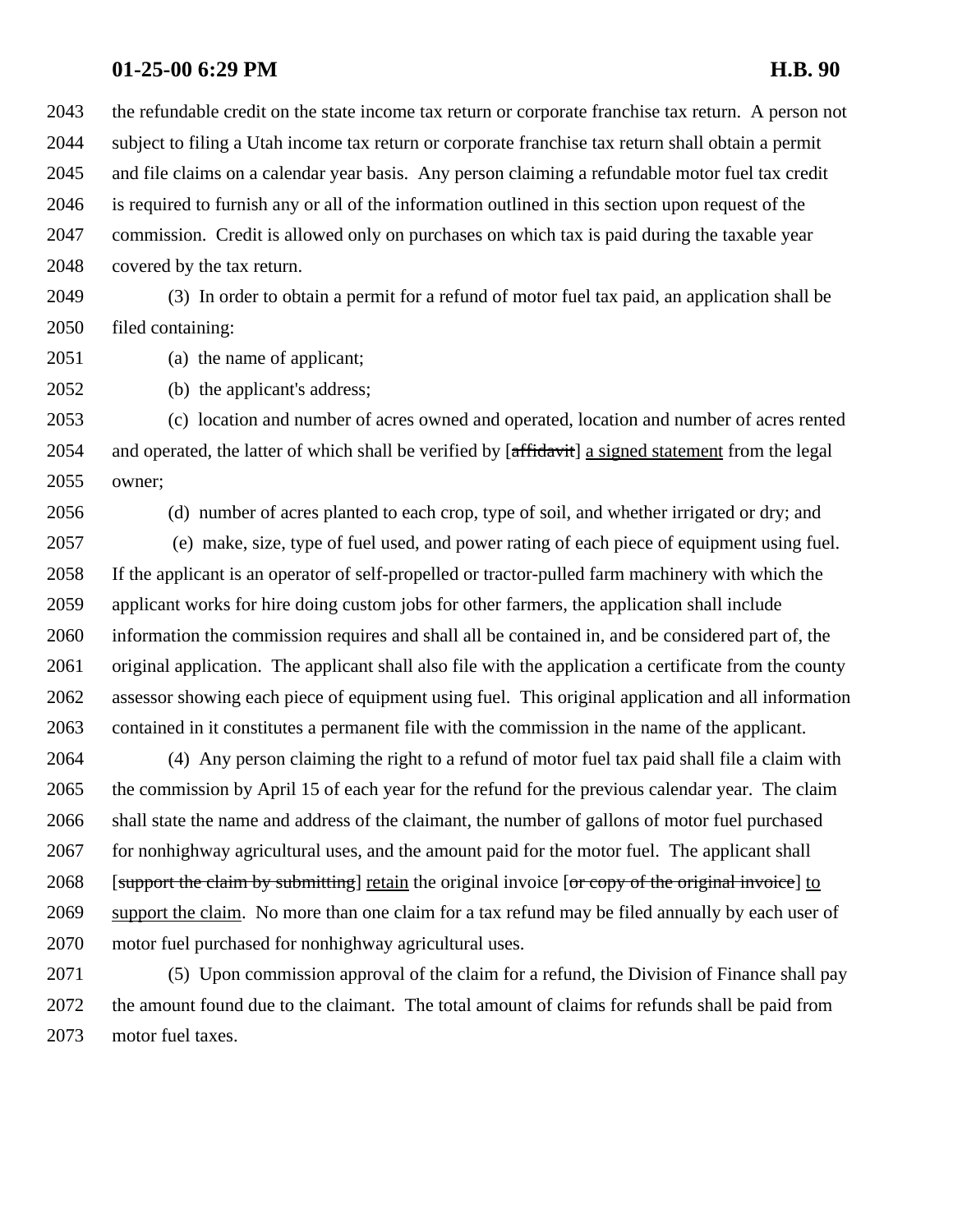| 2074 | (6) The commission may promulgate rules to enforce this part, and may refuse to accept                   |
|------|----------------------------------------------------------------------------------------------------------|
| 2075 | as evidence of purchase or payment any instruments which show alteration or which fail to indicate       |
| 2076 | the quantity of the purchase, the price of the motor fuel, a statement that it is purchased for          |
| 2077 | purposes other than transportation, and the date of purchase and delivery. If the commission is not      |
| 2078 | satisfied with the evidence submitted in connection with the claim, it may reject the claim or           |
| 2079 | require additional evidence.                                                                             |
| 2080 | (7) Any person aggrieved by the decision of the commission with respect to a credit or                   |
| 2081 | refund may file a request for agency action, requesting a hearing before the commission.                 |
| 2082 | (8) Any person who makes any false claim, report, or statement, either as claimant, agent,               |
| 2083 | or creditor, with intent to defraud or secure a refund to which the claimant is not entitled, is subject |
| 2084 | to the criminal penalties provided under Section 59-1-401, and the commission shall initiate the         |
| 2085 | filing of a complaint for alleged violations of this part. In addition to these penalties, the person    |
| 2086 | may not receive any refund as a claimant or as a creditor of a claimant for refund for a period of       |
| 2087 | five years.                                                                                              |
| 2088 | (9) Refunds to which taxpayers are entitled under this part shall be paid from the                       |
| 2089 | Transportation Fund.                                                                                     |
| 2090 | Section 71. Section 59-13-301 is amended to read:                                                        |
| 2091 | 59-13-301. Tax basis -- Rate -- Exemptions -- Revenue deposited with treasurer and                       |
| 2092 | credited to Transportation Fund.                                                                         |
| 2093 | $(1)$ (a) Except as provided in Subsections (2) and (3) and Section 59-13-304, a tax is                  |
| 2094 | imposed at the same rate imposed under Subsection $59-13-201(1)(a)$ on the:                              |
| 2095 | (i) removal of undyed diesel fuel from any refinery;                                                     |
| 2096 | (ii) removal of undyed diesel fuel from any terminal;                                                    |
| 2097 | (iii) entry into the state of any undyed diesel fuel for consumption, use, sale, or                      |
| 2098 | warehousing;                                                                                             |
| 2099 | (iv) sale of undyed diesel fuel to any person who is not registered as a supplier under this             |
| 2100 | part unless the tax has been collected under this section;                                               |
| 2101 | (v) any untaxed special fuel blended with undyed diesel fuel; or                                         |
| 2102 | (vi) use of untaxed special fuel, other than a clean special fuel.                                       |
| 2103 | (b) The tax imposed under this section shall only be imposed once upon any special fuel.                 |
| 2104 | (2) (a) No special fuel tax is imposed or collected upon dyed diesel fuel which:                         |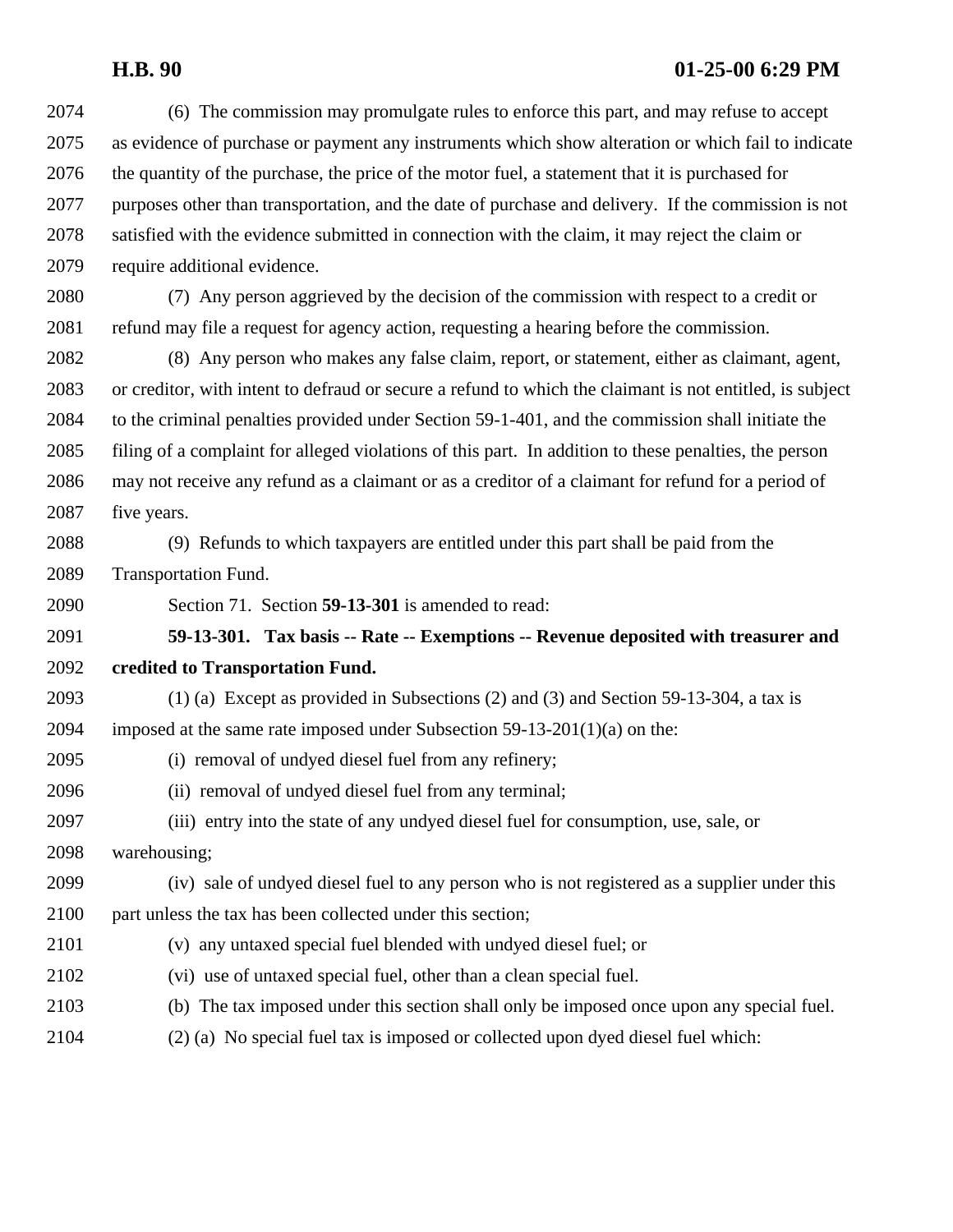| 2105 | (i) is sold or used for any purpose other than to operate or propel a motor vehicle upon the           |
|------|--------------------------------------------------------------------------------------------------------|
| 2106 | public highways of the state, but this exemption applies only in those cases where the purchasers      |
| 2107 | or the users of special fuel establish to the satisfaction of the commission that the special fuel was |
| 2108 | used for purposes other than to operate a motor vehicle upon the public highways of the state; or      |
| 2109 | (ii) is sold to this state or any of its political subdivisions.                                       |
| 2110 | (b) No special fuel tax is imposed on undyed diesel fuel which:                                        |
| 2111 | (i) is sold to the United States government or any of its instrumentalities or to this state           |
| 2112 | or any of its political subdivisions;                                                                  |
| 2113 | (ii) is exported from this state if proof of actual exportation on forms prescribed by the             |
| 2114 | commission is made within 180 days after exportation;                                                  |
| 2115 | (iii) is used in a vehicle off-highway;                                                                |
| 2116 | (iv) is used to operate a power take-off unit of a vehicle;                                            |
| 2117 | (v) is used for off-highway agricultural uses;                                                         |
| 2118 | (vi) is used in a separately fueled engine on a vehicle that does not propel the vehicle upon          |
| 2119 | the highways of the state; or                                                                          |
| 2120 | (vii) is used in machinery and equipment not registered and not required to be registered              |
| 2121 | for highway use.                                                                                       |
| 2122 | (3) No tax is imposed or collected on special fuel if it is:                                           |
| 2123 | (a) purchased for business use in machinery and equipment not registered and not required              |
| 2124 | to be registered for highway use; and                                                                  |
| 2125 | (b) used pursuant to the conditions of a state implementation plan approved under Title                |
| 2126 | 19, Chapter 2, Air Conservation Act.                                                                   |
| 2127 | (4) Upon request of a buyer meeting the requirements under Subsection (3), the Division                |
| 2128 | of Air Quality shall issue an exemption certificate that may be shown to a seller.                     |
| 2129 | (5) The special fuel tax shall be paid by the supplier.                                                |
| 2130 | (6) (a) The special fuel tax shall be paid by every user who is required by Sections                   |
| 2131 | 59-13-303 and 59-13-305 to obtain a special fuel permit and file special fuel tax reports.             |
| 2132 | (b) The user shall receive a refundable credit for special fuel taxes paid on purchases                |
| 2133 | which are delivered into vehicles and for which special fuel tax liability is reported.                |
| 2134 | (7) (a) All revenue received by the commission from taxes and license fees under this part             |
| 2135 | shall be deposited daily with the state treasurer and credited to the Transportation Fund.             |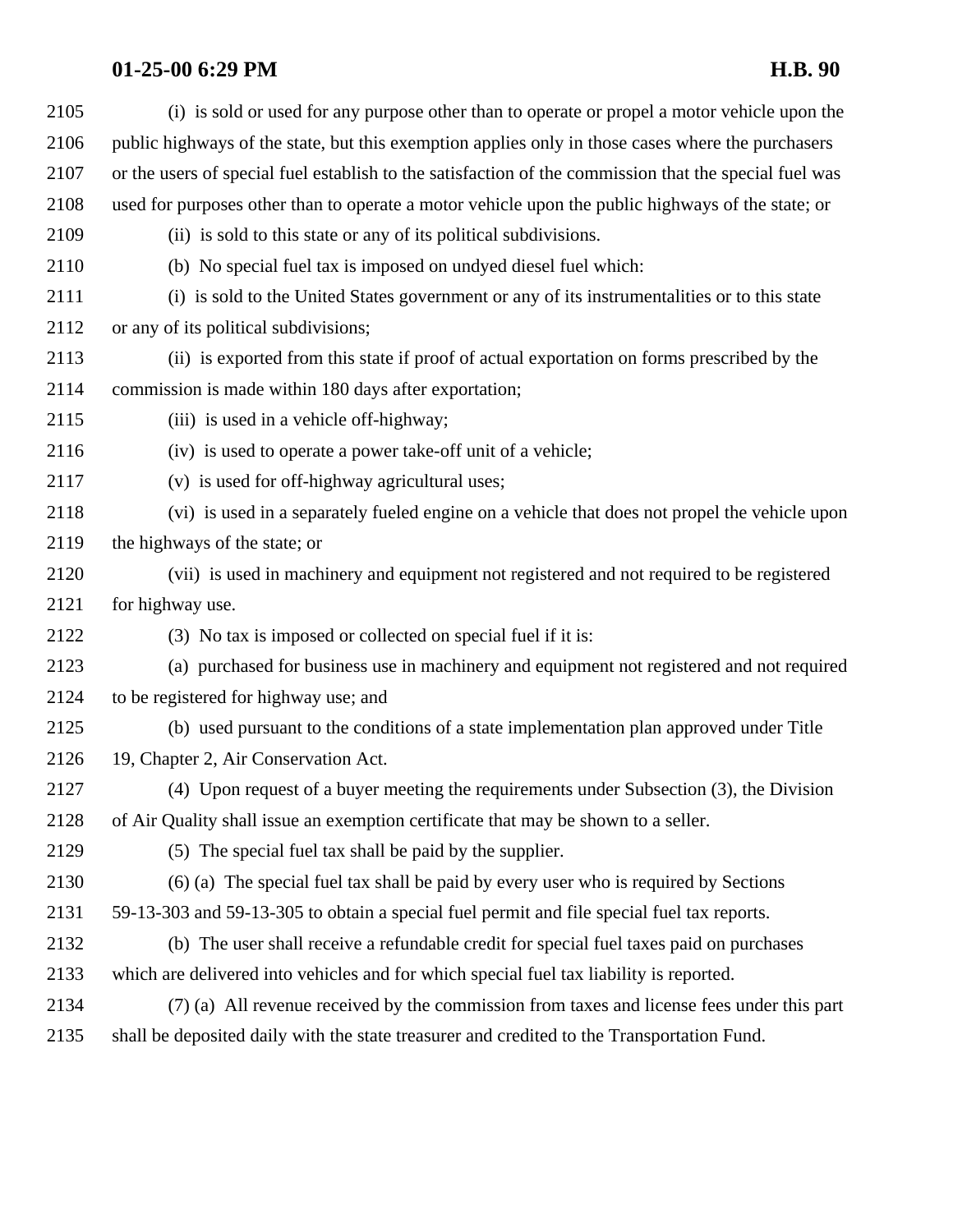- (b) An appropriation from the Transportation Fund shall be made to the commission to cover expenses incurred in the administration and enforcement of this part and the collection of the special fuel tax.
- (8) The commission may either collect no tax on special fuel exported from the state or, upon application, refund the tax paid.
- (9) (a) The United States government or any of its instrumentalities, this state, or a political subdivision of this state that has purchased special fuel from a supplier or from a retail dealer of special fuel and has paid the tax on the special fuel as provided in this section is entitled to a refund of the tax and may file with the commission for a quarterly refund in a manner prescribed by the commission.
- (b) In accordance with Title 63, Chapter 46a, Utah Administrative Rulemaking Act, the commission shall make rules governing the application and refund provided for in Subsection (9)(a).
- (10) (a) The purchaser shall pay the tax on diesel fuel purchased for uses under 2150 Subsections  $(2)(b)(i)$ ,  $(iii)$ ,  $(iv)$ ,  $(v)$ ,  $(vi)$ , and  $(vii)$  and apply for a refund for the tax paid as provided in Subsections (9) and (10).
- (b) In accordance with Title 63, Chapter 46a, Utah Administrative Rulemaking Act, the commission shall make rules governing the application and refund for off-highway and nonhighway uses provided under Subsections (2)(b)(iii), (iv), (vi), and (vii).
- (c) A refund of tax paid under this part on diesel fuel used for nonhighway agricultural uses shall be made in accordance with the tax return procedures under Section 59-13-202.
- Section 72. Section **59-13-313** is amended to read:
- **59-13-313. Commission to enforce the laws -- Estimations of tax -- Penalties -- Notice of determinations -- Information sharing with other states -- Assessment procedures.**
- (1) (a) The commission is charged with the enforcement of this part and may prescribe rules relating to administration and enforcement of this part.
- (b) The commission may coordinate with state and federal agencies in the enforcement of 2163 this part.
- (c) Enforcement procedures may include checking diesel fuel dye compliance of storage facilities and tanks of vehicles, in a manner consistent with state and federal law.

(2) (a) If the commission has reason to question the report filed or the amount of special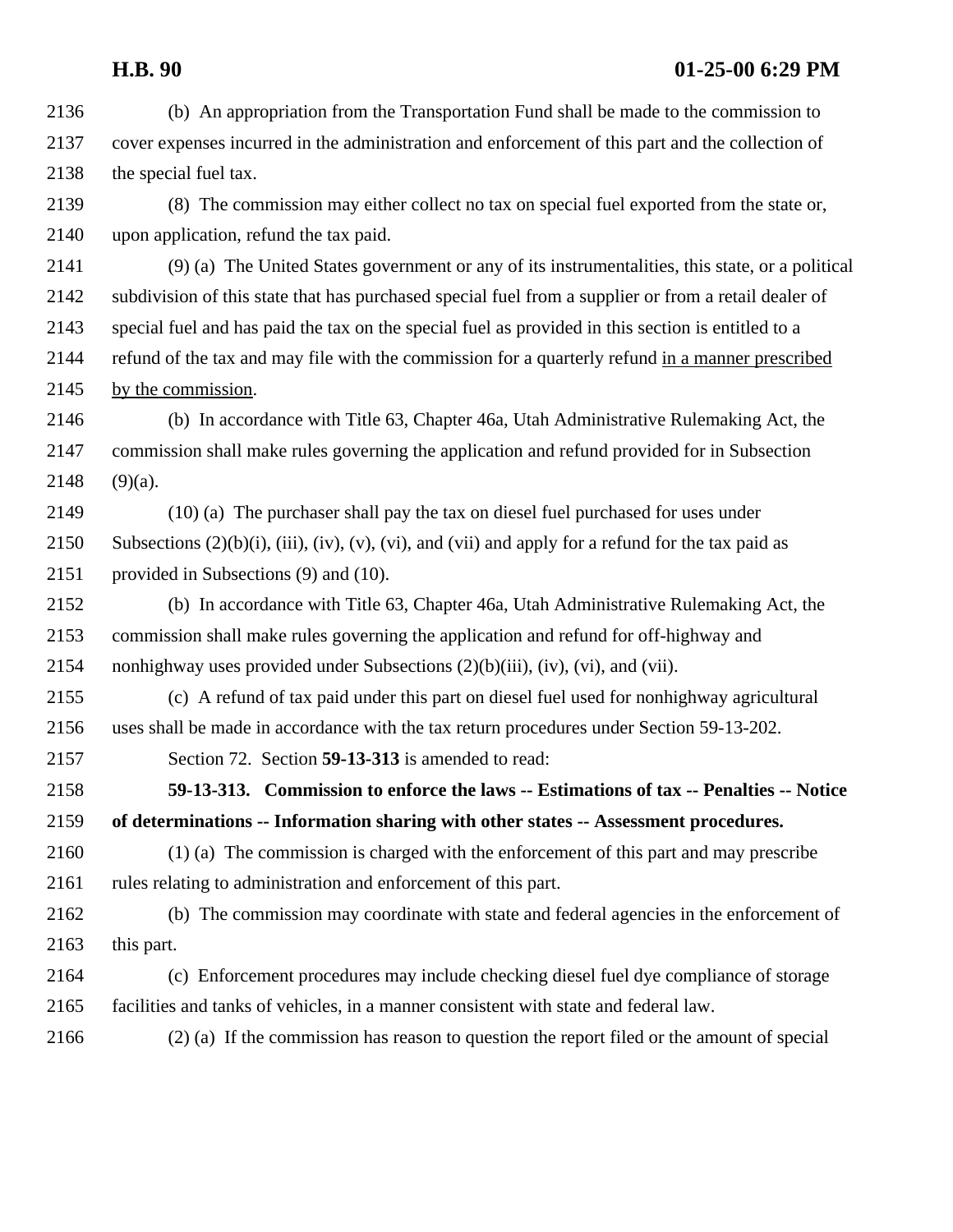fuel tax paid to the state by any user or supplier, it may compute and determine the amount to be paid based upon the best information available to it.

 (b) Any added amount of special fuel tax determined to be due under this section shall have added to it a penalty as provided under Section 59-1-401, and shall bear interest at the rate and in the manner prescribed in Section 59-1-402.

 (c) The commission shall give to the user or supplier written notice of its determination. 2173 The notice may be served personally or [by mail when addressed] sent to the user or supplier at the user or supplier's last-known address as it appears in the records of the commission.

 (3) The commission may, upon the duly received request of the officials to whom the enforcement of the special fuel laws of any other state are entrusted, forward to those officials any information which the commission may have in its possession relative to the delivery, removal, production, manufacture, refining, compounding, receipt, sale, use, transportation, or shipment of special fuel by any person.

 (4) (a) Except as provided in Subsections (4)(c) through (f), the commission shall assess the amount of taxes imposed under this part, and any penalties and interest, within three years after a taxpayer files a return.

 (b) Except as provided in Subsections (4)(c) through (f), if the commission does not make 2184 an assessment under Subsection  $(4)(a)$  within three years, the commission may not commence a proceeding for the collection of the taxes after the expiration of the three-year period.

 (c) Notwithstanding Subsections (4)(a) and (b), the commission may make an assessment or commence a proceeding to collect a tax at any time if a deficiency is due to:

- (i) fraud; or
- (ii) failure to file a return.

 (d) Notwithstanding Subsections (4)(a) and (b), beginning on July 1, 1998, the commission may extend the period to make an assessment or to commence a proceeding to collect the tax under 2192 this part if:

- (i) the three-year period under this Subsection (4) has not expired; and
- (ii) the commission and the taxpayer sign a written agreement:
- (A) authorizing the extension; and
- (B) providing for the length of the extension.
- (e) If the commission delays an audit at the request of a taxpayer, the commission may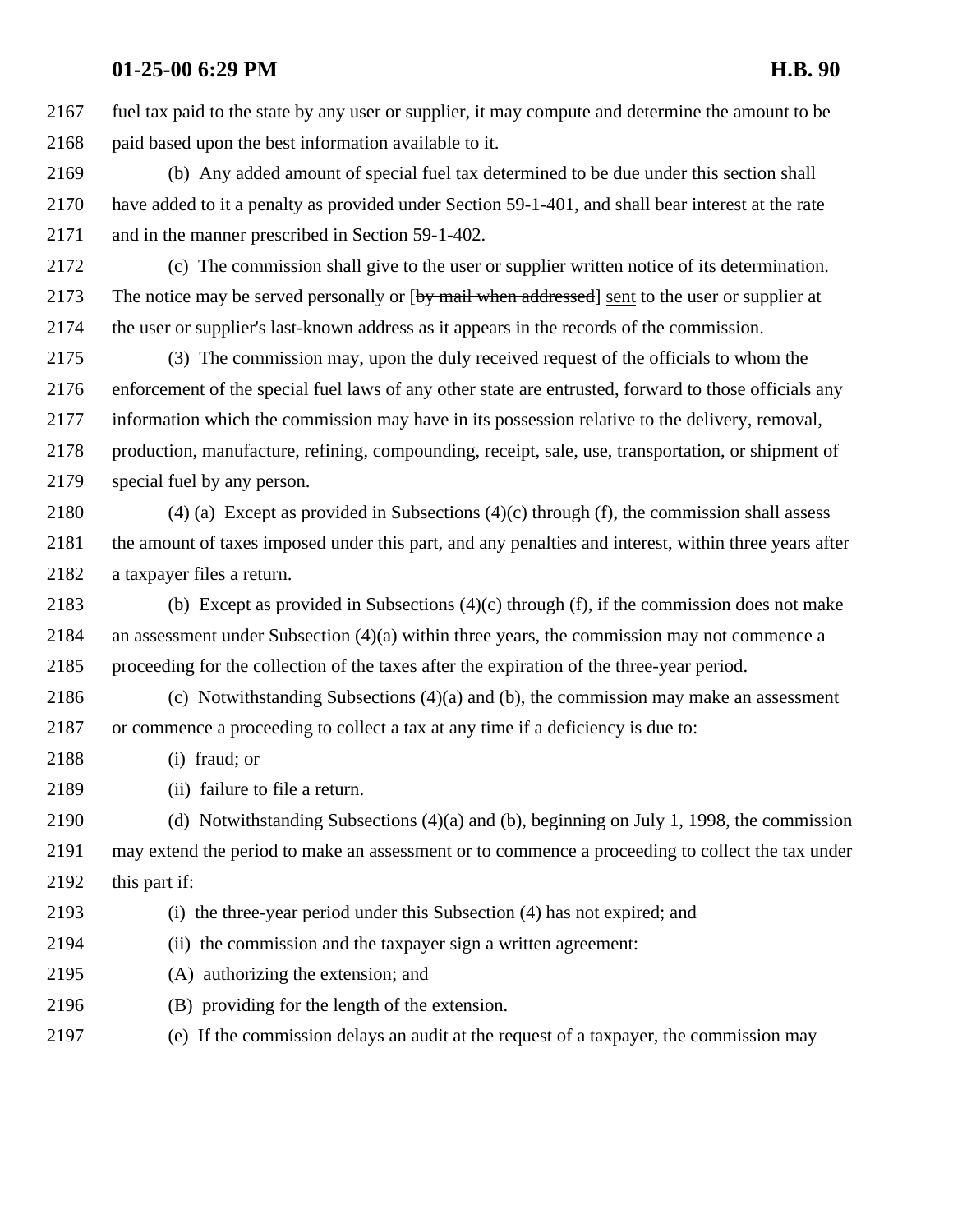| 2198 | make an assessment as provided in Subsection $(4)(f)$ if:                                             |
|------|-------------------------------------------------------------------------------------------------------|
| 2199 | (i) the taxpayer subsequently refuses to agree to an extension request by the commission;             |
| 2200 | and                                                                                                   |
| 2201 | (ii) the three-year period under this Subsection (4) expires before the commission                    |
| 2202 | completes the audit.                                                                                  |
| 2203 | (f) An assessment under Subsection $(4)(e)$ shall be:                                                 |
| 2204 | (i) for the time period for which the commission could not make an assessment because                 |
| 2205 | of the expiration of the three-year period; and                                                       |
| 2206 | (ii) in an amount equal to the difference between:                                                    |
| 2207 | (A) the commission's estimate of the amount of taxes the taxpayer would have been                     |
| 2208 | assessed for the time period described in Subsection $(4)(f)(i)$ ; and                                |
| 2209 | (B) the amount of taxes the taxpayer actually paid for the time period described in                   |
| 2210 | Subsection $(4)(f)(i)$ .                                                                              |
| 2211 | Section 73. Section 59-13-316 is amended to read:                                                     |
| 2212 | 59-13-316. Neglect or refusal to report -- Estimations -- Penalties -- Notice to user or              |
| 2213 | supplier.                                                                                             |
| 2214 | (1) If any user or supplier neglects or refuses to make a report required by this part, the           |
| 2215 | commission shall make an estimate based on the best information available to it, for the months       |
| 2216 | in which the user or supplier failed to make a report, or for the amount of special fuel sold or used |
| 2217 | by the user or supplier subject to the special fuel tax.                                              |
| 2218 | (2) On the basis of the estimate, the commission shall compute and determine the amount               |
| 2219 | required to be paid to the state, adding to this sum a penalty as provided under Section 59-1-401,    |
| 2220 | and interest at the rate and in the manner prescribed in Section 59-1-402.                            |
| 2221 | (3) The commission shall give to the user or supplier written notice of the estimate $[$ and          |
| 2222 | determination personally, or by mail when addressed to the user or supplier at the user or supplier's |
| 2223 | last-known address]. The notice may be served personally or sent to the user or supplier at the user  |
| 2224 | or supplier's last-known address as it appears in the records of the commission.                      |
| 2225 | Section 74. Section 61-2-7.1 is amended to read:                                                      |
| 2226 | 61-2-7.1. Change of address -- Failure to notify.                                                     |
| 2227 | Each licensee or certificate holder shall [notify] send the division [in writing] a signed            |
| 2228 | statement notifying the division of any change of principal business location or home street address  |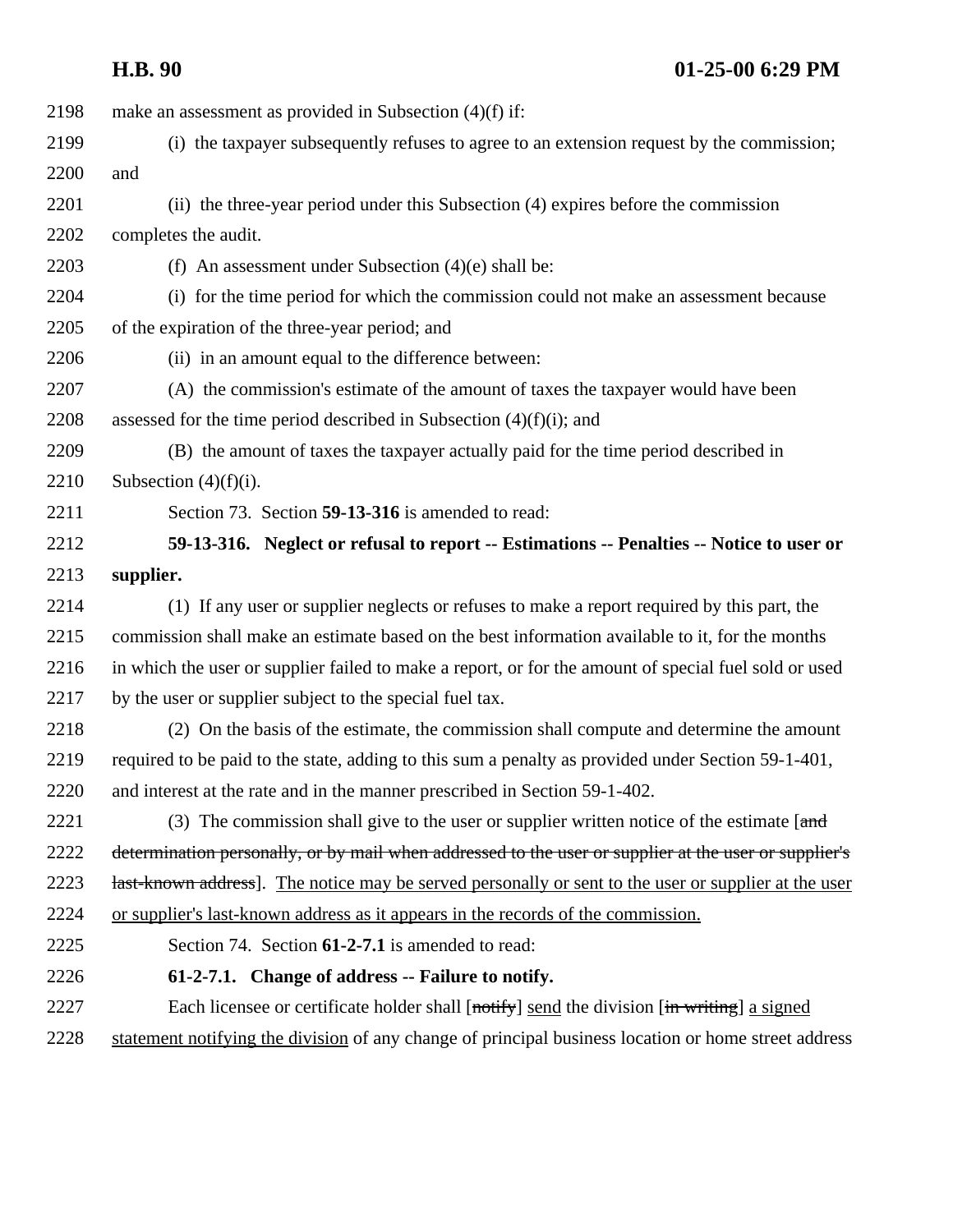within ten business days of the change. In providing an address to the division a physical location or street address must be provided. Failure to notify the division of a change of business location is separate grounds for disciplinary action against the licensee or certificate holder. A licensee or 2232 certificate holder will be considered to have received any notification which has been [mailed] sent

- to the last address furnished to the division by the licensee.
- Section 75. Section **61-2-7.2** is amended to read:
- **61-2-7.2. Reporting requirements.**

**[The following must be reported in writing to the division**] Principal brokers, associate

brokers, and sales agents shall send the division a signed statement notifying the division of the

- following within ten business days:
- (1) conviction of any criminal offense; or
- (2) filing a personal or brokerage bankruptcy.
- Section 76. Section **61-2-8** is amended to read:

**61-2-8. Discharge of associate broker or sales agent by principal broker -- Notice.**

 If an associate broker or sales agent is discharged by a principal broker, the principal broker 2244 shall, within three days,  $[nothing]$  send the division  $[in writing]$  a signed statement notifying the division of the discharge. The principal broker shall address a communication to the last-known residence address of that associate broker or sales agent advising him that notice of his termination 2247 has been delivered or [mailed] sent to the division. It is unlawful for any associate broker or sales 2248 agent to perform any of the acts under this chapter, directly or indirectly, from and after the date of receipt of the termination notice until affiliation with a principal broker has been established.

Section 77. Section **61-2a-5** is amended to read:

 **61-2a-5. Notice to division -- Judgment against real estate licensee -- Fraud, misrepresentation, or deceit -- Verified petition for order directing payment from fund -- Limitations and procedure.** 

 (1) A person may bring a claim against the Real Estate Education, Research, and Recovery 2255 Fund only if he [provides written notice] sends a signed notification to the Division of Real Estate at the time he files an action against a real estate licensee alleging fraud, misrepresentation, or deceit. Within 30 days of receipt of the notice, the division shall have an unconditional right to intervene in the action. If the person making a claim against the fund obtains a final judgment in a court of competent jurisdiction in this state against the licensee based upon fraud,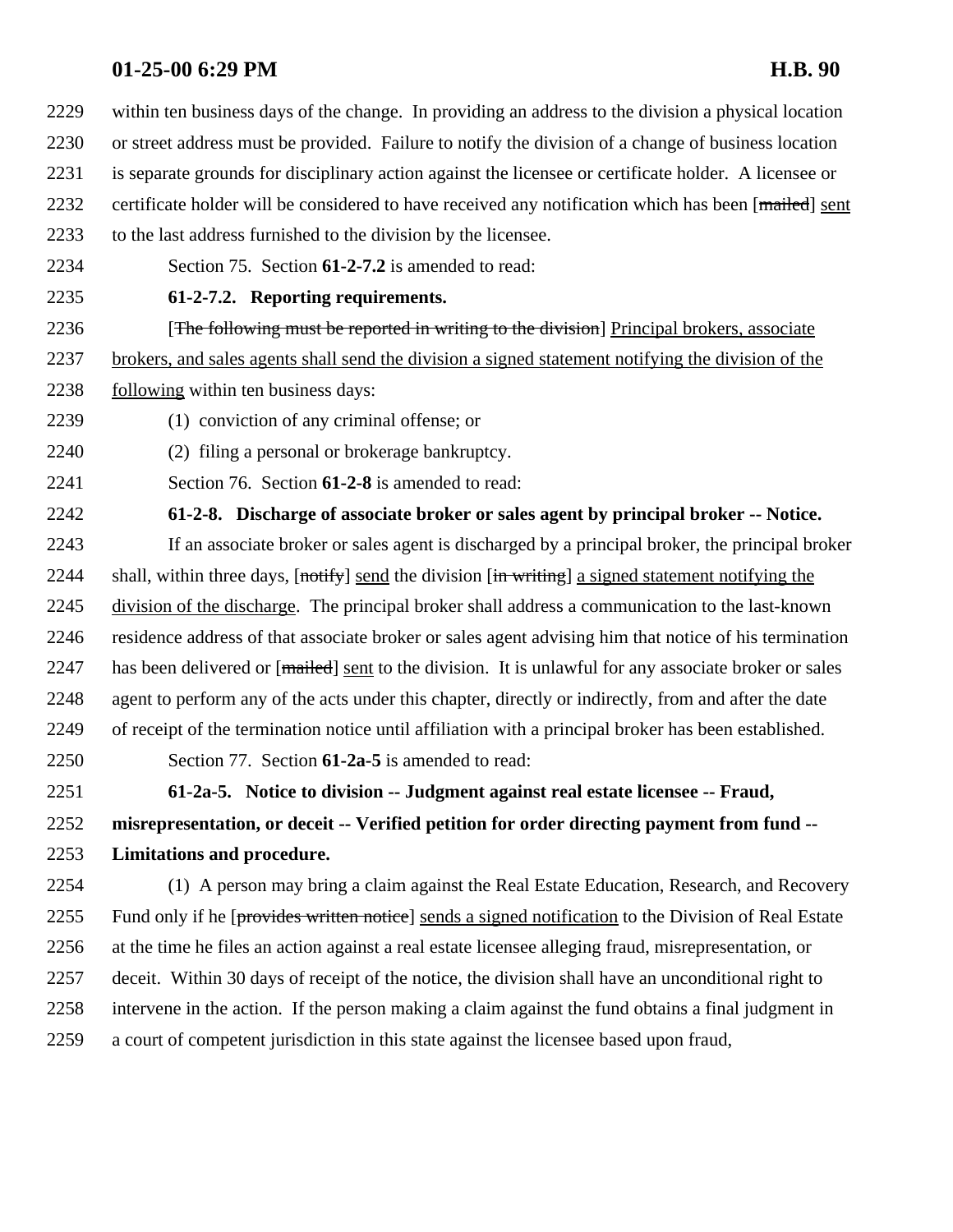### **H.B. 90 01-25-00 6:29 PM**

 misrepresentation, or deceit in any real estate transaction, the person making the claim may, upon termination of all proceedings including appeals, file a verified petition in the court where the judgment was entered for an order directing payment from the Real Estate Education, Research, and Recovery Fund for the uncollected actual damages included in the judgment and unpaid. Recovery from the fund may not include punitive damages, attorney's fees, interest, or court costs. Regardless of the number of claimants or parcels of real estate involved in a transaction, the liability of the fund may not exceed \$10,000 for a single transaction and \$50,000 for any one licensee.

 (2) A copy of the petition shall be served upon the Division of Real Estate of the Department of Commerce, and an affidavit of the service shall be filed with the court.

 (3) The court shall conduct a hearing on the petition within 30 days after service. The petitioner shall recover from the fund only if he shows all of the following:

 (a) He is not the spouse of the judgment debtor or the personal representative of the spouse.

(b) He has complied with this chapter.

 (c) He has obtained a final judgment in the manner prescribed under this section, indicating the amount of the judgment awarded.

(d) He has proved the amount still owing on the judgment at the date of the petition.

 (e) He has had a writ of execution issued upon the judgment, and the officer executing the writ has made a return showing that no property subject to execution in satisfaction of the judgment could be found. If execution is levied against the property of the judgment debtor, the petitioner shall show that the amount realized was insufficient to satisfy the judgment, and shall indicate the amount realized and the balance remaining on the judgment after application of the amount realized.

 (f) He has made reasonable searches and inquiries to ascertain whether the judgment debtor has any interest in property, real or personal, that may satisfy the judgment, and he has exercised reasonable diligence to secure payment of the judgment from the assets of the judgment debtor.

 (4) If the petitioner satisfies the court that it is not practicable for him to comply with one or more of the requirements enumerated in Subsections (3) (e) and (f), the court may waive those requirements.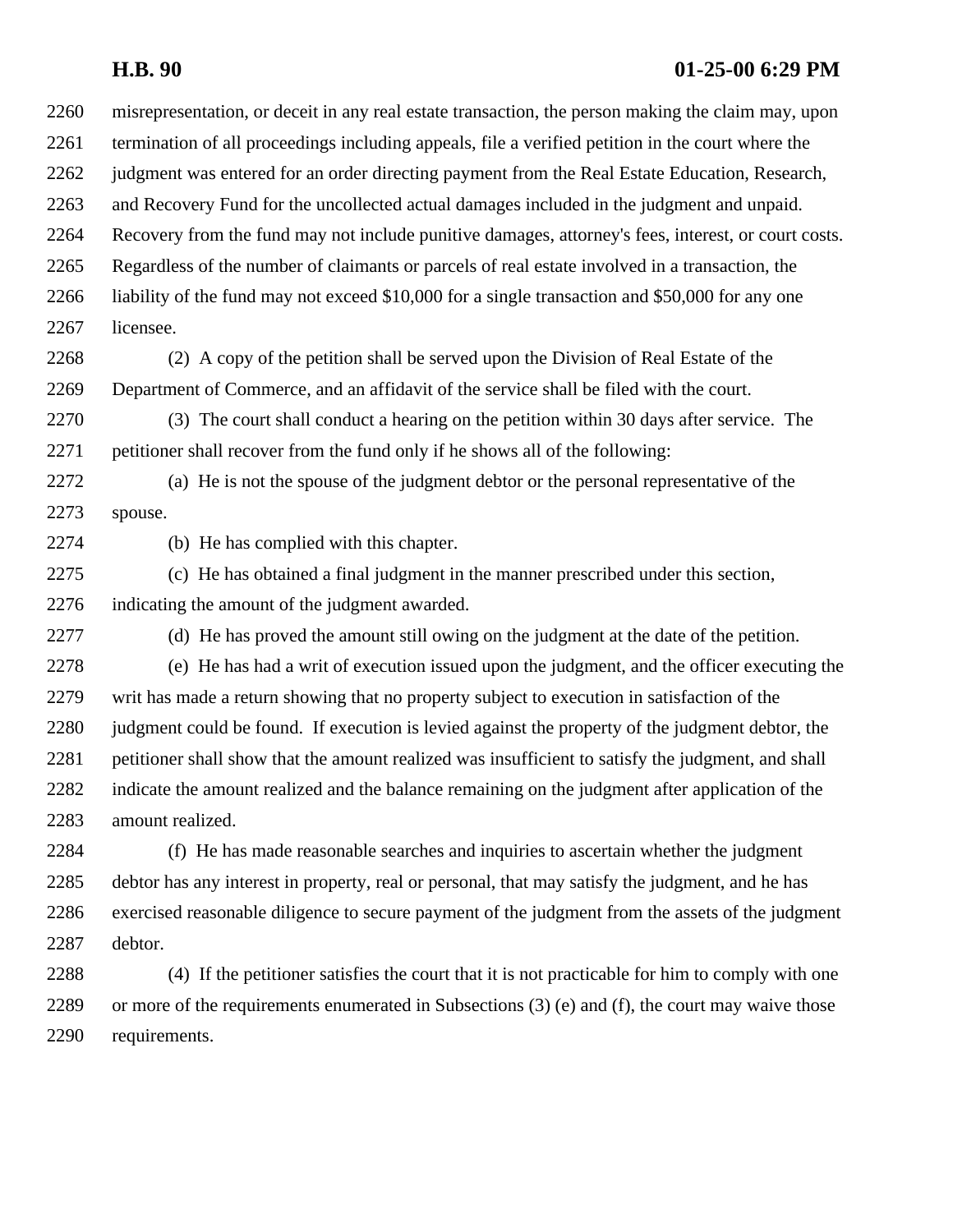| 2291 | (5) A judgment that is the basis for a claim against the fund may not have been discharged        |
|------|---------------------------------------------------------------------------------------------------|
| 2292 | in bankruptcy. In the case of a bankruptcy proceeding that is still open or that is commenced     |
| 2293 | during the pendency of the claim, the claimant shall obtain an order from the bankruptcy court    |
| 2294 | declaring the judgment and debt to be nondischargeable.                                           |
| 2295 | Section 78. Section 61-2b-6 is amended to read:                                                   |
| 2296 | 61-2b-6. Duties and powers of division.                                                           |
| 2297 | (1) The division shall have the following powers and duties:                                      |
| 2298 | (a) The division shall:                                                                           |
| 2299 | (i) receive applications for licensing as a state-licensed appraiser;                             |
| 2300 | (ii) establish appropriate administrative procedures for the processing of licensing              |
| 2301 | applications;                                                                                     |
| 2302 | (iii) issue licenses to qualified applicants pursuant to the provisions of this chapter; and      |
| 2303 | (iv) maintain a registry of the names and addresses of individuals who are currently              |
| 2304 | licensed as state-licensed appraisers under this chapter.                                         |
| 2305 | (b) The division shall:                                                                           |
| 2306 | (i) receive applications for certification as a state-certified general appraiser or              |
| 2307 | state-certified residential appraiser under this chapter;                                         |
| 2308 | (ii) establish appropriate administrative procedures for the processing of certification          |
| 2309 | applications;                                                                                     |
| 2310 | (iii) issue certificates to qualified applicants pursuant to the provisions of this chapter; and  |
| 2311 | (iv) maintain a registry of the names and addresses of individuals who are currently              |
| 2312 | registered, licensed, or certified under this chapter.                                            |
| 2313 | (c) The division shall hold public hearings under the direction of the board.                     |
| 2314 | (d) (i) The division shall, at its option, solicit bids and enter into contracts with one or      |
| 2315 | more educational testing services or organizations for the preparation of a bank of questions and |
| 2316 | answers approved by the board for licensing and certification examinations; and                   |
| 2317 | (ii) administer or contract for the administration of licensing and certification examinations    |
| 2318 | as may be required to carry out its responsibilities under this chapter.                          |
| 2319 | (e) The division shall provide administrative assistance to the board by providing to the         |
| 2320 | board the facilities, equipment, supplies, and personnel that are required to enable the board to |
| 2321 | carry out its responsibilities under this chapter.                                                |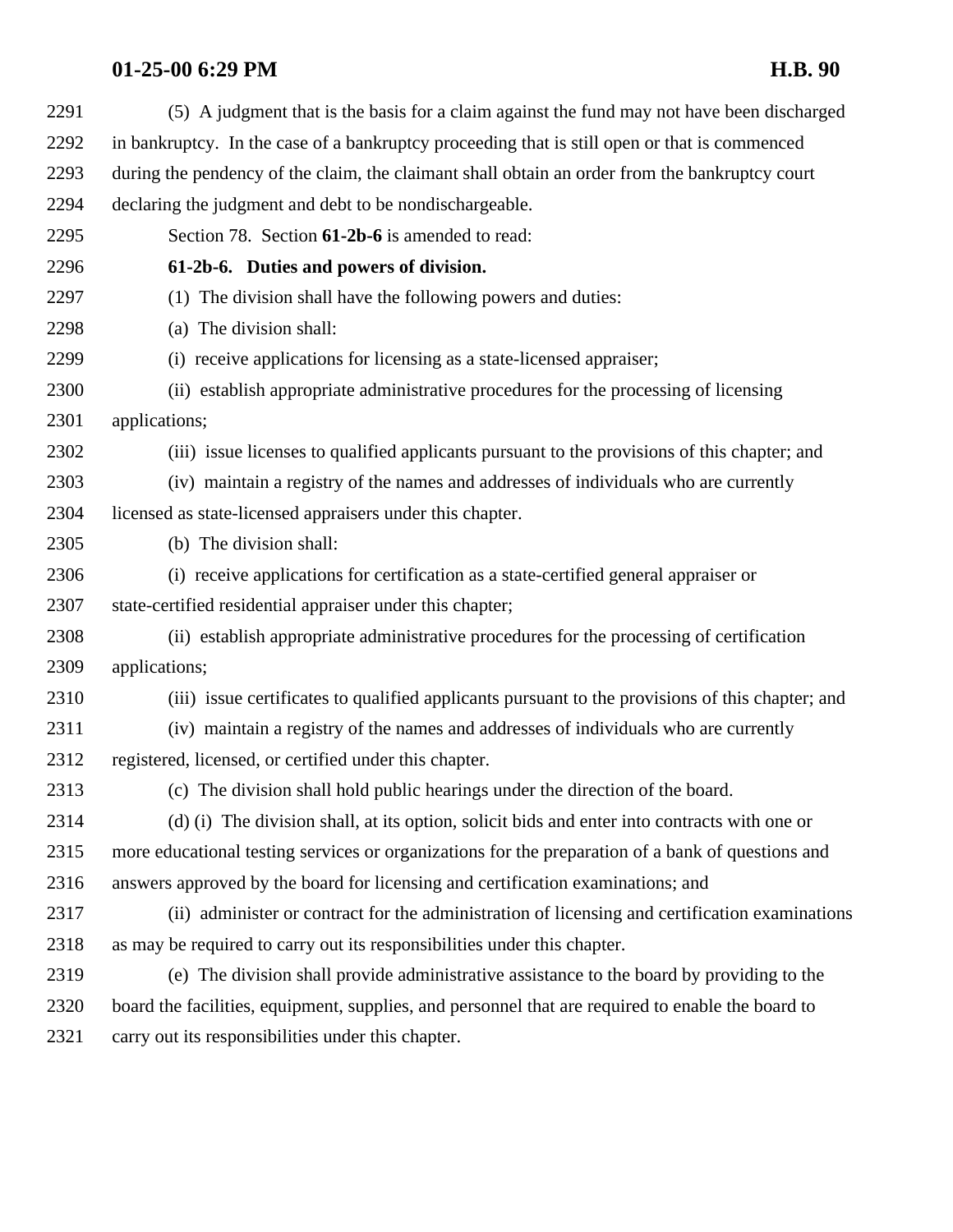| 2322 | (f) The division shall assist the board in upgrading and improving the quality of the                  |
|------|--------------------------------------------------------------------------------------------------------|
| 2323 | education and examinations required under this chapter.                                                |
| 2324 | (g) The division shall assist the board in improving the quality of the continuing education           |
| 2325 | available to persons registered, licensed, and certified under this chapter.                           |
| 2326 | (h) The division shall assist the board with respect to the proper interpretation or                   |
| 2327 | explanation of the Uniform Standards of Professional Appraisal Practice as required by Section         |
| 2328 | 61-2b-27 when an interpretation or explanation becomes necessary in the enforcement of this            |
| 2329 | chapter.                                                                                               |
| 2330 | (i) The division shall collect all registration, licensing, and certification fees required or         |
| 2331 | permitted by this chapter.                                                                             |
| 2332 | (j) The division may:                                                                                  |
| 2333 | (i) investigate complaints against persons registered, licensed, or certified under this               |
| 2334 | chapter;                                                                                               |
| 2335 | (ii) subpoena witnesses and the production of books, documents, records, and other papers;             |
| 2336 | (iii) administer oaths; and                                                                            |
| 2337 | (iv) take testimony and receive evidence concerning all matters within its jurisdiction.               |
| 2338 | (k) The division may promote research and conduct studies relating to the profession of                |
| 2339 | real estate appraising and sponsor real estate appraisal educational activities.                       |
| 2340 | (1) The division shall adopt, with the concurrence of the board, rules for the administration          |
| 2341 | of this chapter pursuant to Title 63, Chapter 46a, Utah Administrative Rulemaking Act, that are        |
| 2342 | not inconsistent with the provisions of this chapter or the constitution and laws of this state or of  |
| 2343 | the United States.                                                                                     |
| 2344 | (m) The division shall employ an appropriate staff to investigate allegations that persons             |
| 2345 | registered, licensed, or certified under this chapter failed to comply with the terms and provisions   |
| 2346 | of this chapter.                                                                                       |
| 2347 | (n) The division may employ such other professional, clerical, and technical staff as may              |
| 2348 | be necessary to properly administer the work of the division under this chapter.                       |
| 2349 | (2) (a) The division shall register expert witnesses who are not otherwise registered,                 |
| 2350 | licensed, or certified under this chapter to appear in all administrative and judicial tax proceedings |
| 2351 | to provide evidence related to the valuation of real property that is assessed by the tax commission,  |
| 2352 | provided that the:                                                                                     |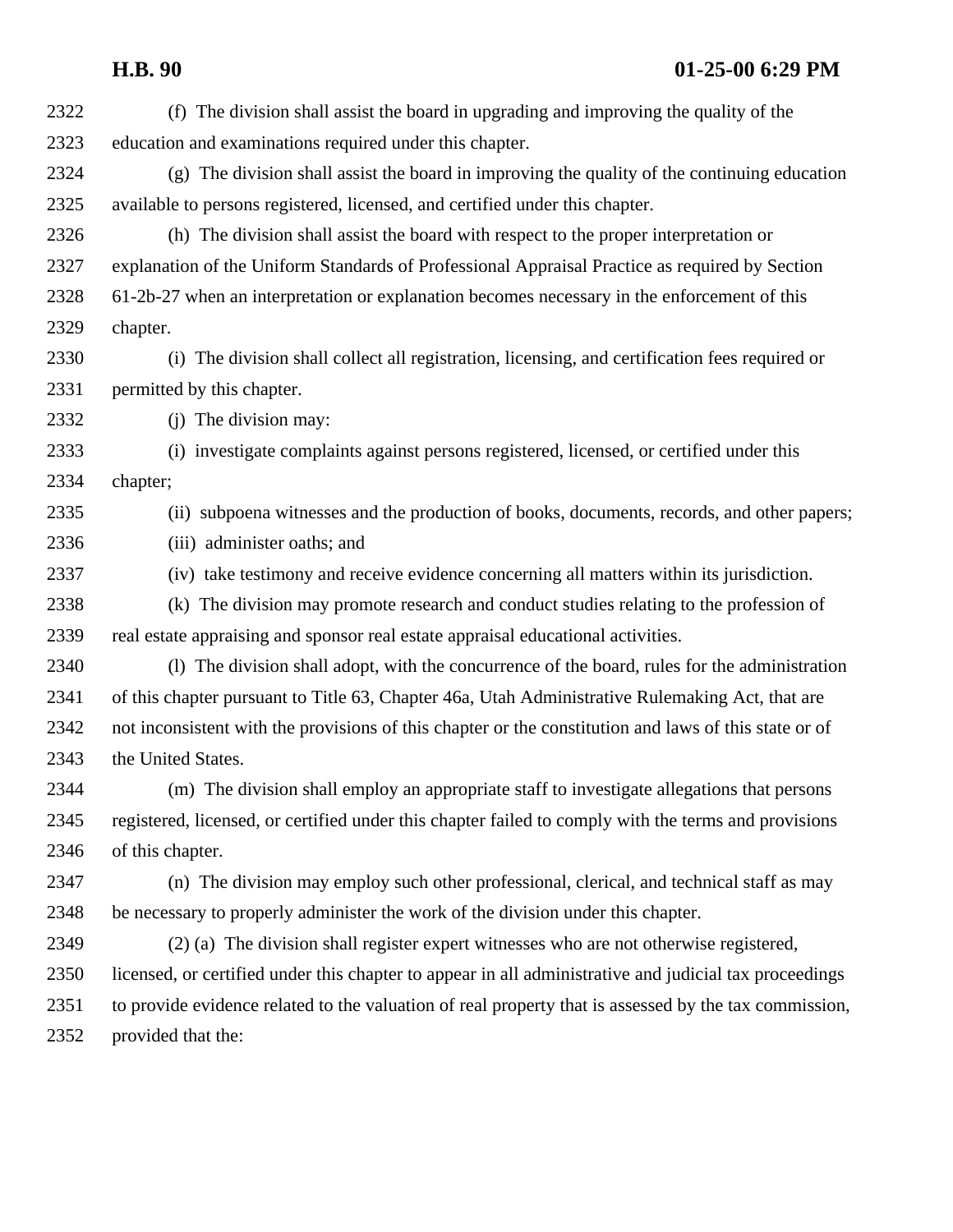| 2353 | (i) registration is limited to a specific proceeding;                                                    |
|------|----------------------------------------------------------------------------------------------------------|
| 2354 | (ii) registration is valid until the proceeding becomes final;                                           |
| 2355 | (iii) applicant pays a registration fee to the division;                                                 |
| 2356 | (iv) applicant provides the applicant's name, address, occupation, and professional                      |
| 2357 | credentials; and                                                                                         |
| 2358 | (v) applicant [signs] provides a [sworn] notarized statement that:                                       |
| 2359 | (A) the applicant is competent to render an appraisal and to testify as an expert witness in             |
| 2360 | the proceeding; and                                                                                      |
| 2361 | (B) the appraisal and testimony to be offered shall be in accordance with the Uniform                    |
| 2362 | Standards of Professional Appraisal Practice adopted by the board.                                       |
| 2363 | (b) The provisions of Subsection $(2)(a)$ shall be effective for all administrative and judicial         |
| 2364 | property tax proceedings related to the valuation of real property that is assessed by the tax           |
| 2365 | commission, including those filed but which are not final as of May 3, 1994.                             |
| 2366 | (3) The division shall be immune from any civil action or criminal prosecution for                       |
| 2367 | initiating or assisting in any lawful investigation of the actions of or participating in any            |
| 2368 | disciplinary proceeding concerning a person registered, licensed, or certified pursuant to this          |
| 2369 | chapter if the action is taken without malicious intent and in the reasonable belief that the action     |
| 2370 | was taken pursuant to the powers and duties vested in the members of the division under this             |
| 2371 | chapter.                                                                                                 |
| 2372 | Section 79. Section 61-2b-18 is amended to read:                                                         |
| 2373 | 61-2b-18. Application for certification, registration, or licensure.                                     |
| 2374 | (1) Applications for original certification, registration as an expert witness, or licensure             |
| 2375 | and renewal of certification, registration, or licensure shall be [made in writing] sent to the division |
| 2376 | on forms approved by the division.                                                                       |
| 2377 | (2) The payment of the appropriate fee, as fixed by the division with the concurrence of                 |
| 2378 | the board in accordance with Section 63-38-3.2, must accompany all applications for original             |
| 2379 | certification, registration as an expert witness, or licensure and renewal of certification,             |
| 2380 | registration, or licensure.                                                                              |
| 2381 | (3) (a) At the time of filing an application for original certification, registration as an              |
| 2382 | expert witness, or licensure or for renewal of certification, registration, or licensure, each applicant |
| 2383 | shall sign a pledge to comply with the Uniform Standards of Professional Appraisal Practice and          |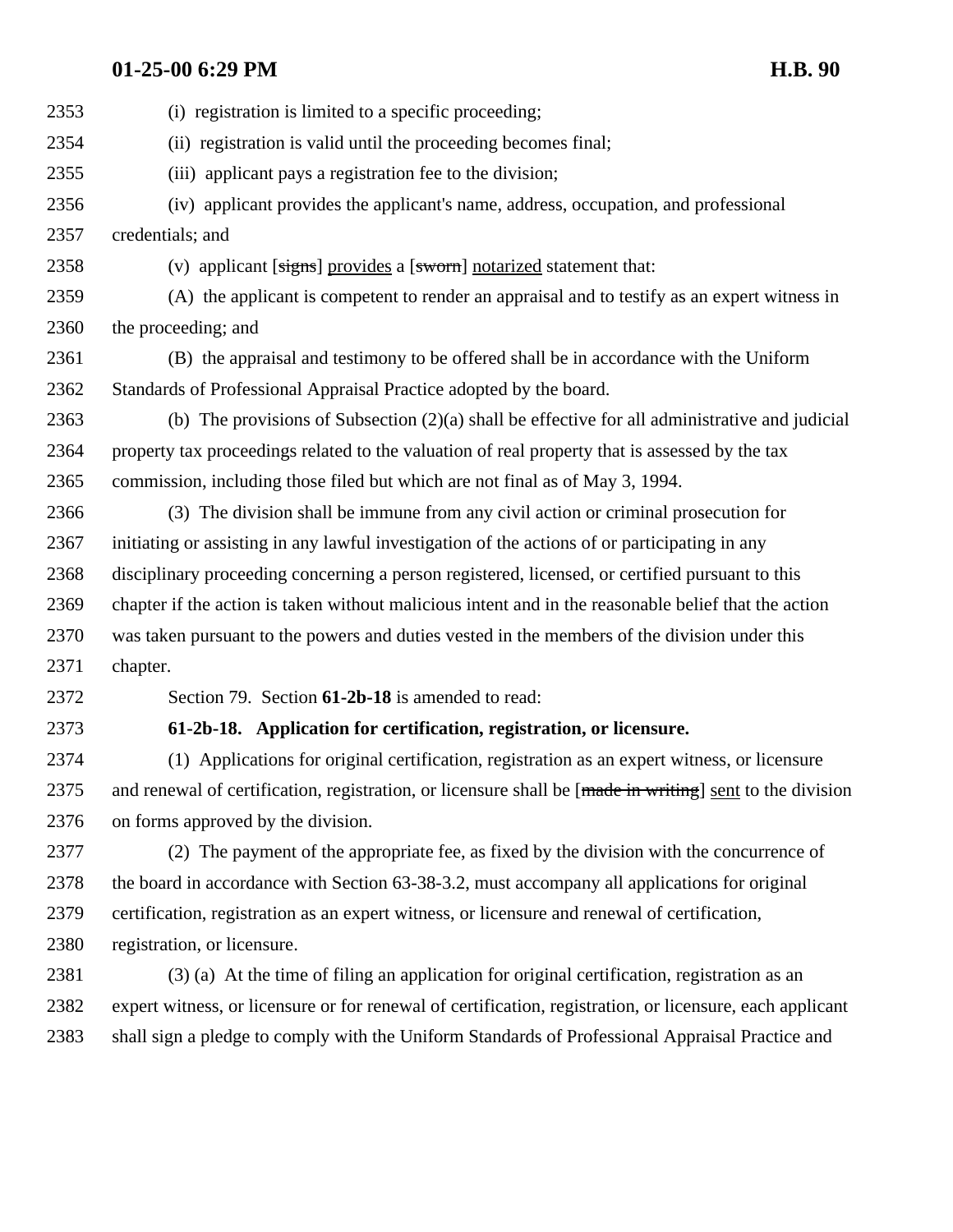| 2384 | the ethical rules to be observed by an appraiser that are established under Section 61-2b-27 for      |
|------|-------------------------------------------------------------------------------------------------------|
| 2385 | certified, registered, or licensed appraisers under this chapter.                                     |
| 2386 | (b) Each applicant shall also certify that he understands the types of misconduct, as set             |
| 2387 | forth in this chapter, for which disciplinary proceedings may be initiated against persons certified, |
| 2388 | registered, or licensed under this chapter.                                                           |
| 2389 | Section 80. Section 61-2b-26 is amended to read:                                                      |
| 2390 | 61-2b-26. Principal place of business -- Display of documents.                                        |
| 2391 | (1) Each person registered, licensed, or certified under this chapter shall designate and             |
| 2392 | maintain a principal place of business and shall conspicuously display his registration, license, or  |
| 2393 | certification.                                                                                        |
| 2394 | (2) Upon any change of his principal business location or home address, a person                      |
| 2395 | registered, licensed, or certified under this chapter shall promptly [give notice in writing to] send |
| 2396 | the division a signed statement notifying the division of any change within ten business days of      |
| 2397 | the change.                                                                                           |
| 2398 | (3) A nonresident registrant, licensee, or certificate holder is not required to maintain a           |
| 2399 | place of business in this state if he maintains an active place of business in his state of domicile. |
| 2400 | Section 81. Section 61-2b-27 is amended to read:                                                      |
| 2401 | 61-2b-27. Professional conduct -- Uniform standards.                                                  |
| 2402 | (1) (a) Each person registered, licensed, or certified under this chapter must comply with            |
| 2403 | generally accepted standards of professional appraisal practice and generally accepted ethical rules  |
| 2404 | to be observed by a real estate appraiser.                                                            |
| 2405 | (b) Generally accepted standards of professional appraisal practice are currently evidenced           |
| 2406 | by the Uniform Standards of Professional Appraisal Practice promulgated by the Appraisal              |
| 2407 | Foundation.                                                                                           |
| 2408 | (c) After a public hearing held in accordance with the provisions of Title 63, Chapter 46a,           |
| 2409 | Utah Administrative Rulemaking Act, the board shall adopt and may make modifications of or            |
| 2410 | additions to the Uniform Standards of Professional Appraisal Practice as the board considers          |
| 2411 | appropriate to comply with the Financial Institutions Reform, Recovery, and Enforcement Act of        |
| 2412 | 1989.                                                                                                 |
| 2413 | (2) If the Appraisal Standards Board of the Appraisal Foundation modifies the Uniform                 |
| 2414 | Standards of Professional Appraisal Practice, issues supplemental appraisal standards which it        |
|      |                                                                                                       |
|      |                                                                                                       |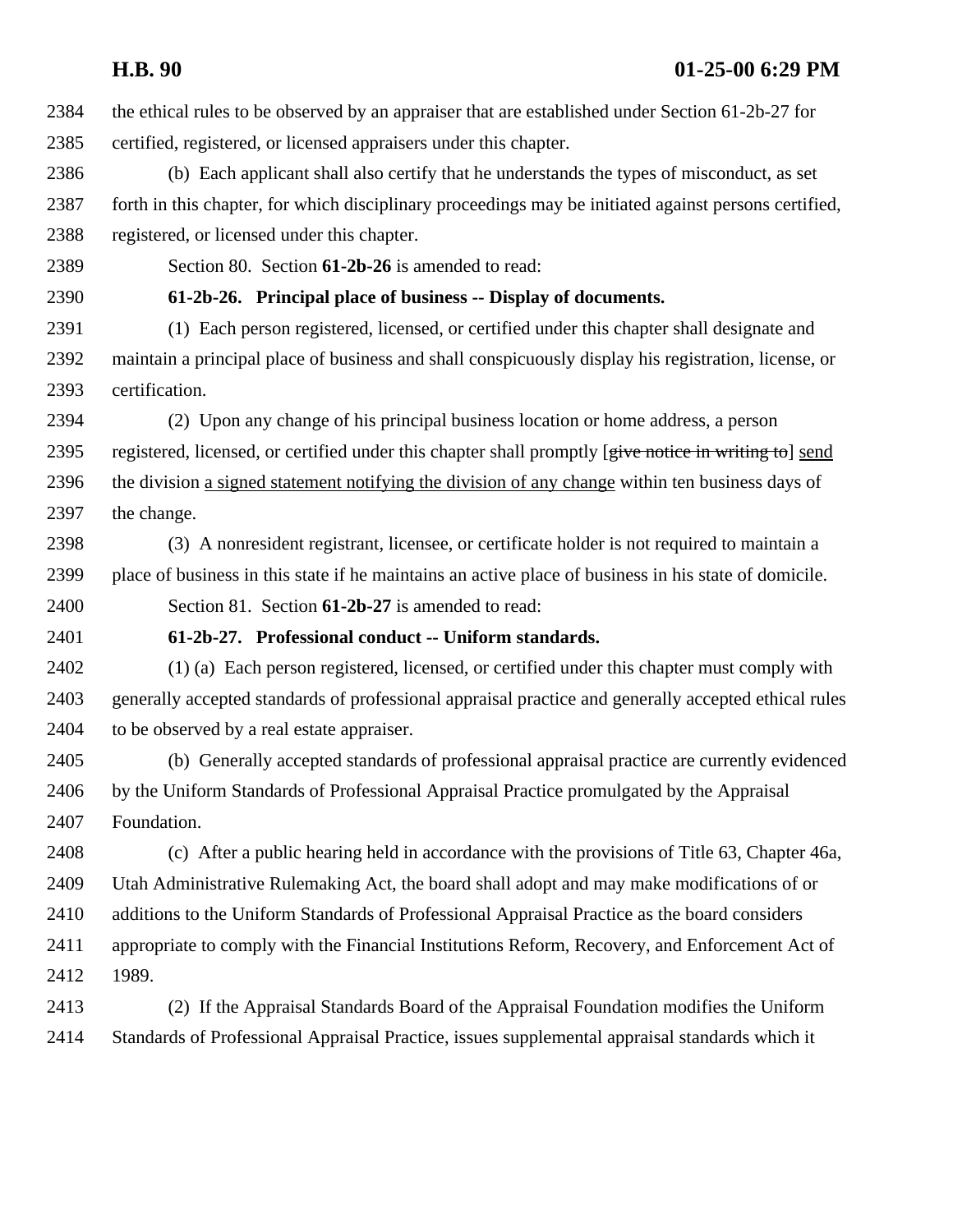considers appropriate for residential real estate appraisers or for general real estate appraisers, or issues ethical rules to be observed by a real estate appraiser and requests the board to consider the

adoption of the modified or supplemental standards or ethical rules, the board shall schedule a

2418 public hearing pursuant to the provisions of Title 63, Chapter 46a, Utah Administrative

Rulemaking Act, for the purpose of deciding whether or not it should require the modified or

supplemental standards or the ethical rules to be observed by persons registered, licensed, or

certified under this chapter.

 (3) If, after the notice and public hearing the board finds that the modified or supplemental standards or the ethical rules issued by the Appraisal Standards Board of the Appraisal Foundation are appropriate for persons registered, licensed, or certified under this chapter, the board shall recommend rules requiring all persons registered, licensed, or certified under this chapter to observe the modified or supplemental standards or the ethical rules.

2427 (4) A copy of each such rule adopted by the division shall be [mailed] sent to the business address of each person currently registered, licensed, or certified under this chapter.

Section 82. Section **63-56-5** is amended to read:

**63-56-5. Definitions.**

As used in this chapter:

 (1) "Architect-engineer services" are those professional services within the scope of the practice of architecture as defined in Section 58-3a-102, or professional engineering as defined in Section 58-22-102.

 (2) "Business" means any corporation, partnership, individual, sole proprietorship, joint stock company, joint venture, or any other private legal entity.

 (3) "Change order" means a written order signed by the procurement officer, directing the contractor to suspend work or make changes, which the appropriate clauses of the contract authorize the procurement officer to order without the consent of the contractor or any written alteration in specifications, delivery point, rate of delivery, period of performance, price, quantity, or other provisions of any contract accomplished by mutual action of the parties to the contract.

 (4) (a) "Construction" means the process of building, renovation, alteration, improvement, or repair of any public building or public work.

 (b) "Construction" does not mean the routine operation, routine repair, or routine maintenance of existing structures, buildings, or real property.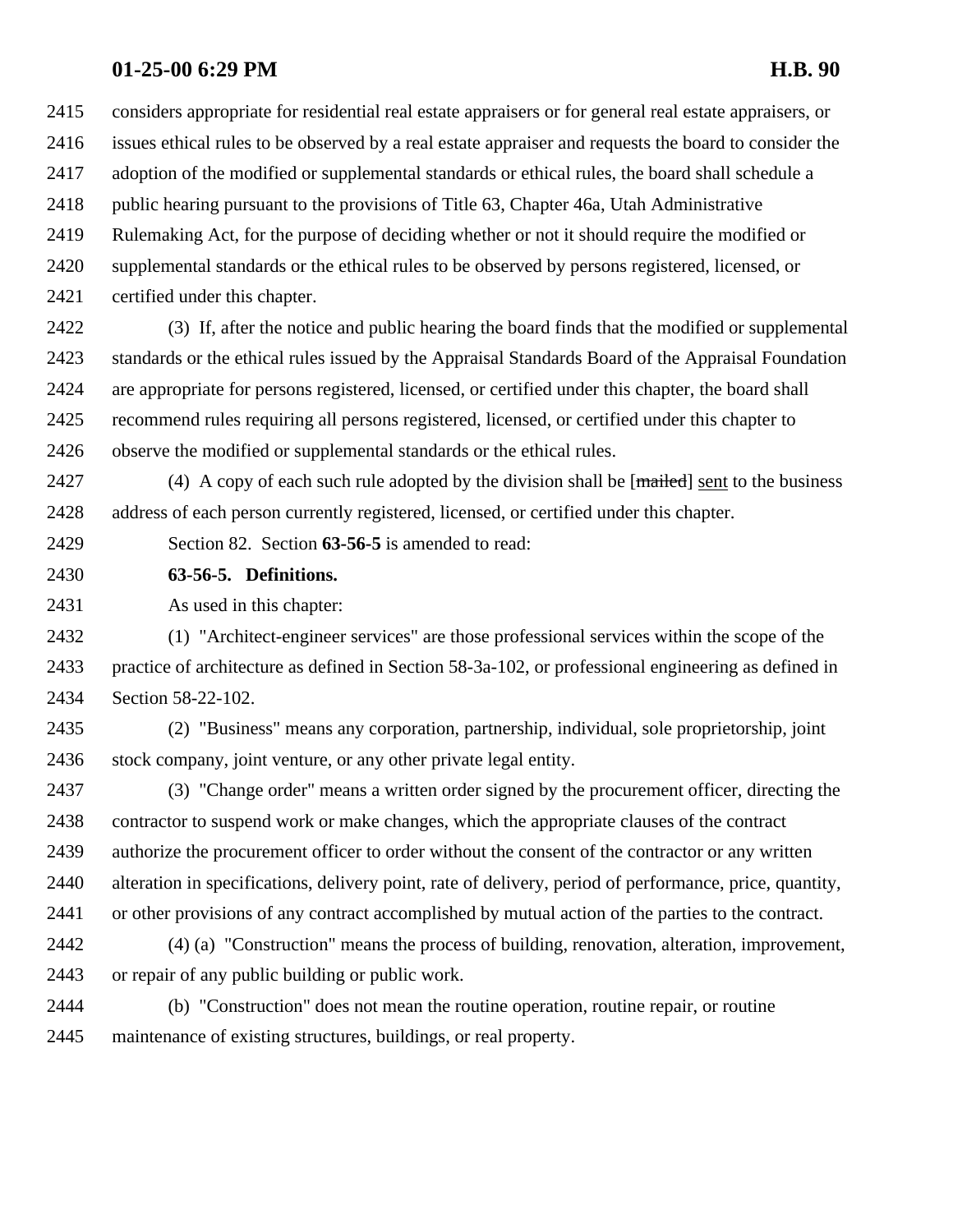### **H.B. 90 01-25-00 6:29 PM**

- (5) (a) "Construction Manager/General Contractor" means any contractor who enters into a contract for the management of a construction project when that contract allows the contractor to subcontract for additional labor and materials that were not included in the contractor's cost proposal submitted at the time of the procurement of the Construction Manager/General Contractor's services.
- (b) "Construction Manager/General Contractor" does not mean a contractor whose only subcontract work not included in the contractor's cost proposal submitted as part of the procurement of construction is to meet subcontracted portions of change orders approved within the scope of the project.
- (6) "Contract" means any state agreement for the procurement or disposal of supplies, services, or construction.
- (7) "Cooperative purchasing" means procurement conducted by, or on behalf of, more than one public procurement unit, or by a public procurement unit with an external procurement unit.
- (8) "Cost-reimbursement contract" means a contract under which a contractor is reimbursed for costs which are allowed and allocated in accordance with the contract terms and 2461 the provisions of this chapter, and a fee, if any.
- (9) (a) "Design-build" means the procurement of architect-engineer services and construction by the use of a single contract with the design-build provider.
- (b) This method of design and construction can include the design-build provider supplying the site as part of the contract.
- (10) "Established catalogue price" means the price included in a catalogue, price list, schedule, or other form that:
- (a) is regularly maintained by a manufacturer or contractor;
- 
- (b) is either published or otherwise available for inspection by customers; and
- (c) states prices at which sales are currently or were last made to a significant number of any category of buyers or buyers constituting the general buying public for the supplies or services involved.
- (11) "External procurement unit" means any buying organization not located in this state which, if located in this state, would qualify as a public procurement unit. An agency of the United States is an external procurement unit.

(12) "Grant" means the furnishing by the state or by any other public or private source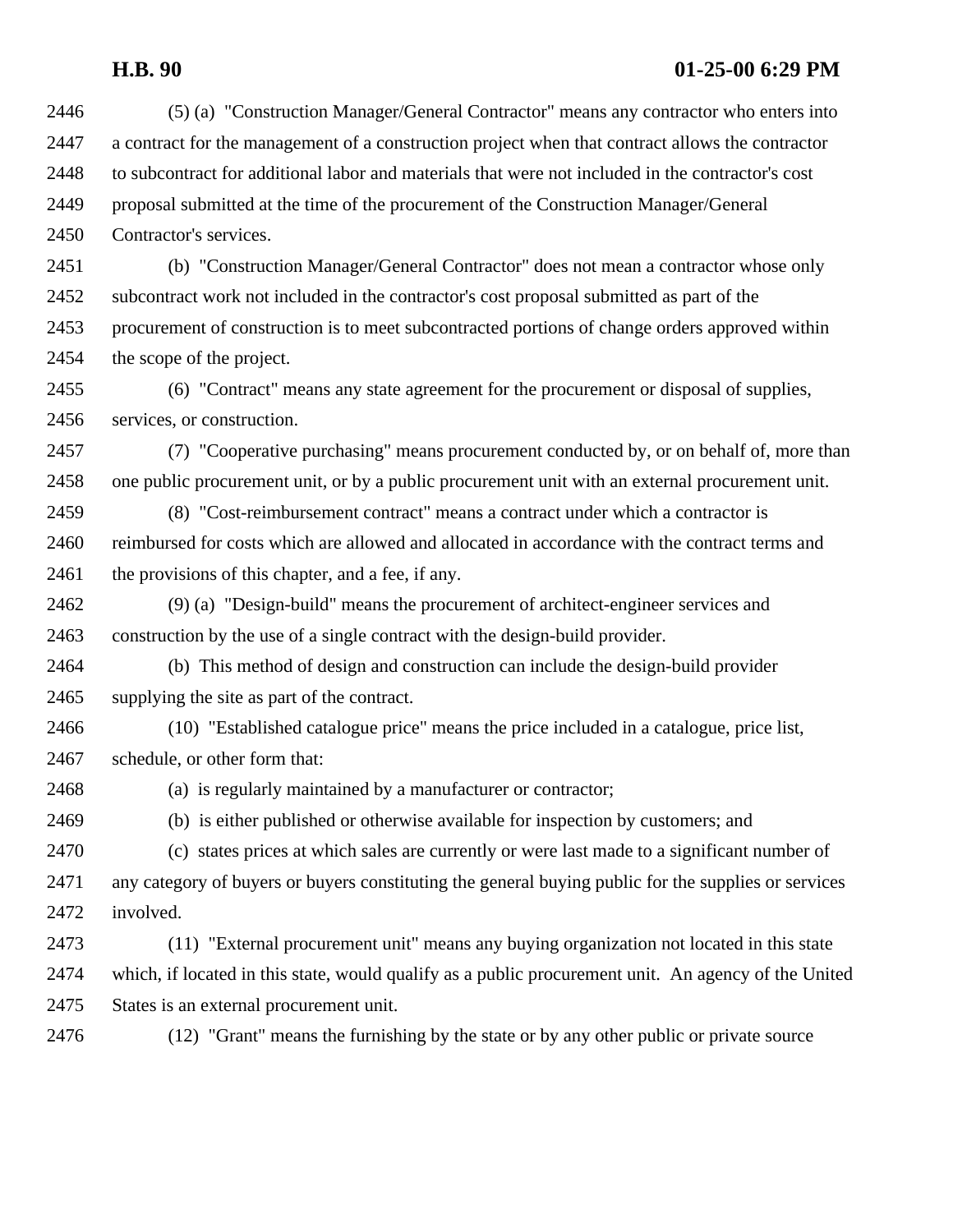assistance, whether financial or otherwise, to any person to support a program authorized by law. It does not include an award whose primary purpose is to procure an end product, whether in the form of supplies, services, or construction. A contract resulting from the award is not a grant but a procurement contract.

 (13) "Invitation for bids" means all documents, whether attached or incorporated by reference, utilized for soliciting bids.

 (14) "Local public procurement unit" means any political subdivision or institution of higher education of the state or public agency of any subdivision, public authority, educational, health, or other institution, and to the extent provided by law, any other entity which expends public funds for the procurement of supplies, services, and construction, but not counties, municipalities, political subdivisions created by counties or municipalities under the Interlocal Cooperation Act, the Utah Housing Finance Agency, the Utah Technology Finance Corporation, or the Legislature and its staff offices. It includes two or more local public procurement units acting under legislation which authorizes intergovernmental cooperation.

 (15) "Person" means any business, individual, union, committee, club, other organization, or group of individuals, not including a state agency or a local public procurement unit.

(16) "Policy board" means the procurement policy board created by Section 63-56-6.

 (17) "Preferred bidder" means a bidder that is entitled to receive a reciprocal preference under the requirements of this chapter.

 (18) "Procurement" means buying, purchasing, renting, leasing, leasing with an option to purchase, or otherwise acquiring any supplies, services, or construction. It also includes all functions that pertain to the obtaining of any supply, service, or construction, including description of requirements, selection, and solicitation of sources, preparation, and award of a contract, and all phases of contract administration.

 (19) "Procurement officer" means any person or board duly authorized to enter into and administer contracts and make written determinations with respect thereto. It also includes an authorized representative acting within the limits of authority.

 (20) "Public procurement unit" means either a local public procurement unit or a state public procurement unit.

 (21) "Purchase description" means the words used in a solicitation to describe the supplies, services, or construction to be purchased, and includes specifications attached to or made a part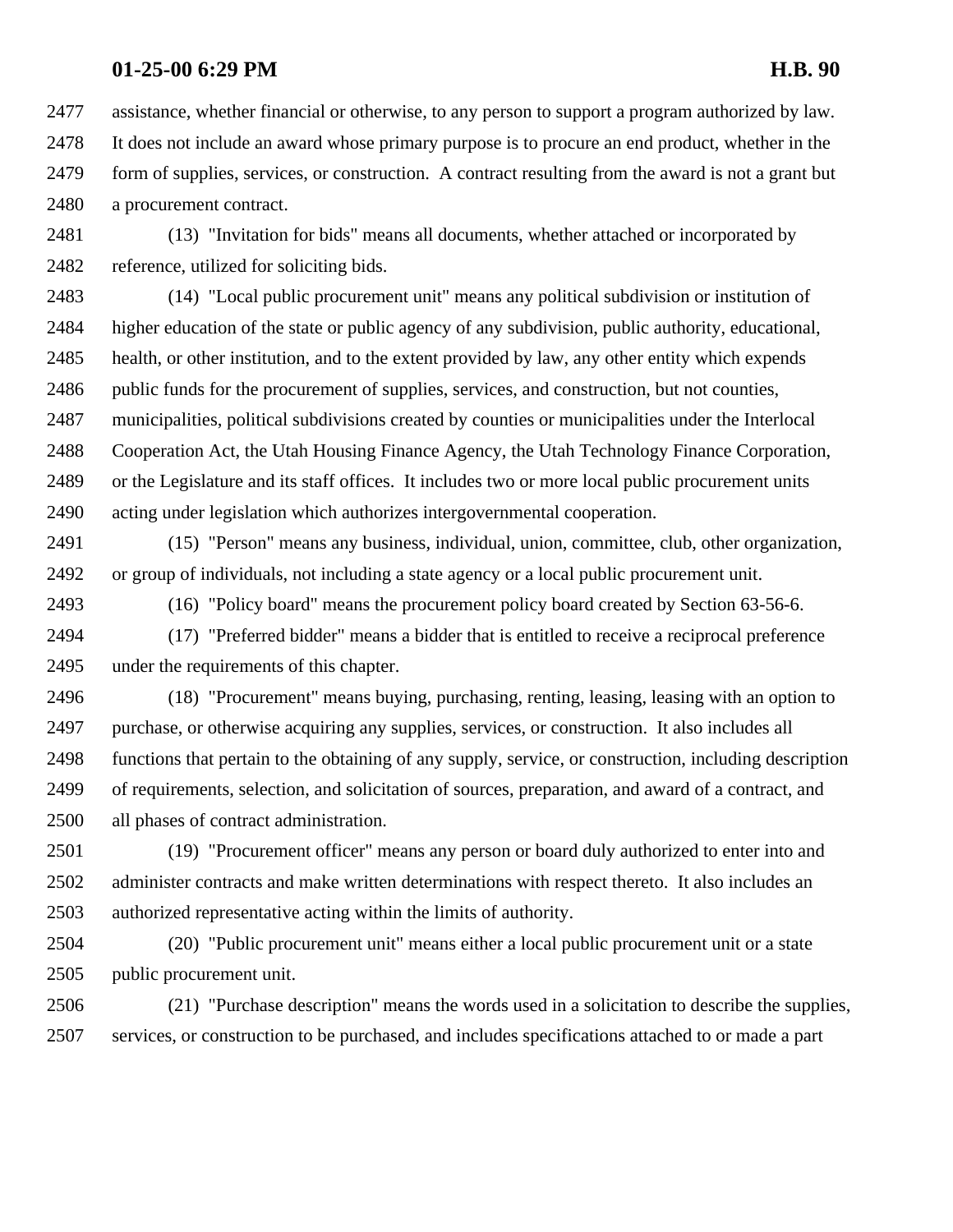**H.B. 90 01-25-00 6:29 PM**

of the solicitation.

- (22) "Purchasing agency" means any state agency other than the Division of Purchasing and General Services that is authorized by this chapter or its implementing regulations, or by delegation from the chief procurement officer, to enter into contracts.
- (23) "Request for proposals" means all documents, whether attached or incorporated by reference, used for soliciting proposals.
- (24) "Responsible bidder or offeror" means a person who has the capability in all respects to perform fully the contract requirements and who has the integrity and reliability which will assure good faith performance.
- (25) "Responsive bidder" means a person who has submitted a bid which conforms in all material respects to the invitation for bids.
- (26) "Sealed" does not preclude acceptance of electronically sealed and submitted bids or proposals in addition to bids or proposals manually sealed and submitted.
- 2521  $\left[\frac{(26)}{(27)}\right]$  "Services" means the furnishing of labor, time, or effort by a contractor, not involving the delivery of a specific end product other than reports which are merely incidental to the required performance. It does not include employment agreements or collective bargaining agreements.
- 2525  $\left[\frac{(27)}{(28)}\right]$  (28) "Specification" means any description of the physical or functional characteristics, or of the nature of a supply, service, or construction item. It may include a description of any requirement for inspecting, testing, or preparing a supply, service, or construction item for delivery.
- 2529  $\left[\frac{(28)}{(29)}\right]$  (29) "State agency" means any department, division, commission, council, board, bureau, committee, institution, government corporation, or other establishment or official of this state.
- 2532  $\left[\frac{(29)}{(29)}\right]$  (30) "State public procurement unit" means the Division of Purchasing and General Services and any other purchasing agency of this state.
- 2534  $\left[\left(30\right)\right]$  (31) "Supplies" means all property, including equipment, materials, and printing.
- 2535  $\left[\frac{(31)}{(32)}\right]$  (32) "Using agency" means any state agency which utilizes any supplies, services,
- or construction procured under this chapter.
- Section 83. Section **72-1-102** is amended to read:
- **72-1-102. Definitions.**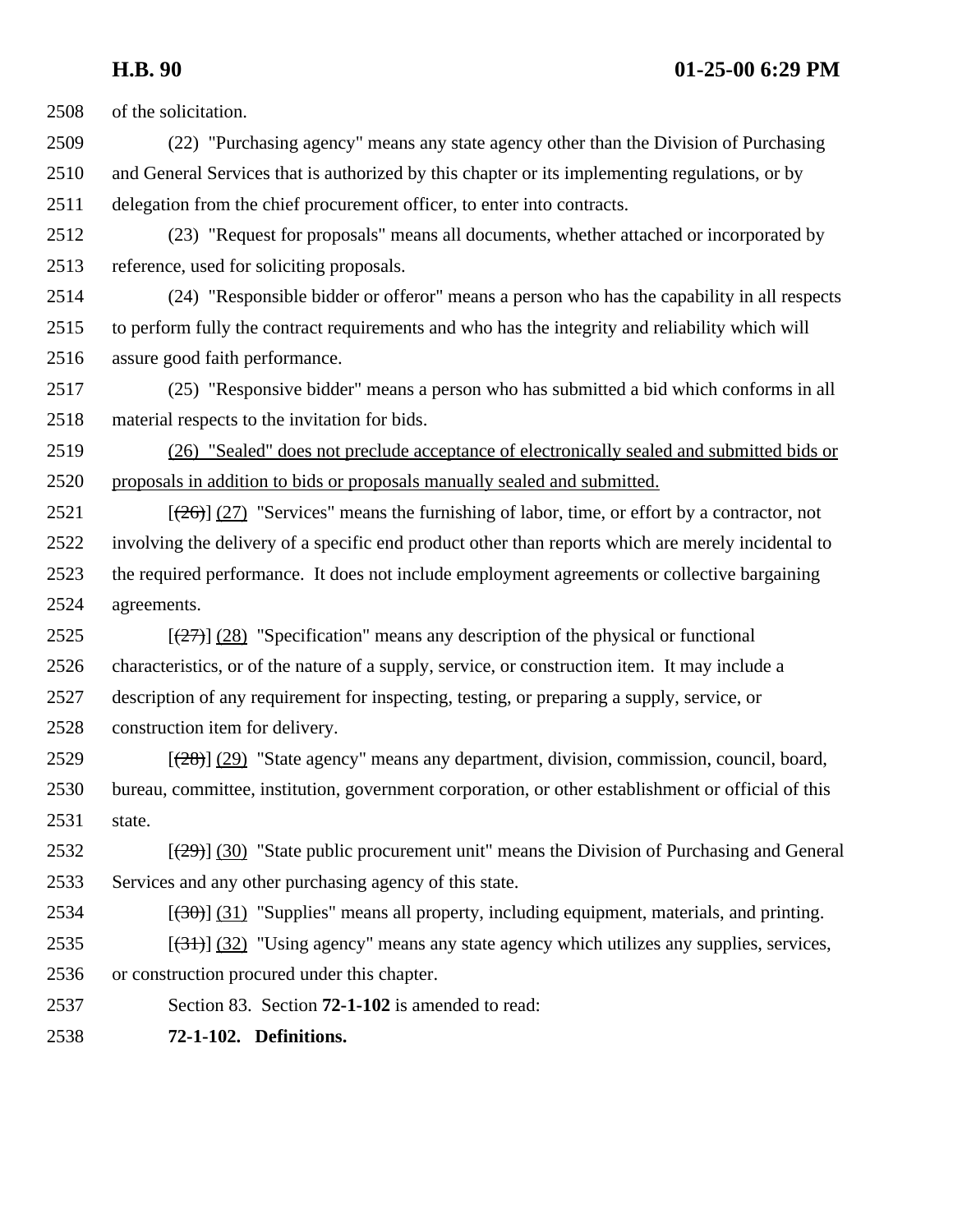As used in this title: (1) "Commission" means the Transportation Commission created under Section 72-1-301. (2) "Construction" means the construction, reconstruction, replacement, and improvement of the highways, including the acquisition of rights-of-way and material sites. (3) "Department" means the Department of Transportation created in Section 72-1-201. (4) "Executive director" means the executive director of the department appointed under Section 72-1-202. (5) "Farm tractor" has the meaning set forth in Section 41-1a-102. (6) "Federal aid primary highway" means that portion of connected main highways located within this state officially designated by the department and approved by the United States Secretary of Transportation under Title 23, Highways, U.S.C. (7) "Highway" means any public road, street, alley, lane, court, place, viaduct, tunnel, culvert, bridge, or structure laid out or erected for public use, or dedicated or abandoned to the public, or made public in an action for the partition of real property, including the entire area within the right-of-way. (8) "Highway authority" means the department or the legislative, executive, or governing body of a county or municipality. (9) "Implement of husbandry" has the meaning set forth in Section 41-1a-102. (10) "Interstate system" means any highway officially designated by the department and included as part of the national interstate and defense highways, as provided in the Federal Aid Highway Act of 1956 and any supplemental acts or amendments. (11) "Limited-access facility" means a highway especially designated for through traffic, and over, from, or to which neither owners nor occupants of abutting lands nor other persons have any right or easement, or have only a limited right or easement of access, light, air, or view. (12) "Motor vehicle" has the same meaning set forth in Section 41-1a-102. (13) "Municipality" has the same meaning set forth in Section 10-1-104. (14) "National highway systems highways" means that portion of connected main highways located within this state officially designated by the department and approved by the United States Secretary of Transportation under Title 23, Highways, U.S.C. (15) (a) "Port-of-entry" means a fixed or temporary facility constructed, operated, and maintained by the department where drivers, vehicles, and vehicle loads are checked or inspected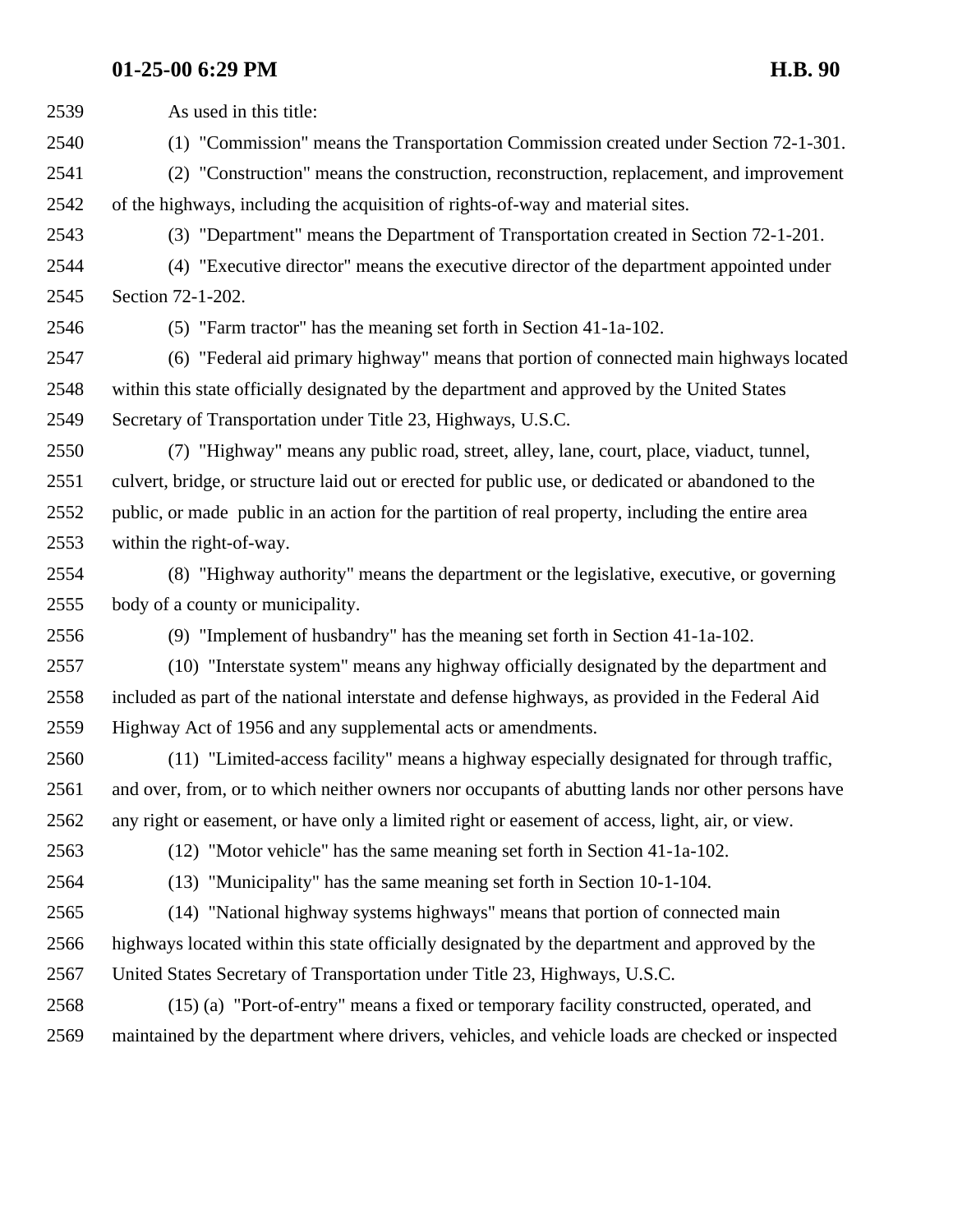| <b>H.B. 90</b> | $01-25-006:29$ PM |
|----------------|-------------------|
|                |                   |

2570 for compliance with state and federal laws as specified in Section 72-9-501. (b) "Port-of-entry" includes inspection and checking stations and weigh stations. (16) "Port-of-entry agent" means a person employed at a port-of-entry to perform the duties specified in Section 72-9-501. (17) "Right-of-way" means real property or an interest in real property, usually in a strip, acquired for or devoted to a highway. (18) "Sealed" does not preclude acceptance of electronically sealed and submitted bids or proposals in addition to bids or proposals manually sealed and submitted.  $\left[\frac{(18)}{(19)}\right]$  "Semitrailer" has the meaning set forth in Section 41-1a-102.  $\left[\frac{(19)}{(20)}\right]$  (20) "SR" means state route and has the same meaning as state highway as defined in this section.  $\left[\frac{(20)}{(21)}\right]$  (21) "State highway" means those highways designated as state highways in Title 72, Chapter 4, Designation of State Highways.  $\left[\frac{(21)}{(22)}\right]$  "State highway purposes" has the meaning set forth in Section 72-5-102.  $\left[\frac{(22)}{(23)}\right]$  (23) "State transportation systems" means all streets, alleys, roads, highways, and thoroughfares of any kind, including connected structures, airports, and all other modes and forms of conveyance used by the public.  $\left[\frac{(23)}{(24)}\right]$  "Trailer" has the meaning set forth in Section 41-1a-102.  $\left[\frac{24}{24}\right] \left( \frac{25}{24} \right)$  "Truck tractor" has the meaning set forth in Section 41-1a-102.  $\left[\frac{(25)}{(26)}\right]$  (26) "UDOT" means the Utah Department of Transportation.  $\left[\frac{(26)}{(27)}\right]$  (27) "Vehicle" has the same meaning set forth in Section 41-1a-102. Section 84. Section **78-7-34** is enacted to read: **78-7-34. Electronic writing.** (1) Except as restricted by the Constitution of the United States or of this state, any writing required or permitted by this code to be filed with or prepared by a court may be filed or prepared in an electronic medium and by electronic transmission subject to the ability of the recipient to accept and process the electronic writing. (2) Any writing required to be signed that is filed with or prepared by a court in an electronic medium or by electronic transmission shall be signed by digital signature in accordance with Title 46, Chapter 3, Utah Digital Signature Act.